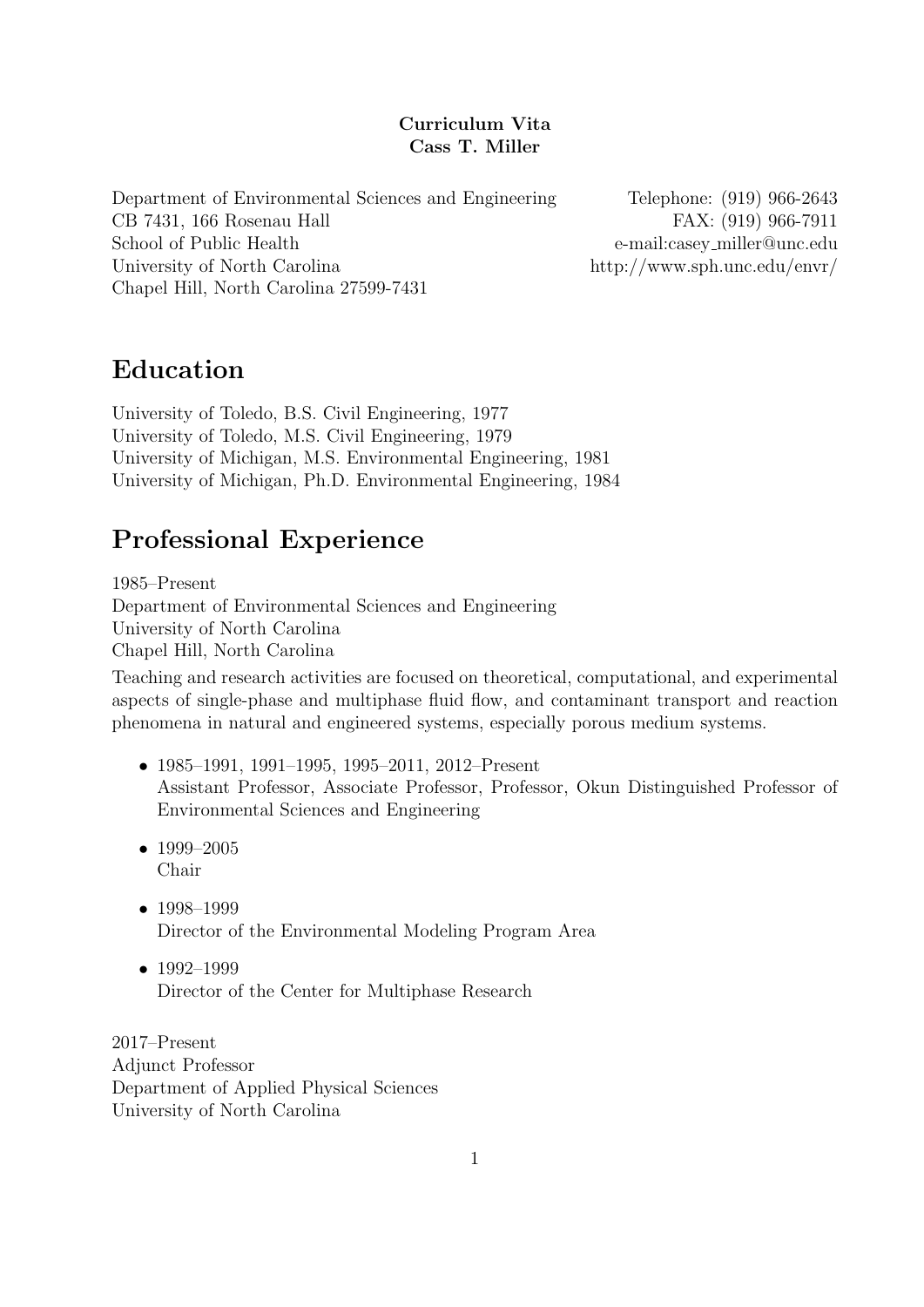Chapel Hill, North Carolina

1973–1977, 1977–1980, 1980–1985 Technician, Staff Engineer, Senior Engineer L.M. Miller & Associates Consulting Engineers and Geologists Ann Arbor, Michigan

Hydrogeological investigations, groundwater resource evaluations, mathematical modeling studies, sanitary landfill evaluation and design, groundwater pollution evaluation and remediation, geophysical surveys, and combined groundwater and surface-water management.

1982–1984 Research Associate Environmental Engineering University of Michigan Ann Arbor, Michigan

# Professional Registration

Registered Professional Engineer Michigan, Number: 27613 Registered Professional Engineer Ohio, Number: E-46661

# Awards and Honors

Kenan Leave, University of North Carolina (2008) Fellow of the American Geophysical Union (2002) Delta Omega Honorary Public Health Society, Theta Chapter (2001) Junior Faculty Development Award, University of North Carolina (1987) Chi Epsilon Honorary Civil Engineering Fraternity (1984) University of Michigan Engineering College Graduate Student Scholarship Award (1983, 1984)

# Editorial and Scientific Leadership Positions

Advances in Water Resources, Elsevier Science, Editor (1997–2015) Advances in Water Resources, Elsevier Science, Editorial Board (1994–1997) Bi-Annual International Conferences on Computational Methods in Water Resources, Organizing Committee (with R. Helmig, B. Sleep) (2010–Present) XV International Conference on Computational Methods in Water Resources, Conference Organizer and Proceedings Editor (2004) Environmental Science & Technology, American Chemical Society, Associate Editor (1992– 1996)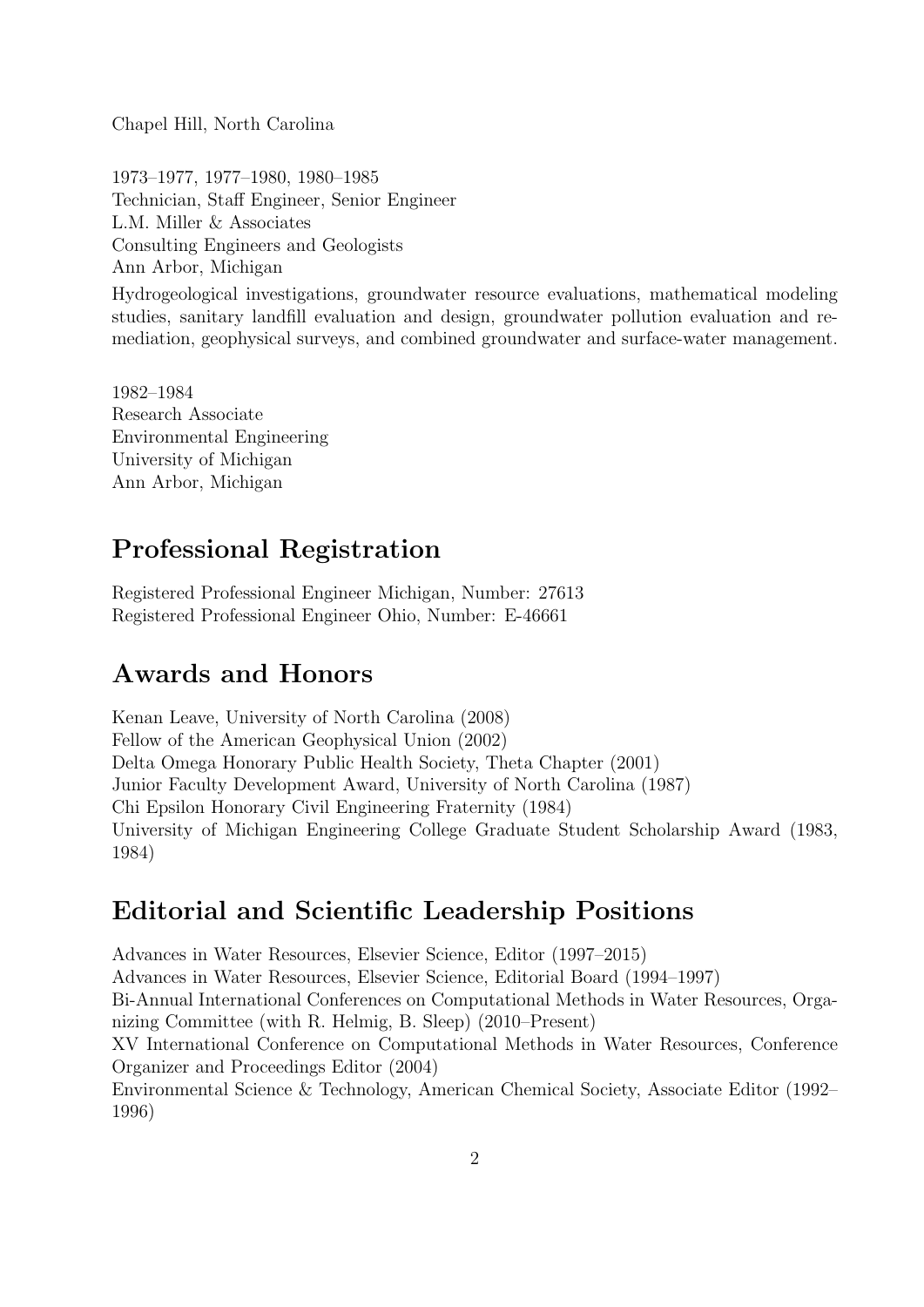Ground Water, National Ground Water Association, Editorial Board (1990–1992) United States Environmental Protection Agency, Scientific Advisory Board, Hydraulic Fracturing Research Advisory Panel (2013–2016)

### Recent Collaborators

D. Adalsteinsson (Univ. NC), M.D. Aitken (Univ. NC), D.M. Anderson (George Mason Univ.), R.T. Armstrong (Univ. New South Wales), S. Berg (Shell Global Solutions, Rijswijk), M.A. Berrill (Oak Ridge National Laboratory), O. Coronell (Univ. NC), C.N. Dawson (Univ. Texas), T. Dingemans (Univ. NC), M.W. Farthing (US Army ERDC), M.G. Forest (Univ. NC), W.G. Gray (Univ. NC), S.C. Hauswirth (California State University, Northridge), R. Helmig (Univ. of Stuttgart), T.Y. Hou (Cal Tech), J. Huang (Univ. NC), P.T. Imhoff (Univ. Delaware), C.E. Kees (US Army ERDC), C.T. Kelley (NC State Univ.), J.E. McClure (Virgina Tech), R.M. McLaughlin (Univ. NC), J.F. Prins (Univ. NC), L.J. Pyrak-Nolte (Purdue), I. Rybak (University of Stuttgart), S. Schlüter (Helmholtz-Centre for Environmental Research), B.A. Schrefler (Universita 'degli Studi di Padova, Italy), F.J. Valdés-Parada (Universidad Autónoma Metropolitana-Iztapalapa), D. Wildenschild (Oregon State Univ.), and B.D. Wood (Oregon State Univ.).

## Professional Societies

American Geophysical Union, Member of Groundwater Committee (1989–1993) Society for Industrial and Applied Mathematics, Member of Geosciences Activity Group

# Professional Service

- 1. Academic Press, Estuarine, Coastal and Shelf Science Peer Reviewer (1989)
- 2. Academic Press, Journal of Computational Physics Peer Reviewer (2000)
- 3. American Association for the Advancement of Science, Science Peer Reviewer (2003)
- 4. American Chemical Society and American Institute of Chemical Engineers, Biotechnology Progress Peer Reviewer (1992)
- 5. American Chemical Society, Environmental Science & Technology Peer Reviewer (1987–Present) Associate Editor (1992–1996)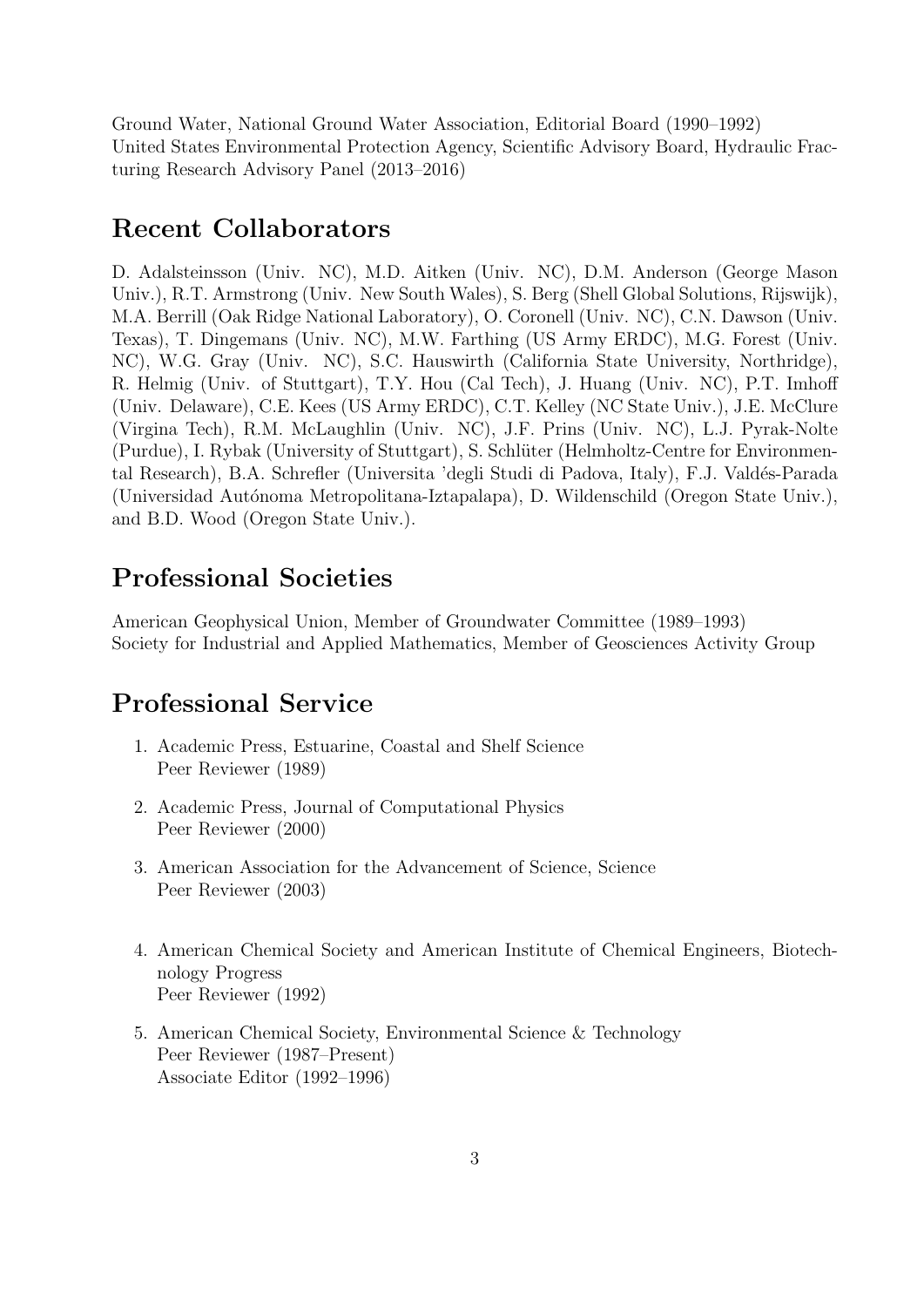- 6. American Chemical Society, Industrial & Engineering Chemistry Research Peer Reviewer (1998)
- 7. American Chemical Society, Petroleum Research Fund Peer Reviewer (2000–Present)
- 8. American Geophysical Union, Water Resources Research Peer Reviewer (1988–Present) Member of Groundwater Committee (1989–1993)
- 9. American Scientist Book Reviews (1990, 1992, 1995)
- 10. American Society of Agronomy, Journal of Environmental Quality Peer Reviewer (1987, 1997)
- 11. Army Research Office Peer Reviewer (1992–1999)
- 12. Association of Ground Water Scientists and Engineers, Ground Water Peer Reviewer (1988–1992, 2004) Editorial Board (1990–1992)
- 13. Australian Research Council Federation Fellowship Peer Reviewer (2004)
- 14. Baltzer, Computational Geosciences Peer Reviewer (2001)
- 15. Cambridge University Press, Journal of Fluid Mechanics Peer Reviewer (2001, 2016, 2018)
- 16. Elsevier, Advances in Water Resources Peer Reviewer (1991) Editorial Board (1994–1997) Co-Editor (1997–2015)
- 17. Elsevier, Computers & Geosciences Peer Reviewer (2004)
- 18. Elsevier, Environmental Modelling & Software Peer Reviewer (1999)
- 19. Elsevier, International Journal of Multiphase Flow Peer Reviewer (1999)
- 20. Elsevier, International Journal of Thermal Sciences Peer Reviewer (2002)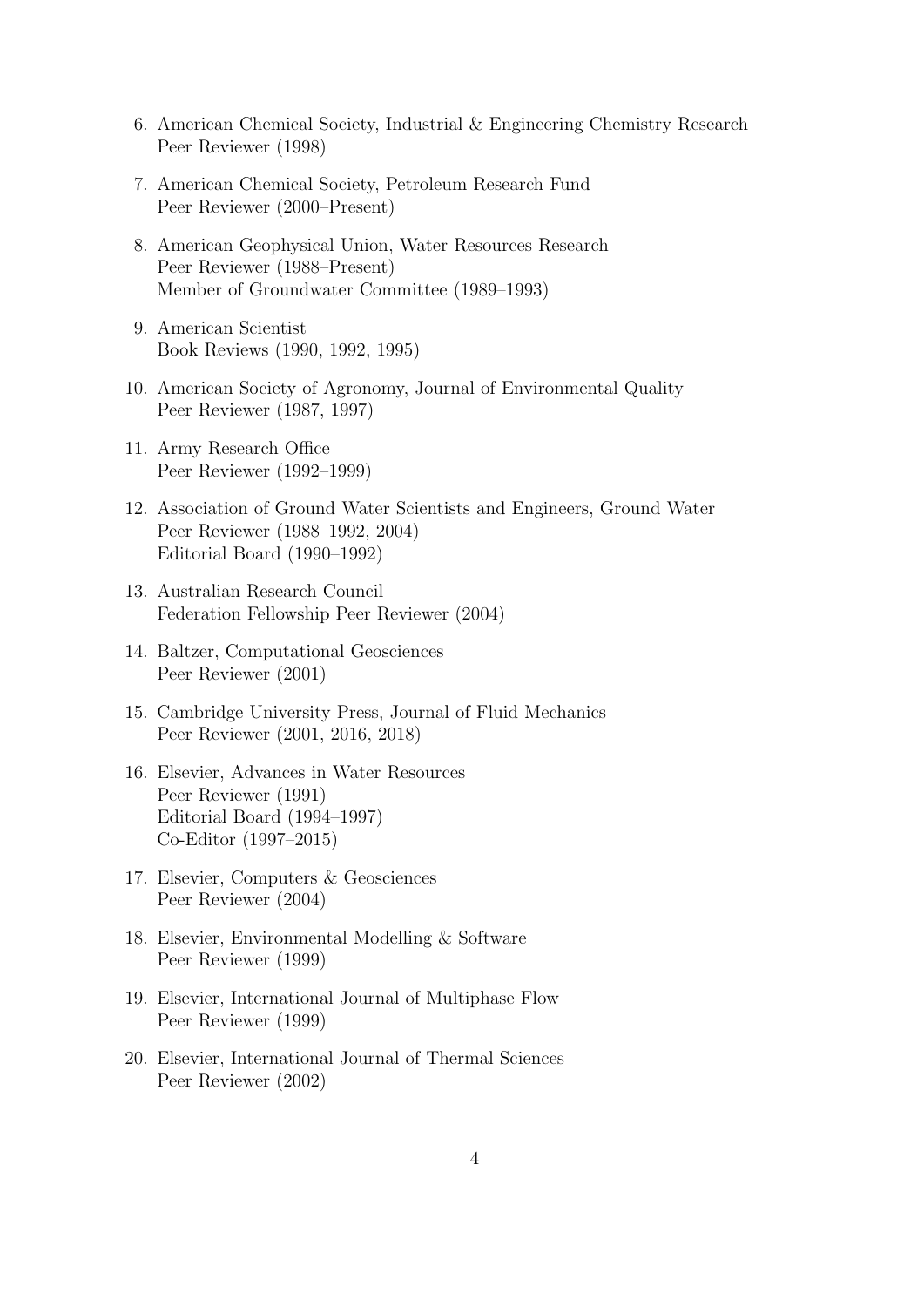- 21. Elsevier, Journal of Colloid and Interface Science Peer Reviewer (2000–2001, 2003)
- 22. Elsevier, Journal of Contaminant Hydrology Peer Reviewer (1985, 1993, 1998–2004)
- 23. Elsevier, Journal of Hydrology Peer Reviewer (1992)
- 24. Elsevier, Powder Technology Peer Reviewer (1999)
- 25. European Physical Society, Europhysics Letters Peer Reviewer (2002)
- 26. Graduate Women in Science Graduate Student Fellowship Reviewer (2017)
- 27. International Association on Water Pollution Research and Control, Water Research Peer Reviewer (1987–1990)
- 28. John Wiley and Sons, Inc., International Journal for Numerical Methods in Engineering Peer Reviewer (2000, 2003)
- 29. John Wiley and Sons, Inc., Numerical Methods for Partial Differential Equations Peer Reviewer (1997)
- 30. Mary Ann Liebert, Inc. Publishers Peer Reviewer (2004)
- 31. National Computational Science Alliance Peer Reviewer (1998)
- 32. National Institute of Environmental Health Sciences Proposal Review Committee (2004, 2007) Environmental Health Perspectives, Peer Reviewer (2005)
- 33. National Science Foundation Peer Reviewer (1992–Present) Panel Member (1993)
- 34. Natural Environmental Research Council, United Kingdom Proposal Reviewer (1999)
- 35. New York Center for Hazardous Waste Management Peer Reviewer (1990)
- 36. North Carolina Albemarle-Pamlico Estuarine Study Peer Reviewer (1991)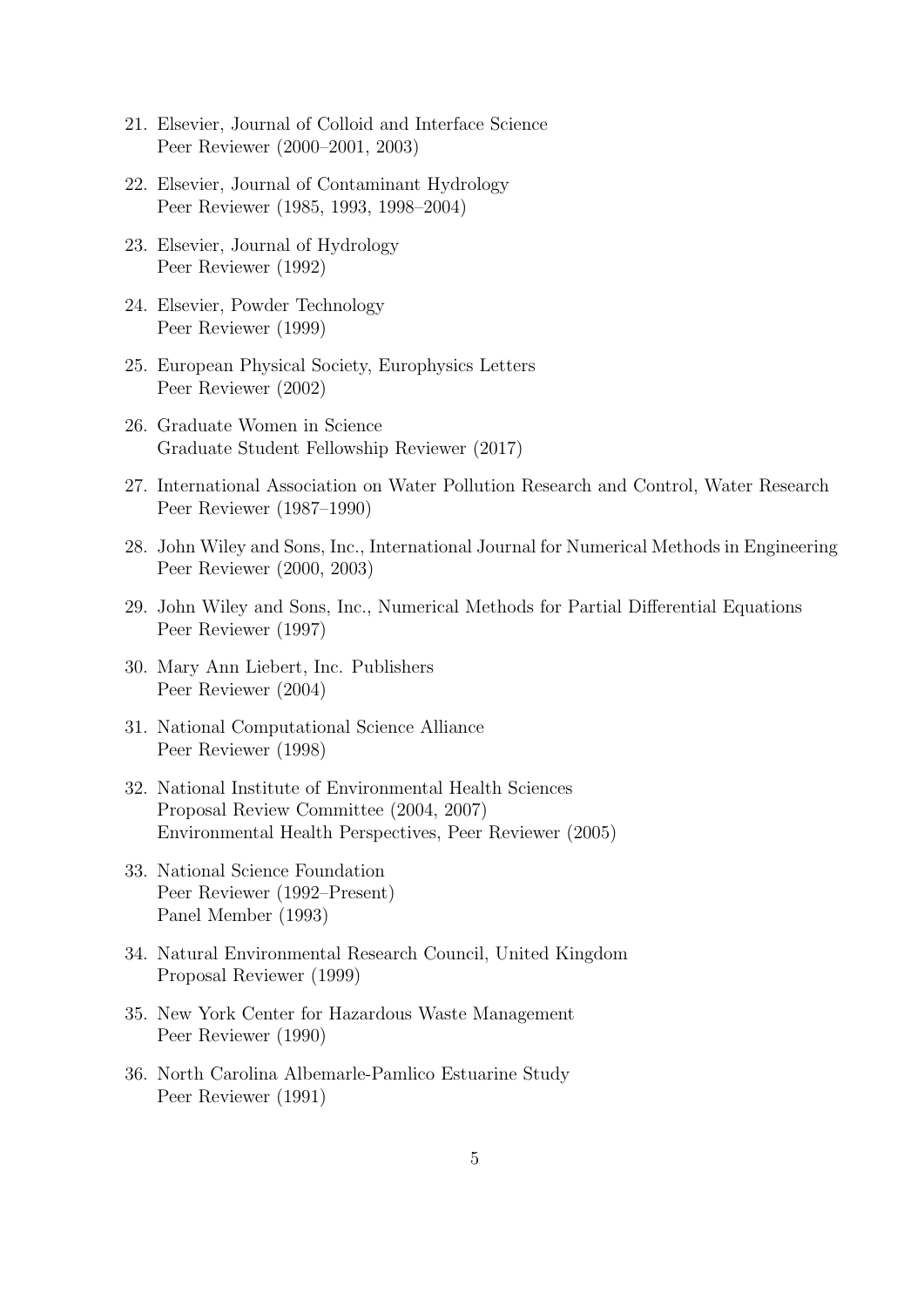- 37. North Carolina Biotechnology Center Peer Reviewer (1986)
- 38. North Carolina State University, Raleigh Dissertation Reviewer (1993, 1997, 2000, 2007, 2012)
- 39. North Carolina Supercomputing Center Allocation Committee Member (1995–2002)
- 40. Pergamon, Chemical Engineering Science Peer Reviewer (2002)
- 41. Simula Research Laboratory, Lysaker, Norway Program Planning Review (2004)
- 42. Society for Industrial and Applied Mathematics Journal on Applied Mathematics, Peer Reviewer (2008–2009)
- 43. Soil Science Society of America, Soil Science Society of America Journal Peer Reviewer (1997)
- 44. Springer Science Publishers, Meccanica Peer Reviewer (2005)
- 45. South Carolina Hazardous Waste Management Research Fund Peer Reviewer (1991)
- 46. Swiss National Science Foundation Peer Reviewer (2014)
- 47. The Universities Council on Water Resources Peer Reviewer (1987–1992)
- 48. United States Department of Agriculture Peer Reviewer (2003)
- 49. United States Department of Energy Review of Subsurface Science Research Program, Multiphase Flow Panel Chair (1991) Vadose Zone Roadmapping Working Group Member (2000–2001) Engineering Management Science Program Review Panel (2002) Peer Reviewer for Office of Basic Energy Sciences (2003–2005) Multiscale Mathematics Workshop, Environmental and Geosciences Co-Leader (2004) Office of Basic Energy Sciences, Graduate Fellowship Proposal Reviews (2010–2012) Office of Basic Energy Sciences, Early Career Awards (2012–2016) INCITE Program, Panel Member (2011, 2012) Office of Basic Energy Sciences (2014) Exascale project proposal review (2016)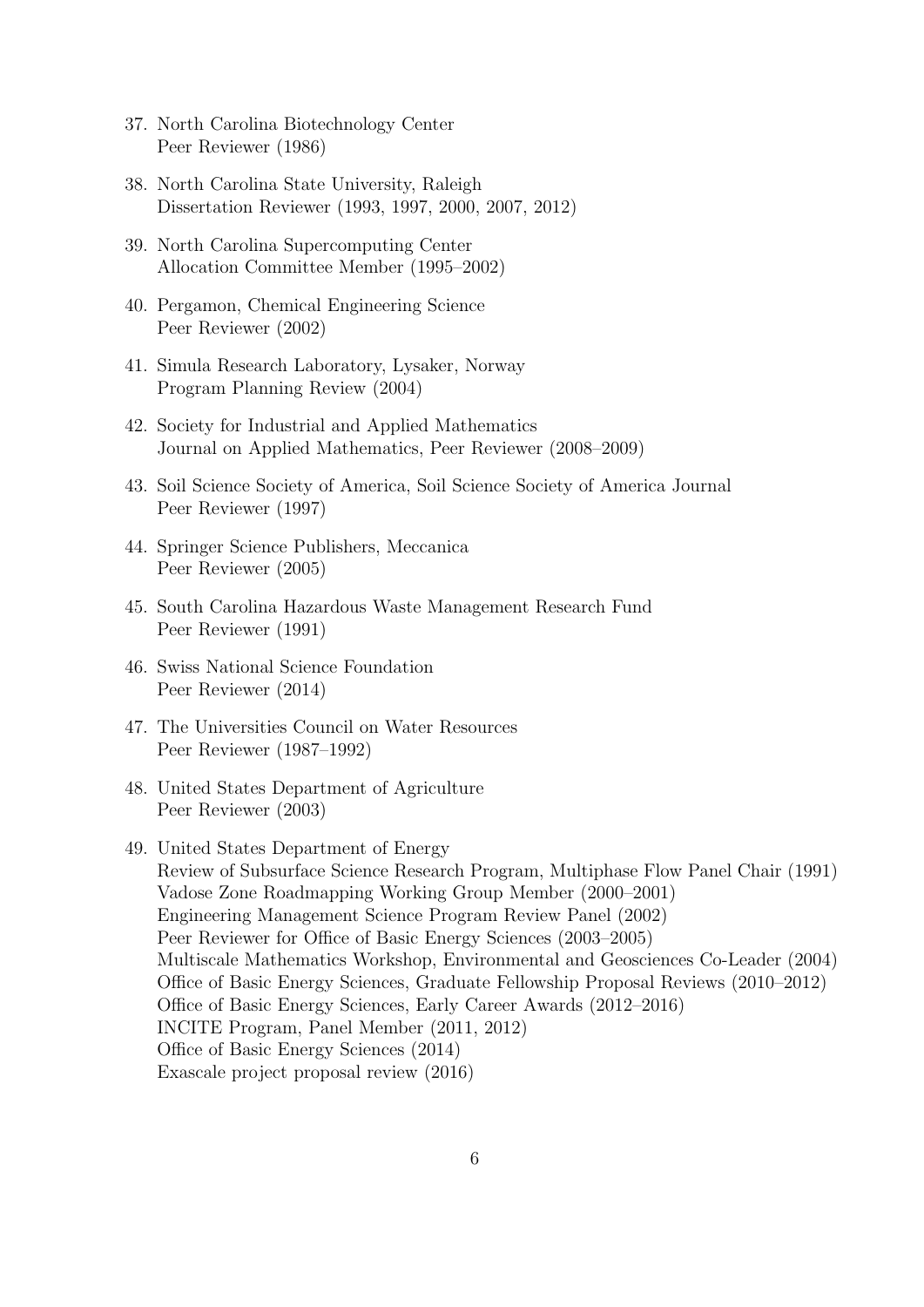- 50. U.S. Civilian Research and Development Foundation Peer Reviewer Cooperative Grants Program (2003)
- 51. University of Pittsburgh, Pittsburgh, Pennsylvania Bachelors Honors Thesis Reviewer (2006)
- 52. University of Oslo, Oslo, Norway Dissertation Reviewer (1996)
- 53. University of Stuttgart, Stuttgart, Germany Habilitation Reviewer (2010)
- 54. University of Western Australia, Perth, Australia Dissertation Reviewer (1999)
- 55. Water Environment Federation, Water Environment Research Journal Peer Reviewer (1989–1991) Research Committee (1986–1992)
- 56. Water Resources Research Institute of North Carolina Technical Committee Member (1986–1989, 1992–1995) In-Service Training Program Contributor (1986) Peer Reviewer (1986–1996)

## University of North Carolina Service

Department of Environmental Sciences and Engineering

- Triangle Conference on Environmental Technology—Conducted Workshop "Monitoring and Modeling of Groundwater Contamination" (1986)
- Developed and Directed Short Course "Groundwater Quality Management" (1988)
- Computer Committee (1986–1996)
- Shop Committee (1988–1995)
- Space Committee (1989–1990)
- Water Resources Engineering, Hydrologist Search Committee (1989–1990)
- Strategic Planning and Development Committee (1990–1992)
- Water Resources Engineering, Surface Chemist Search Committee (1995)
- Environmental Management and Policy, Search Committee (1996)
- Department Chair (1999–2005)
- Environmental Chemistry and Hydrology, Search Committee (2007–2008)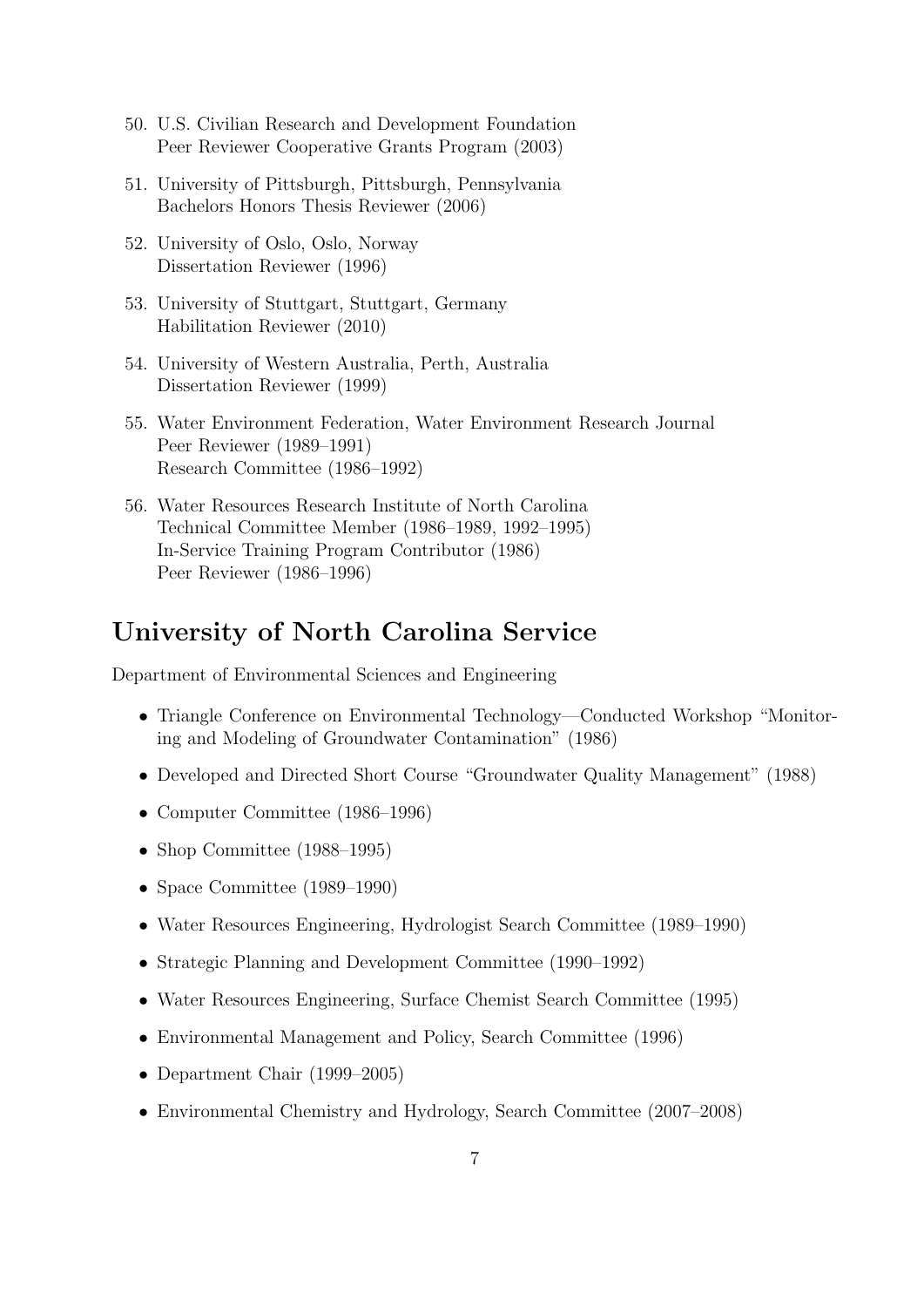- Ad Hoc Promotion Review Committee Chair (2016, 2017)
- Awards Committee Chair (2017–)

Department of Applied Physical Sciences

• Graduate Studies Committee (2017–)

School of Public Health

- Department of Epidemiology Chair Review Committee, Chair (2000–2001)
- Web Steering Committee (2000–2001)
- Strategic Planning Committee, Chair (2001)
- Associate Dean for External Affairs Search Committee (2002)

#### Marine Sciences Program

- Large-Scale Numerical Modeler Search Committee (1989–1992)
- Appointment and Promotion Committees (1995–1996, 1998–1999, 2001)

University Committees

- University Faculty Council Alternate Member (1986–1988, 1990)
- University Research Council Chairman Physical Sciences and Mathematics Review Committee (1994–1995)
- Science Advisory Committee, Division of Basic and Applied Sciences (1998–2000)
- Ad Hoc Committee on Research Administration (1999)
- Environmental Sciences Building Committee, Chair (2001–2003)
- Inside Carolina, Environmental Programs Committee (2002)
- Postdoctoral Advisory Committee (2002–2003)
- Tuition Remission Task Force (2002–2003)
- High-Performance Computing and Communications Advisory Committee (2002–2003)
- University Uses Working Group for Carolina North (2002–2003)
- Tuition Task Force (2004)
- Applied Physical Sciences User Group Committee (2017–)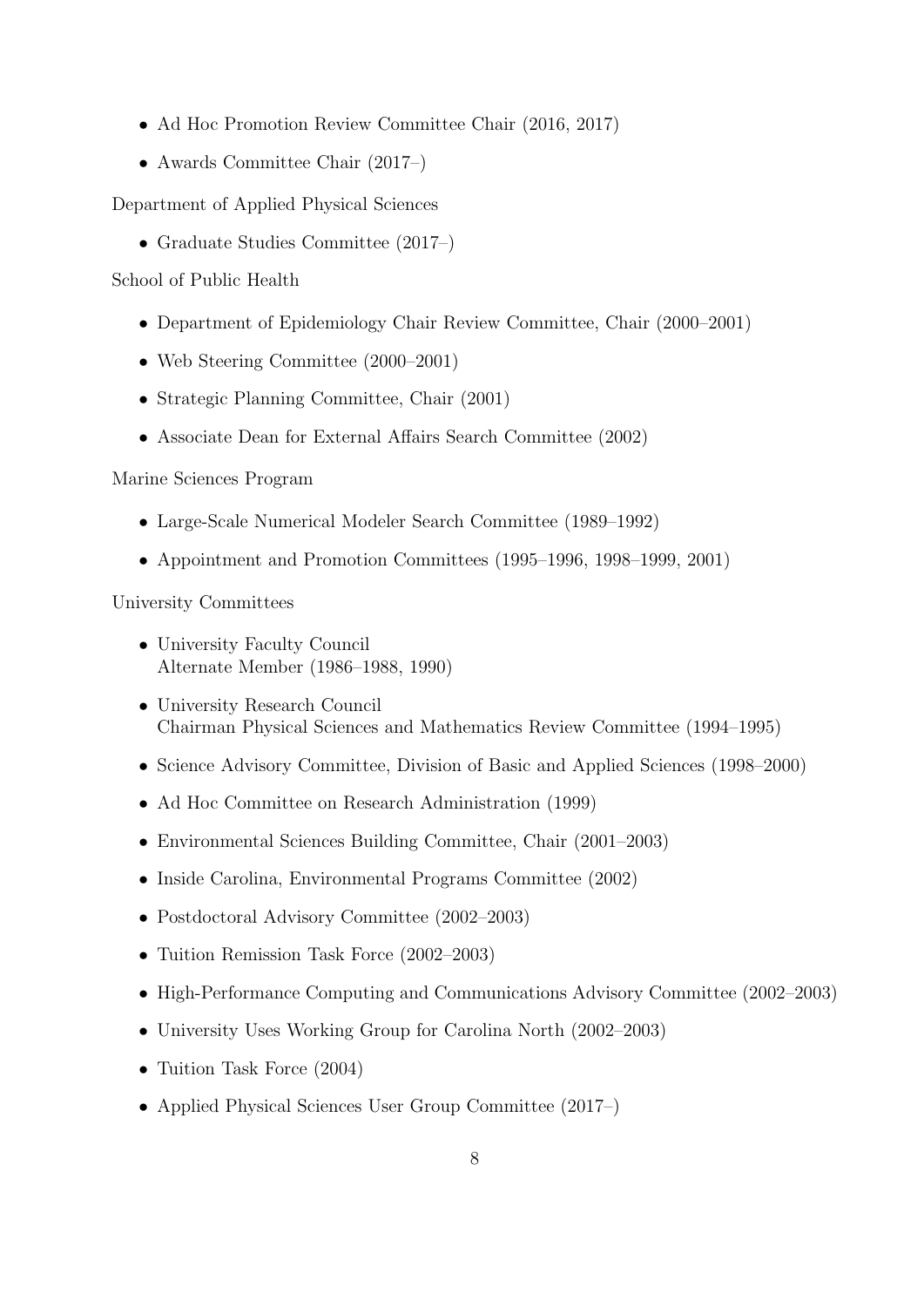### Research Grants and Contracts

- 1. Methodology for Assessment of Contamination of the Unsaturated Zone by Leaking Underground Storage Tanks. Sponsored by: Water Resources Research Institute of North Carolina (7/85–6/87). Co-Principal Investigator with F.A. DiGiano. Amount: \$70,169.
- 2. The Transport and Fate of Organic Contaminants in Ground Water Systems. Sponsored by: National Science Foundation (9/85–2/88). Principal Investigator. Amount: \$41,521.
- 3. Mathematical Model for Assessing Multiphase Organic Contaminant Transport in Ground Water. Sponsored by: University of North Carolina at Chapel Hill University Research Council (11/85–10/87). Principal Investigator. Amount: \$1,500.
- 4. Modeling Organic Contaminant Sorption Impacts on Aquifer Restoration. Sponsored by: Water Resources Research Institute of North Carolina (6/86–5/87). Principal Investigator. Amount: \$37,587.
- 5. Characterization of the Adaptive Abilities of Groundwater Microbial Communities. Sponsored by: U.S. Environmental Protection Agency, R. S. Kerr Laboratory (10/86– 7/87). Principal Investigator. Amount: \$104,000.
- 6. Development of an Improved Methodology for Assessing the Movement of Gasoline Origin Contaminants in Ground Water Systems. Sponsored by: University of North Carolina at Chapel Hill Foundation R. J. Reynolds Fund—Jr. Faculty Development Award (1/87–12/87). Principal Investigator. Amount: \$3,000.
- 7. Effect of Vapor-Phase Mass Transfer on Aquifer Restoration. Sponsored by: Water Resources Research Institute of North Carolina (6/87–5/89). Principal Investigator. Amount: \$73,707.
- 8. Development of a Variable, Dual-Energy Attenuation Method for Measuring Fluid Saturation in Multiphase Systems. Sponsored by: Biomedical Research Support Funds, School of Public Health, University of North Carolina at Chapel Hill (6/87–5/88). Principal Investigator. Amount: \$7,257.
- 9. Investigation of Multi-Component Sorption and Desorption Rates in Saturated Ground Water Systems. Sponsored by: United States Geological Survey and the Water Resources Research Institute of North Carolina (8/87–10/90). Principal Investigator. Amount: \$321,314.
- 10. Investigation of Aquifer Response to Purge-Well Rehabilitation. Sponsored by: U.S. Environmental Protection Agency, R. S. Kerr Laboratory (10/87–9/89). Principal Investigator. Amount: \$101,400.
- 11. The Impact of Interphase Mass-Transfer Rate and Equilibrium for Multiphase Groundwater Systems. Sponsored by: Army Research Office (11/87–2/91). Principal Investigator. Amount: \$306,739.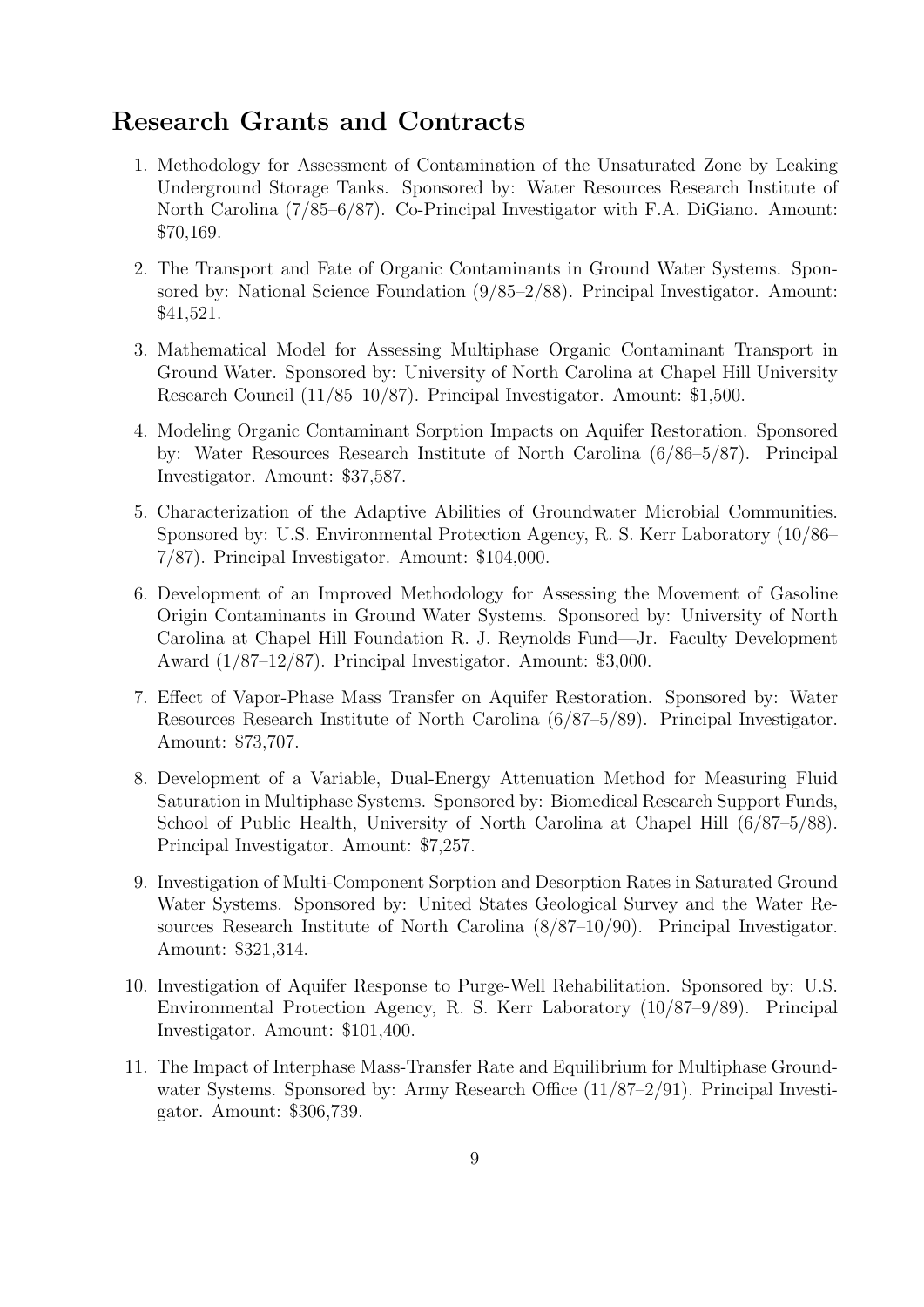- 12. Groundwater Quality Management—Continuing Education. Sponsored by: Grumman Grant, University of North Carolina at Chapel Hill (1/88–12/88). Principal Investigator. Amount: \$4,900.
- 13. Development of a Modified Elutriate Test to Predict Release of Contaminants from Sediment Material at the Point of Dredging. Sponsored by: United States Army Engineer Waterways Experiment Station (8/88–2/90). Co-Principal Investigator with F.A. DiGiano. Amount: \$161,901.
- 14. Movement and Dissipation of Toxicants and Water in Natural Soil Environments. Sponsored by: United States Geological Survey and the Water Resources Research Institute of North Carolina (6/89–5/92). Principal Investigator. Amount: \$95,590 (UNC Share) from \$349,788 (Total Project).
- 15. Investigation of a Cosolvent Strategy for Groundwater Quality Restoration. Sponsored by: Biomedical Research Support Funds, School of Public Health, University of North Carolina at Chapel Hill (6/89–4/90). Principal Investigator. Amount: \$8,450.
- 16. An Investigation of Waste Burial Areas. Sponsored by: Health and Safety Office, University of North Carolina at Chapel Hill (11/89–5/91). Principal Investigator. Amount: \$33,500.
- 17. Computer Simulation of Push-Pull Systems. Sponsored by: National Institutes of Health (9/90–8/92). Co-Principal Investigator with M.R. Flynn. Amount: \$157,940.
- 18. An Evaluation of Scale Effects in Multiphase Porous Media Systems. Sponsored by: University of North Carolina at Chapel Hill University Research Council (11/90– 10/92). Principal Investigator. Amount: \$2,000.
- 19. RCRA Facility Investigation for Waste Drum and Landfill Areas. Sponsored by: Health and Safety Office, University of North Carolina at Chapel Hill (10/90–9/91). Principal Investigator. Amount: \$26,350.
- 20. Investigation of Scale and Heterogeneity Effects on Flow and Transport in Multiphase Systems. Sponsored by: United States Army Research Office (5/91–4/94). Principal Investigator. Amount: \$435,000.
- 21. Simulation of Multiphase Flow and Transport Phenomena in Subsurface Systems. Sponsored by: North Carolina Supercomputing Center (7/91–6/92). Principal Investigator. Amount: 200 hours of Cray Y-MP time.
- 22. Computer Simulation of Push-Pull Systems. Sponsored by: North Carolina Supercomputing Center (7/91–6/92). Co-Principal Investigator with M.R. Flynn. Amount: 100 hours of Cray Y-MP time.
- 23. An Evaluation of Enhanced Aquifer Remediation Strategies for Subsurface Restoration. Sponsored by: Water Resources Research Institute of North Carolina (7/91–12/92). Principal Investigator. Amount: \$39,902.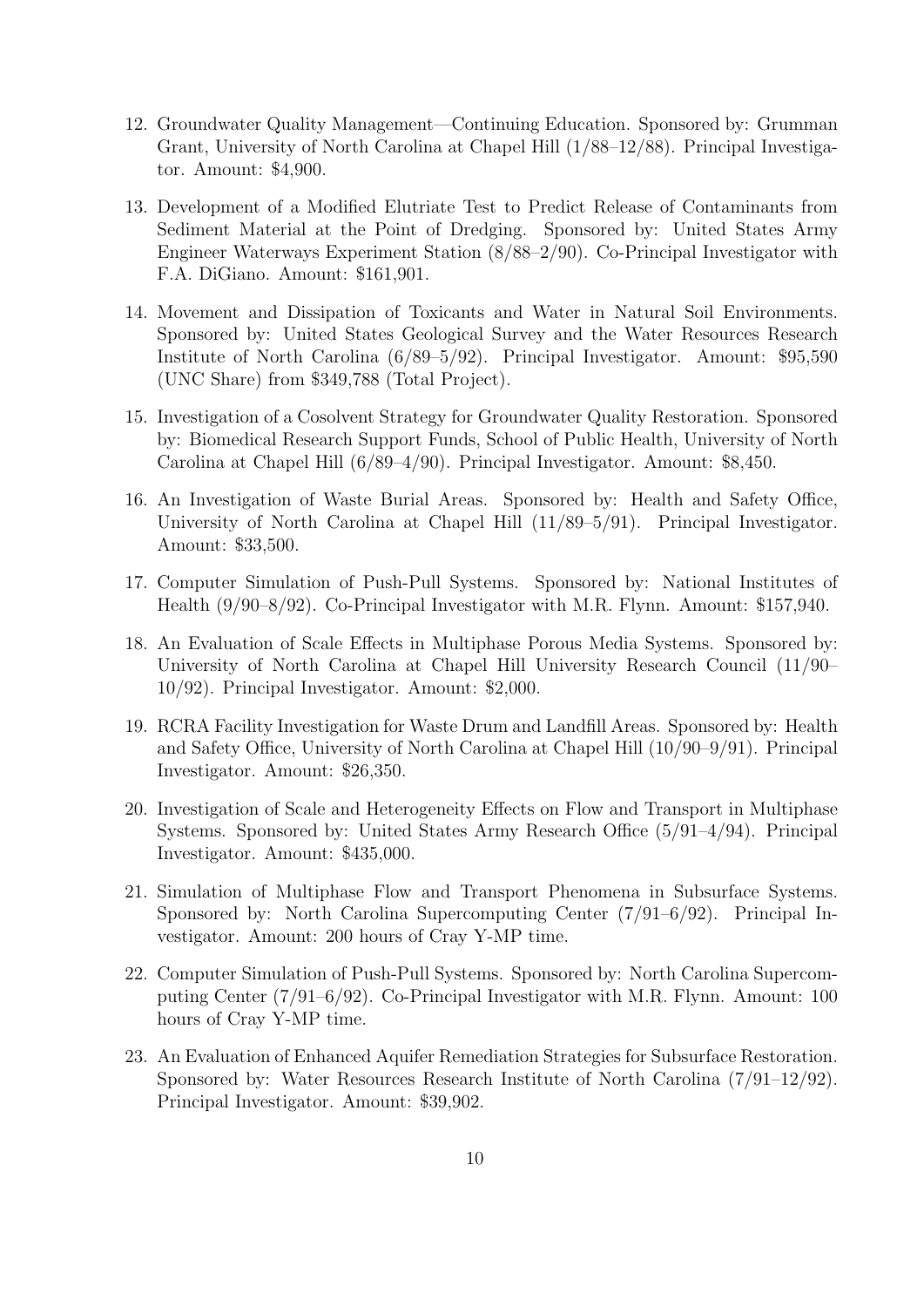- 24. The Role of Biosurfactants in Biodegradation of Hydrophobic Pollutants by Indigenous Microorganisms in Soil. Sponsored by: United States Geological Survey and the Water Resources Research Institute of North Carolina (8/91–7/94). Co-Principal Investigator with M.D. Aitken. Amount: \$348,631.
- 25. Supercomputer Simulation of Pump-and-Treat Methods for Aquifer Restoration. Sponsored by: U.S. Environmental Protection Agency, R. S. Kerr Laboratory (10/91–8/93). Principal Investigator. Amount: \$100,000.
- 26. Supercomputer Simulation of Pump-and-Treat Methods for Aquifer Restoration. Sponsored by: Cray Research Environmental and Computational Science Program through the North Carolina Supercomputing Center. (1/92–12/92). Principal Investigator. Amount: \$7,000 and 80 hours of Cray Y-MP time.
- 27. An Investigation of Flow and Transport Phenomena in Multicomponent, Multiphase Subsurface Systems. Sponsored by: National Institute of Environmental Health Sciences (4/92–3/95). Principal Investigator. Amount: \$618,315.
- 28. Stochastic Analysis of Flow and Transport Phenomena in Subsurface Systems Using a Space Transformation Method. Sponsored by: National Institute of Environmental Health Sciences (4/92–3/95). Co-Principal Investigator with G. Christakos. Amount: \$507,465.
- 29. An Investigation of Fluid Flow and Contaminant Transport Processes in Heterogeneous Multiphase Systems. Sponsored by: Army Research Office (7/92–6/97). Principal Investigator. Amount: \$2,200,856.
- 30. Supercomputer Simulation of Aquifer Remediation. Sponsored by: North Carolina Supercomputing Center (1/93–12/93). Principal Investigator. Amount: 450 hours of Cray Y-MP time.
- 31. Supercomputer Simulation of Pump-and-Treat Methods for Aquifer Restoration. Sponsored by: Cray Research Environmental and Computational Science Program through the North Carolina Supercomputing Center. (1/93–12/93). Principal Investigator. Amount: \$7,000 and 100 hours of Cray Y-MP time.
- 32. Supercomputer Simulation of Fixed and Adaptive Solutions to the Richards' Equation. Sponsored by: North Carolina Supercomputing Center (2/93–2/94). Co-Principal Investigator with R.W. Skaggs, North Carolina State University. Amount: 25 hours of Cray Y-MP time.
- 33. Modeling Enhanced Remediation Methods for Multiphase Subsurface Systems. Sponsored by: Hoechst Celanese Corporation (3/93–6/95). Principal Investigator. Amount: \$52,800.
- 34. Simulation of Flow and Transport Phenomena in Heterogeneous Multiphase Systems. Sponsored by: National Science Foundation, Pittsburgh Supercomputing Center (12/93– 1/95). Principal Investigator. Amount: 200 hours of Cray C90 time.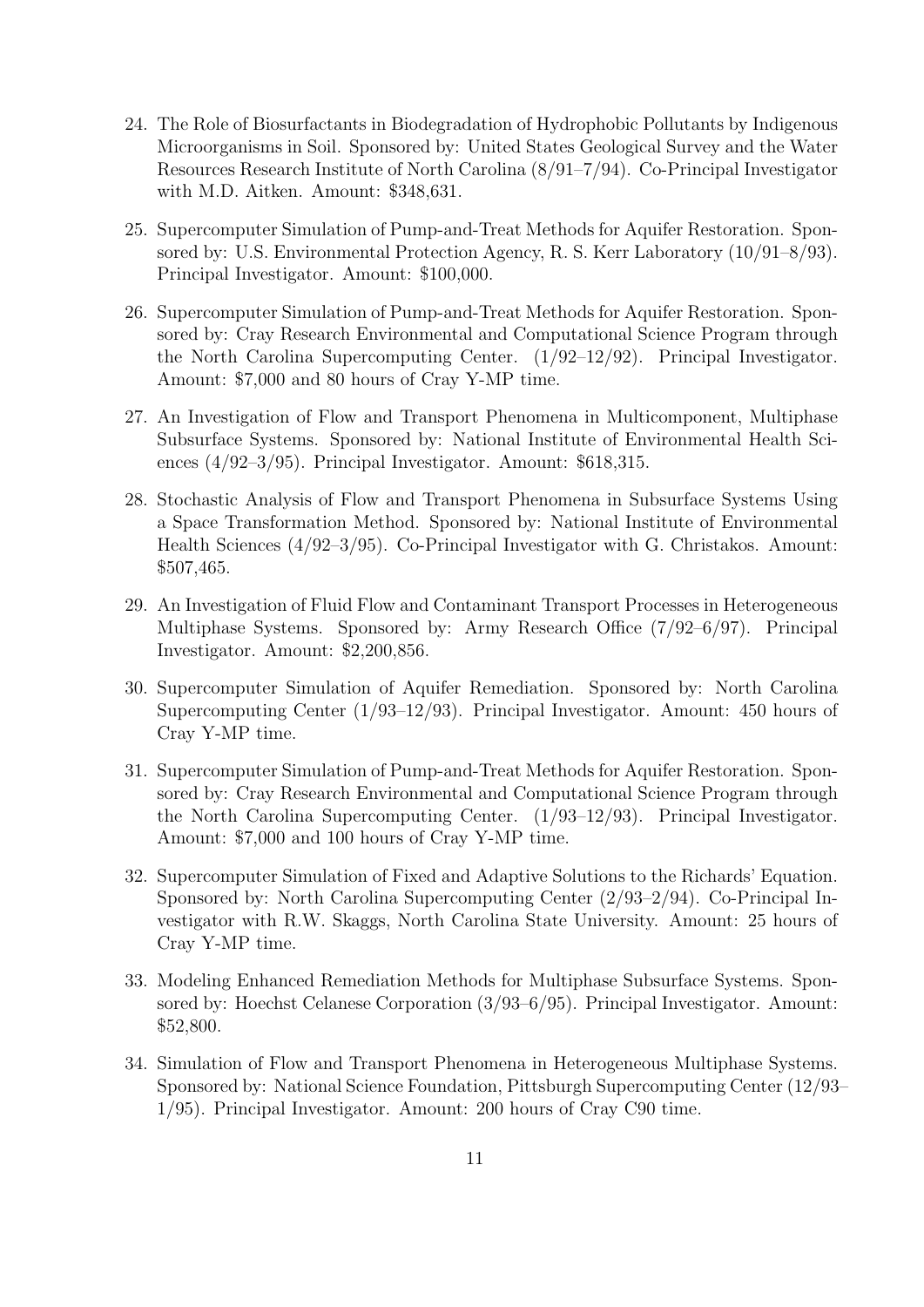- 35. Simulation of Flow and Transport Phenomena in Heterogeneous Multiphase Multicomponent Systems. Sponsored by: Cray Research Environmental and Computational Science Program through the North Carolina Supercomputing Center (1/94–3/96). Principal Investigator. Amount: \$15,000 and 200 hours of Cray Y-MP time.
- 36. Simulating Flow and Transport Phenomena in Heterogeneous Multiphase Systems. Sponsored by: North Carolina Supercomputer Center (7/94–6/96). Principal Investigator. Amount: 450 hours Cray Y-MP time.
- 37. An Investigation of Multiphase Mass Transfer Phenomena. Sponsored by: National Institute of Environmental Health Sciences (4/95–3/00). Principal Investigator. Amount: \$1,085,110.
- 38. Stochastic Analysis of Flow and Transport Phenomena. Sponsored by: National Institute of Environmental Health Sciences (4/95–3/00). Co-Principal Investigator with G. Christakos. Amount: \$1,052,890.
- 39. Superfund Center Outreach. Sponsored by: National Institute of Environmental Health Sciences (4/95–3/00). Principal Investigator. Amount: \$221,360.
- 40. An Investigation of Fluid Flow and Contaminant Transport Processes in Heterogeneous Multiphase Systems—AASERT Supplemental Request for Student Support. Sponsored by: United States Army Research Office (5/95–5/98). Principal Investigator. Amount: \$100,000.
- 41. Equipment to Support Research on Mass Transfer Phenomena in Multiphase Systems. Sponsored by: Department of Defense, DURIP (8/95–7/96). Principal Investigator. Amount: \$380,662.
- 42. Simulating Flow and Transport Phenomena in Heterogeneous Multiphase Systems. Sponsored by: U.S. Army Engineer Waterways Experiment Center through MCNC (10/95–9/98). Principal Investigator. Amount: \$233,262 (UNC Share).
- 43. Development and Application of Models for Multiphase Porous Media Systems. Sponsored by: North Carolina Supercomputer Center (7/96–2/98). Principal Investigator. Amount: 980 hours Cray T916 time, and 5,000 hours of Cray T3D/T3E time.
- 44. Modeling Subsurface Transport Phenomena. Sponsored by: North Carolina Supercomputer Center (7/96–2/98). Principal Investigator. Amount: 900 hours Cray T916 time; and 3,000 hours of Cray T3E time.
- 45. Simulation of Multiphase Flow and Multicomponent Transport Phenomena in Heterogeneous Porous Media Systems. Sponsored by: Cray Research Environmental and Computational Science Program through the North Carolina Supercomputing Center  $(1/97-12/97)$ . Principal Investigator. Amount: \$8,000, and 100 hours of Cray T916 time.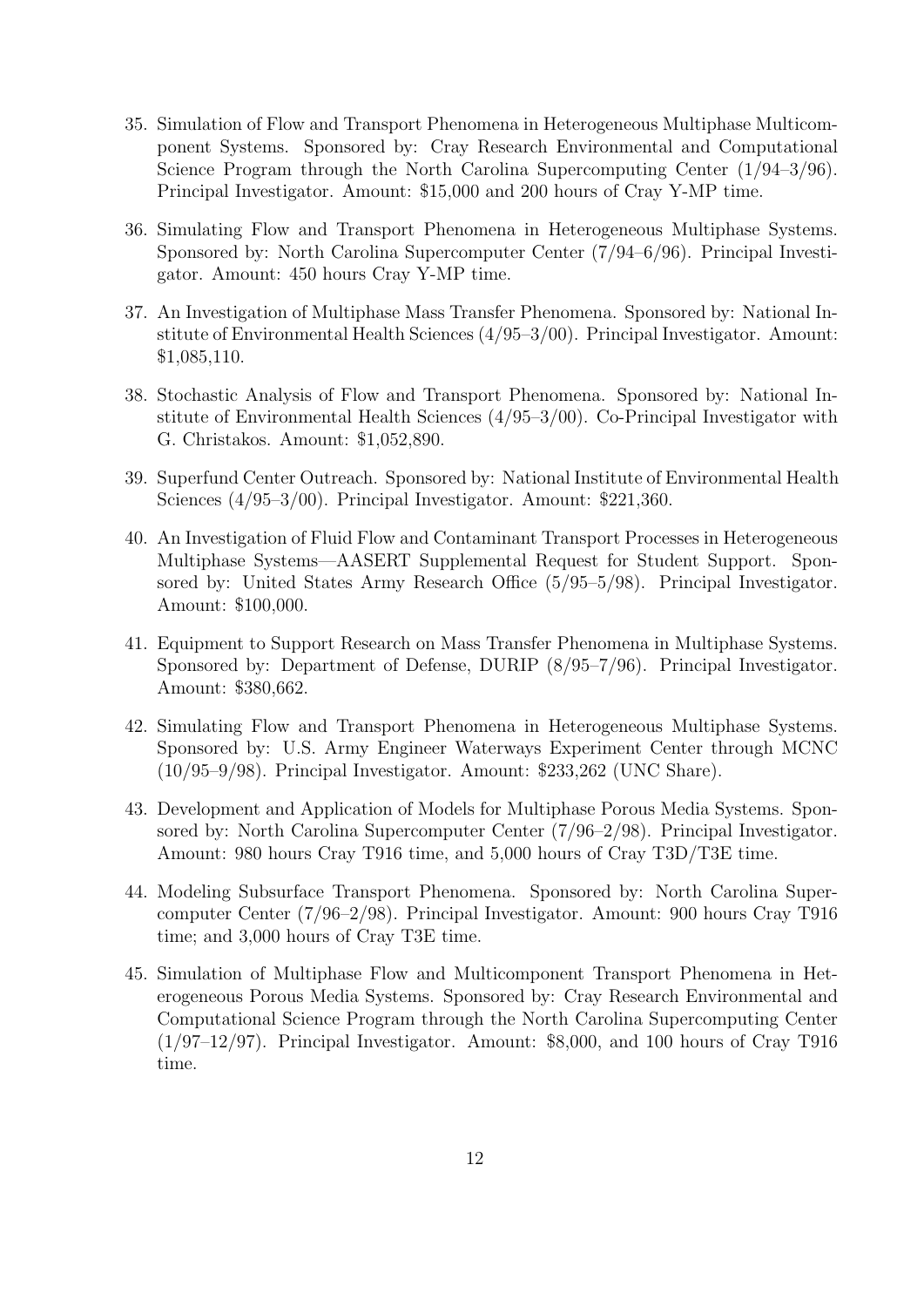- 46. Simulation of Biodegradation and Multicomponent Transport Phenomena in Heterogeneous Porous Media Systems. Sponsored by: Cray Research Environmental and Computational Science Program through the North Carolina Supercomputing Center (1/98–12/98). Principal Investigator. Amount: \$8,000; 100 hours of Cray T916 time, and 1,000 hours of Cray T3E time.
- 47. Modeling Subsurface Transport Phenomena. Sponsored by: North Carolina Supercomputer Center (2/98–8/99). Principal Investigator. Amount: 900 hours Cray T916 time, and 6,000 hours of Cray T3E time.
- 48. Technology Transfer of Basic Research on Multiphase Subsurface Fate and Transport. Sponsored by: Army Research Office (4/98–1/99). Principal Investigator. Amount: \$60,000.
- 49. The Role of Chemotaxis in the Biodegradation of Naphthalene in Porous Media. Sponsored by: National Science Foundation (9/98–8/00). Co-Principal Investigator with M.D. Aitken. Amount: \$215,000.
- 50. DAE/MOL Approach for Simulating Multiphase Flow. Sponsored by: Cray Research Environmental and Computational Science Program through the North Carolina Supercomputing Center (1/99–12/99). Principal Investigator. Amount: \$8,000; 100 hours of Cray T916 time, and 1,000 hours of Cray T3E time.
- 51. Atomic Force Microscopy Presents New Opportunities for Environmental Research. Sponsored by: Department of Defense, DURIP (3/99–2/00). Co-Principal Investigator with S.T. Martin. Amount: \$147,000.
- 52. Closure of Thermodynamically Constrained Models of Multiphase Flow. Sponsored by: University of North Carolina at Chapel Hill University Research Council (4/99–3/01). Principal Investigator. Amount: \$2,600.
- 53. Collaborative Research: Closure of Thermodynamically Constrained Models for Multiphase Systems. Sponsored by: National Science Foundation (9/99–8/02). Principal Investigator, Collaborator: W.G. Gray, University of Notre Dame. Amount: \$183,312 from total award of \$300,000.
- 54. Supercomputing Support for Investigations of Multiphase Flow and Transport Phenomena in Porous Medium Systems. Sponsored by: North Carolina Supercomputer Center (11/99–10/00). Principal Investigator. Amount: 60,000 hours IBM SP time, and 10,000 hours of SGI Origin 2000 time.
- 55. An Object Oriented Model for Nitrogenous Pollutants. Sponsored by: U.S. Environmental Protection Agency (3/00–3/03). Co-Principal Investigator. Amount: \$345,533.
- 56. Environmental Exposure and Effect of Hazardous Chemicals. Sponsored by: National Institute of Environmental Health Sciences (4/00–3/06). Component Project and Core Principal Investigator (J.A. Swenberg, Principal Investigator). Total Award Amount: \$17,800,017.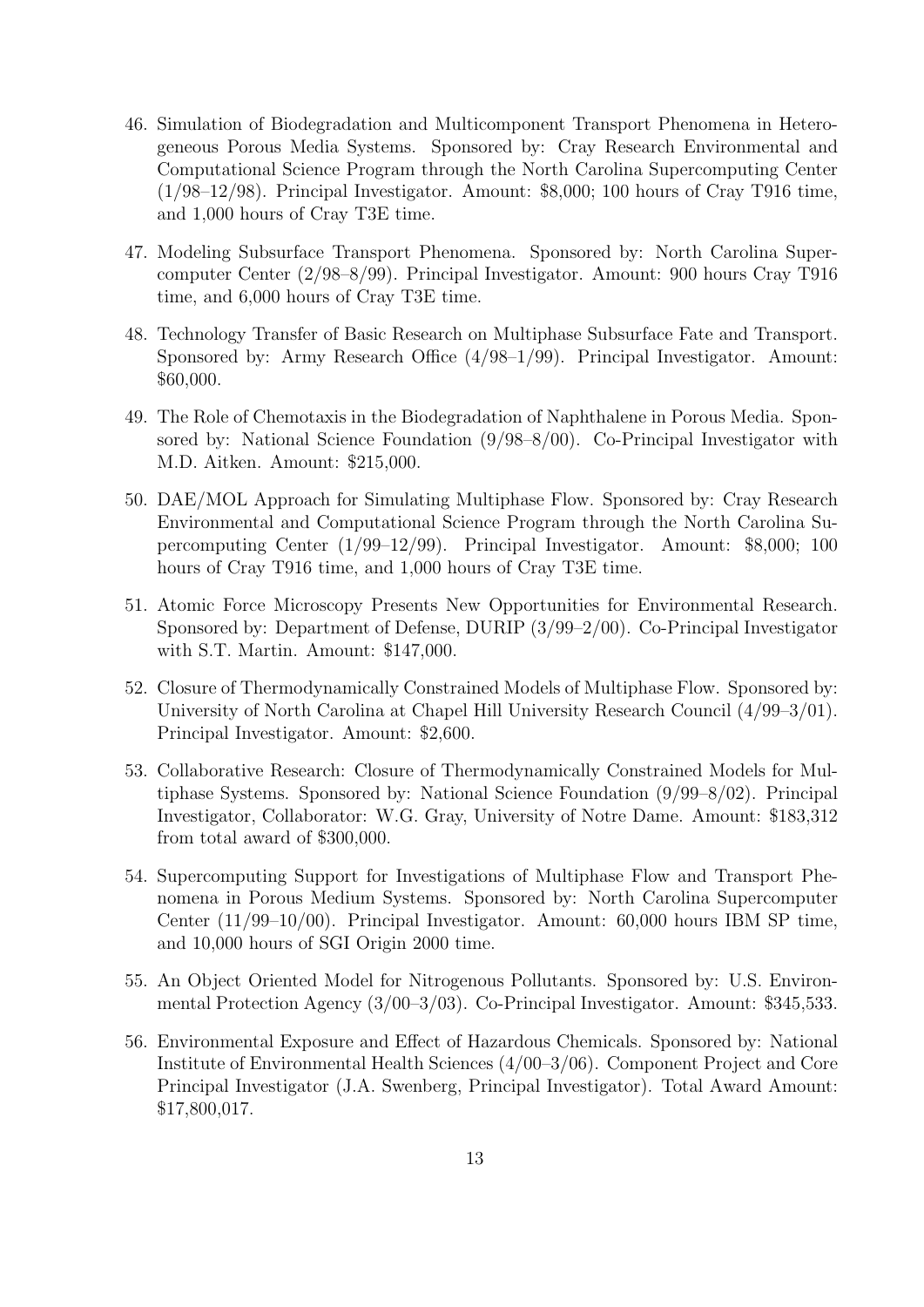- 57. Modeling Multiscale, Multiphase Porous Medium Systems. Sponsored by: North Carolina Supercomputer Center (11/00–10/01). Principal Investigator. Amount: 240,000 hours IBM SP time, 9,000 hours of SGI Origin 2000 time, and 1225 hours of Cray T916 time.
- 58. Flow and Transport in Porous Media. Sponsored by: Army Research Office (5/01– 4/02). Principal Investigator. Amount: 200,000 hours of IBM SP3 time.
- 59. A Distributed, High Performance Computing System for the Applied Sciences. Sponsored by: National Science Foundation (8/01–7/04). Co-Principal Investigator. Amount: \$598,173.
- 60. Bacterial Chemotaxis to Naphthalene Desorbing from a Nonaqueous-Phase Liquid. Sponsored by: National Science Foundation (9/01–8/04). Investigator (M.D. Aitken, Principal Investigator). Amount: \$386,072.
- 61. ITR/AP: Collaborative Research: Sampling Methods for Optimization and Control of Subsurface Contamination. Sponsored by: National Science Foundation (10/01– 9/04). Principal Investigator for UNC, Collaborators: J.E. Dennis, Rice University; and C.T. Kelley, North Carolina State University. Amount: \$166,667 from total award of \$500,000.
- 62. Supercomputing Support for Modeling Multiphase Flow and Transport in Porous Medium Systems. Sponsored by: North Carolina Supercomputer Center (11/01– 10/02). Principal Investigator. Amount: 377,000 hours IBM SP3 time, 7,400 hours of SGI Origin 2000 time, and 25 hours of Cray T916 time.
- 63. Environmental Modeling Research at the University of North Carolina at Chapel Hill. Sponsored by: U.S. Department of Energy (4/02–4/05). Principal Investigator. Amount: \$969,000.
- 64. Modeling Multiphase Transport Phenomena from the Pore to the Field Scale. Sponsored by: North Carolina Supercomputer Center (11/02–10/03). Principal Investigator. Amount: 285,000 hours IBM SP3 time, and 1,400 hours of SGI Origin 2000 time.
- 65. CMG: Multiphase Porous Medium Dynamics: Pore to Field Scale. Sponsored by: National Science Foundation (8/03–7/08). Principal Investigator. Amount: \$662,000.
- 66. DNAPL Source Remediation Using Brine Barriers. Sponsored by: National Institute of Environmental Health Sciences (4/4–3/6). Component Project Principal Investigator (J.A. Swenberg, Research Center Principal Investigator). Total Award Amount: \$509,549.
- 67. Collaborative Research: Upscaled Mass Transfer Coefficients for Modeling Dissolution of Nonaqueous Phase Liquids in Homogeneous and Heterogeneous Porous Media in the Field. Sponsored by: National Science Foundation (1/05–12/08). Principal Investigator. Amount: \$196,494.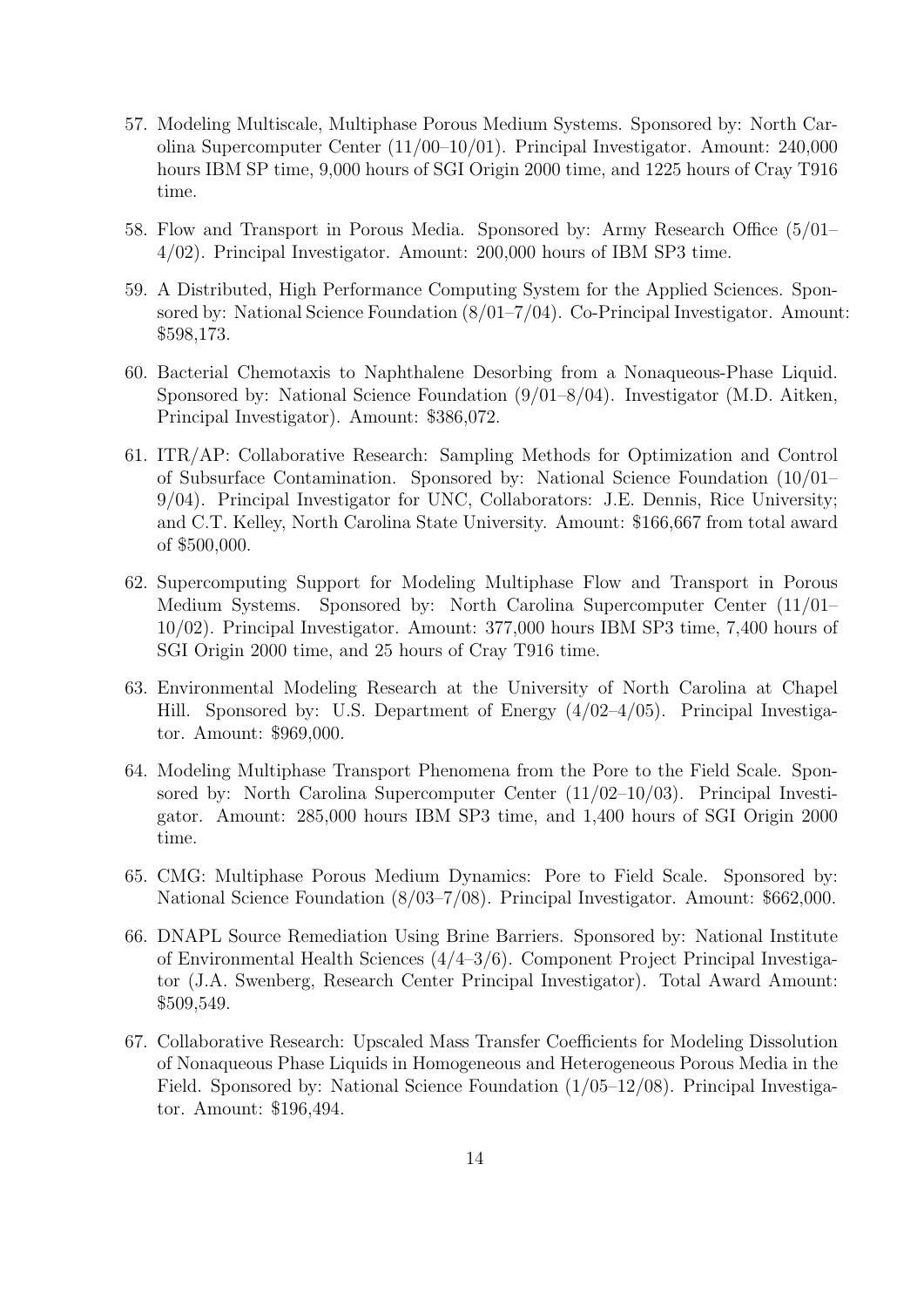- 68. Environmental Exposure and Effect of Hazardous Chemicals. Sponsored by: National Institute of Environmental Health Sciences (4/06–3/10). Component Project and Core Principal Investigator (J.A. Swenberg, Principal Investigator). Total Award Amount: \$12,103,713.
- 69. Promoting North Carolina's Economic Development Through Strategic Water Resource Management. Sponsored by: University of North Carolina Research Competitiveness Fund (1/08–12/08). Co-Principal Investigator (G.W Characklis, Principal Investigator). Total Award Amount: \$245,650.
- 70. Environmental Exposure and Effect of Hazardous Chemicals, Supplement to Project 6. Sponsored by: National Institute of Enviromental Health Sciences (9/09–8/11). Component Project Principal Investigator (J.A. Swenberg, Principal Investigator). Total Award Amount: \$221,994.
- 71. SISGR—Multiscale Modeling of Multiphase Flow, Transport, and Reactions in Porous Medium Systems, Sponsored by: U.S. Department of Energy (9/15/09–9/14/12). Principal Investigator. Total Award Amount: \$600,000.
- 72. Collaborative Research: CDI-Type II–Revolutionary Advances in Modeling Transport Phenomena in Porous Medium Systems. Sponsored by: National Science Foundation (12/1/09–09/30/15). Principal Investigator. Total Award Amount: \$1,700,000 (UNC Award Amount: \$1,100,000).
- 73. Multiscale Modeling of Multiphase Flow, Transport, and Reactions in Porous Medium Systems. Sponsored by: U.S. Department of Energy (9/15/12–9/14/16). Principal Investigator. Total Award Amount: \$623,474.
- 74. CC-NIE Network Infrastructure: Enabling Data-Driven Research. Sponsored by: National Science Foundation (12/1/12–11/30/14). Co-Principal Investigator (Jay Aikat, Principal Investigator). Total Award Amount: \$499,529.
- 75. Advancing Models for Multiphase Flow and Transport in Porous Medium Systems. Sponsored by: U.S. Department of Energy  $(1/1/14-12/31/16)$ . Co-Principal Investigator (James E. McClure, Principal Investigator). Total Award Amount: 180 million core hours of computational time on Cray XK7 Titan at Oak Ridge National Laboratory.
- 76. Thermodynamically Constrained Averaging Theory for Multiscale Systems. Sponsored by: Army Research Office (6/6/14–8/31/18). Principal Investigator. Total Award Amount: \$693,794.
- 77. Advancing Mechanistic Understanding of Two-Fluid-Phase Flow in Porous Medium Systems. Sponsored by : National Science Foundation (4/1/16–3/31/19). Principal Investigator. Total Award Amount: \$460,762.
- 78. Elucidating Physicochemical Processes Affecting Transport Phenomena Resulting from Hydraulic Fracturing of Natural Gas Reservoirs. Sponsored by : National Science Foundation (9/1/16–8/31/19). Principal Investigator. Total Award Amount: \$340,000.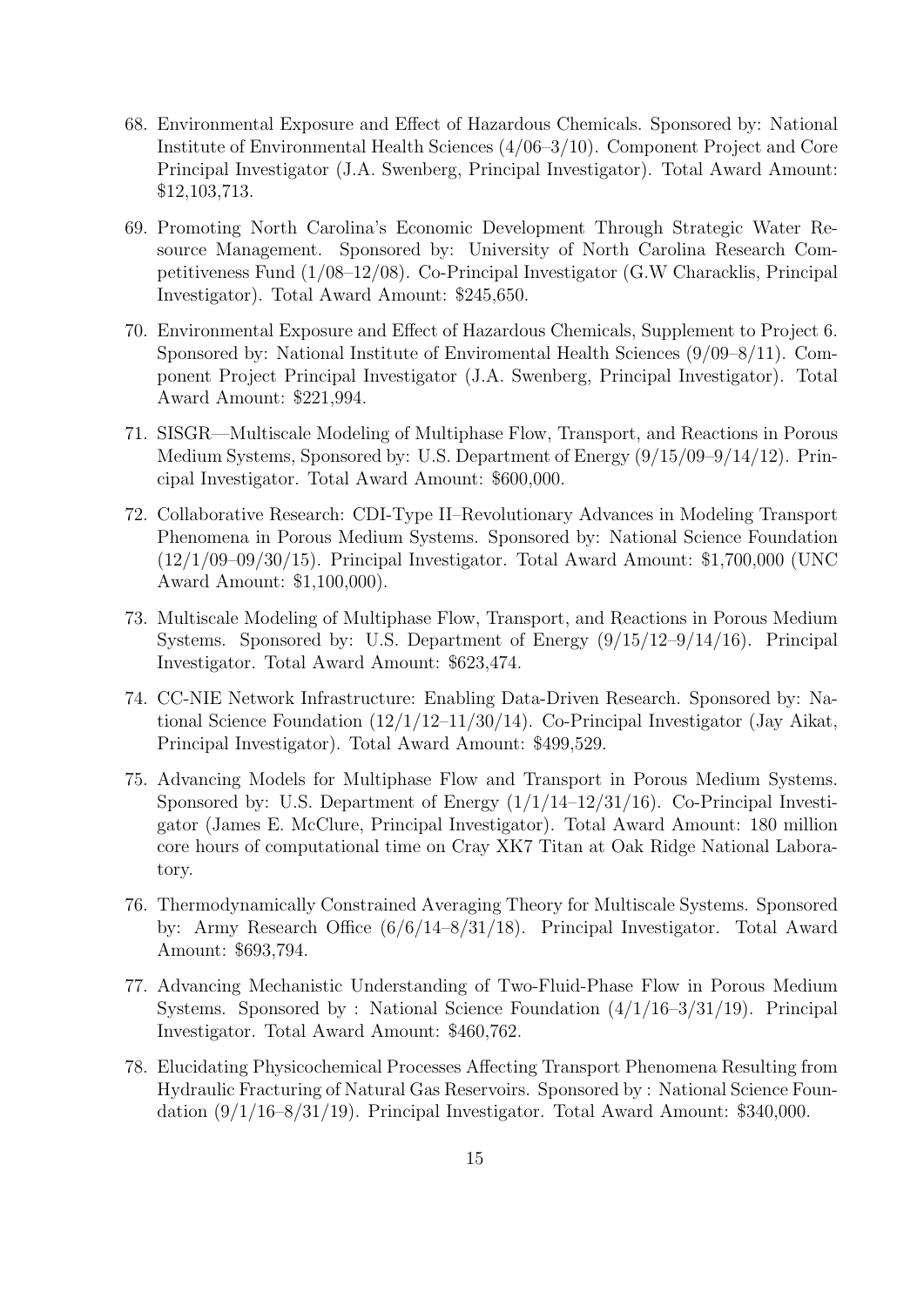79. Advancing Models for Multiphase Flow and Transport in Porous Medium Systems. Sponsored by: U.S. Department of Energy  $(1/1/17-12/31/18)$ . Co-Principal Investigator (James E. McClure, Principal Investigator). Total Award Amount 215 million core hours of computational time on Cray XK7 Titan at Oak Ridge National Laboratory.

### Post-Doctoral Associates

- 1. Paul T. Imhoff (1992–1996) Education: Ph.D. Civil Engineering, Princeton University (1992); Nature of Collaboration: analysis of aqueous-gas phase mass transfer in porous media, experimental investigations of finger formation in multiphase porous media systems, stability analysis for finger formation, and experimental investigations of enhanced remediation methods.
- 2. Itaru Okuda (1993–1995)

Education: Ph.D. Soil and Water Science, University of Florida, Gainesville (1993); Nature of Collaboration: experimental and theoretical analysis of cosolvent, thermal, and surfactant methods of enhanced remediation.

3. Simon Gleyzer (1993–1998)

Education: Ph.D. Civil Engineering, Ufa, Institute of Oil, Russia (1991); Nature of Collaboration: mathematical model formulation and experimental investigation of cosolvent, thermal, and surfactant methods of enhanced remediation.

4. Joseph A. Pedit (1994–2010) Education: Ph.D. Environmental Sciences and Engineering, University of North Carolina at Chapel Hill (1994);

Nature of Collaboration: experimental and mathematical modeling aspects of sorption/desorption processes, modeling of advanced oxidation processes, modeling chemotaxis in porous medium systems, pesticide transport and fate, and experimental aspects of multiphase systems.

- 5. Clinton S. Willson (1996–1998) Education: Ph.D. Civil Engineering, University of Texas, Austin, Texas (1996); Nature of Collaboration: experimental and mathematical modeling aspects of enhanced remediation of DNAPL-contaminated systems.
- 6. Markus Hilpert (1997–2002) Education: Ph.D. Engineering, University of Karlsruhe, Germany (1997); Nature of Collaboration: mobilization of residual NAPLs using sound waves, and porescale modeling of multiphase systems.
- 7. Marylene Moutier (1998–1999) Education: Dr. Ing. Soil Physics, Catholic University of Louvain, Louvain-la-Neuve, Belgium (1996);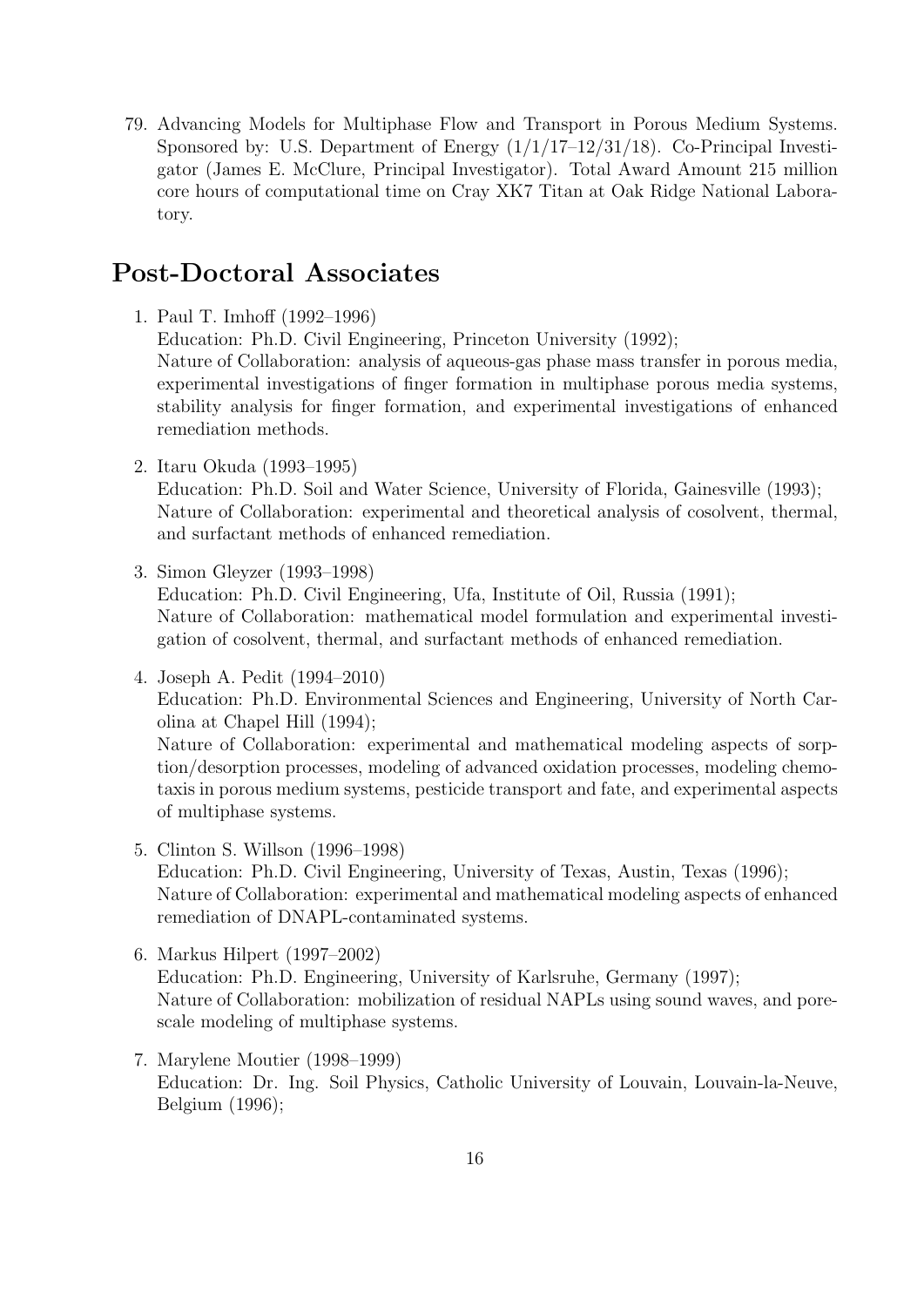Nature of Collaboration: density-enhanced mobilization of DNAPLs, and colloidal transport and reaction phenomenon.

8. Christopher E. Kees (2001–2002) Education: Ph.D. Environmental Sciences and Engineering, University of North Carolina at Chapel Hill (2001); Nature of Collaboration: adaptive temporal integration, domain decomposition preconditioning, multiphase flow and transport simulation, hydrologic modeling.

9. Matthew W. Farthing (2002–2004) Education: Ph.D. Environmental Sciences and Engineering, University of North Carolina at Chapel Hill (2002); Nature of Collaboration: problem solving environments, higher-order time integration, locally conservative finite element methods, adaptive numerical methods.

- 10. Joseph F. Kanney (2002–2003) Education: Ph.D. Environmental Sciences and Engineering, University of North Carolina at Chapel Hill (2002); Nature of Collaboration: problem solving environments, split-operator approaches, geochemical modeling.
- 11. Chongxun Pan (2003–2006) Education: Ph.D. Environmental Sciences and Engineering, University of North Carolina at Chapel Hill (2003); Nature of Collaboration: pore-scale modeling, multiphase porous medium physics, problem solving environments.
- 12. Sarah E. Gasda (2007–2011, co-advised along with W.G. Gray) Education: Ph.D. Princeton University (2007); Nature of Collaboration: development of adaptive integration methods, error estimation and control for split-operator methods, and NAPL dissolution fingering in heterogeneous systems.
- 13. Amber S. Jackson (2011) Education: Ph.D. Mathematics, University of North Carolina at Chapel Hill (2011); Nature of Collaboration: development of the thermodynamically constrained averaging theory.
- 14. James E. McClure (2011–2012) Education: Ph.D. Environmental Sciences and Engineering, University of North Carolina at Chapel Hill (2011); Nature of Collaboration: pore-scale modeling, multiphase porous medium physics.
- 15. Pamela B. Schultz (2011–) Education: Ph.D. Environmental Sciences and Engineering, University of North Carolina at Chapel Hill (2011); Nature of Collaboration: modeling non-dilute systems using the thermodynamically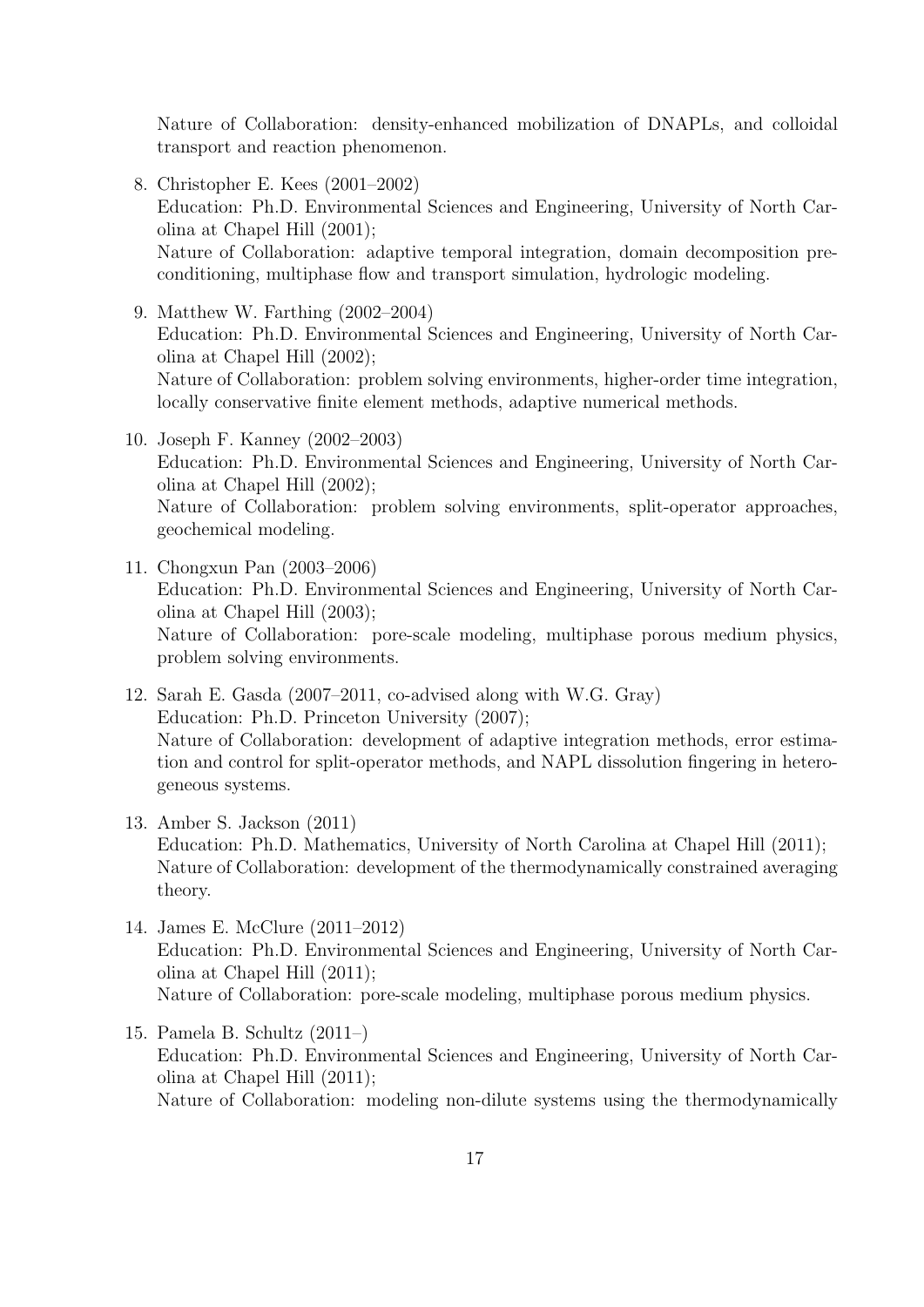constrained averaging theory, physicochemical mechanisms and risk assessment of hydraulic fracturing.

- 16. Roham Bakhtyar (2012–2014) Education: Iran University of Science and Technology and Ecole Polytechnique Fédérale de Lausanne, Switzerland (2009); Nature of Collaboration: modeling sediment transport processes.
- 17. Hauswirth, Scott C. (2014–2016) Education: Ph.D. Environmental Sciences and Engineering, University of North Carolina at Chapel Hill (2014); Nature of Collaboration: transport phenomena during hydraulic fracturing, carbon sequestration, and environmental remediation.
- 18. Dye, Amanda L. (2015–2016) Education: Ph.D. Environmental Sciences and Engineering, University of North Carolina at Chapel Hill (2015); Nature of Collaboration: experimental and modeling of multiphase flow in porous media.

## Doctoral Students Directed

- 1. Mayer, Alex S. (1992) An Investigation of Residual Nonaqueous Phase Liquid Dissolution in Saturated Groundwater Systems.
- 2. Rabideau, Alan J. (1994) Modeling of Reactive Solute Transport in Heterogeneous Porous Media: Application to Aquifer Remediation by Pump-and-Treat.
- 3. Pedit, Joseph A. (1994) An Investigation of Sorption by Heterogeneous Natural Solids.
- 4. Williams, Glenn A. (1998) Numerical Modeling of Variably Saturated Flow in Porous Media.
- 5. Kees, Christopher E. (2001) Multiphase Flow Modeling with DAE/MOL Methods.
- 6. Hill iii, Edward H. (2001) An Investigation of Enhanced Remediation Techniques for the Cleanup of Subsurface DNAPL Spills.
- 7. Kanney, Joseph F. (2002) Numerical Solution of Reactive Transport Problems in Subsurface Systems.
- 8. Farthing, Matthew W. (2002) Accurate, Efficient Methods for Modeling Flow and Transport in Porous Media.
- 9. Pan, Chongxun (2003) Use of Pore-scale Modeling to Understand Flow and Transport in Porous Media.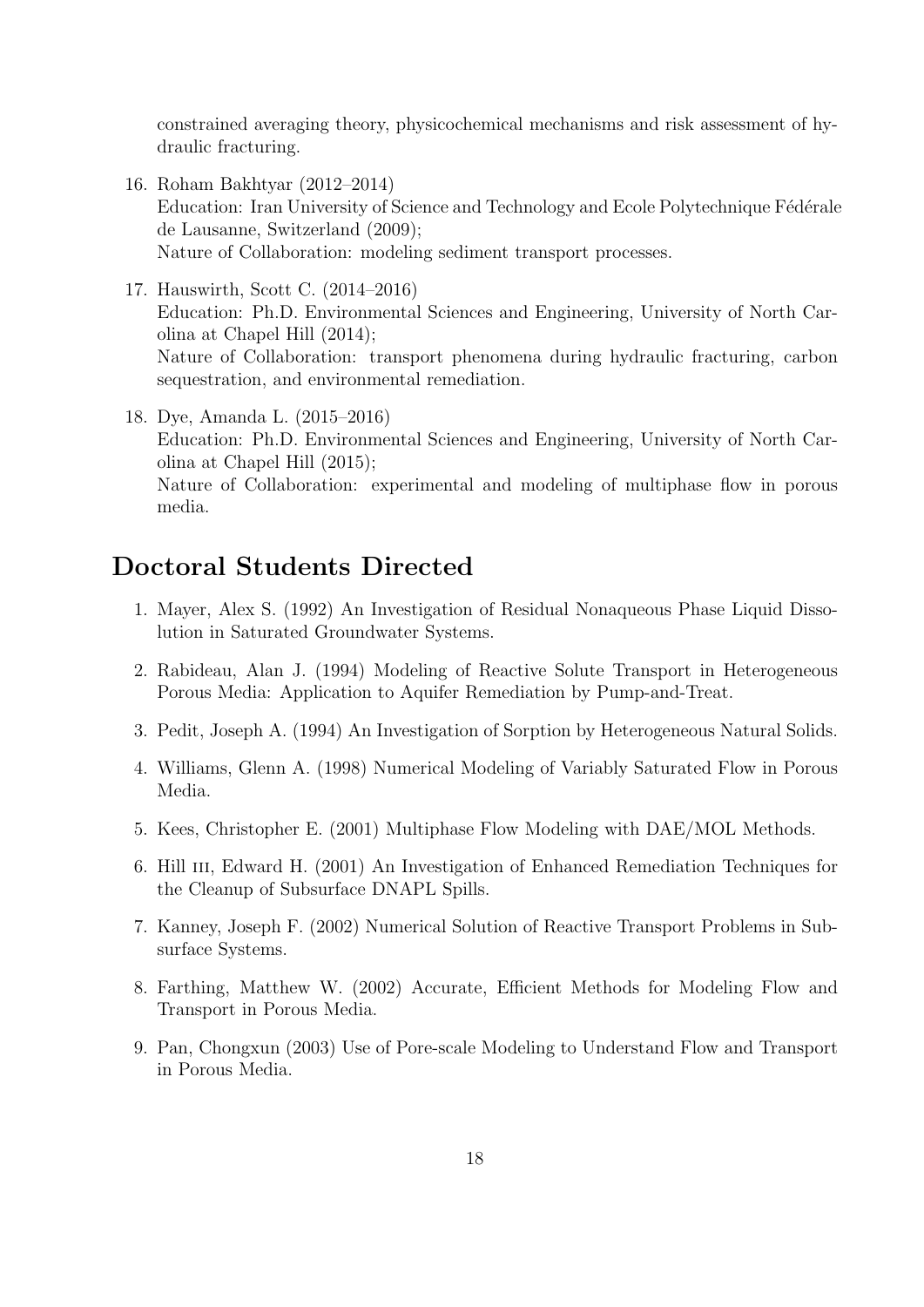- 10. Li, Huina (2006) Modeling Multiphase Flow in Porous Medium Systems at Multiple Scales.
- 11. Johnson Wright, Deona N. (2010) Remediation of Dense Nonaqueous Phase Liquids from Contaminated Subsurface Systems Using a Class of Brine-Based Remediation Technologies.
- 12. McClure, James E. (2011) Microscale Modeling of Fluid Flow in Porous Medium Systems.
- 13. Jackson, Amber S. (2011) Multiscale Modeling of Multiphase Flow in Porous Medium Systems Using the Thermodynamically Constrained Averaging Theory Approach, Department of Mathematics.
- 14. Birak, Pamela S. (2011) Remediation of Multicomponent Dense Nonaqueous Phase Liquids in Porous Media.
- 15. Hauswirth, Scott C. (2014) Physicochemical Approaches for the Remediation of Manufactured Gas Plant Tar in Porous Media.
- 16. Dye, Amanda L. (2015) Analysis of Two-Fluid-Phase Porous Medium Systems Using Microscale Experiments and Lattice Boltzmann Modeling.
- 17. Weigand, Timothy M. (—) Validation of Thermodynamically Constrained Averaging Theory Models.
- 18. Bowers, Christopher A. (—) Transport Phenomena Resulting from Hydraulic Fracturing.
- 19. Bruning, Kelsey (—) Pore-Scale Modeling of Transport Phenomena in Porous Medium Systems.
- 20. Fowler, Christopher P. (—) Development and Application of an Adaptive Lattice Boltzmann Modeling Approach for Two-Fluid-Phase Flow in Porous Medium Systems, Department of Mathematics.
- 21. Shepherd, Brittany J. (—) Modeling Sediment Transport in Surface Water Systems, Department of Mathematics.

## Masters Students Directed

- 1. Gilbertsen, Robert H. (1987) Application of Contaminant Fate and Transport Models in Saturated Soils.
- 2. Wallingford, Edward D. (1987) Evaluation of a Carbon Sorption Method for Sampling Gasoline Vapors in the Subsurface, (Co-Directed).
- 3. Mayer, Alex S. (1987) Development of a Three-Dimensional Groundwater Flow Model.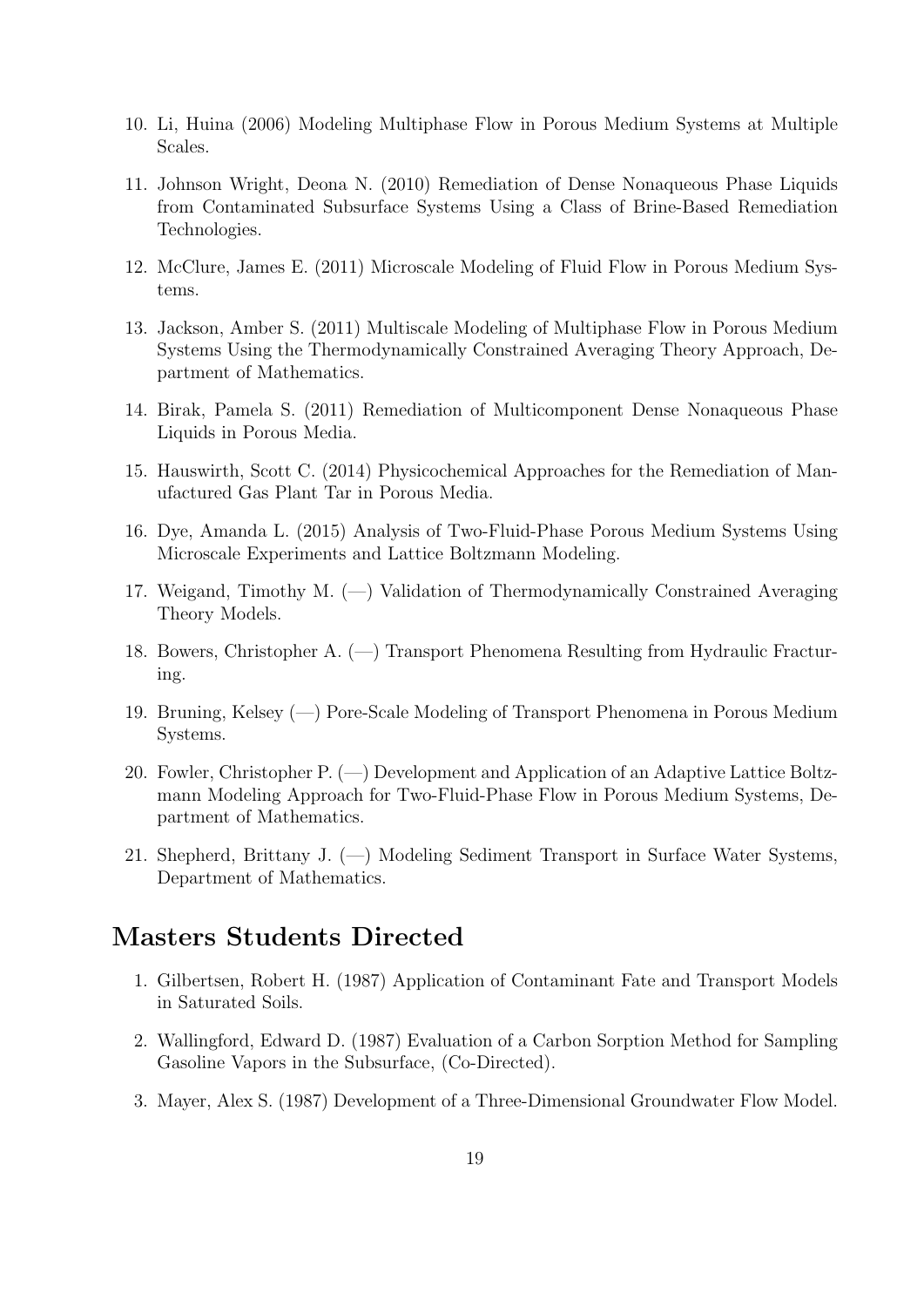- 4. Roche, Anne C. (1988) Assessment of Extraction Methodologies for Measuring Subsurface Contamination, (Co-Directed).
- 5. Corn, Frederick E. (1989) Vapor Phase Mass Transfer in Partially-Saturated Porous Media.
- 6. Eckert, Donna C. (1989) An Analysis of Petrov-Galerkin Methods for Simulating Sorption and Biodegradation in Groundwater Systems.
- 7. Staes, Edward G. (1989) Vapor Phase Contaminant Transport Above a Shallow Aquifer.
- 8. Poirier-McNeill, Michele M. (1989) Mass Transfer from Non-Aqueous Phase Liquids to the Aqueous Phase in Groundwater Systems.
- 9. Chang, Shiou-Ling (1989) Sorption-Desorption of Diuron in Subsurface Systems: An Investigation of Desorption Hysteresis.
- 10. Szatkowski, Andrew (1990) An Investigation of Interphase Mass Transfer at the Saturated-Unsaturated Zone Interface.
- 11. Yoon, Jeyong (1990) A Method for Predicting Release of Contaminants at the Point of Dredging, (Co-Directed).
- 12. Levert, Angela M. (1990) Investigation of Competitive Sorption of Hydrophobic Organic Contaminants on Subsurface Materials.
- 13. Bordelon, Jeffery P. (1991) An Investigation of Gas Phase Mass Transport in Porous Media Systems.
- 14. Wisniewski, Rebecca D. (1991) An Analysis of Two-Well Tracer Tests.
- 15. Rossabi, Joseph (1991) A Fiber Optic Spectroscopic Analysis of Diuron Sorption/Desorption Processes in Subsurface Media.
- 16. Nelson, Elizabeth M. (1991) An Investigation into the Effects of Heterogeneity on Subsurface Flow and Transport.
- 17. Cornew, Frank H. (1992) An Analysis of Methods for Modeling Advective-Dominated Transport.
- 18. Williams, Glenn A. (1992) An Analysis of Adaptive Finite Element Methods for Simulating Two-Dimensional Contaminant Transport in Groundwater Systems.
- 19. AVS, Mallikarjun (1993) Modeling Aquifer Storage and Recovery of Treated Drinking Water.
- 20. Harrington, Natalie W. (1993) Modeling Subsurface Effects of Organic Waste Land Application.
- 21. Lowry, Michael I. (1993) Pore-Scale Modeling of Nonwetting-Phase Residual in Porous Media.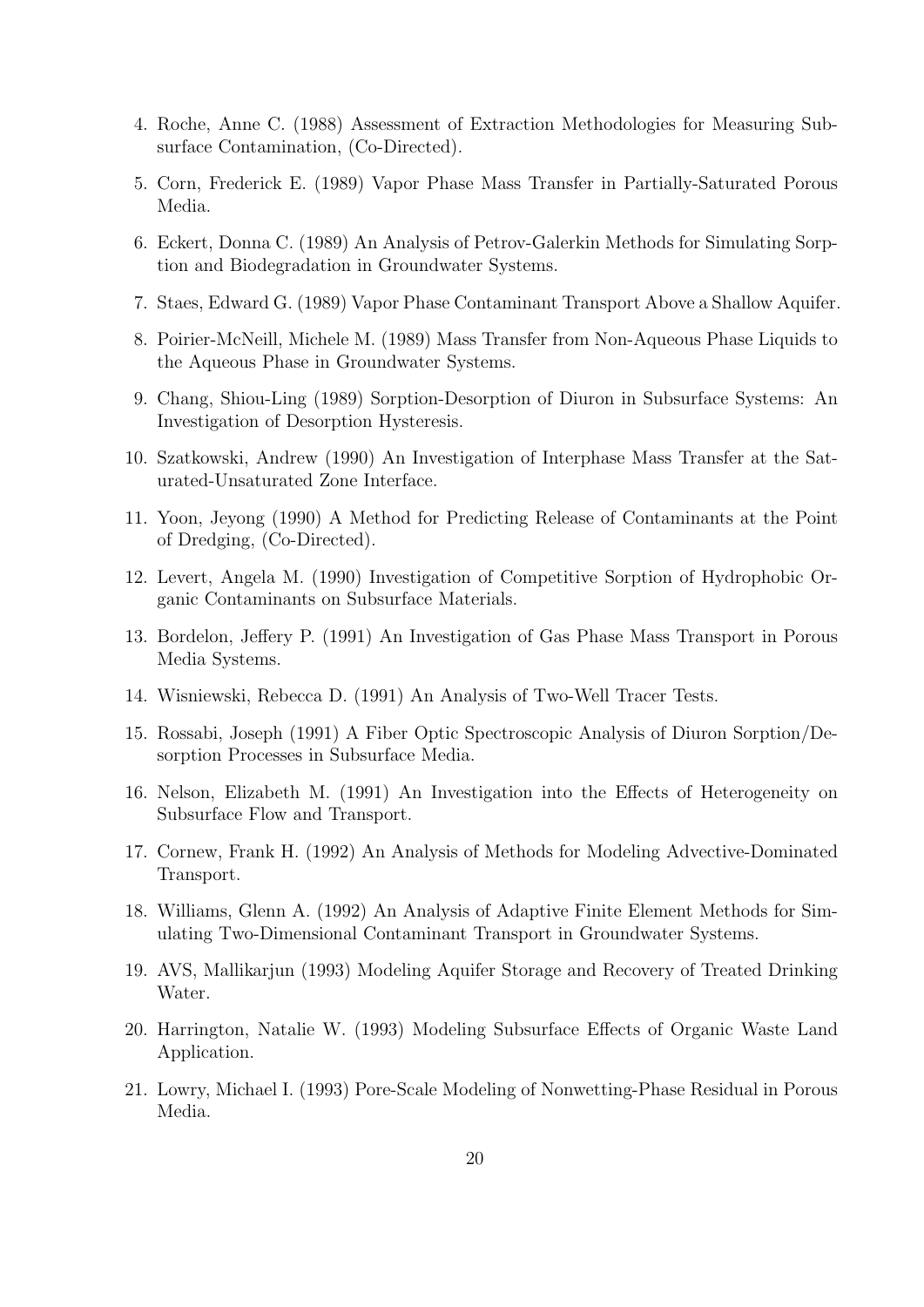- 22. Frizzell, Angela (1994) An Evaluation of Thermal Effects on Nonaqueous Phase Liquid Dissolution in Porous Media.
- 23. Grant, Jeffrey D. (1994) Development and Analysis of Spatially Adaptive Methods for the Numerical Solution of Richards' Equation.
- 24. Vancho, Laura A. (1994) The Cosolvent Effect of Methanol on the Equilibrium Between Tetrachloroethylene and Water.
- 25. Bethea III, John H. (1994) An Evaluation of Long-Term Sorption Phenomena.
- 26. Thyrum, Geoffery P. (1994) An Investigation of Residual Nonaqueous Phase Liquid Dissolution in Water Saturated Porous Media.
- 27. Houyoux, Marc R. (1995) An Evaluation of Decision Making for Aquifer Restoration.
- 28. Yang, Aiwei (1995) Simulating Random Packing of Porous Media.
- 29. Hemmer, Paula M. (1995) Investigation of Methods for Determining Hydraulic Property Models for Unsaturated Flow.
- 30. Corson, Drew R. (1995) Long-Term Batch Sorption of Naphthalene and Phenanthrene on Sandy Aquifer Materials.
- 31. Weeber, Philip A. (1996) An Integral Continuum Approach to the Formulation of Flow and Transport Equations in Porous Media Systems.
- 32. Homewood, Susan L. (1997) Analysis of Processes Affecting Subsurface Biodegradation of BTEX Compounds.
- 33. Hall, Joy L. (1997) Surfactant Enhanced Mobilization of Nonaqueous Phase Liquids in Porous Media.
- 34. Arthur, Morris H. (1998) Complete Dissolution of Trichloroethylene in Saturated Porous Media.
- 35. Pau, Oliver (1998) Mass Transfer Rate Limitation Effects on Partitioning Tracer Tests.
- 36. Bond, Rick G. (2000) An Analysis of Density Enhanced Remediation of DNAPLs.
- 37. Alfaro, José L. (2001) Surfactant Enhanced DNAPL Pool Removal with a Dense Brine Barrier Strategy in Heterogeneous Porous Media.
- 38. Abhishek, Chandra (2002) Method of Lines Solution of Richards' Equation with Spatially and Temporally Adaptive Discretization Techniques.
- 39. Nienhueser, Ian A. (2002) Discontinuous Galerkin Methods and Higher-Order Temporal Approximations for Modeling Saturated Groundwater Flow.
- 40. Johnson, Deona N. (2003) Controlled Density-Motivated Mobilization of DNAPL Using a Brine Barrier Technology in Heterogeneous Porous Media.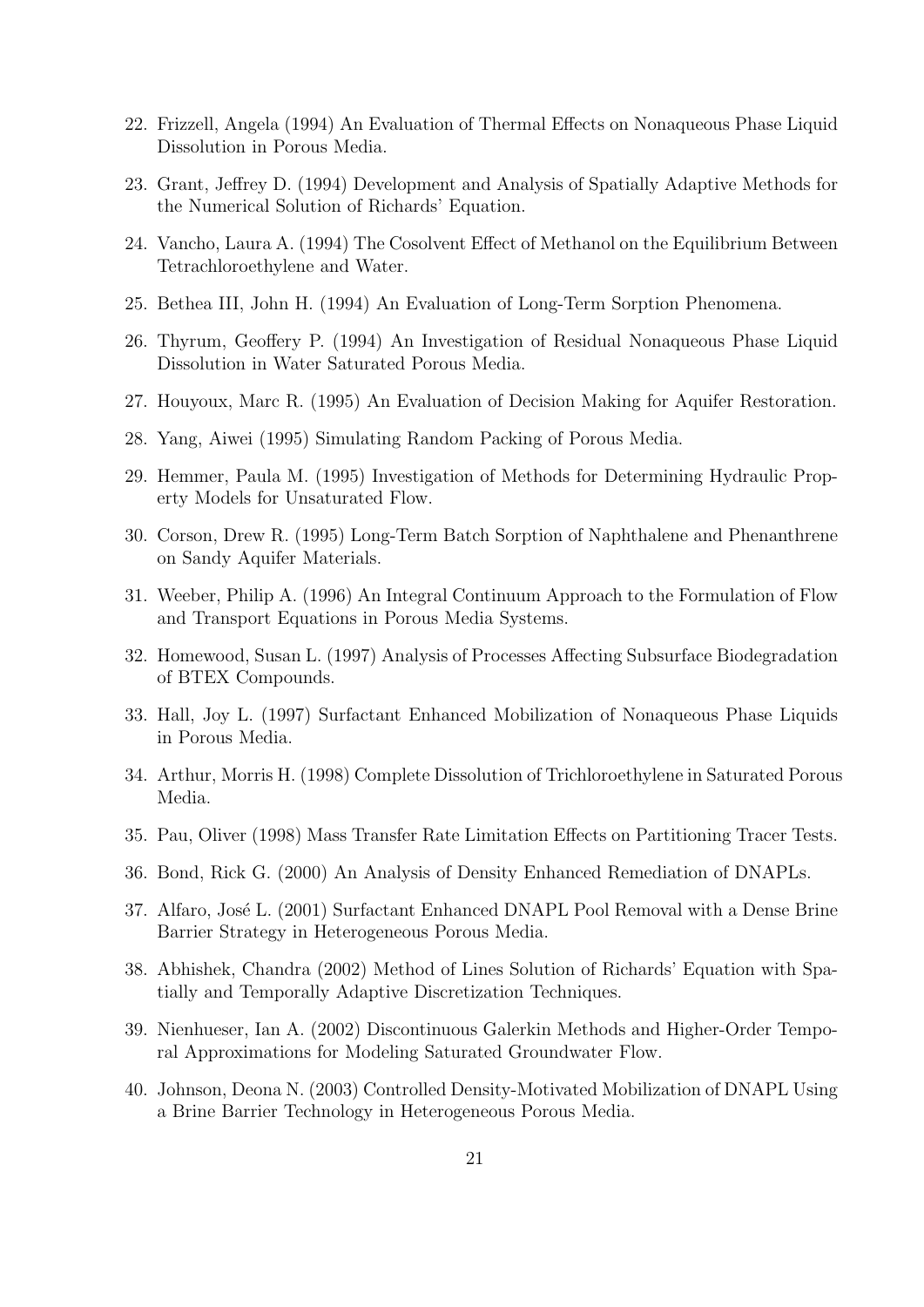- 41. Fitchett, Ebony V. (2004) An Investigation of Residual Coal Tar Mobilization in Water Saturated Porous Media.
- 42. Sanderson, Patrick M. (2006) Development and Application of Analytical Methods to Evaluate DNAPL Remediation Using a Brine Based Remediation Technology.
- 43. Murphy, Lauren L. (2006) The Effects of Viscosity and Subsurface Heterogeneity on a Brine Barrier Approach to DNAPL Remediation.
- 44. Fan, Xiangyu (2008) Multiscale Modeling of Surfactant Phase Behavior in the Remediation of DNAPL Contamination.
- 45. Lee, Juneil (2008) Modeling Groundwater for the Coastal Plain Region of North Carolina.
- 46. Newman, Arne P. (2008) An Investigation of Cosolvent Flushing for the Remediation of PAH's from Former Manufactured Gas Plant Sites.
- 47. Lebron, Benjamin L. (2008) Remediation of Contaminated Soil from a Former Manufactured Gas Plant with Heat-Activated Sodium Persulfate.
- 48. Rylander, Seth C. (2010) Remediation of Coal Tar Contaminated Porous Medium Systems.
- 49. Dye, Amanda L. (2011) Lattice Boltzmann Simulation of Non-Darcy Flow in Sphere Packings.
- 50. Tapscott, Caroline E. (2015) An Evaluation of Flow and Transport Properties for Hydraulic Fracturing Fluids in Porous Medium Systems.
- 51. Tao, Ranxin (2016) An Investigation of Flow Rate Motivated Mobilization of Entrapped Organic Liquids in Two-Fluid Phase Porous Medium Systems.

### Bachelors Honors Students Directed

- 1. Granbery, Emmie K. (2007) Characterization of PCE Source Zone Mass Flux in a Three-Dimensional, Heterogeneous System.
- 2. Williams, Dana A. (2008) Chemical and Physical Properties of Coal Tar from Former Manufactured Gas Plants.
- 3. Tsang, M. Ashley (2010) The Influence of Heterogeneity and Spill Size on Dissolution Fingering.
- 4. Crockett, Audrey (2013) An Investigation of Species Transport in Non-Dilute Porous Medium Systems for Varying Density, Viscosity, and Chemical Potential.
- 5. Schaberg, Erin (2014) Characterizing Pore-Scale Morphology of Non-Aqueous Phase Liquids Using Three-Dimensional Image Analysis.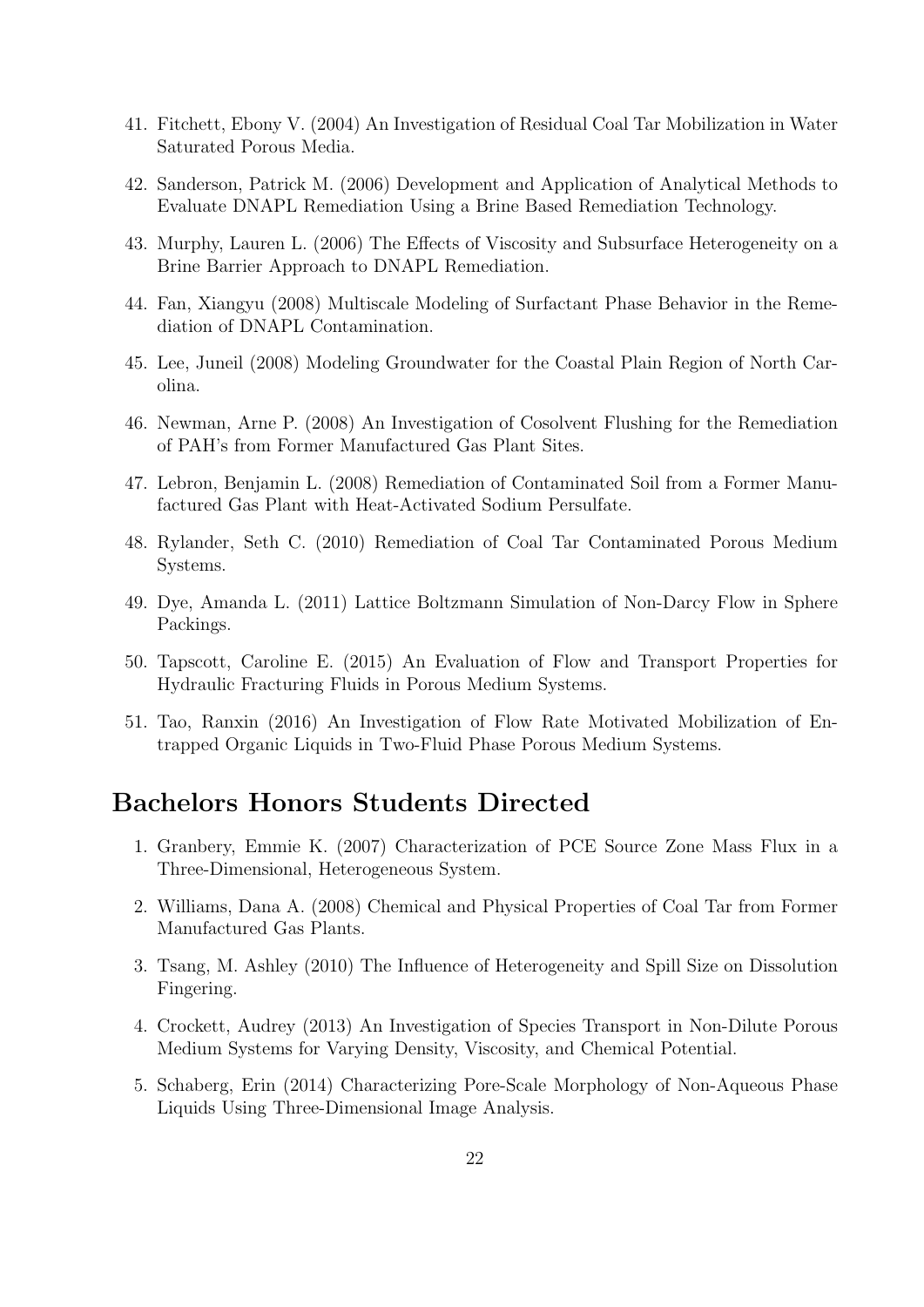## Publications

### Dissertation

1. Modeling of sorption and desorption phenomena for hydrophobic organic contaminants in saturated soil environments, Ph.D. Dissertation, University of Michigan, Ann Arbor, Michigan, 1984.

### Books

- 2. Miller, C.T., M.B. Parlange, and S.M. Hassanizadeh, Editors (2003) 25 Years of Advances in Water Resources, Elsevier, Amsterdam, The Netherlands, 534 pp.
- 3. Miller, C.T., M.W. Farthing, W.G. Gray, and G.F. Pinder, Editors (2004) Computational Methods in Water Resources, Volume 1, Developments in Water Science 55, Proceedings of the  $15<sup>th</sup>$  International Conference on Computational Methods in Water Resources (CMWR XV), June 13–17 2004, Chapel Hill, North Carolina, Elsevier, Amsterdam, The Netherlands, 949 pp.
- 4. Miller, C.T., M.W. Farthing, W.G. Gray, and G.F. Pinder, Editors (2004) Computational Methods in Water Resources, Volume 2, Developments in Water Science 55, Proceedings of the 15<sup>th</sup> International Conference on Computational Methods in Water Resources (CMWR XV), June 13–17 2004, Chapel Hill, North Carolina, Elsevier, Amsterdam, The Netherlands, 903 pp.
- 5. Gray, W.G., and C.T. Miller (2014) Introduction to the Thermodynamically Constrained Averaging Theory for Porous Medium Systems, Series Title: Advances in Geophysical and Environmental Mechanics and Mathematics, Series Editor: K. Hutter, Springer International Publishing, Switzerland, 582 pp, ISBN 978-3-319-04010-3, doi: 10.1007/978-3-319-04010-3 8.

### Journals

- 6. Miller, C.T., D.G. Bensch and D.C. Colony (1980) Possolanic Concrete Base Courses Using Cement Kiln Dust and Fly Ash, Transportation Research Record, Vol. 754, pp. 36–41.
- 7. Miller, C.T., and W.J. Weber, Jr. (1983) Rapid Solution of the Nonlinear Step-Drawdown Equation, Ground Water, Vol. 21, No. 5, pp. 584–588.
- 8. Miller, C.T., and W.J. Weber, Jr. (1984) Modeling Organic Contaminant Partitioning in Ground Water Systems, Ground Water, Vol. 22, No. 5, pp. 584–592.
- 9. Miller, C.T., and W.J. Weber, Jr. (1986) Sorption of Hydrophobic Organic Pollutants in Saturated Soil Systems, Journal of Contaminant Hydrology, Vol. 1, pp. 243–261.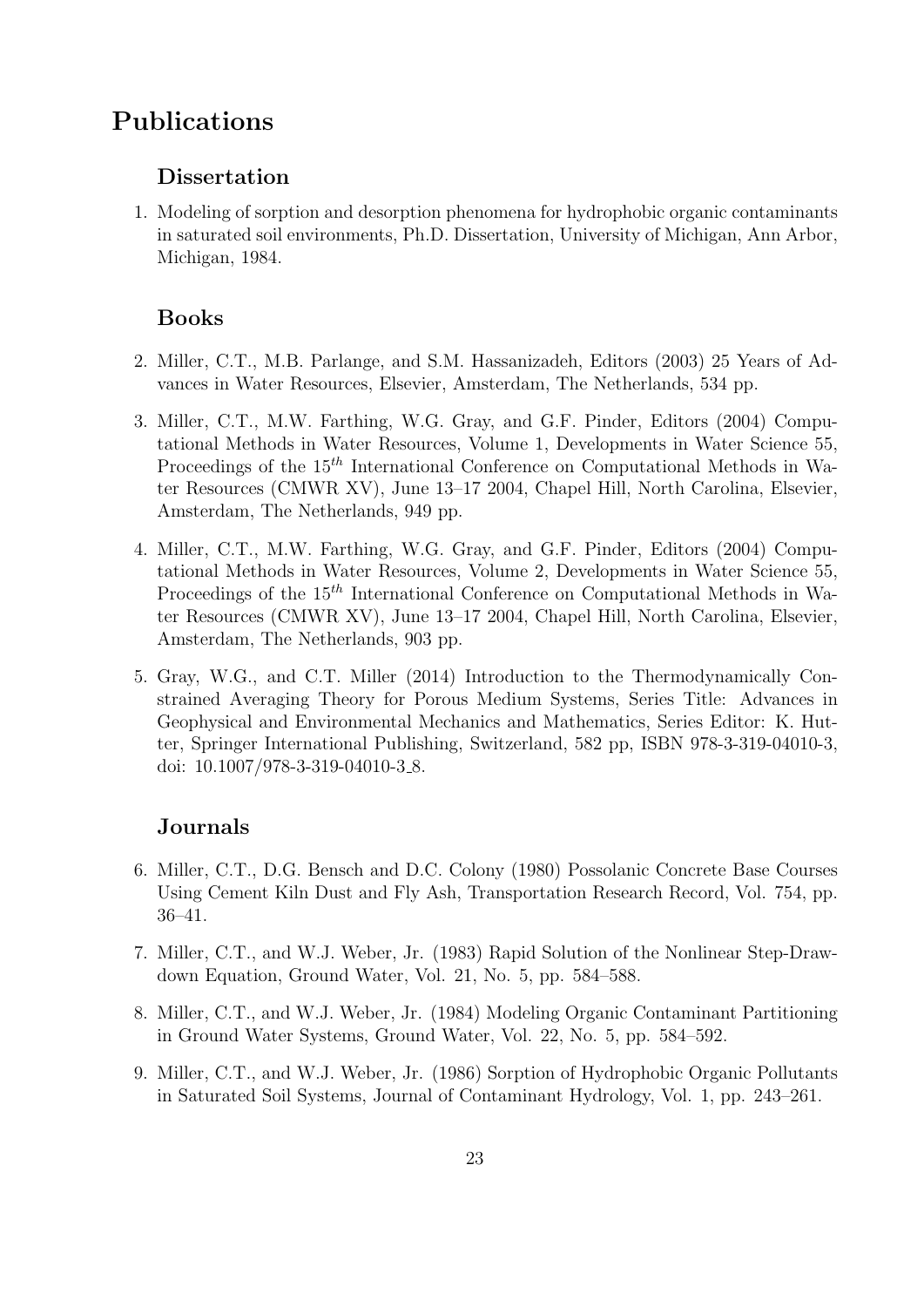- 10. Miller, C.T. (1987) Groundwater Quality, Journal Water Pollution Control Federation, Vol. 59, No. 6, pp. 513–531.
- 11. Miller, C.T., and D.R. Comalander (1988) Groundwater Quality, Journal Water Pollution Control Federation, Vol. 60, No. 6., pp. 961–978.
- 12. Weber, W.J., Jr., and C.T. Miller (1988) Modeling the Sorption of Hydrophobic Compounds by Aquifer Materials—I. Rates and Equilibria, Water Research, Vol. 22, No. 4, pp. 457–464.
- 13. Miller, C.T., and W.J. Weber, Jr. (1988) Modeling the Sorption of Hydrophobic Compounds by Aquifer Materials—II. Column Reactor Studies, Water Research, Vol. 22, No. 4, pp. 465–474.
- 14. Wallingford, E.D., F.A. DiGiano, and C.T. Miller (1988) Evaluation of a Carbon Adsorption Method for Sampling Gasoline Vapors in the Subsurface, Ground Water Monitoring Review, Vol. 7, No. 4, pp. 85–92.
- 15. Flynn, M.R., and C.T. Miller (1988) Comparison of Models for Flow Through Flanged and Plain Circular Hoods, Annals of Occupational Hygiene, Vol. 32, No. 3, pp. 373– 384.
- 16. Flynn, M.R., and C.T. Miller (1989) The Boundary Integral Equation Method (BIEM) for Modeling Local Exhaust Hood Flow Fields, American Industrial Hygiene Association Journal, Vol. 50, No. 5, pp. 281–288.
- 17. Miller, C.T., and A.S. Mayer (1989) Groundwater, Journal Water Pollution Control Federation, Vol. 61, No. 6., pp. 954–984.
- 18. Miller, C.T., and A.S. Mayer (1990) Groundwater: A review of the 1989 Literature, Research Journal Water Pollution Control Federation, Vol. 62, No. 5, pp. 700–737.
- 19. Miller, C.T., M.M. Poirier-McNeill, and A.S. Mayer (1990) Dissolution of Trapped Nonaqueous Phase Liquids: Mass Transfer Characteristics, Water Resources Research, Vol. 26, No. 11, pp. 2783–2796.
- 20. Flynn, M.R., and C.T. Miller (1991) Discrete Vortex Methods for the Simulation of Boundary Layer Separation Effects on Worker Exposure, Annals of Occupational Hygiene, Vol. 35, No. 1, pp. 35–50.
- 21. Miller, C.T., A.J. Rabideau, and A.S. Mayer (1991) Groundwater, Research Journal Water Pollution Control Federation, Vol. 63, No. 4., pp. 552–593.
- 22. Roche, A.C., and C.T. Miller (1991) Assessment of Extraction Methodologies for Measuring Subsurface Contamination, Fresenius Journal of Analytical Chemistry, Vol. 339, pp. 732–739.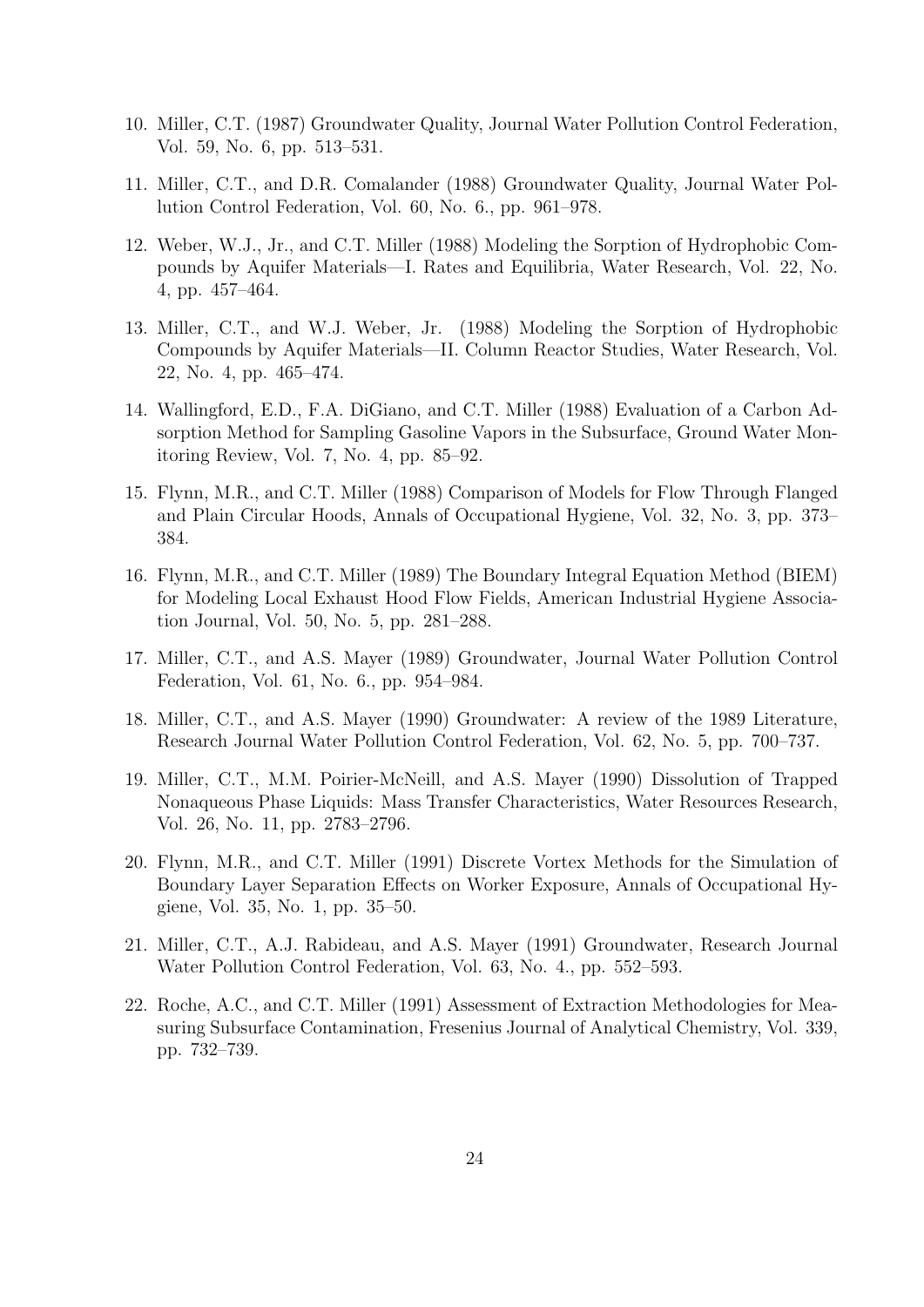- 23. Miller, C.T., and J.A. Pedit (1992) Use of a Reactive Surface-Diffusion Model to Describe Apparent Sorption-Desorption Hysteresis and Abiotic Degradation of Lindane in a Subsurface Material, Environmental Science & Technology, Vol. 26, No. 7, pp. 1417–1427.
- 24. Mayer, A.S., A.J. Rabideau, and C.T. Miller (1992) Groundwater, Water Environment Research, Vol. 64, No. 4., pp. 535–570.
- 25. Kandil, H., C.T. Miller, and R.W. Skaggs (1992) Modeling Long-Term Solute Transport in Drained Unsaturated Zones, Water Resources Research, Vol. 28, No. 10, pp. 2799– 2809.
- 26. Mayer, A.S., and C.T. Miller (1992) The Influence of Porous Medium Characteristics and Measurement Scale on Pore-Scale Distributions of Residual Nonaqueous Phase Liquids, Journal of Contaminant Hydrology, Vol. 11, No. 3/4, pp. 189–213.
- 27. DiGiano, F.A., C.T. Miller, and J. Yoon (1993) Predicting Release of PCBs at Point of Dredging, American Society of Civil Engineering, Journal of Environmental Engineering, Vol. 119, No. 1, pp. 72–89.
- 28. Mayer, A.S., and C.T. Miller (1993) An Experimental Investigation of Pore-Scale Distributions of Nonaqueous Phase Liquids at Residual Saturation, Transport in Porous Media, Vol. 10, No. 1, pp. 57–80.
- 29. Christakos, G., C.T. Miller, and D. Oliver (1993) The Development of Stochastic Space Transformation and Diagrammatic Perturbation Techniques in Subsurface Hydrology, Stochastic Hydrology and Hydraulics, Vol. 7, No. 1, pp. 14–32.
- 30. Mayer, A.S., A.J. Rabideau, R.J. Mitchell, P.T. Imhoff, M.I. Lowry, and C.T. Miller (1993) Groundwater Quality, Water Environment Research, Vol. 65, No. 4, pp. 486– 534.
- 31. Miller, C.T., and A.J. Rabideau (1993) Development of Split-Operator, Petrov-Galerkin Methods to Simulate Transport and Diffusion Problems, Water Resources Research, Vol. 29, No. 7, pp. 2227–2240.
- 32. Muñoz-Carpena, R., C.T. Miller, and J.E. Parsons (1993) A Quadratic Petrov-Galerkin Solution for Kinematic Wave Overland Flow, Water Resources Research, Vol. 29, No. 8, pp. 2615–2627.
- 33. Christakos, G., C.T. Miller, and D. Oliver (1993) Stochastic Perturbation Analysis on Groundwater Flow. Spatially Variable Soils, Semi-Infinite Domains and Large Fluctuations, Stochastic Hydrology and Hydraulics, Vol. 7, No. 3, pp. 213–239.
- 34. Singer, P.C., R.D.G. Pyne, M. AVS, C.T. Miller, and C. Mojonnier (1993) Examining the Impact of Aquifer Storage and Recovery on DBPs, Journal of the American Water Works Association, Vol. 85, No. 11, pp. 85–94.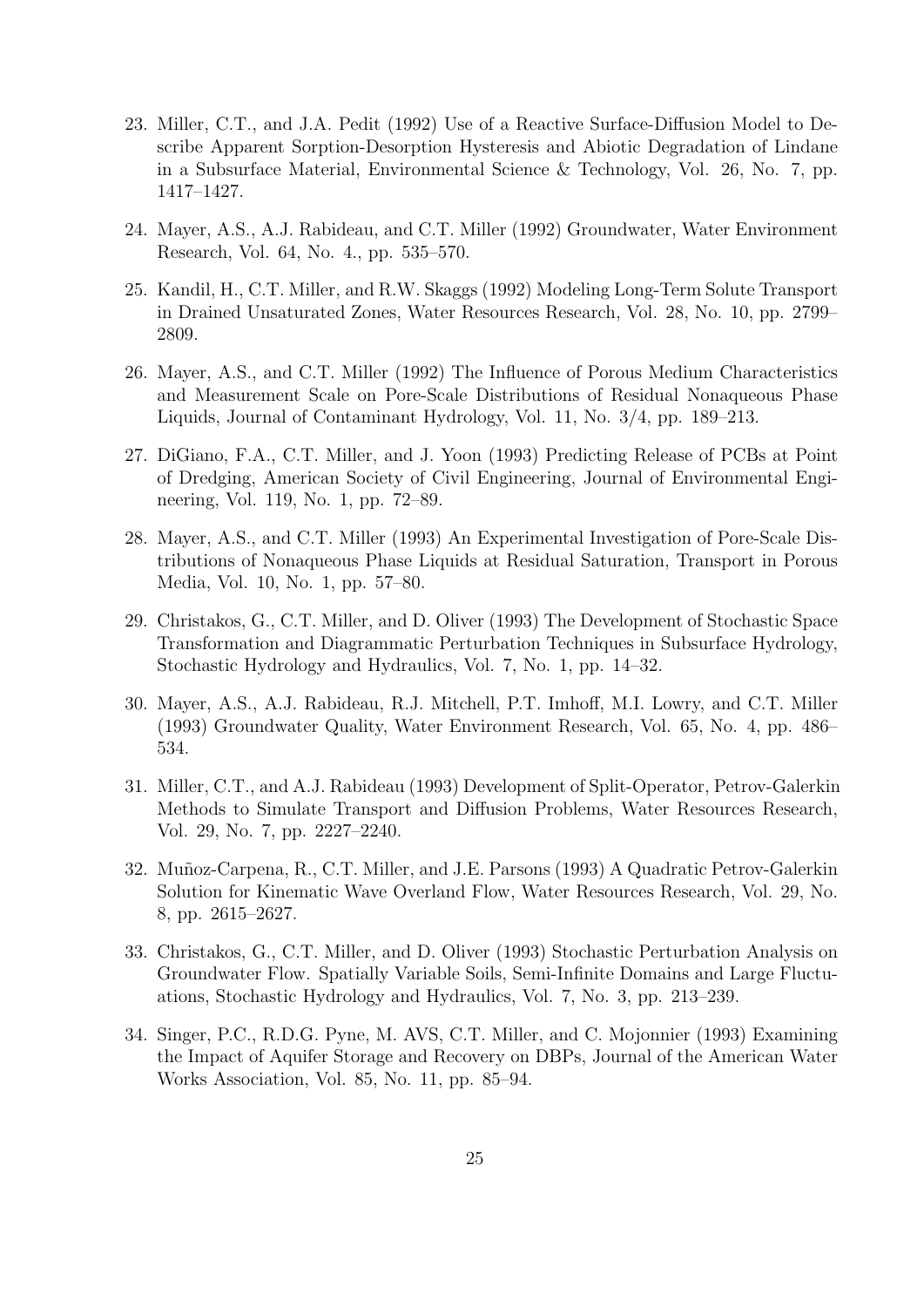- 35. Rabideau, A.J., and C.T. Miller (1994) Two-Dimensional Modeling of Aquifer Remediation Influenced by Sorption Nonequilibrium and Hydraulic Conductivity Heterogeneity, Water Resources Research, Vol. 30, No. 5, pp. 1457–1470.
- 36. Mayer, A.S., P.T. Imhoff, A.J. Rabideau, R.J. Mitchell, J.F. McBride, and C.T. Miller (1994) Groundwater Quality, Water Environment Research, Vol. 66, No. 4, pp. 532– 585.
- 37. Pedit, J.A., and C.T. Miller (1994) Heterogeneous Sorption Processes in Subsurface Systems: 1. Model Formulations and Applications, Environmental Science & Technology, Vol. 28, No. 12, pp. 2094–2104.
- 38. Szatkowski, A., P.T. Imhoff, and C.T. Miller (1995) Development of a Correlation for Aqueous-Vapor Phase Mass Transfer in Porous Media, Journal of Contaminant Hydrology, Vol. 18, No. 1, pp. 85–106.
- 39. Lowry, M.I., and C.T. Miller (1995) Pore-Scale Modeling of Nonwetting-Phase Residual in Porous Media, Water Resources Research, Vol. 31, No. 3, pp. 455–473.
- 40. Pedit, J.A., and C.T. Miller (1995) Heterogeneous Sorption Processes in Subsurface Systems: 2. Diffusion Modeling Approaches, Environmental Science & Technology, Vol. 29, No. 7, pp. 1766–1722.
- 41. Christakos, G., D.T. Hristopulos, and C.T. Miller (1995) Stochastic Diagrammatic Analysis of Groundwater Flow in Heterogeneous Porous Media, Water Resources Research, Vol. 31, No. 7, pp. 1687–1703.
- 42. Flynn, M.R., K. Ahn, and C.T. Miller (1995) Three-Dimensional Finite Element Simulation of a Turbulent Push-Pull Ventilation System, Annals of Occupational Hygiene, Vol. 39, No. 5, pp. 573–589.
- 43. Imhoff, P.T., S.N. Gleyzer, J.F. McBride, L.A. Vancho, I. Okuda, and C.T. Miller (1995) Cosolvent-Enhanced Remediation of Residual Dense Nonaqueous Phase Liquids: Experimental Investigation, Environmental Science & Technology, Vol. 29, No. 8, pp. 1966–1976.
- 44. Barry, D.A., C.T. Miller, and P.J. Culligan-Hensley (1996) Temporal Discretization Errors in Non-Iterative Split-Operator Approaches to Solving Chemical Reaction/- Groundwater Transport Models, Journal of Contaminant Hydrology, Vol. 22, No. 1/2, pp. 1–17.
- 45. Yang, I., C.T. Miller, and L.D. Oliver (1996) Simulation of Correlated and Uncorrelated Packing of Random Size Spheres, Physical Review E, Vol. 53, No. 2, pp. 1516–1524.
- 46. Okuda, I., J.F. McBride, S.N. Gleyzer, and C.T. Miller (1996) Physicochemical Transport Processes Affecting the Removal of Residual DNAPL by Nonionic Surfactant Solutions, Environmental Science & Technology, Vol. 30, No. 6, pp. 1852–1860.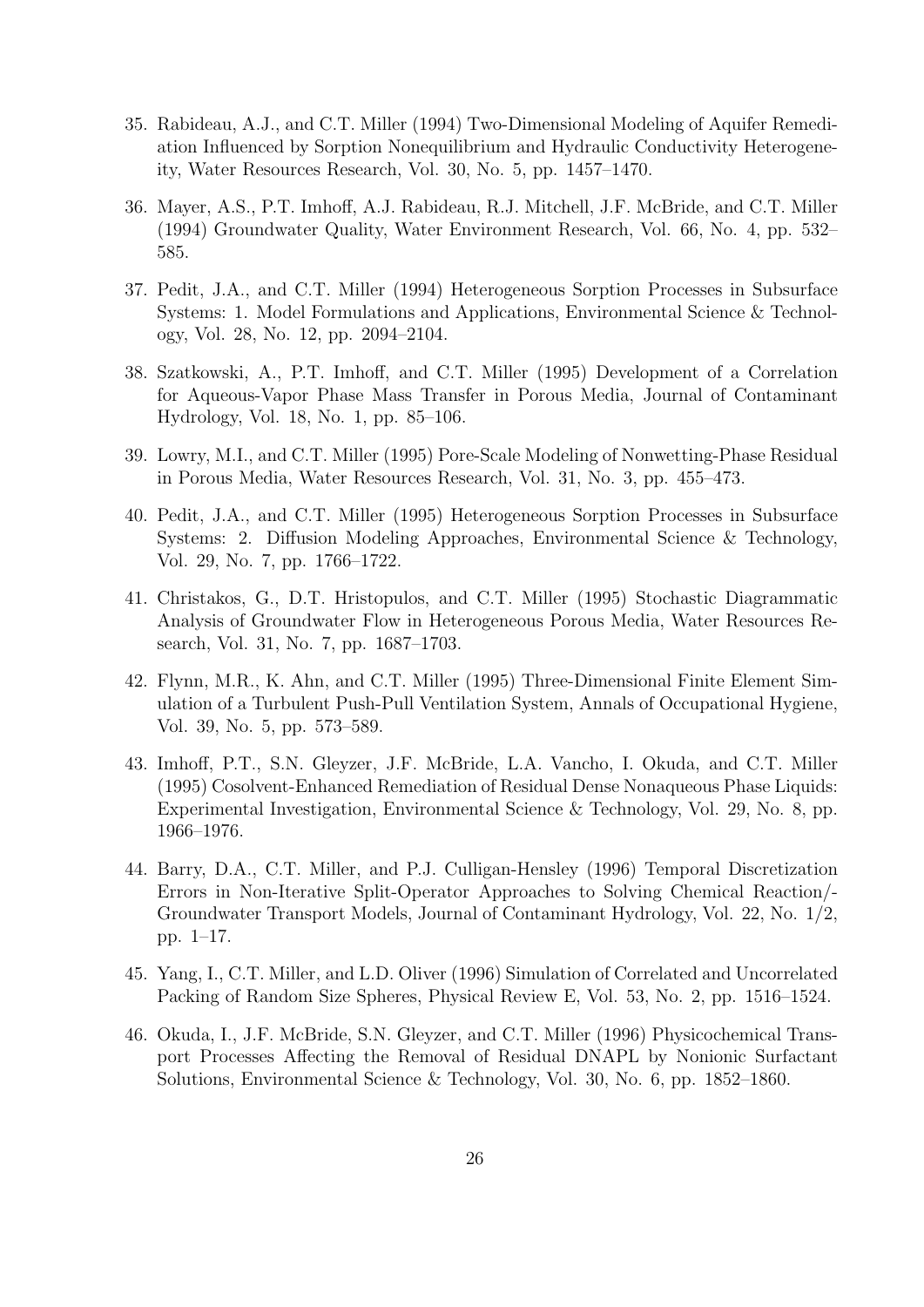- 47. Barry, D.A., K. Bajracharya, and C.T. Miller (1996) Alternative Split-Operator Approach for Solving Chemical Reaction/Groundwater Transport Models, Advances in Water Resources, Vol. 19, No. 5, pp. 261–275.
- 48. Mayer, A.S., and C.T. Miller (1996) The Influence of Mass Transfer Characteristics and Porous Media Heterogeneity on Nonaqueous Phase Dissolution, Water Resources Research, Vol. 32, No. 6, pp. 1551–1567.
- 49. Imhoff, P.T., and C.T. Miller (1996) Dissolution Fingering During the Solubilization of Nonaqueous Phase Liquids in Saturated Porous Media 1. Model Predictions, Water Resources Research, Vol. 32, No. 7, pp. 1919–1928
- 50. Imhoff, P.T., G.P. Thyrum, and C.T. Miller (1996) Dissolution Fingering During the Solubilization of Nonaqueous Phase Liquids in Saturated Porous Media 2. Experimental Observations, Water Resources Research, Vol. 32, No. 7, pp. 1929–1942.
- 51. Grimberg, S.J., C.T. Miller, and M.D. Aitken (1996) Surfactant-Enhanced Dissolution of Phenanthrene into Water for Laminar Flow Conditions, Environmental Science & Technology, Vol. 30, No. 10, pp. 2967–2974.
- 52. Pedit, J.A., and C.T. Miller (1996) Comment on "A Distributed Reactivity Model for Sorption by Soils and Sediments. 4. Intraparticle Heterogeneity and Phase-Distribution Relationships Under Non-equilibrium Conditions," Environmental Science & Technology, Vol. 30, No. 10, pp. 3128–3129.
- 53. Tocci, M.D., C.T. Kelley, and C.T. Miller (1997) Accurate and Economical Solution of the Pressure-Head Form of Richards' Equation by the Method of Lines, Advances in Water Resources, Vol. 20, No. 1, pp. 1–14.
- 54. Imhoff, P.T., A. Frizzell, and C.T. Miller (1997) Evaluation of Thermal Effects on the Dissolution of a Nonaqueous Phase Liquid in Porous Media, Environmental Science & Technology, Vol. 31, No. 6, pp. 1615–1622.
- 55. Barry, D.A., C.T. Miller, P.J. Culligan, and K. Bajracharya (1997) Analysis of Split Operator Methods for Nonlinear and Multispecies Groundwater Chemical Transport Models, Mathematics and Computers in Simulation, Vol. 43, pp. 331–341.
- 56. Pedit, J.A., K.J. Iwamasa, C.T. Miller, and W.H. Glaze (1997) Development and Application of a Gas-Liquid Contactor Model for Simulating Advanced Oxidation Processes, Environmental Science & Technology, Vol. 31, No. 10, pp. 2791–2796.
- 57. Miller, C.T., G. Christakos, P.T. Imhoff, J.F. McBride, J.A. Pedit, and J.A. Trangenstein (1998) Multiphase Flow and Transport Modeling in Heterogeneous Porous Media: Challenges and Approaches, Advances in Water Resources, Vol. 21, No. 2, pp. 77–120.
- 58. Kelley, C.T., C.T. Miller, and M.D. Tocci (1998) Termination of Newton/Chord Iterations and the Method of Lines, Society for Industrial and Applied Mathematics, SIAM Journal on Scientific Computing, Vol. 19, No. 1, pp. 280–290.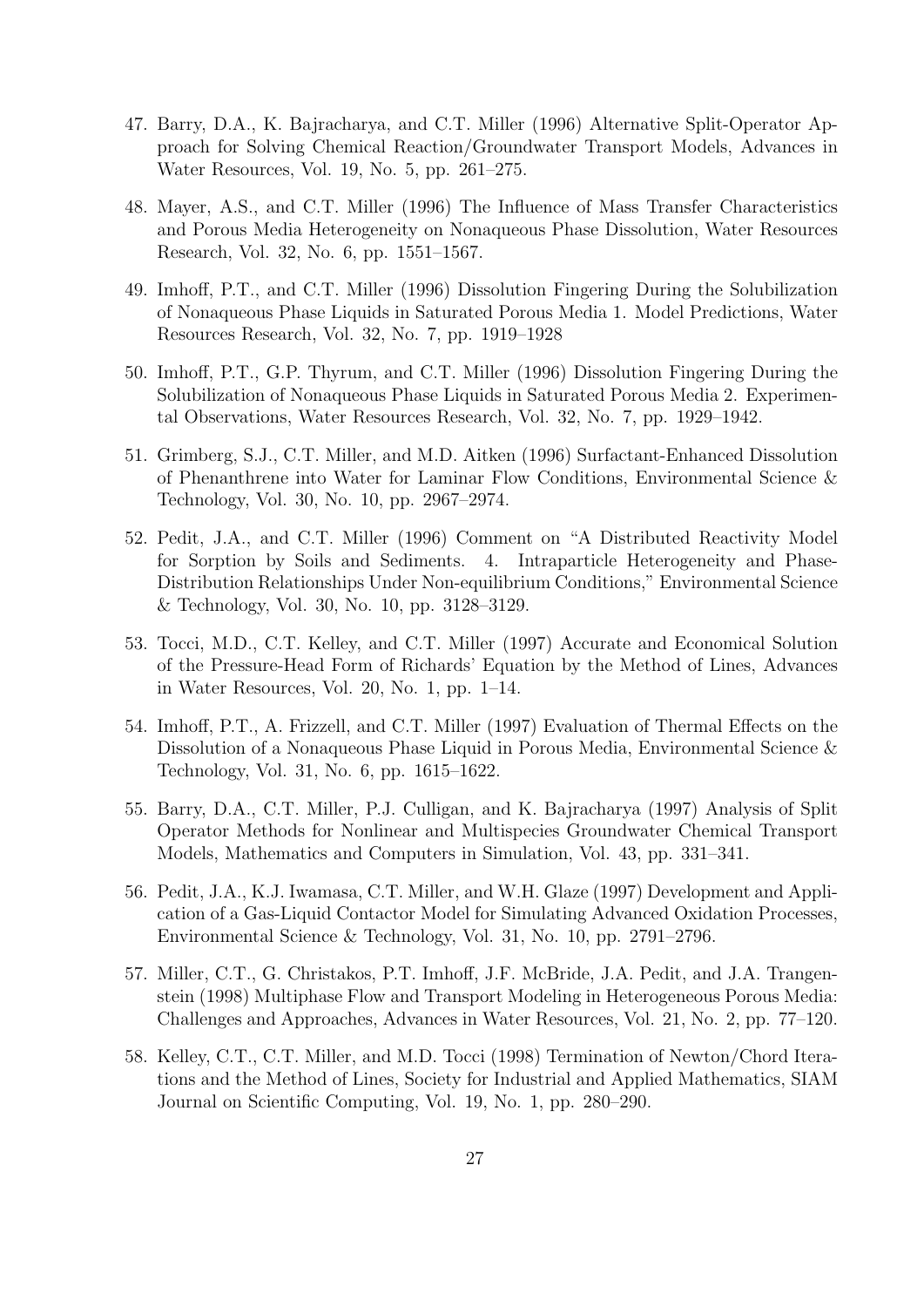- 59. Miller, C.T., G.A. Williams, C.T. Kelley, and M.D. Tocci (1998) Robust Solution of Richards' Equation for Non-Uniform Porous Media, Water Resources Research, Vol. 34, No. 10, pp. 2599–2610.
- 60. Imhoff, P.T., M.H. Arthur, and C.T. Miller (1998) Complete Dissolution of Trichloroethylene in Saturated Porous Media, Environmental Science & Technology, Vol. 32, No. 16, pp. 2417–2424.
- 61. Keller, K.E., J.B. Weber, D.K. Cassel, A.G. Wollum, and C.T. Miller (1998) Temporal Distributions of <sup>14</sup>C in Soil Water from Field Lysimeters Treated with <sup>14</sup>C-Metolachlor, Soil Science, Vol. 163, No. 11, pp. 872–882.
- 62. Tocci, M.D., C.T. Kelley, C.T. Miller, and C.E. Kees (1999) Inexact Newton Methods and the Method of Lines for Solving Richards' Equation in Two Space Dimensions, Computational Geosciences, Vol. 2, No. 4, pp. 291–309.
- 63. Williams, G.A., and C.T. Miller (1999) An Evaluation of Temporally Adaptive Transformation Approaches for Solving Richards' Equation, Advances in Water Resources, Vol. 22, No. 8, pp. 831–840.
- 64. Willson, C.S., J.L. Hall, P.T. Imhoff, and C.T. Miller (1999) Factors Affecting Bank Formation During Surfactant-Enhanced Mobilization of Residual NAPL, Environmental Science & Technology, Vol. 33, No. 14, pp. 2440–2446.
- 65. Hilpert, M., and C.T. Miller (1999) Experimental Investigation on the Resonance of a Liquid Column in a Capillary Tube, Journal of Colloid and Interface Science, Vol. 219, No. 1, pp. 62–68.
- 66. Kees, C.E., and C.T. Miller (1999) C++ Implementations of Numerical Methods for Solving Differential-Algebraic Equations: Design and Optimization Considerations, Association for Computing Machinery, Transactions on Mathematical Software, Vol. 25, No. 4, pp. 377–403.
- 67. Miller, C.T., E.H. Hill iii, and M. Moutier (2000) Remediation of Subsurface Systems Contaminated with Dense Organic Liquids, Environmental Science & Technology, Vol. 34, No. 4, pp. 719–724.
- 68. Gray, W.G., and C.T. Miller (2000) Comment on "Dynamics of Wetting Fronts in Porous Media," Physical Review E, Vol. 61, No. 2, pp. 2150–2151.
- 69. Williams, G.A., C.T. Miller, and C.T. Kelley (2000) Transformation Approaches for Simulating Flow in Variably Saturated Porous Media, Water Resources Research, Vol. 36, No. 4, pp. 923–934.
- 70. Farthing, M.W., and C.T. Miller (2000) A Comparison of High-Resolution, Finite-Volume, Adaptive-Stencil Schemes for Simulating Advective-Dispersive Transport, Advances in Water Resources, Vol. 24, No. 1, pp. 29–48.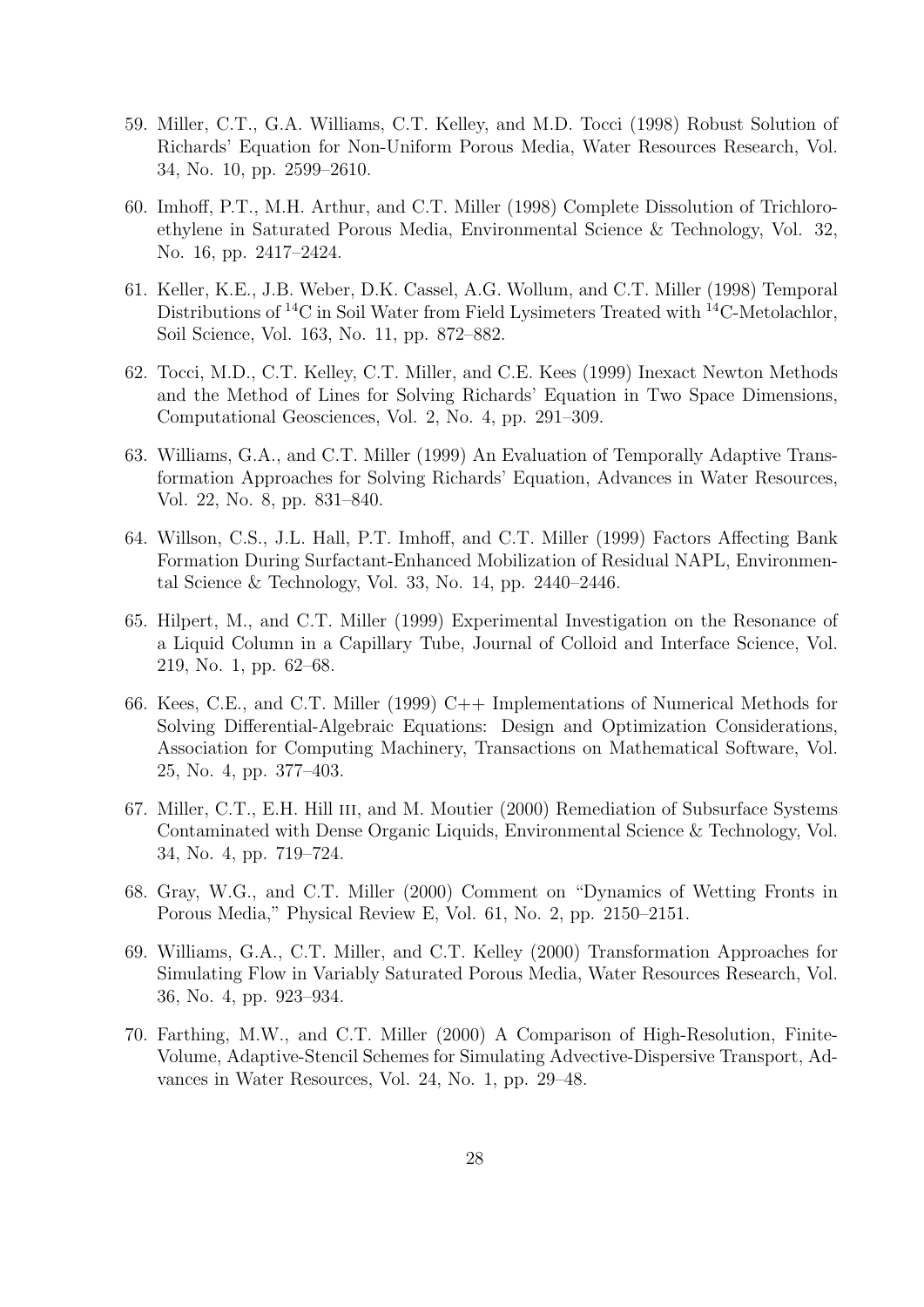- 71. Willson, C.S., O. Pau, J.A. Pedit, and C.T. Miller (2000) Mass Transfer Rate Limitation Effects on Partitioning Tracer Tests, Journal of Contaminant Hydrology, Vol. 45, No. 1/2, pp. 79–97.
- 72. Hilpert, M., J.F. McBride, and C.T. Miller (2000) Investigation of the Residual-Funicular Nonwetting-Phase-Saturation Relation, Advances in Water Resources, Vol. 24, No. 2, pp. 157–177.
- 73. Hilpert, M., and C.T. Miller (2001) Pore-Morphology-Based Simulation of Drainage in Totally Wetting Porous Media, Advances in Water Resources, Vol. 24, No. 3–4, pp. 243–255.
- 74. Jenkins, E.W., C.E. Kees, C.T. Kelley, and C.T. Miller (2001) An Aggregation-Based Domain Decomposition Preconditioner for Groundwater Flow, Society for Industrial and Applied Mathematics, SIAM Journal on Scientific Computing, Vol. 23, No. 2, pp. 430–441.
- 75. Hill iii, E.H., M. Moutier, J. Alfaro, and C.T. Miller (2001) Remediation of DNAPL Pools Using Dense-Brine Barrier Strategies, Environmental Science & Technology, Vol. 35, No. 14, pp. 3031–3039.
- 76. Pan, C., M. Hilpert, C.T. Miller (2001) Pore-Scale Modeling of Saturated Permeabilities in Random Sphere Packings, Physical Review E, Vol. 64, No. 066702, pp. 066702-1–066702-9.
- 77. Farthing, M.W., C.E. Kees, and C.T. Miller (2002) Mixed Finite Element Methods and Higher-Order Temporal Approximations, Advances in Water Resources, Vol. 25, No. 1, pp. 85–101.
- 78. Kees, C.E., and C.T. Miller (2002) Higher Order Time Integration Methods for Two-Phase Flow, Advances in Water Resources, Vol. 25, No. 2, pp. 159–177.
- 79. Miller, C.T., and W.G. Gray (2002) Hydrogeological Research: Just Getting Started, Ground Water, Vol. 40, No. 3, pp. 224–231.
- 80. Pedit, J.A., R.B. Marx, C.T. Miller, and M.D. Aitken (2002) Quantitative Analysis of Experiments on Bacterial Chemotaxis to Naphthalene, Biotechnology and Bioengineering, Vol. 78, No. 6, pp. 626–634.
- 81. Dalla, E., M. Hilpert, and C.T. Miller (2002) Computation of the Interfacial Area for Two-Fluid Porous Medium Systems, Journal of Contaminant Hydrology, Vol. 56, No. 1–2, pp. 25–48.
- 82. Imhoff, P.T., M.W. Farthing, S.N. Gleyzer, and C.T. Miller (2002) The Evolving Interface Between Clean and NAPL-Contaminated Regions in Two-Dimensional Porous Media, Water Resources Research, Vol. 38, No. 6, DOI: 10.1029/2001/WR000290.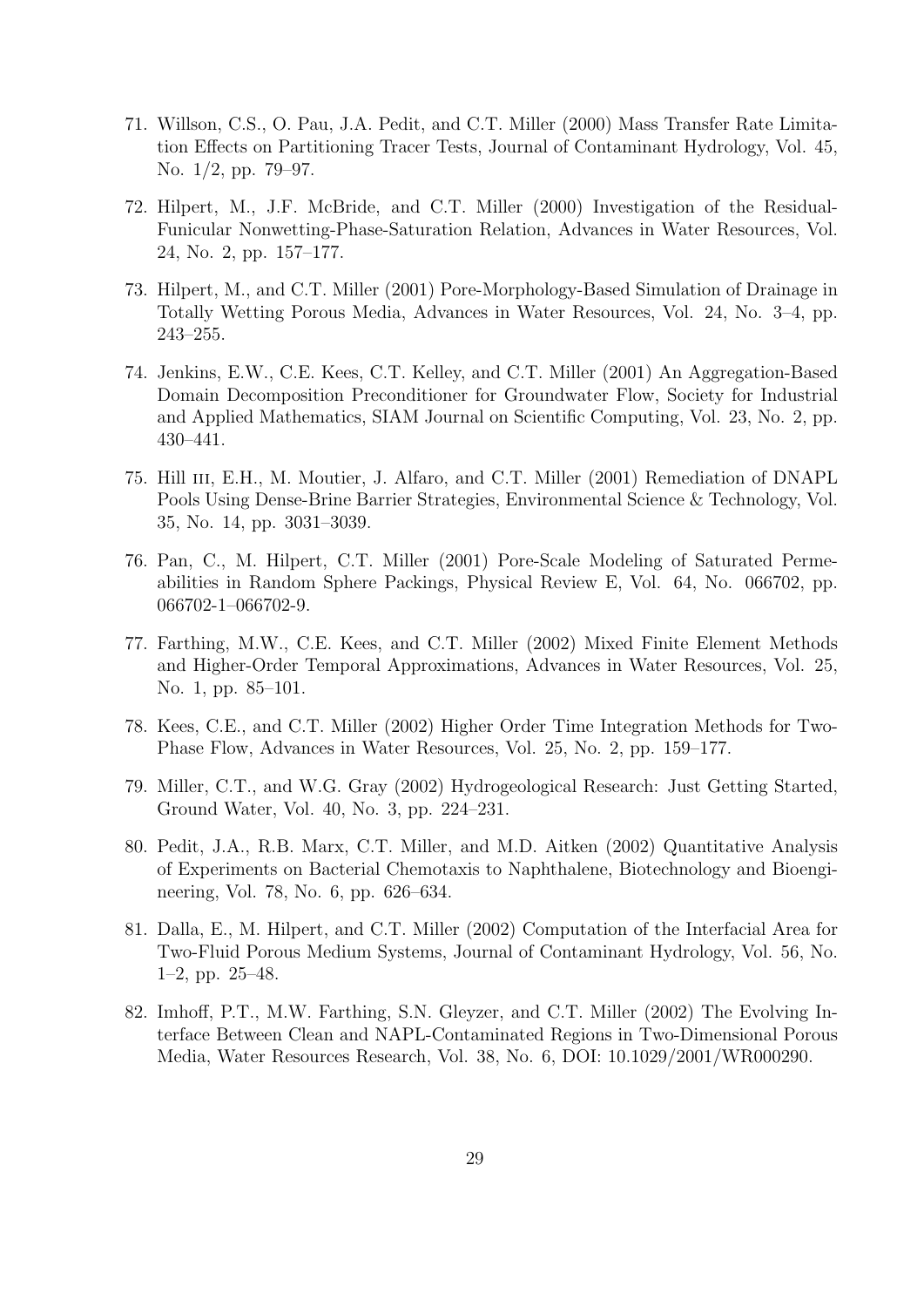- 83. Battermann, A., J.M. Gablonsky, A. Patrick, C.T. Kelley, T. Coffey, K. Kavanagh, and C.T. Miller (2002) Solution of a Groundwater Control Problem with Implicit Filtering, Optimization and Engineering, Vol. 3, pp. 189–199.
- 84. Hill III, E.H., L.L. Kupper, and C.T. Miller (2002) Evaluation of Path-Length Estimators for Characterizing Multiphase Systems Using Polyenergetic X-ray Absorptiometery, Soil Science, Vol. 167, No. 11, DOI: 10.1097/01.ss.0000038063.29390.c1.
- 85. Kolovos, A., G. Christakos, M.L. Serre, and C.T. Miller (2002) Computational Bayesian Maximum Entropy Solution of a Stochastic Advection-Reaction Equation in the Light of Site-Specific Information, Water Resources Research, Vol. 38, No. 12, DOI: 10.1029/- 2001WR000743.
- 86. Barry, D.A., H. Prommer, C.T. Miller, P.K. Engesgaard, A. Brun, and C. Zheng (2002) Modelling the Fate of Oxidisable Organic Contaminants in Groundwater, Advances in Water Resources, Vol. 25, No. 8–12, pp. 945–983.
- 87. Mayer, A.S., C.T. Kelley, and C.T. Miller (2002) Optimal Design for Problems Involving Flow and Transport in Saturated Subsurface Systems, Advances in Water Resources, Vol. 25, No. 8–12, pp. 1233–1256.
- 88. Kanney, J.F., C.T. Miller, and C.T. Kelley (2003) Convergence of Iterative Split-Operator Approaches for Approximating Nonlinear Reactive Transport Problems, Advances in Water Resources, Vol. 26, No. 3, pp. 247–261.
- 89. Kanney, J.F., C.T. Miller, and D.A. Barry (2003) Comparison of Fully Coupled Approaches for Approximating Nonlinear Transport and Reaction Problems, Advances in Water Resources, Vol. 26, No. 4, pp. 353–372.
- 90. Farthing, M.W., C.E. Kees, and C.T. Miller (2003) Mixed Finite Element Methods and Higher Order Temporal Approximations for Variably Saturated Groundwater Flow, Advances in Water Resources, Vol. 26, No. 4, pp. 373–394.
- 91. Hilpert, M., R. Glantz, and C.T. Miller (2003) Calibration of a Pore-Network Model by a Pore-Morphological Analysis, Transport in Porous Media, Vol. 51, No. 3, pp. 267–285.
- 92. Kees, C.E., C.T. Miller, E.W. Jenkins, and C.T. Kelley (2003) Versatile Two-Level Schwarz Preconditioners for Multiphase Flow, Computational Geosciences, Vol. 7, No. 2, pp. 91–114.
- 93. Dalla, E., M. Hilpert, C. Miller, and D. Pitea (2003) Modelling the Dissolution of Non-Aqueous Phase Liquid Blobs in Sphere Packings, Annali di Chimica, Vol. 93, No. 7–8, pp. 631–638.
- 94. Farthing, M.W., C.E. Kees, T.S. Coffey, C.T. Kelley, and C.T. Miller (2003) Efficient Steady-State Solution Techniques for Variably Saturated Groundwater Flow, Advances in Water Resources, Vol. 26, No. 8, pp. 833–849.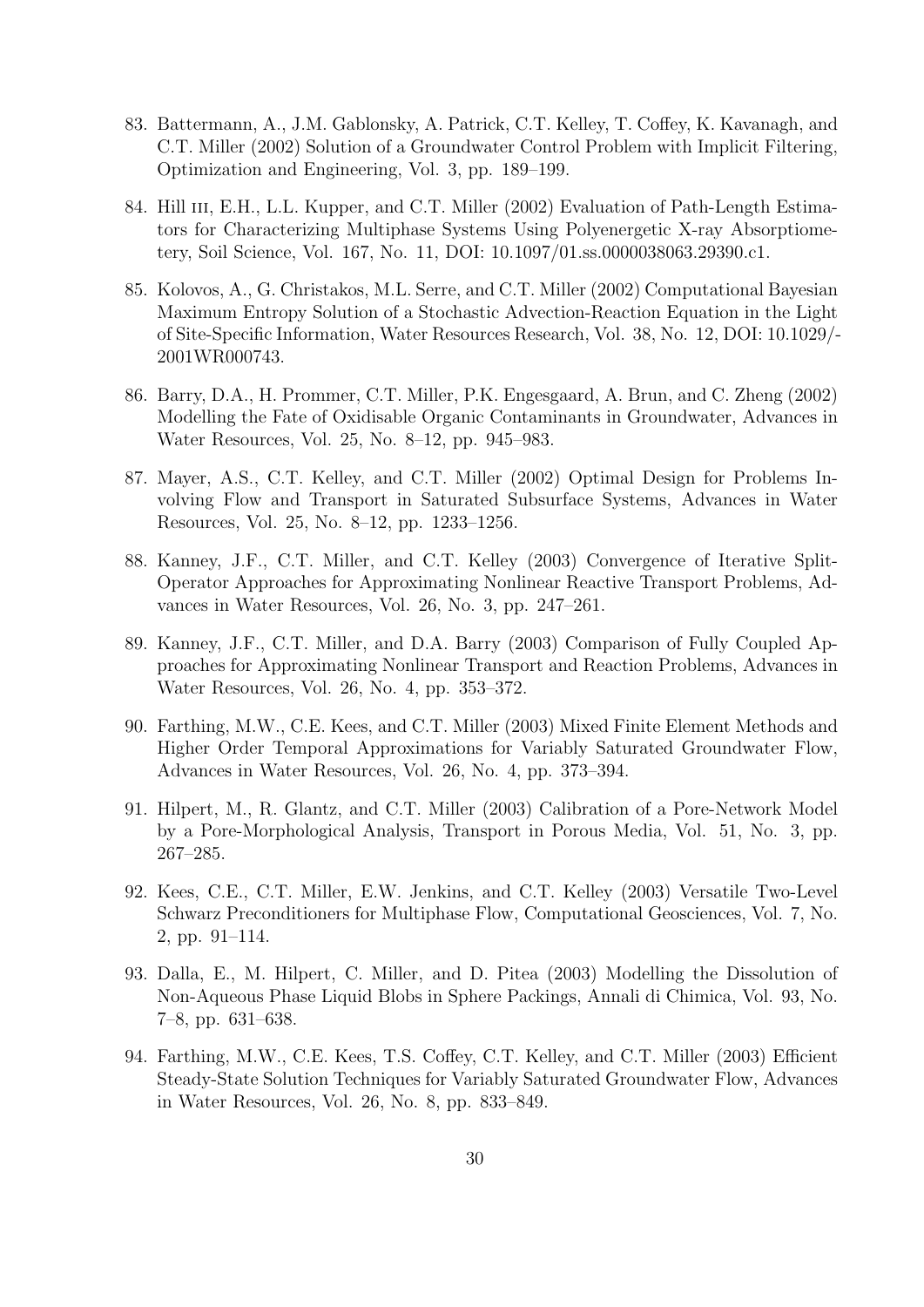- 95. Anderson, D.M., R.M. McLaughlin, and C.T. Miller (2003) The Averaging of Gravity Currents in Porous Media, Physics of Fluids, Vol. 15, No. 10, pp. 2810–2829.
- 96. Imhoff, P.T., M.W. Farthing, and C.T. Miller (2003) Modeling NAPL Dissolution Fingering with Upscaled Mass Transfer Rate Coefficients, Advances in Water Resources, Vol. 26, No. 10, pp.1097–1111.
- 97. Hilpert, M., C.T. Miller, and W.G. Gray (2003) Stability of Fluid-Fluid Interface in a Biconical Pore Segment, Journal of Colloid and Interface Science, Vol. 267, No. 2, pp. 397–407.
- 98. Serre, M.L., G. Christakos, H. Li, and C.T. Miller (2003) A BME Solution of the Inverse Problem for Saturated Groundwater Flow, Stochastic Environmental Research and Risk Assessment, Vol. 17, No. 6, pp. 354–369, DOI 10.1007/s00477-003-0156-2.
- 99. Miller, C.T., and J.C. Harris (2004) Scholarly Journal Publication: Conflicting Agendas for Scholars, Publishers, and Institutions, Journal of Scholarly Publishing, Vol. 34, No. 1, pp. 73–91.
- 100. Pan, C., M. Hilpert, and C.T. Miller (2004) Lattice-Boltzmann Simulation of Two-Phase Flow in Porous Media, Water Resources Research, Vol. 40, No. 1, DOI: 10.1029/2003WR002120.
- 101. Pan, C., J.F. Prins, and C.T. Miller (2004) A High-Performance Lattice Boltzmann Implementation to Model Flow in Porous Media, Computer Physics Communication, Vol. 158, No. 2, pp. 89–105.
- 102. Fowler, K.R., C.T. Kelley, C.T. Miller, C.E. Kees, R.W. Darwin, J.P. Reese, M.W. Farthing, and M.S.C. Reed (2004) Solution of a Well-Field Design Problem with Implicit Filtering, Optimization and Engineering, Vol. 5, pp. 207–234.
- 103. Zhang, W., C.T. Miller, and F.A. DiGiano (2004) Bacterial Regrowth Model for Water Distribution Systems Incorporating the Alternating Split-Operator Solution Technique, American Society of Civil Engineering, Journal of Environmental Engineering, Vol. 130, No. 9, pp. 932–941.
- 104. Johnson, D.N., J.A. Pedit, and C.T. Miller (2004) Efficient, Near-Complete Removal of DNAPL from Three-Dimensional, Heterogeneous Porous Media Using a Novel Combination of Treatment Technologies, Environmental Science & Technology, Vol. 38, No. 19, pp. 5149–5156.
- 105. Gray, W.G., and C.T. Miller (2004) An Examination of Darcy's Law for Flow in Variable Porosity Porous Media, Environmental Science & Technology, Vol. 38, No. 22, pp. 5895–5901.
- 106. Gray, W.G., and C.T. Miller (2005) Thermodynamically Constrained Averaging Theory Approach for Modeling of Flow in Porous Media: 1. Motivation and Overview, Advances in Water Resources, Vol. 28, No. 2, pp. 161–180.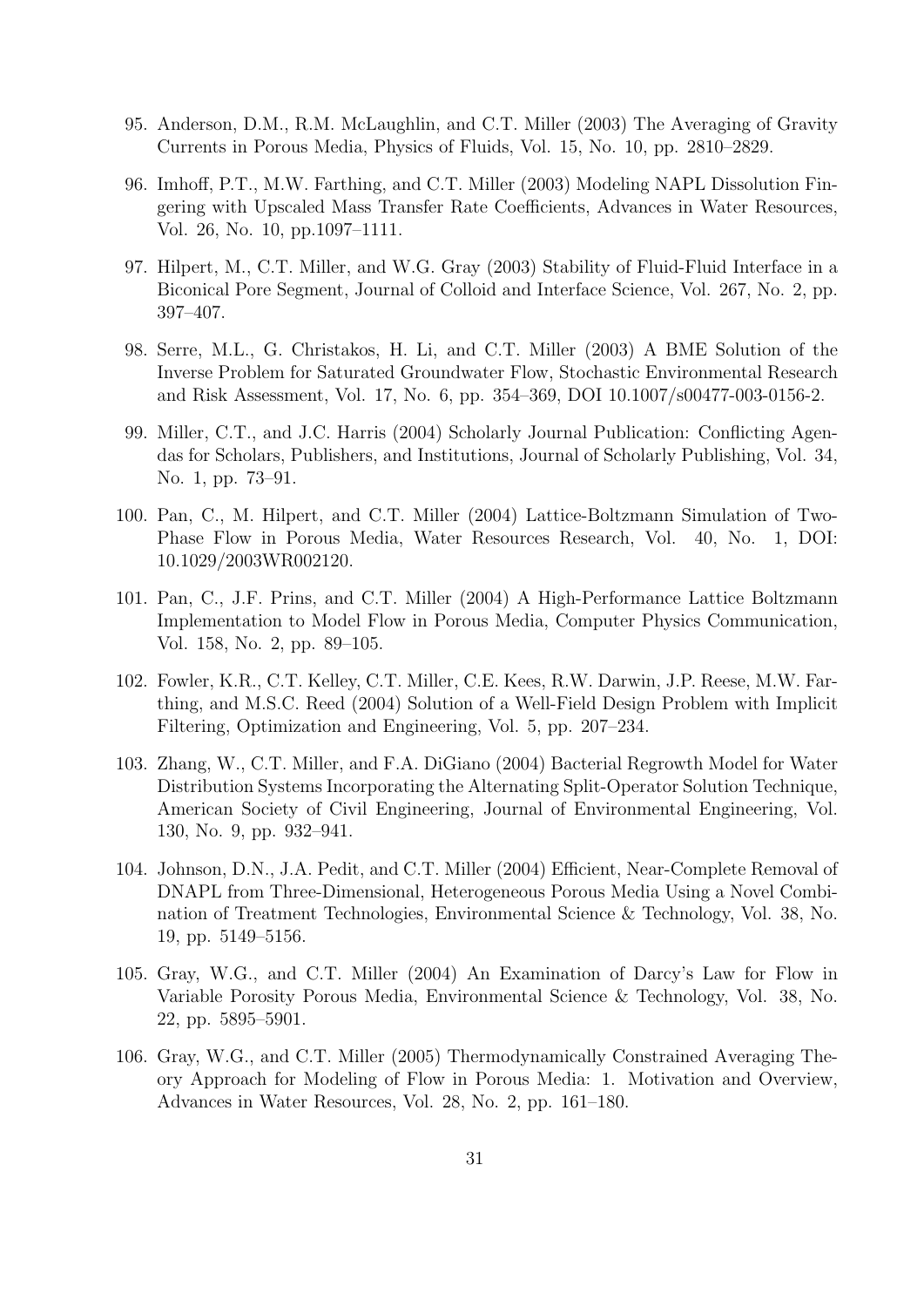- 107. Miller, C.T., and W.G. Gray (2005) Thermodynamically Constrained Averaging Theory Approach for Modeling Flow and Transport Phenomena in Porous Medium Systems: 2. Foundation, Advances in Water Resources, Vol. 28, No. 2, pp. 181–202.
- 108. Li, H., C. Pan, and C.T. Miller (2005) Pore-Scale Investigation of Viscous Coupling Effects for Two-Phase Flow in Porous Media. Physical Review E, Vol. 72, No. 2, Art. No. 026705.
- 109. Miller, C.T., C. Abhishek, and M.W. Farthing (2006) A Spatially and Temporally Adaptive Solution of Richards' Equation, Advances in Water Resources, Vol. 29, No. 4, pp. 525–545.
- 110. Farthing, M.W., C.E. Kees, T.F. Russell, and C.T. Miller (2006) An ELLAM Approximation for Advective-Dispersive Transport with Nonlinear Sorption, Advances in Water Resources, Vol. 29, No. 5, pp. 657–675.
- 111. Pan, C., L.-S. Luo, and C.T. Miller (2006) An Evaluation of Lattice Boltzmann Schemes for Porous Medium Flow Simulation, Computers & Fluids, Vol. 35, pp. 898–909.
- 112. Gray, W.G., and C.T. Miller (2006) Thermodynamically Constrained Averaging Theory Approach for Modeling Flow and Transport Phenomena in Porous Medium Systems: 3. Single-Fluid-Phase Flow, Advances in Water Resources, Vol. 29, No. 11, pp. 1745–1765.
- 113. McClure, J.E., D. Adalsteinsson, C. Pan, W.G. Gray, and C.T. Miller (2007) Approximation of Interfacial Properties in Multiphase Porous Medium Systems, Advances in Water Resources, Vol. 30, No. 3, pp. 354–365.
- 114. Li, H., M.W. Farthing, C.N. Dawson, and C.T. Miller (2007) Local Discontinuous Galerkin Approximations of Richards' Equation, Advances in Water Resources, Vol. 30, No. 4, pp. 555-575.
- 115. Pan, C., E. Dalla, D. Franzosi, and C.T. Miller (2007) Pore-Scale Simulation of Entrapped Nonaqueous Phase Liquid Dissolution, Advances in Water Resources, Vol. 30, No. 4, pp. 623–640.
- 116. Li, H., M.W. Farthing, and C.T. Miller (2007) Adaptive Local Discontinuous Galerkin Approximation to Richards' Equation, Advances in Water Resources, Vol. 30, No. 9, pp. 1883–1901.
- 117. Gray, W.G., and C.T. Miller (2007) Consistent Thermodynamic Formulations for Multiscale Hydrologic Systems: Fluid Pressures, Water Resources Research, Vol. 43, W09408, doi:10.1029/2006WR005811.
- 118. Rupert, C.P., and C.T. Miller (2007) An Analysis of Polynomial Chaos Approximations for Modeling Single-Fluid-Phase Flow in Porous Medium Systems, Journal of Computational Physics, Vol. 226, No. 2, pp. 2175–2205, doi:10.1016/j.jcp.2007.07.001.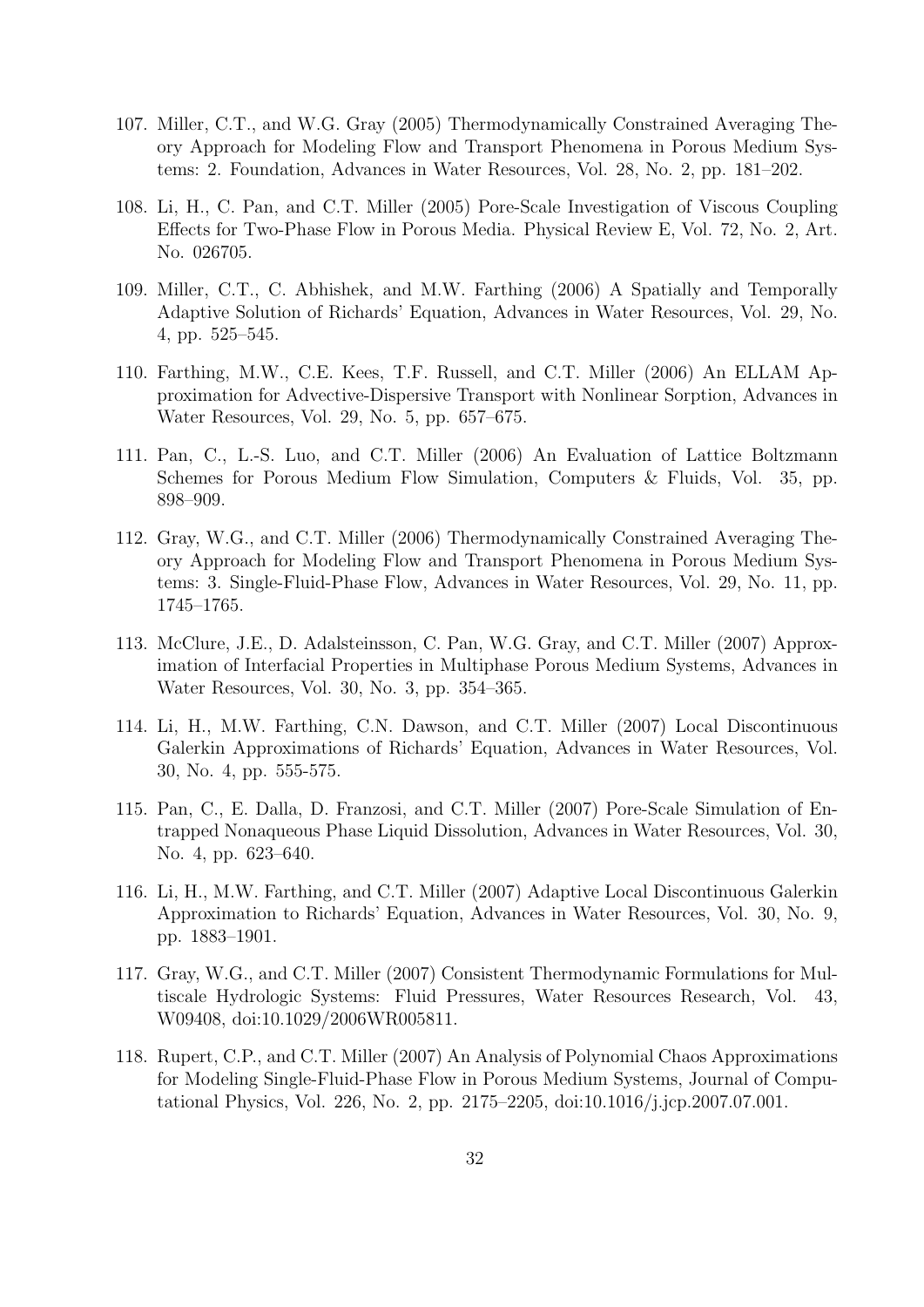- 119. Miller, C.T., and W.G. Gray (2008) Hydrogeological Research, Education, and Practice: A Path to Future Contributions, American Society of Civil Engineers, Journal of Hydrologic Engineering, Vol. 13, No. 1, pp. 7–12.
- 120. Miller, C.T., and W.G. Gray (2008) Thermodynamically Constrained Averaging Theory Approach for Modeling Flow and Transport Phenomena in Porous Medium Systems: 4. Species Transport Fundamentals, Advances in Water Resources, Vol. 31, No. 3, pp. 577–597.
- 121. Boyer, T.H., C.T. Miller, and P.C. Singer (2008) Modeling the Removal of Dissolved Organic Carbon by Ion Exchange in a Completely Mixed Flow Reactor, Water Research, Vol. 42, No. 8–9, pp. 1897–1906.
- 122. Fowler, K.R., J.P. Reese, C.E. Kees, J.E. Dennis, Jr., C.T. Kelley, C.T. Miller, C. Audet, A.J. Booker, G. Couture, R.W. Darwin, M.W. Farthing, D.E. Finkel, J.M. Gablonsky, G. Gray, and T.G. Kolda (2008) A Comparison of Derivative-Free Optimization Methods for Groundwater Supply and Hydraulic Capture Community Problems, Advances in Water Resources, Vol. 31, No. 5, pp. 743–757.
- 123. Kim, D., M.W. Farthing, C.T. Miller, and L.A. Nylander-French (2008) Mathematical Description of the Uptake of Hydrocarbons in Jet Fuel into the Stratum Corneum of Human Volunteers, Toxicology Letters, Vol. 178, pp. 146–151.
- 124. Seyedabbasi, M.A., M.W. Farthing, P.T. Imhoff, and C.T. Miller (2008) The Influence of Wettability on NAPL Dissolution Fingering, Advances in Water Resources, Vol. 31, No. 12, pp. 1687–1696.
- 125. Birak, P.S., and C.T. Miller (2009) Dense Non-aqueous Phase Liquids at Former Manufactured Gas Plants: Challenges to Modeling and Remediation, Journal of Contaminant Hydrology, Vol. 105, No. 3–4, pp. 81–98.
- 126. Gray, W.G., and C.T. Miller (2009) Thermodynamically Constrained Averaging Theory Approach for Modeling Flow and Transport Phenomena in Porous Medium Systems: 5. Single-Fluid-Phase Transport, Advances in Water Resources, Vol. 32, No. 5, pp. 681–711.
- 127. Jackson, A.B.S., C.T. Miller, and W.G. Gray (2009) Thermodynamically Constrained Averaging Theory Approach for Modeling Flow and Transport Phenomena in Porous Medium Systems: 6. Two-Fluid-Phase Flow, Advances in Water Resources, Vol. 32, No. 6, pp. 779–795.
- 128. Gray, W.G., and C.T. Miller (2009) Thermodynamically Constrained Averaging Theory Approach for Modeling Flow and Transport Phenomena in Porous Medium Systems: 7. Single-Phase Megascale Flow Models, Advances in Water Resources, Vol. 32, No. 8, pp. 1121–1142.
- 129. Gray, W.G., and C.T. Miller (2009) Thermodynamically Constrained Averaging Theory Approach for Heat Transport in Single-Fluid-Phase Porous Media Systems, Journal of Heat Transfer, Vol. 131, No. 10, pp. 101002, doi: 10.1115/1.3160539.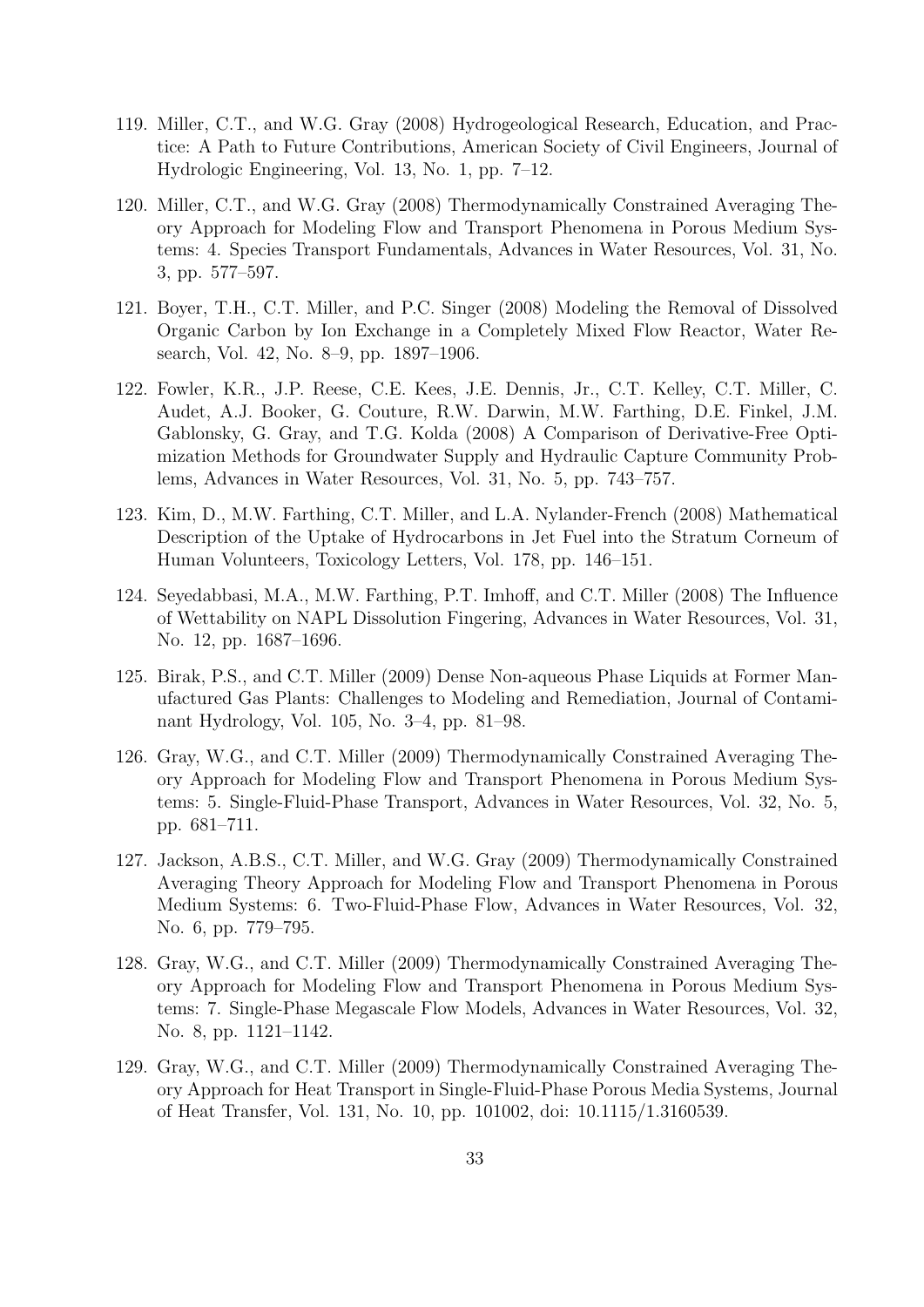- 130. Johnson Wright, D., P.S. Birak, J.A. Pedit, and C.T. Miller (2010) Effectiveness of Source-Zone Remediation of DNAPL-Contaminated Subsurface Systems, Journal of Environmental Engineering, Vol. 136, No. 5, pp. 452–465.
- 131. McClure, J.E, W.G. Gray, and C.T. Miller (2010) Beyond Anisotropy: Examining Non-Darcy Flow in Asymmetric Porous Media, Transport in Porous Media, Vol. 84, No. 2, pp. 535–548.
- 132. Bu, S., J. Huang, T.H. Boyer, and C.T. Miller (2010) An Evaluation of Solution Algorithms and Numerical Approximation Methods for Modeling an Ion Exchange Process, Journal of Computational Physics, Vol. 229, No. 13, pp. 4996–5010.
- 133. Anderson, D.M., R.M. McLaughlin, and C.T. Miller (2010) A Sharp-Interface Interpretation of a Continuous Density Model for Homogenization of Gravity-Driven Flow in Porous Media, Physica D, Vol. 239, No. 19, pp. 1855–1866.
- 134. Boyer, T.H., C.T. Miller, and P.C. Singer (2010) Advances in Modeling Completely Mixed Flow Reactors for Ion Exchange, Journal of Environmental Engineering, Vol. 136, No. 10, pp. 1128–1138.
- 135. Johnson Wright, D., J.A. Pedit, S.E. Gasda, M.W. Farthing, L.L. Murphy, S.R. Knight, G.R. Brubaker, and C.T. Miller (2010) Dense, Viscous Brine Behavior in Heterogeneous Porous Medium Systems, Journal of Contaminant Hydrology, Vol. 115, No. 1–4, pp. 46–63.
- 136. Gray, W.G., and C.T. Miller (2010) Thermodynamically Constrained Averaging Theory Approach for Modeling Flow and Transport Phenomena in Porous Medium Systems: 8. Interface and Common Curve Dynamics, Advances in Water Resources, Vol. 33, No. 12, pp. 1427–1443.
- 137. Gray, W.G., and C.T. Miller (2011) On the Algebraic and Differential Forms of Darcy's Equation, Journal of Porous Media, Vol. 14, No. 1, pp. 33–50.
- 138. Richardson, S.D., B.L. Lebron, C.T. Miller, and M.D. Aitken (2011) Recovery of Phenanthrene-Degrading Bacteria After Simulated In Situ Persulfate Oxidation in Contaminated Soil, Environmental Science & Technology, Vol. 445, No. 2, pp. 719– 725.
- 139. Gray, W.G., and C.T. Miller (2011) TCAT Analysis of Capillary Pressure in Non-Equlibrium, Two-Fluid-Phase, Porous Medium Systems, Advances in Water Resources, Vol. 34, No. 6, pp. 770–778, doi:10.1016/j.advwatres.2011.04.001.
- 140. Gasda, S.E., M.W. Farthing, C.E. Kees, and C.T. Miller (2011) Adaptive Split-Operator Methods for Modeling Transport Phenomena in Porous Medium Systems, Advances in Water Resources, Vol. 34, No. 10, pp. 1268–1282, doi:10.1016/j.advwatres.2011.06.004.
- 141. Birak, P.S., A.P. Newman, S.D. Richardson, S.C. Hauswirth, J.A. Pedit, M.D. Aitken, and C.T. Miller (2011) Cosolvent Flushing for the Remediation of PAHs from Former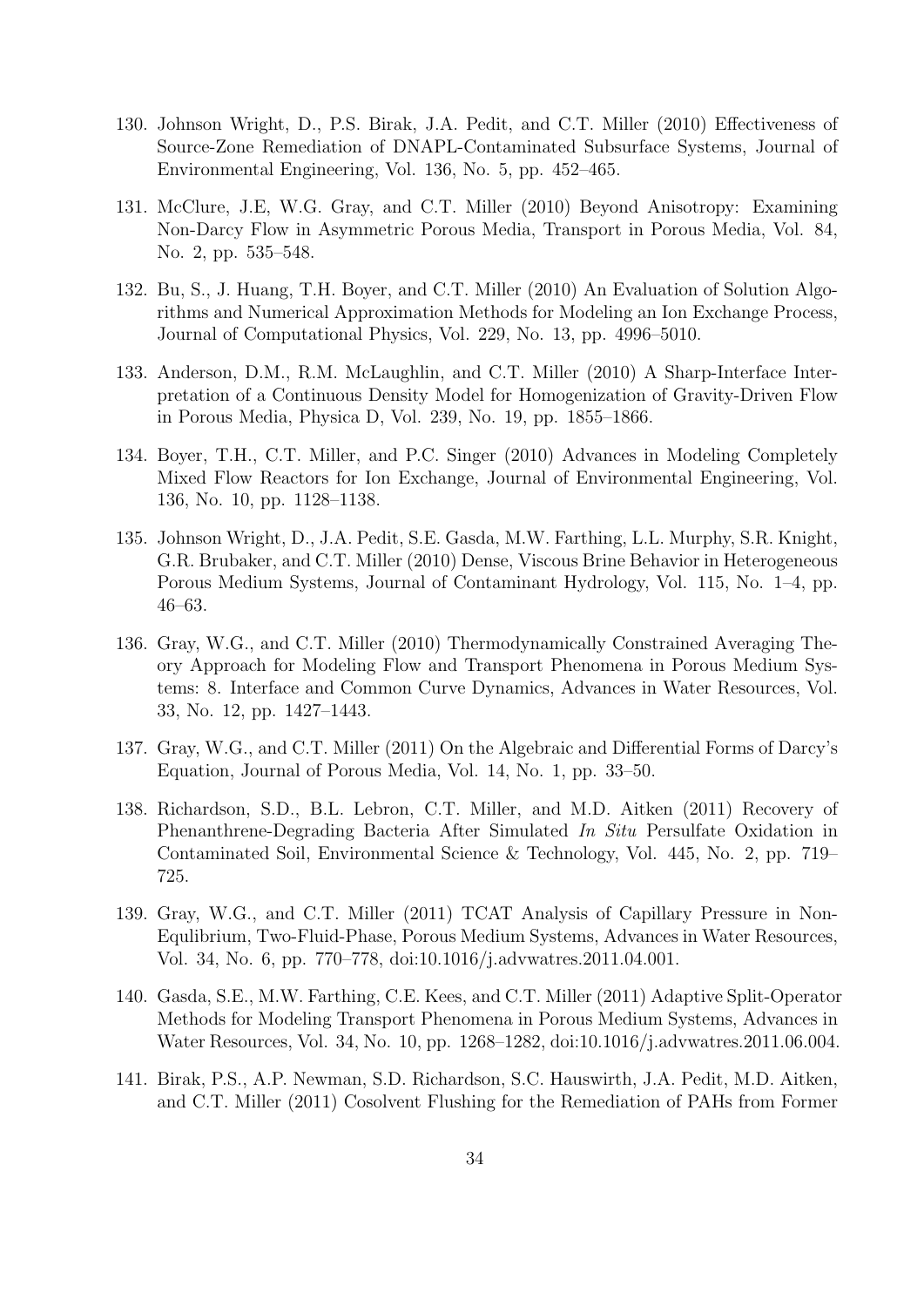Manufactured Gas Plants, Journal of Contaminant Hydrology, Vol. 126, No. 1–2, pp. 72–84.

- 142. Hauswirth, S.C., P. Schultz Birak, S.C. Rylander, and C.T. Miller (2012) Mobilization of Manufactured Gas Plant Tar with Alkaline Flushing Solutions, Environmental Sciences & Technology, Vol. 46, No. 1, pp. 426–433, doi:10.1021/es202278s.
- 143. Farthing, M.W., K.R. Fowler, X. Fu, A. Davis, and C.T. Miller (2012) Effects of Model Resolution on Optimal Design of Subsurface Flow and Transport Problems, Advances in Water Resources, Vol. 38, pp. 27–37, doi:10.1016/j.advwatres.2011.12.002.
- 144. Jackson, A.S, I. Rybak, R. Helmig, W.G. Gray, and C.T. Miller (2012) Thermodynamically Constrained Averaging Theory Approach for Modeling Flow and Transport Phenomena in Porous Medium Systems: 9. Transition Region Models, Advances in Water Resources, Vol. 42, pp. 71–90, doi:10.1016/j.advwatres.2012.01.006.
- 145. Hauswirth, S.C., P.B. Schultz, and C.T. Miller (2012) Compositional and pH Effects on the Interfacial Tension Between Complex Tar Mixtures and Aqueous Solutions, Environmental Science & Technology, Vol. 46, No. 18, pp. 10214–10221, doi:10.1021/es3024836.
- 146. Farthing, M.W., M.A. Seyedabbasi, P.T. Imhoff, and C.T. Miller (2012) Influence of Porous Media Heterogeneity on NAPL Dissolution Fingering and Upscaled Mass Transfer, Water Resources Research, Vol. 48, W08507, 20 pp., doi:10.1029/2011WR011389.
- 147. Scium`e, G., S.E. Shelton, W.G. Gray, C.T. Miller, F. Hussain, M. Ferrari, P. Decuzzi, and B.A. Schrefler (2012) Tumor Growth Modeling from the Perspective of Multiphase Porous Media Mechanics, Molecular and Cellular Biomechanics, Vol. 9, No. 3, pp.193– 212.
- 148. Gray, W.G., C.T. Miller, and B.A. Schrefler (2013) Averaging Theory for Description of Environmental Problems: What Have We Learned, Advances in Water Resources, Vol. 51, pp. 123–158. doi:10.1016/j.advwatres.2011.12.005.
- 149. Miller, C.T., C.N. Dawson, M.W. Farthing, T.Y. Hou, J. Huang, C.E. Kees, C.T. Kelley, and H.P. Langtangen (2013) Numerical Simulation of Water Resources Problems: Models, Methods, and Trends, Advances in Water Resources, Vol. 51, pp. 405–437. doi:10.1016/ j.advwatres.2012.05.008.
- 150. Sciumè, G., S.E. Shelton, W.G. Gray, C.T. Miller, F. Hussain, M. Ferrari, P. Decuzzi, and B.A. Schrefler (2013) A Multiphase Model for Three-Dimensional Tumor Growth, New Journal of Physics, Vol. 15, No. 015005, 35 pp, doi:10.1088/1367- 2630/15/1/015005.
- 151. Gray, W.G., C.T. Miller, and B.A. Schrefler (2013) Response to Comment on "Averaging Theory for Description of Environmental Problems: What Have We Learned?", Advances in Water Resources, Vol. 52, pp. 331–333, doi:10.1016/j.advwatres.2012.10.006.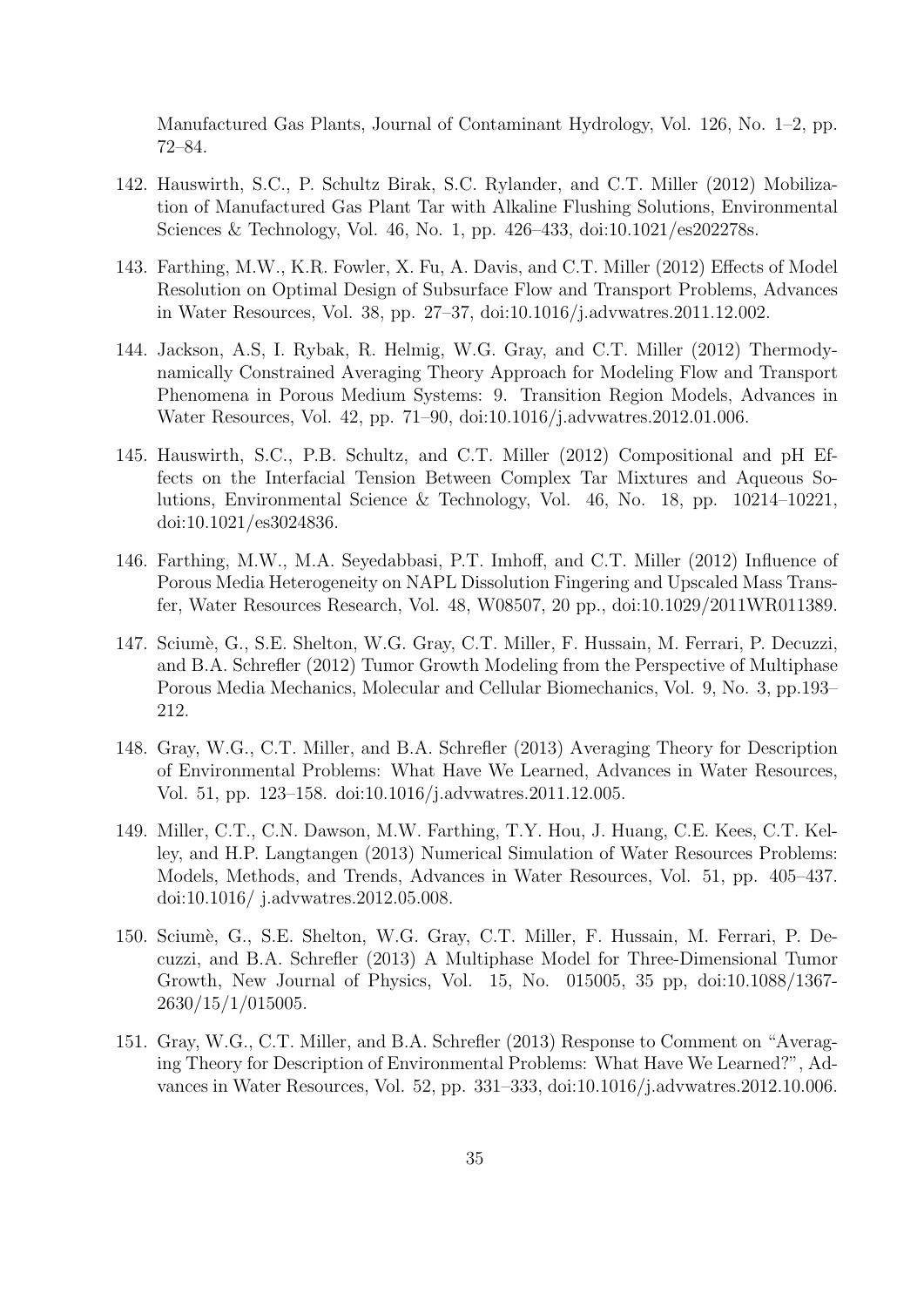- 152. Dye, A.L., W.G. Gray, C.T. Miller, and J.E. McClure (2013) Description of Non-Darcy Flows in Porous Medium Systems, Physical Review E, 033012, pp. 1–14, doi:10.1103/PhysRevE.87.033012.
- 153. Bakhtyar, R., A.M. Razmi, D.A. Barry, C.E. Kees, A. Yeganeh-Bakhtiary, and C.T. Miller (2013) Two-Phase Flow Modeling of the Influence of Wave Shapes and Bed Slope on Nearshore Hydrodynamics, Journal of Coastal Research, Special Issue 65, doi:10.2112/SI65-028.1.
- 154. Gray, W.G., and C.T. Miller (2013) A Generalization of Averaging Theorems for Porous Medium Analysis, Advances in Water Resources, Vol. 62, pp. 227–237, doi:10.1016/j.advwatres.2013.06.006.
- 155. McClure, J.E., J.F. Prins, and C.T. Miller (2014) A Novel Heterogeneous Algorithm to Simulate Multiphase Flow in Porous Media on Multicore CPU-GPU Systems, Computer Physics Communications, Vol. 185, No. 7, pp. 1865–1874, http://dx.doi.org/10. 1016/j.cpc.2014.03.012.
- 156. Hauswirth, S.C., and C.T. Miller (2014) A Comparison of Physicochemical Methods for the Remediation of Porous Medium Systems Contaminated with Tar, Journal of Contaminant Hydrology, Vol. 167, pp. 44–60, http://dx.doi.org/10.1016/j.jconhyd.2014.08.002.
- 157. Rybak, I.V., W.G. Gray, and C.T. Miller (2015) Modeling Two-Fluid-Phase Flow and Species Transport in Porous Media, Journal of Hydrology, Vol. 521, pp. 565–581, doi:10.1016/j.jhydrol.2014.11.051.
- 158. Gray, W.G., A.L. Dye, J.E. McClure, L.J. Pyrak-Nolte, and C.T. Miller (2015) On the Dynamics and Kinematics of Two-Fluid-Phase Flow in Porous Media, Water Resources Research, Vol. 51, pp. 5365–5381, doi:10.1002/2015WR016921.
- 159. Smith-Miller, C.A., D.C. Berry, D. DeWalt, and C.T. Miller (2016) Type 2 Diabetes Self-Management Among Spanish-Speaking Hispanic Immigrants, Journal of Immigrant and Minority Health, Vol. 18, No. 6, pp. 1392–1403, doi:10.1007/s10903-015- 0271-4.
- 160. Dye, A.L., J.E. McClure, D. Adalsteinsson, and C.T. Miller (2016) An Adaptive Lattice Boltzmann Scheme for Modeling Two-Fluid-Phase Flow in Porous Medium Systems, Water Resources Research, Vol. 52, No. 4, pp. 2601–2617, doi:10.1002/2015WR018279.
- 161. McClure, J.E., M.A. Berrill, W.G. Gray, and C.T. Miller (2016) Tracking Interface and Common Curve Dynamics for Two-Fluid-Phase Flow in Porous Media, Journal of Fluid Mechanics, Vol. 796, pp. 211–232, doi:10.1017/jfm.2016.212.
- 162. McClure, J.E., M.A. Berrill, W.G. Gray, and C.T. Miller (2016) Influence of Phase Connectivity on the Relationship Among Capillary Pressure, Fluid Saturation, and Interfacial Area in Two-Fluid-Phase Porous Medium Systems, Physical Review E, Vol. 94, No. 3, doi: 10.1103/PhysRevE.94.033102.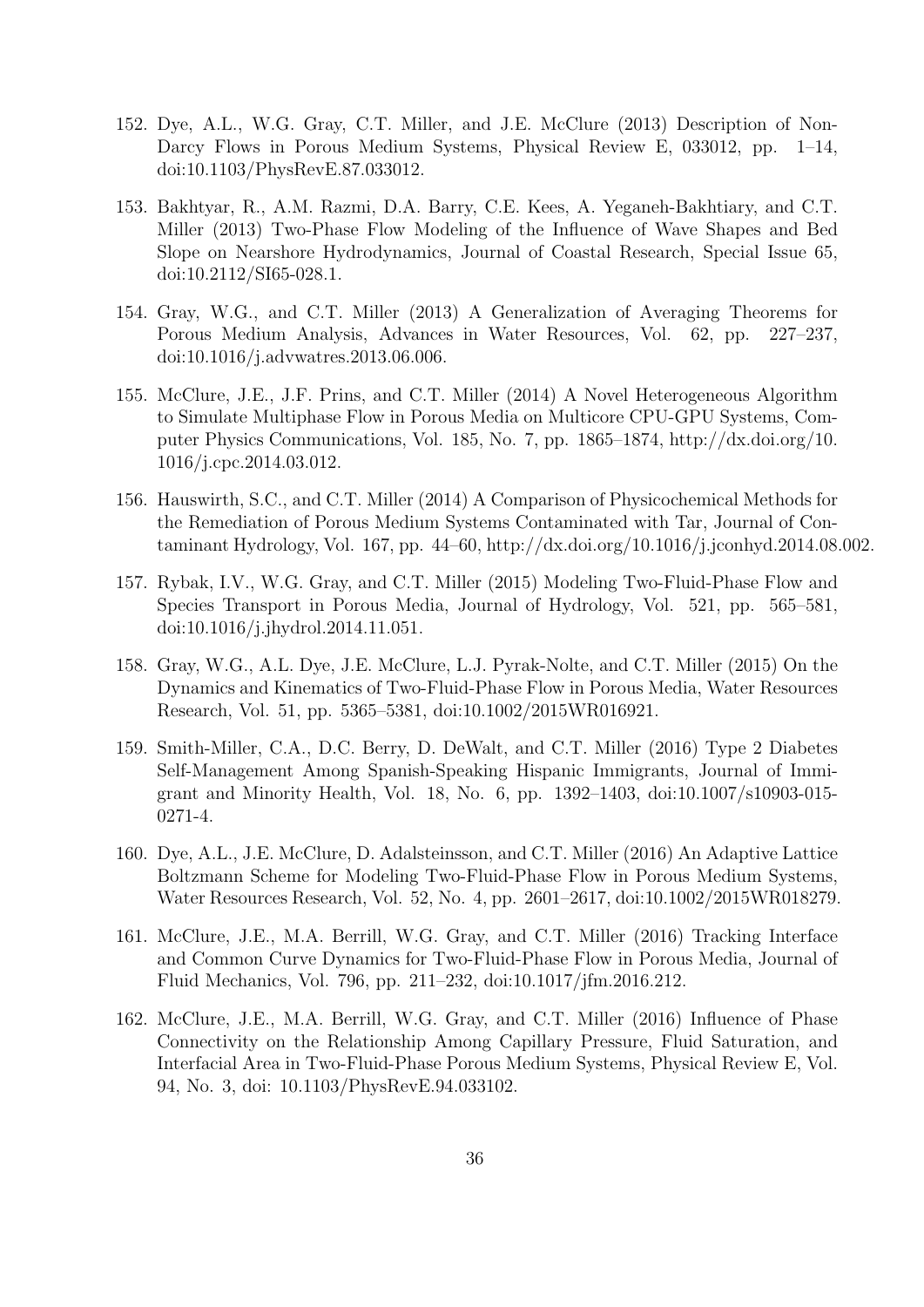- 163. McClure, J.E., A.L. Dye, C.T. Miller, and W.G. Gray (2017) On the Consistency of Scale Among Experiments, Theory, and Simulation, Hydrology and Earth System Sciences Discussions, Vol. 21, pp. 1063–1076, doi:10.5194/hess-21-1063-2017.
- 164. Miller, C.T., F.J. Valdés-Parada, and B.D. Wood (2017) A Pedagogical Approach to the Thermodynamically Constrained Averaging Theory, Transport in Porous Media, Vol. 119, No. 3, pp. 585–609, doi:10.1007/s11242-017-0900-6.
- 165. Smith-Miller, C.A., D.C. Berry, and C.T. Miller (2017) Type 2 Diabetes Self-Management Among Spanish-Speaking Hispanic Immigrants: Qualitative Findings, Research in Nursing and Health, Vol. 40, No. 6, pp. 541–554, doi: 10.1002/nur.21817.
- 166. Anderson, D.M., R.M. McLaughlin, and C.T. Miller (2018) Homogenization of One-Dimensional Draining Through Heterogeneous Porous Media Including Higher-Order Approximations, Physica D, Vol. 365, pp. 42–56, doi: 10.1016/j.physd.2017.10.010.
- 167. Miller, C.T., W.G. Gray, and C.E. Kees (2018) Thermodynamically Constrained Averaging Theory: Principles, Model Hierarchies, and Deviation Kinetic Energy Extensions, Entropy, Vol. 20(4), No. 253, doi: 10.3390/e20040253.
- 168. Miller, C.T., F.J. Valdés-Parada, S. Ostvar, and B.D. Wood (2018) A Priori Parameter Estimation for the Thermodynamically Constrained Averaging Theory: Species Transport in a Saturated Porous Medium, Transport in Porous Media, Vol. 122, No. 3, pp. 611–632, doi:10.1007/s11242-018-1010-9.
- 169. Lin, L., T.M. Weigand, M.W. Farthing, P. Jutaporn, C.T. Miller, and O. Coronell (2018) Relative Importance of Geometrical and Intrinsic Water Transport Properties of Active Layers in the Water Permeability of Polyamide Thin-Film Composite Membranes, in press: Journal of Membrane Science.
- 170. McClure, J.E., R.T. Armstrong, M.A. Berrill, S. Schlüter, S. Berg, W.G. Gray, and C.T. Miller (2018) A Topologically-Based State Description for Equilibrium and Dynamic Capillary Pressure in Two-Fluid Porous Media, in review.
- 171. Weigand, T.M., P.B. Schultz, D.H. Giffin, M.W. Farthing, A. Crockett, C.T. Kelley, W.G. Gray, and C.T. Miller (2018) Modeling Non-Dilute Species Transport Using the Thermodynamically Constrained Averaging Theory, in review.
- 172. McClure, J.E., Z. Li, A.P. Sheppard, and C.T. Miller (2018) A Volumetric Flux Boundary Condition for Lattice Boltzmann Methods, in review.
- 173. Smith-Miller, C.A., D.C. Berry, and C.T. Miller (2018) The Space Between: Transformative Learning and Type 2 Diabetes Self-Management, in review.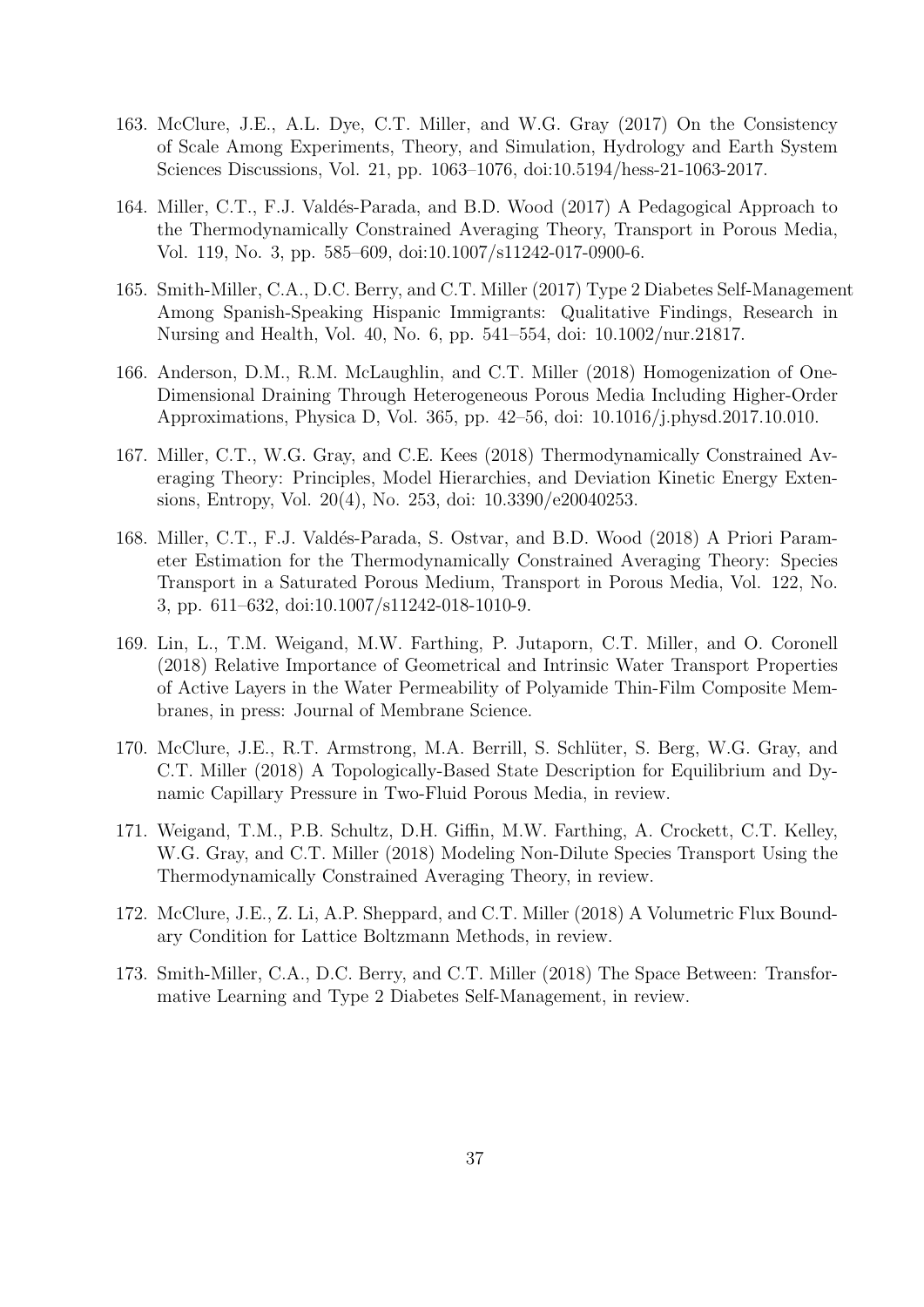#### Patents

- 174. U.S. Patent No. 6,190,092 B1, Inventor: Cass T. Miller, Assignee: The University of North Carolina at Chapel Hill, Density-Enhanced Remediation of Dense Non-Aqueous Phase Liquid Contamination of Subsurface Environments, Issued: 20 February 2001.
- 175. U.S. Patent No. 6,261,029, Inventor: Cass T. Miller, Assignee: The University of North Carolina at Chapel Hill, Density-Enhanced Remediation of Dense Non-Aqueous Phase Liquid Contamination of Subsurface Environments, Issued: 17 July 2001.

#### Proceedings

- 176. Miller, C.T., and W.J. Weber, Jr. (1983) Computer Simulation of Groundwater systems, Proceedings of The 1st National Conference on Microcomputers in Civil Engineering, Orlando, Florida, 1–3 November 1983.
- 177. Miller, C.T., and W.J. Weber, Jr. (1984) Evaluation of Partitioning Processes for Organic Contaminants in Ground Water, Proceedings 2nd International Conference on Ground Water Quality Research, Tulsa, Oklahoma, March 1984.
- 178. Miller, C.T., and W.J. Weber, Jr. (1985) Modeling Contaminant Fate and Transport in Ground Water Systems, Proceedings Computer Applications in Water Resources Specialty Conference, Water Resources Planning and Management Division, American Society of Civil Engineers, Buffalo, New York, June 1985.
- 179. Wallingford, E.D., F.A. DiGiano, and C.T. Miller (1986) Vapor Phase Sampling Methodology for Assessing the Movement of Gasoline Contaminants in a Partially Saturated Soil Environment, Proceedings of Triangle Conference on Environmental Technology, Chapel Hill, North Carolina, 1–3 April 1986.
- 180. Mayer, A.S., and C.T. Miller (1988) A Three-Dimensional Flow Model for Analysis of Remediation Efforts at a Polluted Coastal Aquifer, Proceedings of the Symposium on Coastal Water Resources, American Water Resources Association, Wilmington, North Carolina, 22–25 May 1988.
- 181. Flynn, M.R., C.T. Miller, M.L. Fitzgerald, D.K. George, K.N. Smith, and K.D. Tum Suden (1988) The Simulation of Local Exhaust Ventilation Problems, Ventilation '88, Proceedings of the Second International Symposium on Ventilation for Contaminant Control, Imperial College of Science and Technology, London, England, UK, 20–23 September 1988.
- 182. Mayer, A.S., and C.T. Miller (1988) A Three-Dimensional Finite Element-Finite Difference Model for Simulating Confined and Unconfined Groundwater Flow, International Conference on Computational Methods in Water Resources (7th), Cambridge, Massachusetts, Computational Methods in Water Resources, Vol. 1 Modeling Surface and Sub-Surface Flows, Edited by: M.A. Celia, L.A. Ferrand, C.A. Brebbia, W.G.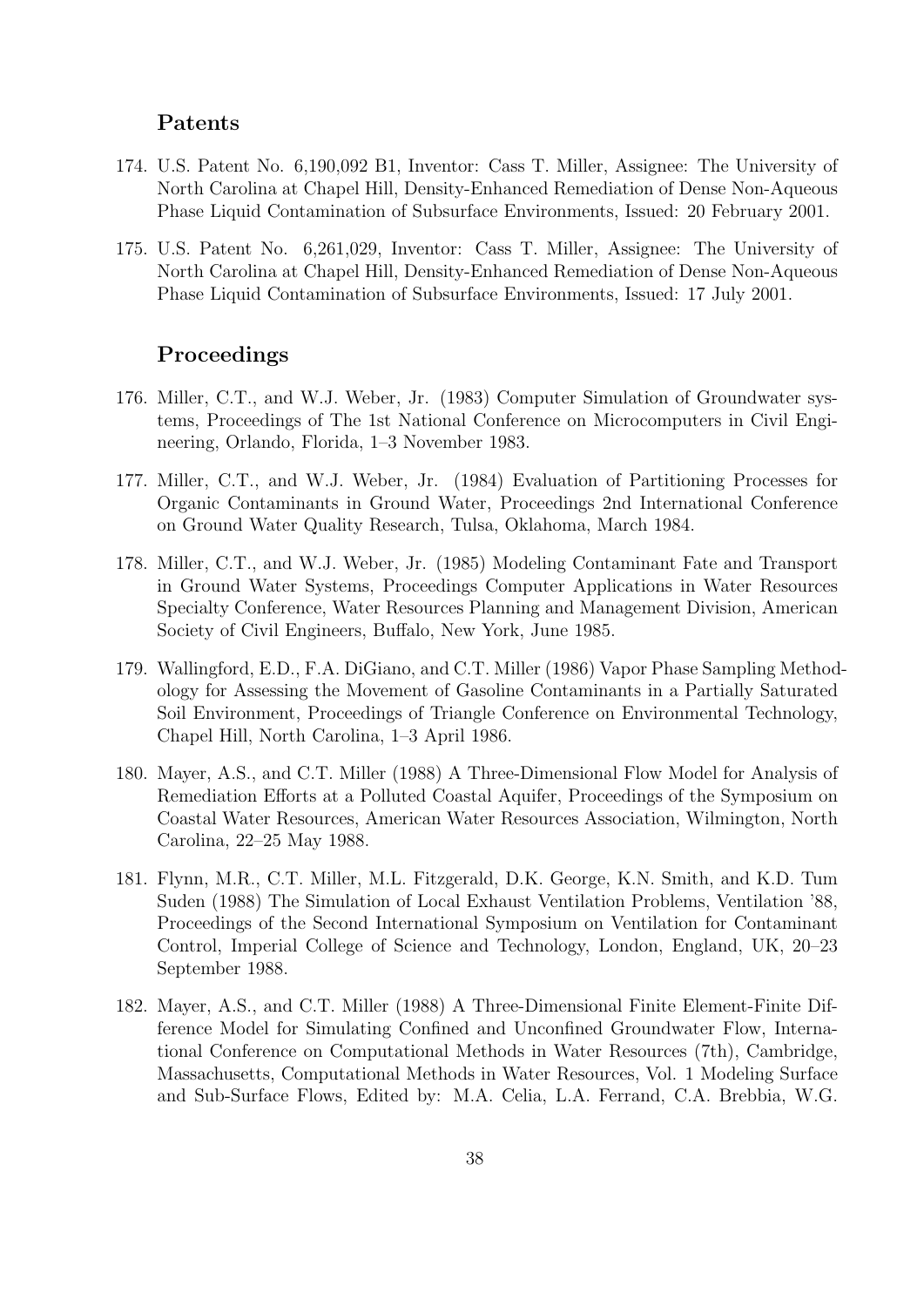Gray, and G.F. Pinder, Computational Mechanics Publications, Southampton, U.K., pp. 89–94.

- 183. Pedit, J.A., and C.T. Miller (1988) The Advantage of High-Order Basis Functions for Modeling Multicomponent Sorption Kinetics, International Conference on Computational Methods in Water Resources (7th), Cambridge, Massachusetts, Computational Methods in Water Resources, Vol. 2 Numerical Methods for Transport and Hydrologic Processes, Edited by: M.A. Celia, L.A. Ferrand, C.A. Brebbia, W.G. Gray, and G.F. Pinder, Computational Mechanics Publications, Southampton, U.K., pp. 293–298.
- 184. Cornew, F.H., and C.T. Miller (1990) An Adaptive Petrov-Galerkin Finite Element Method for Approximating the Advective-Dispersive Reactive Equation, Proceedings of the Eighth International Conference on Computational Methods in Water Resources, Venice, Italy, Computational Methods in Subsurface Hydrology, Edited by: G. Gambolati, A. Rinaldo, C.A. Brebbia, W.G. Gray, and G.F. Pinder, Computational Mechanics Publications, Southhampton, U.K. and Springer-Verlag, Berlin, pp. 437–442.
- 185. Mayer, A.S., and C.T. Miller (1990) A Compositional Model for Simulating Multiphase Flow, Transport and Mass Transfer in Groundwater Systems, Proceedings of the Eighth International Conference on Computational Methods in Water Resources, Venice, Italy, Computational Methods in Subsurface Hydrology, Edited by: G. Gambolati, A. Rinaldo, C.A. Brebbia, W.G. Gray, and G.F. Pinder, Computational Mechanics Publications, Southhampton, U.K. and Springer-Verlag, Berlin, pp. 217–222.
- 186. Mayer, A.S., and C.T. Miller (1990) Equilibrium and Mass-Transfer Limited Approaches to Modeling Multiphase Groundwater Systems, Proceedings of the 1990 National Conference on Environmental Engineering, American Society of Civil Engineers, Washington, DC, 9–11 July 1990.
- 187. Miller, C.T., and F.H. Cornew (1992) A Petrov-Galerkin Method for Resolving Advective-Dominated Transport, Proceedings of Computational Methods in Water Resources IX, Denver, Colorado, Vol. 1 Numerical Methods in Water Resources, Edited by: T.F. Russell, R.E. Ewing, C.A. Brebbia, W.G. Gray, and G.F. Pinder, Computational Mechanics Publications, Southhampton and Boston, and Elsevier Applied Science, London and New York, pp. 157–164.
- 188. Mayer, A.S., and C.T. Miller (1992) Simulating Nonaqueous Phase Liquid Dissolution in Heterogeneous Porous Media, Proceedings of Computational Methods in Water Resources IX, Denver, Colorado, Vol. 2 Mathematical Modeling in Water Resources, Edited by: T.F. Russell, R.E. Ewing, C.A. Brebbia, W.G. Gray, and G.F. Pinder, Computational Mechanics Publications, Southhampton and Boston, and Elsevier Applied Science, London and New York, pp. 247–254.
- 189. Hull, C.S., P.C. Singer, K. Saravanan, and C.T. Miller (1992) Ozone Mass Transfer and Reaction: Completely Mixed Systems, Proceedings of the American Water Works Association Annual Conference, Vancouver, British Columbia, Canada.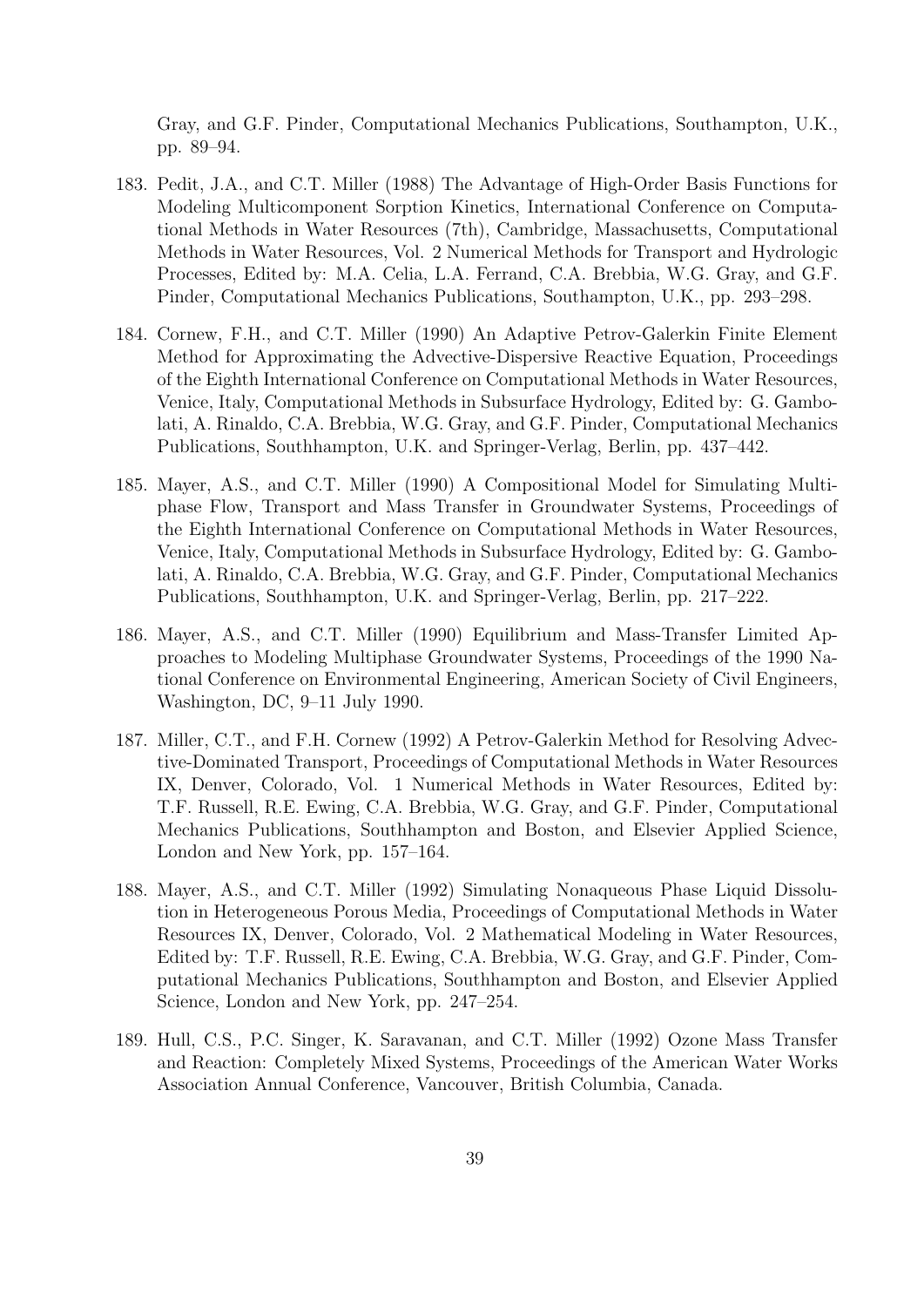- 190. Christakos, G., C.T. Miller, and D. Oliver (1993) Stochastic Flow Modelling in Terms of Interactive Perturbation, Feynam Diagrams and Graph Theory, Institute of Electrical and Electronics Engineers, Banking on Technology.
- 191. Singer, P.C., R.D.G. Pyne, M. AVS, C.T. Miller, and C. Mojonnier (1993) Impact of Aquifer Storage and Recovery (ASR) on Disinfection By-Products, Proceedings of the American Water Works Association Annual Conference, San Antonio, Texas.
- 192. Miller, C.T., and C.T. Kelley (1994) A Comparison of Strongly Convergent Solution Schemes for Sharp-Front Infiltration Problems, Computational Methods in Water Resources X, Heidelberg, Germany, Vol. 1, Edited by: A. Peters, G. Wittum, B. Herrling, U. Meissner, C.A. Brebbia, W.G. Gray, and G.F. Pinder, Kluwer Academic Publishers, Dordrecht, The Netherlands, pp. 325–332.
- 193. Barry, D.A., C.T. Miller, P.J. Culligan, and K. Bajracharya (1995) Split Operator Methods for Reactive Chemical Transport in Groundwater, Proceeding of the International Conference on Modelling and Simulation 1995: MODSIM95, Published by Modelling and Simulation Society of Australia, Inc., University of Newcastle, New South Wales, 27–30 November 1995.
- 194. Miller, C.T., G.A. Williams, and C.T. Kelley (1998) Efficient and Robust Numerical Modeling of Variably Saturated Flow in Layered Porous Media, XII International Conference on Computational Methods in Water Resources, Crete, Greece, Vol. 1, Edited by: V.N Burganos, G.P. Karatzas, A.C. Payatakes, C.A. Brebbia, W.G. Gray, and G.F. Pinder, Computational Mechanics Publications, Southampton, United Kingdom, pp. 151–158.
- 195. Miller, C.T., C.S. Willson, S.N. Gleyzer, M.W. Farthing, J.F. McBride, and P.T. Imhoff (1998) NAPL-Aqueous Phase Mass Transfer in Heterogeneous Porous Media, Groundwater Quality 1998, Tübingen, Germany, 21–25 September 1998.
- 196. Miller, C.T., M.W. Farthing, C.E. Kees, and C.T. Kelley (2002) Higher Order, Locally Conservative Temporal Integration Methods for Modeling Multiphase Flow in Porous Media, XIV International Conference on Computational Methods in Water Resources, Delft, The Netherlands, 23–28 June 2002, Developments in Water Science, 47, Computational Methods in Water Resources, Volume 1, Edited by: S.M. Hassanizadeh, R.J. Schotting, W.G. Gray, and G.F. Pinder, Elsevier Science, Amsterdam, The Netherlands, pp. 249–256.
- 197. Prommer, H., G.B. Davis, D.A. Barry, and C.T. Miller (2003) Modelling the Fate of Petroleum Hydrocarbons in Groundwater, In: Health and Environmental Assessment of Site Contamination, Edited by: A. Langley, M. Gilbey, and B. Kennedy, Proceedings of the Fifth National Workshop on the Assessment of Site Contamination, Published by Australian Environmental Protection and Heritage Council (EPHC) Incorporating the National Environmental Protection Council (NEPC), Adelaide, Australia, 13–15 May 2002.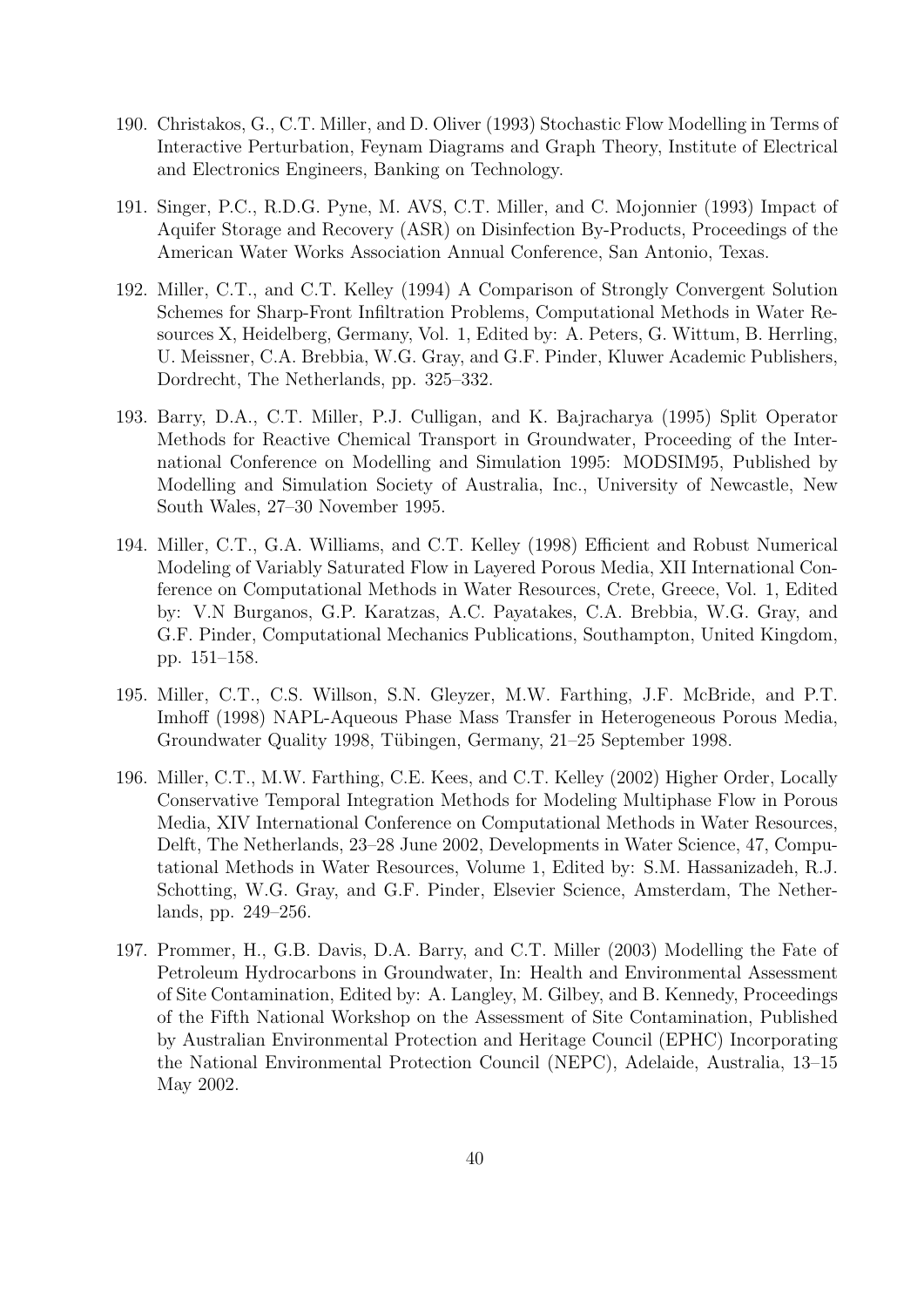- 198. Anderson, D.M., R.M. McLaughlin, and C.T. Miller (2004) On Gravity Currents in Heterogeneous Porous Media, Proceedings of the  $15<sup>th</sup>$  International Conference on Computational Methods in Water Resources (CMWR XV), 13–17 June 2004, Chapel Hill, North Carolina, Computational Methods in Water Resources, Volume 1, Developments in Water Science 55, Edited by: C.T. Miller, M.W. Farthing, W.G. Gray, and G.F. Pinder, Elsevier Science, Amsterdam, The Netherlands, pp. 303–312.
- 199. Dalla, E., D. Pitea, C. Pan, and C.T. Miller (2004) Pore-Scale Modeling of Residual Nonaqueous Phase Liquid Dissolution, Proceedings of the  $15<sup>th</sup>$  International Conference on Computational Methods in Water Resources (CMWR XV), 13–17 June 2004, Chapel Hill, North Carolina, Computational Methods in Water Resources, Volume 1, Developments in Water Science 55, Edited by: C.T. Miller, M.W. Farthing, W.G. Gray, and G.F. Pinder, Elsevier Science, Amsterdam, The Netherlands, pp. 197–207.
- 200. Farthing, M.W., C.E. Kees, T.F. Russell, and C.T. Miller (2004) An ELLAM Approximation for Advective-Dispersive Transport with Nonlinear Sorption, Proceedings of the 15th International Conference on Computational Methods in Water Resources (CMWR XV), 13–17 June 2004, Chapel Hill, North Carolina, Computational Methods in Water Resources, Volume 1, Developments in Water Science 55, Edited by: C.T. Miller, M.W. Farthing, W.G. Gray, and G.F. Pinder, Elsevier Science, Amsterdam, The Netherlands, pp. 505–518.
- 201. Farthing, M.W., D. Sassen, J.F. Prins, and C.T. Miller (2004) A Problem Solving Environment for Subsurface Flow and Transport Phenomena, Proceedings of the  $15<sup>th</sup>$  International Conference on Computational Methods in Water Resources (CMWR XV), 13–17 June 2004, Chapel Hill, North Carolina, Computational Methods in Water Resources, Volume 2, Developments in Water Science 55, Edited by: C.T. Miller, M.W. Farthing, W.G. Gray, and G.F. Pinder, Elsevier Science, Amsterdam, The Netherlands, pp. 1117–1130.
- 202. Fowler, K.R., C.T. Kelley, C.E. Kees, and C.T. Miller (2004) A Hydraulic Capture Application for Optimal Remediation Design, Proceedings of the  $15<sup>th</sup>$  International Conference on Computational Methods in Water Resources (CMWR XV), 13–17 June 2004, Chapel Hill, North Carolina, Computational Methods in Water Resources, Volume 2, Developments in Water Science 55, Edited by: C.T. Miller, M.W. Farthing, W.G. Gray, and G.F. Pinder, Elsevier Science, Amsterdam, The Netherlands, pp. 1149–1157.
- 203. Li, H., C. Pan, and C.T. Miller (2004) Viscous Coupling Effects for Two-Phase Flow in Porous Media, Proceedings of the  $15<sup>th</sup>$  International Conference on Computational Methods in Water Resources (CMWR XV), 13–17 June 2004, Chapel Hill, North Carolina, Computational Methods in Water Resources, Volume 1, Developments in Water Science 55, Edited by: C.T. Miller, M.W. Farthing, W.G. Gray, and G.F. Pinder, Elsevier Science, Amsterdam, The Netherlands, pp. 247–256.
- 204. McClure, J.E., C. Pan, D. Adalsteinsson, W.G. Gray, and C.T. Miller (2004) Estimating Interfacial Areas Resulting from Lattice-Boltzmann Simulation of Two-Fluid-Phase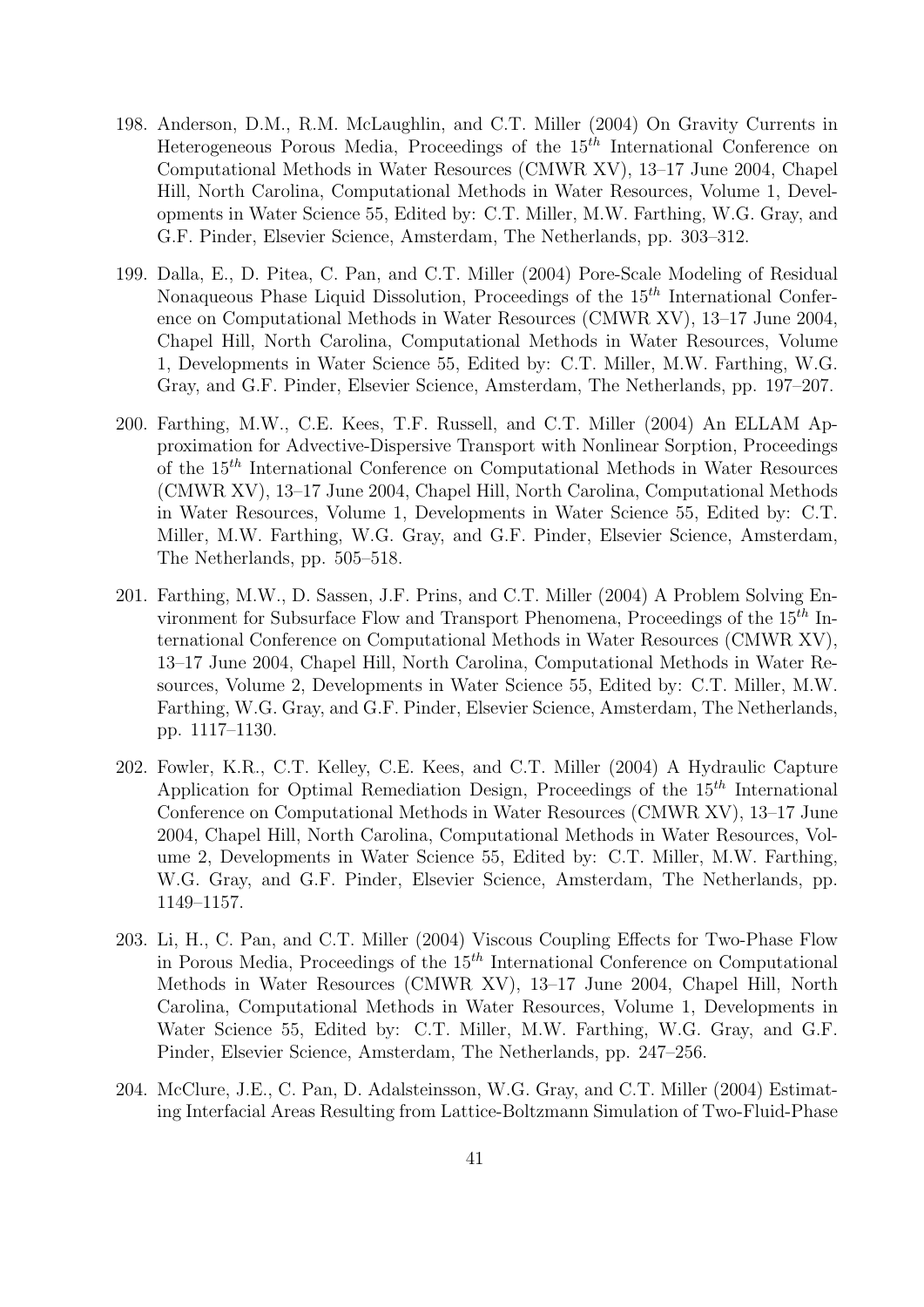Flow in a Porous Medium, Proceedings of the  $15<sup>th</sup>$  International Conference on Computational Methods in Water Resources (CMWR XV), 13–17 June 2004, Chapel Hill, North Carolina, Computational Methods in Water Resources, Volume 1, Developments in Water Science 55, Edited by: C.T. Miller, M.W. Farthing, W.G. Gray, and G.F. Pinder, Elsevier Science, Amsterdam, The Netherlands, pp. 23–35.

- 205. Miller, C.T., C. Abhishek, A.B. Sallerson, J.F. Prins, and M.W. Farthing (2004) A Comparison of Computational and Algorithmic Advances for Solving Richards' Equation, Proceedings of the  $15<sup>th</sup>$  International Conference on Computational Methods in Water Resources (CMWR XV), 13–17 June 2004, Chapel Hill, North Carolina, Computational Methods in Water Resources, Volume 2, Developments in Water Science 55, Edited by: C.T. Miller, M.W. Farthing, W.G. Gray, and G.F. Pinder, Elsevier Science, Amsterdam, The Netherlands, pp. 1131–1145.
- 206. Pan, C., L.-S. Luo, and C.T. Miller (2004) An Evaluation of Lattice Boltzmann Equation Methods for Simulating Flow Through Porous Media, Proceedings of the  $15<sup>th</sup>$  International Conference on Computational Methods in Water Resources (CMWR XV), 13–17 June 2004, Chapel Hill, North Carolina, Computational Methods in Water Resources, Volume 1, Developments in Water Science 55, Edited by: C.T. Miller, M.W. Farthing, W.G. Gray, and G.F. Pinder, Elsevier Science, Amsterdam, The Netherlands, pp. 95–106.
- 207. Farthing, M.W., C.E. Kees, T.F. Russell, and C.T. Miller (2006) An ELLAM Approximation for Advective-Dispersive Transport with Nonlinear Equilibrium and Nonequilibrium Sorption, Proceedings of the  $16<sup>th</sup>$  International Conference on Computational Methods in Water Resources (CMWR XVI), Copenhagen, Denmark, 19–22 June 2006. http://proceedings.cmwr-xvi.org, Paper 226.
- 208. Farthing, M.W., C.E. Kees, E.W. Jenkins, and C.T. Miller (2006) An Evaluation of Linearly Implicit Time Discretization Methods for Approximating Richards' Equation, Proceedings of the 16<sup>th</sup> International Conference on Computational Methods in Water Resources (CMWR XVI), Copenhagen, Denmark, 19–22 June 2006. http://proceedings.cmwrxvi.org, Paper 218.
- 209. McClure, J.E., D. Adalsteinsson, D. Wildenschild, W.G. Gray, and C.T. Miller (2006) Computation of Interfacial Areas, Common Curve Lengths, and Interfacial Curvatures from Experimentally Derived Data, Proceedings of the  $16^{th}$  International Conference on Computational Methods in Water Resources (CMWR XVI), Copenhagen, Denmark, 19–22 June 2006. http://proceedings.cmwr-xvi.org, Paper 224.
- 210. Pan, C., J.E. McClure, W.G. Gray, and C.T. Miller (2006) Lattice Boltzmann Simulation of Non-Darcy Flow, Proceedings of the  $16<sup>th</sup>$  International Conference on Computational Methods in Water Resources (CMWR XVI), Copenhagen, Denmark, 19–22 June 2006. http://proceedings.cmwr-xvi.org, Paper 248.
- 211. Reese, J.P., K.R. Long, C.T. Kelley, W.G. Gray, and C.T. Miller (2006) Simulating Non-Darcy Flow through Porous Media using Sundance, Proceedings of the 16<sup>th</sup> Inter-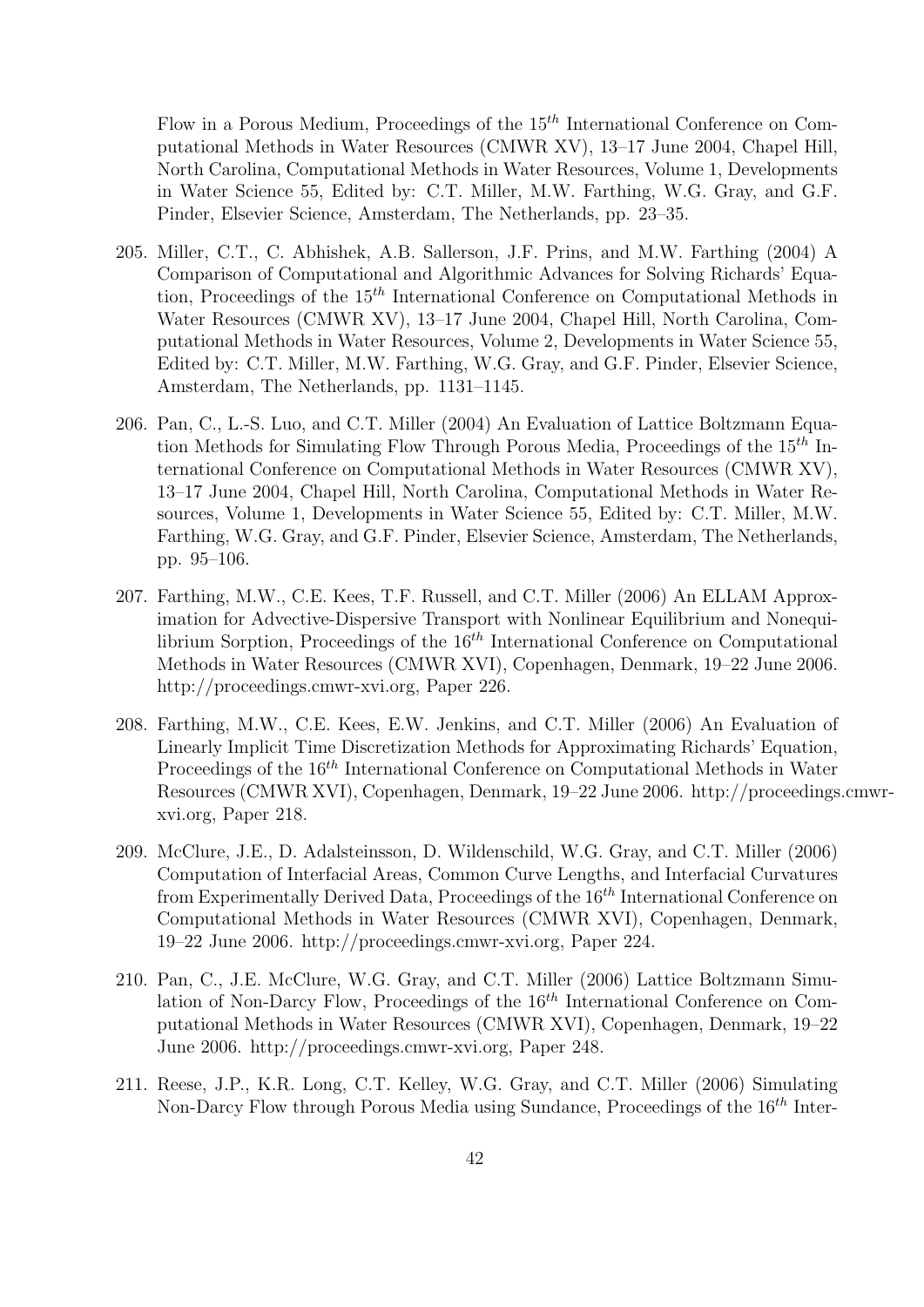national Conference on Computational Methods in Water Resources (CMWR XVI), Copenhagen, Denmark, 19–22 June 2006. http://proceedings.cmwr-xvi.org, Paper 148.

- 212. McClure, J.E., J.F. Prins, and C.T. Miller (2010) Serial and Parallel Performance Characteristics of the Lattice Boltzmann Method, Proceedings of the XVIII International Conference on Computational Methods in Water Resources, Barcelona, Spain, 21–24 June 2010.
- 213. Bakhtyar, R., A.M. Razmi, D.A. Barry, A. Yeganeh-Bakhtiary, C.E. Kees, and C.T. Miller (2013) Two-Phase Flow Modeling of the Influence of Wave Shapes and Bed Slope on Nearshore Hydrodynamics,  $12^{th}$  International Coastal Symposium, Plymouth University, Plymouth, UK, 8–12 April 2013.
- 214. McClure, J.E., H. Wang, J.F. Prins, C.T. Miller, and W. Feng (2014) Petascale Application of a Coupled CPU-GPU Algorithm for Simulation and Analysis of Multiphase Flow Solutions in Porous Medium Systems, 28th IEEE International Parallel & Distributed Processing Symposium, Phoenix, Arizona, 19–23 May 2014.
- 215. McClure, J.E., M.A. Berrill, J.F. Prins, and C.T. Miller (2016) Asynchronous In Situ Connected-Components Analysis for Complex Fluid Flows, SC16, IEEE Computer Society, Salt Lake City, Utah, 13–18 November 2016, doi: 10.1109/ISAV.2016.8.

## Research Reports

- 216. DiGiano, F.A., C.T. Miller, A.C. Roche, and E.D. Wallingford (1988) Methodology for Assessment of Contamination of the Unsaturated Zone by Leaking Underground Storage Tanks, The Water Resources Research Institute of North Carolina, Report No. 242, 71 p.
- 217. Miller, C.T., J.A. Pedit, E.G. Staes, and R.H. Gilbertsen (1989) Modeling Organic Contaminant Sorption Impacts on Aquifer Restoration, The Water Resources Research Institute of North Carolina, Report No. 246, 90 p.
- 218. Miller, C.T., F.K. Pfaender, A.S. Mayer, and D.C. Dobbins (1990) Investigation of Aquifer Response to Purge-Well Rehabilitation, R.S. Kerr Environmental Research Laboratory, U.S. Environmental Protection Agency.
- 219. Miller, C.T. (1991) The Impact of Interphase Mass-Transfer Rate and Equilibrium for Multiphase Groundwater Systems, United States Army Research Office.
- 220. Miller, C.T., and E.G. Staes (1992) Effect of Vapor-Phase Mass Transfer on Aquifer Restoration, The Water Resources Research Institute of North Carolina, Report No. 262, 70 p.
- 221. Miller, C.T., J.A. Pedit, A.M. Levert, and A.J. Rabideau (1992) Investigation of Multicomponent Sorption and Desorption Rates in Saturated Groundwater Systems, The United States Geological Survey and The Water Resources Research Institute of North Carolina, Report No. 263, 125 p.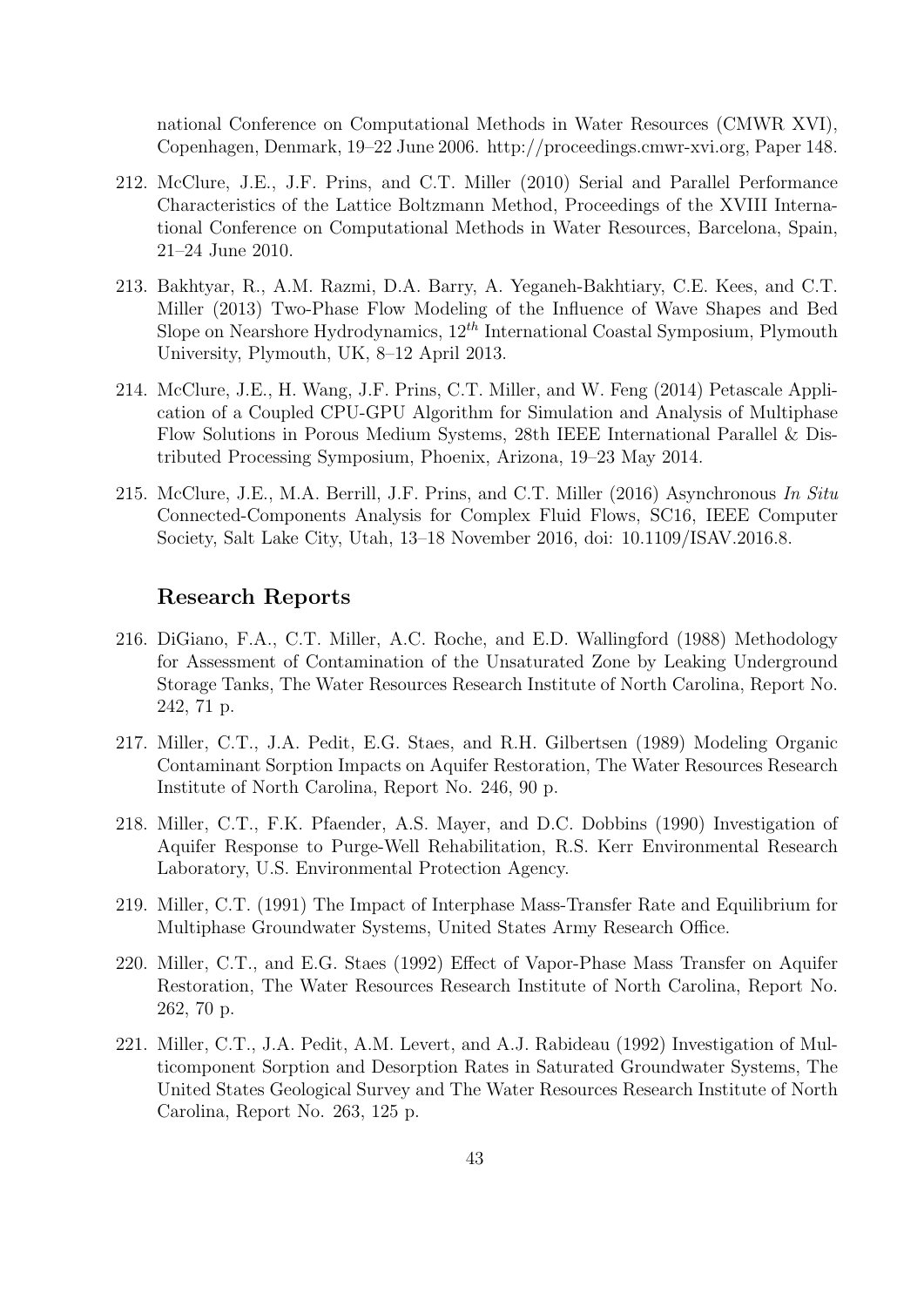- 222. Weber, J.B., D.K. Cassel, A.G. Wollum, and C.T. Miller (1994) Movement and Dissipation of Toxicants and Water in Natural Soil Environments, The United States Geological Survey and The Water Resources Research Institute of North Carolina, Report No. 285, 158 p.
- 223. Imhoff, P.T., C.T. Miller, A. Frizzell, L.A. Vancho, S.N. Gleyzer, I. Okuda, J.F. McBride (1995) An Experimental Investigation of Hot Water and Cosolvent Flushing for Remediation of NAPL-Contaminated Aquifers, The Water Resources Research Institute of North Carolina, Report No. 290, 120 p.
- 224. Miller, C.T. (1995) Investigation of Scale and Heterogeneity Effects on Flow and Transport in Multiphase Systems, United States Army Research Office, 8 p.
- 225. Rabideau, A.J., and C.T. Miller (1995) Numerical Simulation of Aquifer Remediation by Pump-and-Treat, Research Brief, R.S. Kerr Environmental Research Laboratory, U.S. Environmental Protection Agency.
- 226. Rabideau, A.J., and C.T. Miller (1995) Two-dimensional Visualization of Aquifer Remediation Accompaniment to "Pump-and-Treat Simulations" Video, R.S. Kerr Environmental Research Laboratory, U.S. Environmental Protection Agency, 20 p.
- 227. DiGiano, F.A., C.T. Miller, and J. Yoon (1995) Dredging Elutriate Test (DRET) Development, Contract Report D-95-1, US Army Engineer Waterways Experiment Station, Vicksburg, MS, 64 p.
- 228. Pyne, R.D.G., P.C. Singer, and C.T. Miller (1996) Aquifer Storage and Recovery of Treated Drinking Water, AWWA Research Foundation and American Water Works Association, 176 p.
- 229. Miller, C.T., and J.A. Pedit (2000) Technology Transfer of Basic Research on Multiphase Subsurface Fate and Transport, Final report for grant DAAG55-98-1-0221, Army Research Office, Research Triangle Park, North Carolina, 9 p.
- 230. Whalen, S.C., H.E. Jeffries, and C.T. Miller (2005) An Object-Oriented Model for Nitrogeneous Pollutants from Swine Waste Land Application, Final report for grant R-82795501-0, U.S. Environmental Protection Agency, 45 p.
- 231. Bakhtyar, R., C.E. Kees, C.T. Miller, and M.W. Farthing (2014) Multi-Phase Sediment Transport and Hydrodynamic Modeling in Coastal Regions: A Review, ERDC/CHL TR, US Army Corps of Engineers, Engineering Research and Development Center, 73 p.

# Book Chapters

232. Weber, J.B., and C.T. Miller (1989) Movement of organic chemicals over and through soil, In: Reactions and Movement of Organic Chemicals in Soils, B.L. Sawhney and K. Brown (Editors), Soil Science Society of America, Inc., Special Publication Number 22, Madison, Wisconsin, pp. 305–334.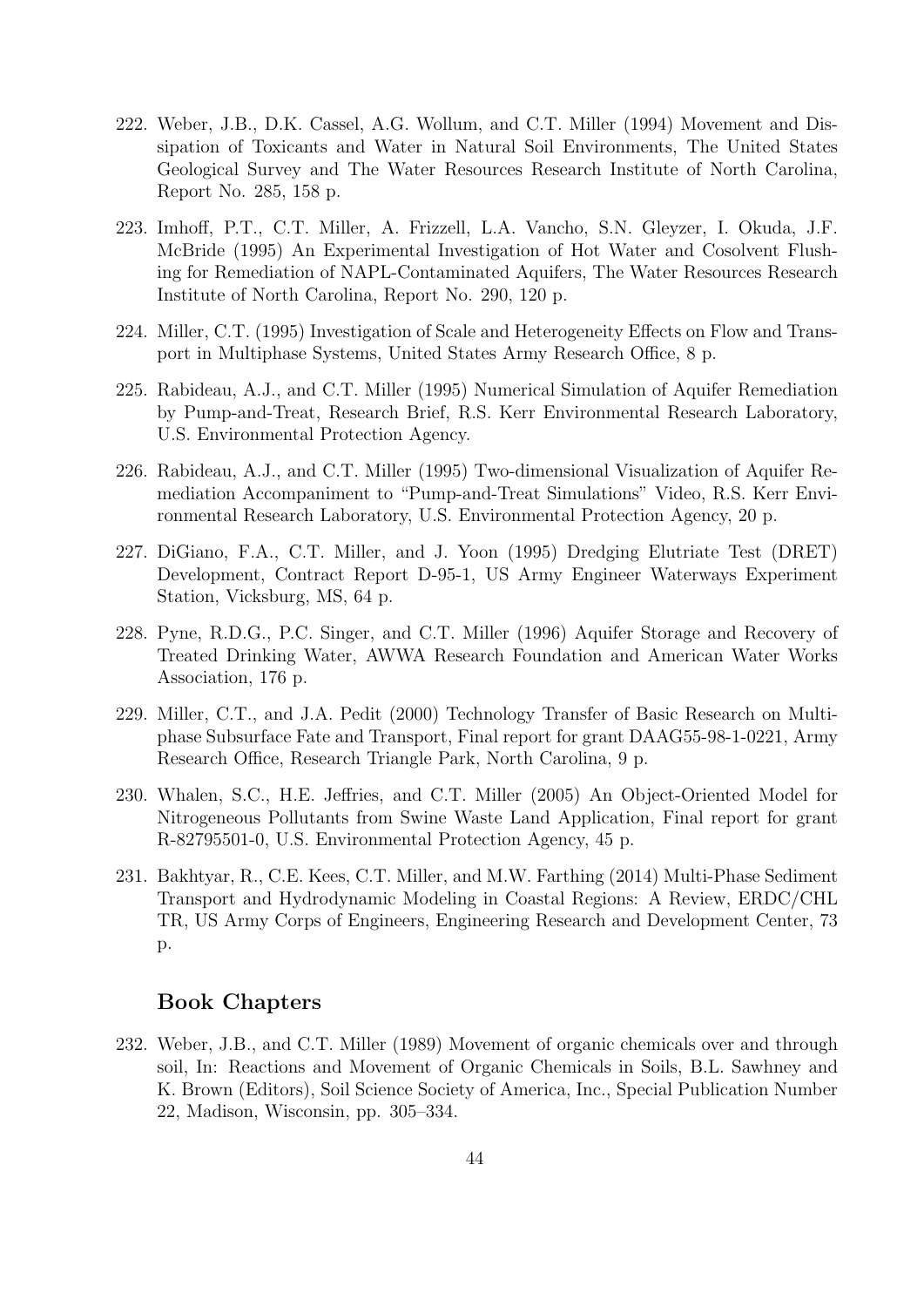- 233. Christakos, G., C.T. Miller, and D. Oliver (1993) Cleopatra's Nose and the Diagrammatic Approach to Flow Modeling in Random Porous Media, In: Geostatistics for the Next Century, Kluwer Academic Publishers, pp. 341–358.
- 234. Gilmore, P., C. Kelley, C. Miller, and G. Williams (1995) Implicit Filtering and Optimal Design Problems, Optimal Design and Control, J. Borggaard, J. Burkardt, M. Gunzburger, and J. Peterson (Editors), Birkhäuser, Boston, Massachusetts, pp. 159– 176.
- 235. Arge, E., A.M. Bruaset, P.B. Calvin, J.F. Kanney, H.P. Langtangen, and C.T. Miller (1997) On the Numerical Efficiency of C++ in Scientific Computing, In: Numerical Methods and Software Tools in Industrial Mathematics, M. Daehlen, and A. Tveito (Editors), Birkh¨auser, Boston, Massachusetts, pp. 91–118.
- 236. Miller, C.T., S.N. Gleyzer, and P.T. Imhoff (1998) Numerical Modeling of NAPL Dissolution Fingering in Porous Media, In: Physical Nonequilibrium in Soils: Modeling and Application, H.M. Selim, and L. Ma (Editors), Ann Arbor Press, Chelsea, Michigan, pp. 389–415.
- 237. Imhoff, P.T., and C.T. Miller (1998) Nonaqueous Phase Liquids in the Subsurface: Effects of Nonaqueous-Aqueous Mass Transfer Limitations, In: Groundwater Pollution Control, K.L. Katsifarakis (Editor), International Series on Progress in Water Resources, WIT Press, Southampton, UK, pp. 49–94.
- 238. Helmig, R., C.T. Miller, H. Jakobs, H. Class, M. Hilpert, C.E. Kees, and J. Niessner (2006) Multiphase Flow and Transport Modeling in Heterogeneous Porous Media, In: Progress in Industrial Mathematics at ECMI 2004, A. Di Bucchianico, R.M.M. Mattheij, and M.A. Peltier (Editors), Mathematics in Industry Series, Springer, Berlin Heidelberg, Germany, pp. 449–488.
- 239. Miller, C.T., and J.C. Harris (2009) Conflicting Agendas for Scholars, Publishers, and Institutions, In: The State of Scholarly Publishing, Challenges and Opportunities, A.N. Greco (Editor), Transaction Publishers, New Brunswick, New Jersey, pp. 9–25.
- 240. Dye, A.L., J.E. McClure, W.G. Gray, and C.T. Miller (2015) Multiscale Modeling of Porous Medium Systems, In: Handbook of Porous Media, Third Edition, K. Vafai (Editor), Taylor and Francis, London, United Kingdom, pp. 3–45, ISBN 13:978-1- 4398-8557-4.
- 241. Gray, W.G., and C.T. Miller (2015) Thermodynamically Constrained Averaging Theory (TCAT) to Model the Coupled Behavior of Multiphase Systems, In: ALERT Doctoral School 2015—Coupled and Multiphysics Phenomena, B. Schrefler, L. Sanavia, and F. Collins (Editors), ALERT Geomaterials, ISBN 978-2-9542517-6-9, INPG-3SR Grenoble.
- 242. Miller, C.T., M.W. Farthing, C.E. Kees, A.L. Dye, T.M. Weigand, P.B. Schultz, and D. Adalsteinsson (2016) Groundwater Modeling, In: Handbook of Groundwater Engineering, Third Edition, J.H. Cushman, and D.M. Tartakovsky (Editors), Taylor and Francis, London, United Kingdom, pp. 313–358, ISBN-13:978-1498703048.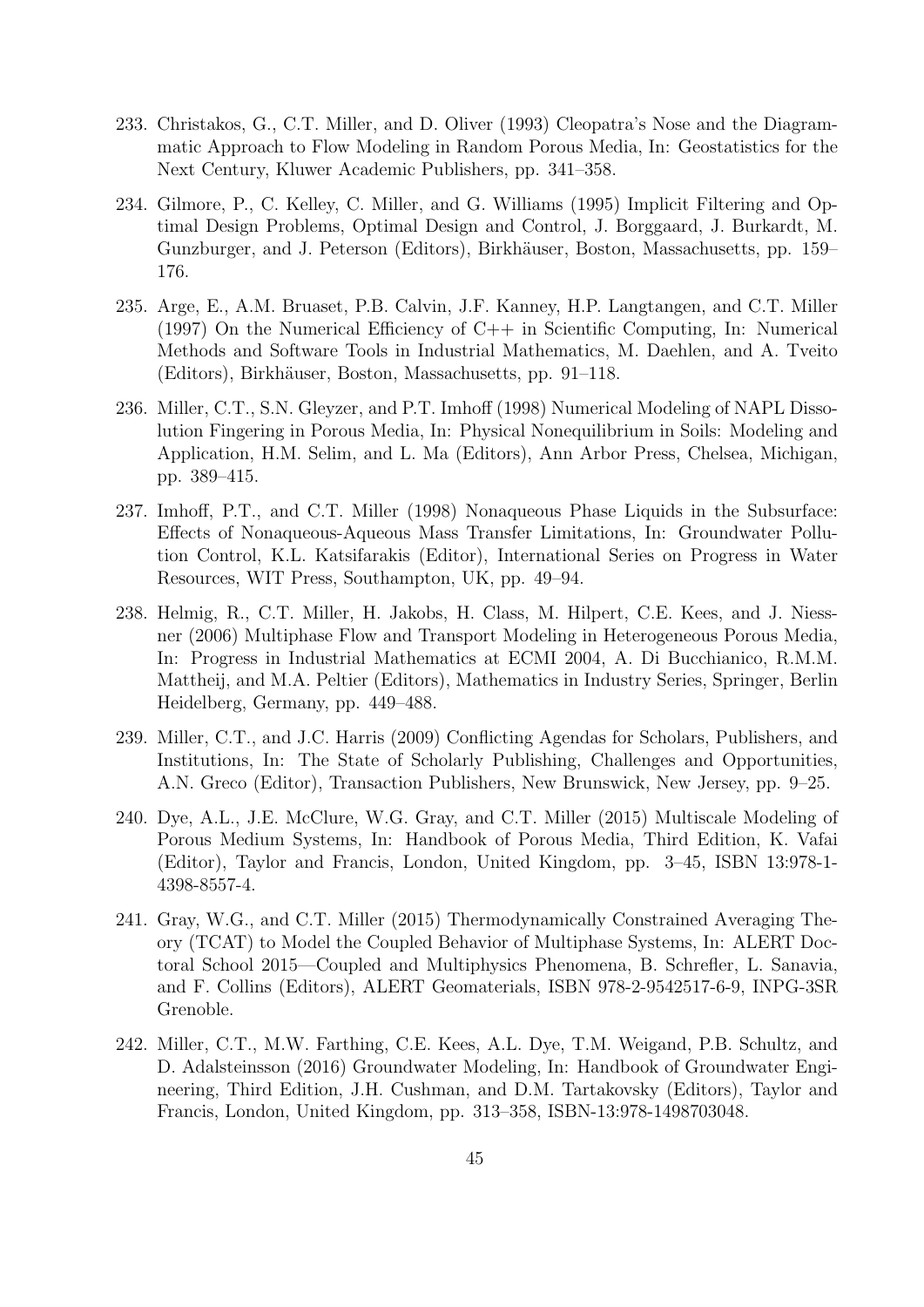### Published Abstracts and Presentations

- 243. Miller, C.T., and W.J. Weber, Jr. (1983) Modeling organic contaminant partitioning in ground water systems, National Water Well Association Meeting, Ground Water Technology Division, St. Louis, Missouri, 13–14 September 1983.
- 244. Miller, C.T., and W.J. Weber, Jr. (1984) Sorption of hydrophobic organic pollutants in saturated soil systems, The International Chemical Congress of Pacific Basin Societies, Honolulu, Hawaii, 17–19 December 1984.
- 245. Weber, W.J., Jr., L.E. Katz, B.E. Jacobs, and C.T. Miller (1986) Competitive sorption reactions in subsurface systems, EOS Transactions, American Geophysical Union, Vol. 67, No. 44, p. 945. American Geophysical Union Fall Meeting, San Francisco, California, 8–12 December 1986.
- 246. Wallingford, E.D., F.A. DiGiano, and C.T. Miller (1987) Vapor-phase sampling for assessing gasoline contamination, EOS Transactions, American Geophysical Union, Vol. 68, No. 16, p. 328. American Geophysical Union Spring Meeting, Baltimore, Maryland, 18–21 May 1987.
- 247. Mayer, A.S., and C.T. Miller (1988) A tunable X-ray method for measuring fluid saturations, EOS Transactions, American Geophysical Union, Vol. 69, No. 16, p. 353. American Geophysical Union Spring Meeting, Baltimore, Maryland, 16–20 May 1988.
- 248. Miller, C.T., J.A. Pedit, and W.J. Weber, Jr. (1988) Modeling sorption, desorption, and hydrolysis processes in groundwater systems, EOS Transactions, American Geophysical Union, Vol. 69, No. 44, p. 1196. American Geophysical Union Fall Meeting, San Francisco, California, 5–9 December 1988.
- 249. Mayer, A.S., C.T. Miller, and M.M. McNeill (1988) Mass transfer from non-aqueous phase liquids to the aqueous phase in groundwater systems, EOS Transactions, American Geophysical Union, Vol. 69, No. 44, p. 1189. American Geophysical Union Fall Meeting, San Francisco, California, 5–9 December 1988.
- 250. Corn, F.E., E.G. Staes, and C.T. Miller (1989) Vapor-phase mass transfer and sorption in groundwater systems, EOS Transactions, American Geophysical Union, Vol. 70, No. 15, p. 325. American Geophysical Union Spring Meeting, Baltimore, Maryland, 7–12 May 1989.
- 251. Eckert, D.C., and C.T. Miller (1989) A Petrov-Galerkin model for simulating sorption and biodegradation in groundwater systems, EOS Transactions, American Geophysical Union, Vol. 70, No. 15, p. 332. American Geophysical Union Spring Meeting, Baltimore, Maryland, 7–12 May 1989.
- 252. Mayer, A.S., and C.T. Miller (1989) Simulation of NAPL distributions in groundwater systems, using a laboratory pore-scale model, EOS Transactions, American Geophysical Union, Vol. 70, No. 15, p. 337. American Geophysical Union Spring Meeting, Baltimore, Maryland, 7–12 May 1989.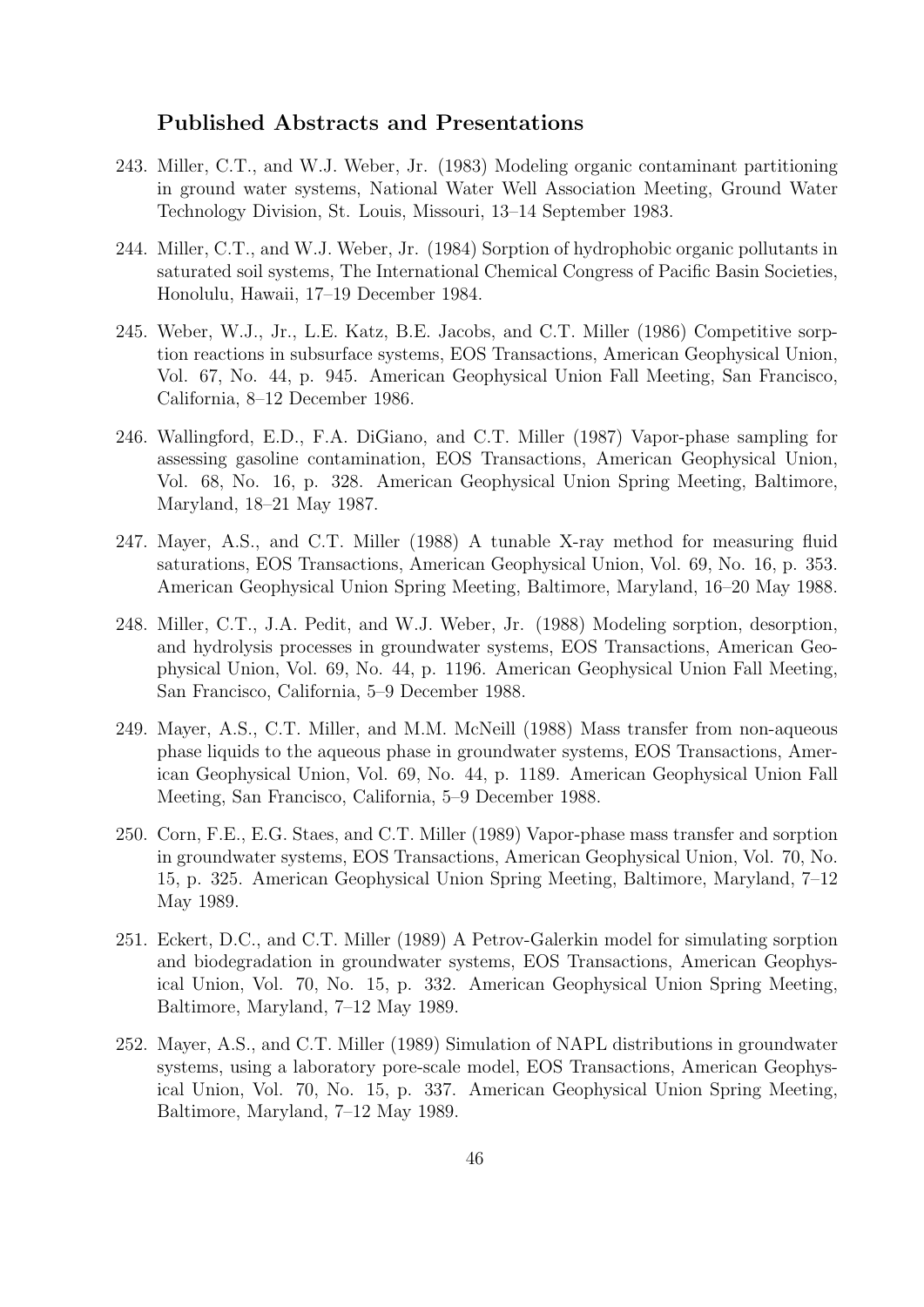- 253. McNeill, M.M., C.T. Miller, and A.S. Mayer (1989) NAPL-aqueous phase mass transfer in groundwater systems, EOS Transactions, American Geophysical Union, Vol. 70, No. 15, p. 340. American Geophysical Union Spring Meeting, Baltimore, Maryland, 7–12 May 1989.
- 254. Szatkowski, A., and C.T. Miller (1989) An investigation of mass transfer at the unsaturated-saturated zone interface, EOS Transactions, American Geophysical Union, Vol. 70, No. 15, p. 325. American Geophysical Union Spring Meeting, Baltimore, Maryland, 7–12 May 1989.
- 255. Flynn, M.R., and C.T. Miller (1989) The boundary integral equation method (BIEM) for exhaust hood flow fields, American Industrial Hygiene Conference, St. Louis, Missouri, 21–26 May 1989.
- 256. Katz, L.E., P.M. McGinley, W.J. Weber, Jr., and C.T. Miller (1989) An investigation of non-linearity and solute competitive effects in sorption of organic contaminants on aquifer solids, International Symposium on Processes Governing the Movement and Fate of Contaminants in the Subsurface Environment, International Association on Water Pollution Research and Control, Stanford, California, 23–26 July 1989.
- 257. Miller, C.T., and J.A. Pedit (1989) An investigation of organic solute desorption from subsurface materials, International Symposium on Processes Governing the Movement and Fate of Contaminants in the Subsurface Environment, International Association on Water Pollution Research and Control, Stanford, California, 23–26 July 1989.
- 258. Cunningham, W.P., S.C. Bayne, D.A. Felton, B.E. Kanoy, and C.T. Miller (1989) Finite element analysis of reduced diameter anterior dental implants, Transactions International Congress on Dental Materials, Vol. 2, No. 3, pp. 230–231. Joint Meeting of The Academy of Dental Materials and The Japanese Society for Dental Materials and Devices, Honolulu, Hawaii, 1–4 November 1989
- 259. Miller, C.T., and J.A. Pedit (1989) Sorption/desorption of hydrophobic organic contaminants in saturated groundwater systems, U.S. Geological Survey Water Resources Division, National Symposium on Water Quality, Orlando, Florida, 12–17 November 1989.
- 260. Mayer, A.S., C.T. Miller, and F.A. Richard (1989) A finite element, multiphase flow and transport model incorporating nonequilibrium mass transfer relationships, EOS Transactions, American Geophysical Union, Vol. 70, No. 43, p. 1087. American Geophysical Union Fall Meeting, San Francisco, California, 4–8 December 1989.
- 261. Cornew, F.H., and C.T. Miller (1989) An adaptive Petrov-Galerkin finite element method for approximating the advective-dispersive-reactive equation, EOS Transactions, American Geophysical Union, Vol. 70, No. 43, p. 1082. American Geophysical Union Fall Meeting, San Francisco, California, 4–8 December 1989.
- 262. Miller, C.T., and S.-L. Chang (1989) An investigation of desorption hysteresis in subsurface systems, EOS Transactions, American Geophysical Union, Vol. 70, No. 43,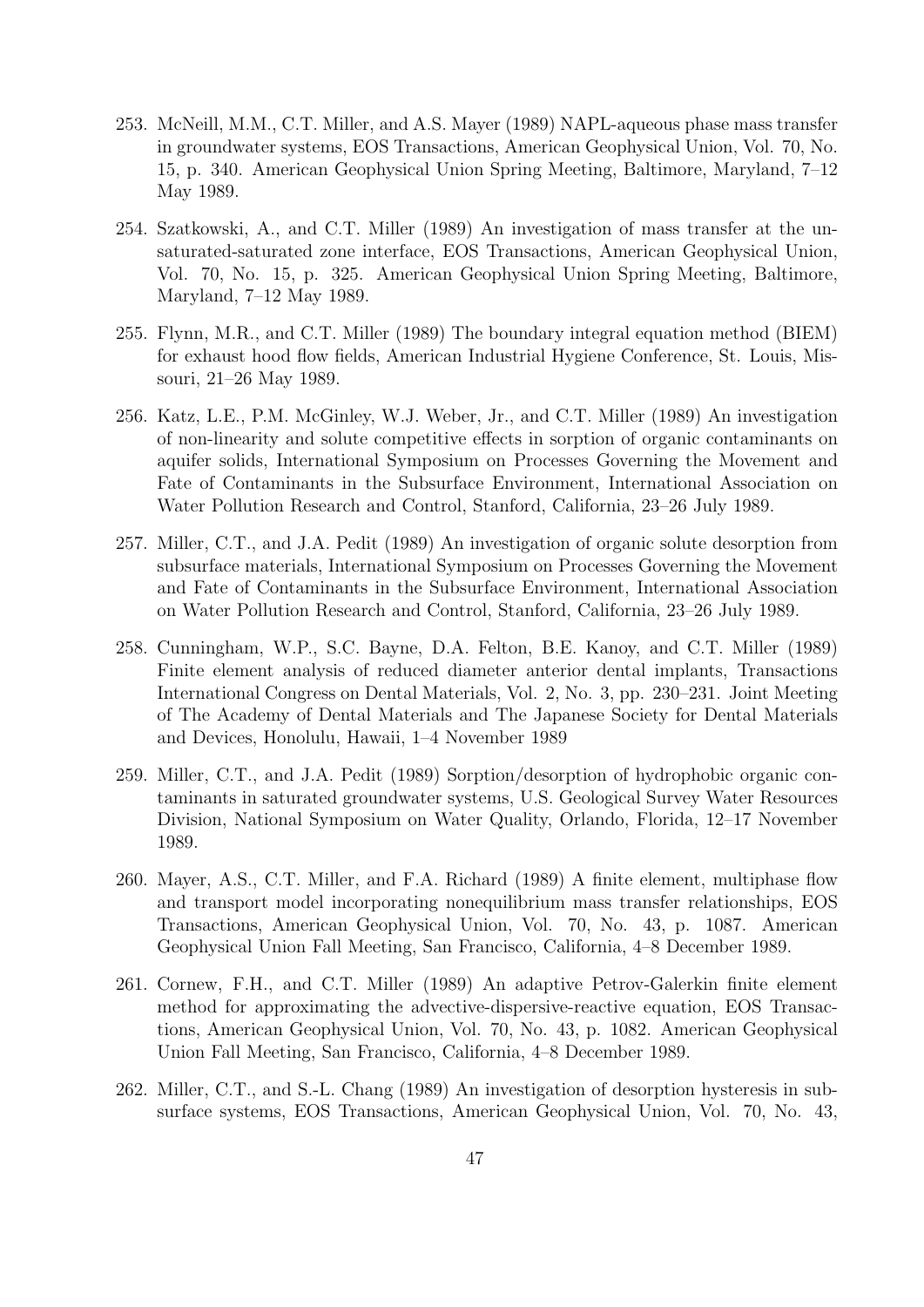p. 1093. American Geophysical Union Fall Meeting, San Francisco, California, 4–8 December 1989.

- 263. Szatkowski, A., and C.T. Miller (1989) Vapor-aqueous phase mass transfer at the unsaturated-saturated zone interface, EOS Transactions, American Geophysical Union, Vol. 70, No. 43, p. 1093. American Geophysical Union Fall Meeting, San Francisco, California, 4–8 December 1989.
- 264. Flynn, M.R., and C.T. Miller (1990) Discrete vortex methods for the simulation of boundary layer separation effects on worker exposure, American Industrial Hygiene Conference, Orlando, Florida, 13–18 May 1990.
- 265. Miller, C.T., A. Szatkowski, A., M.M. Poirier-McNeill, and J.A. Pedit (1990) Interphase mass transfer in multiphase systems, EOS Transactions, American Geophysical Union, Vol. 71, No. 17, p. 497. American Geophysical Union Spring Meeting, Baltimore, Maryland, 29 May–1 June 1990.
- 266. Mayer, A.S., and C.T. Miller (1990) Modeling interphase mass transfer processes in multiphase systems, EOS Transactions, American Geophysical Union, Vol. 71, No. 17, pp. 497–498. American Geophysical Union Spring Meeting, Baltimore, Maryland, 29 May–1 June 1990.
- 267. Hughes, M.M., C.T. Miller, and A.S. Mayer (1990) An evaluation of parallel processing for the solution of three-dimensional groundwater flow simulations, EOS Transactions, American Geophysical Union, Vol. 71, No. 17, p. 521. American Geophysical Union Spring Meeting, Baltimore, Maryland, 29 May–1 June 1990.
- 268. Rabideau, A.J., and C.T. Miller (1990) Evaluation of an operator-splitting method for approximating a diffusional sorption process, EOS Transactions, American Geophysical Union, Vol. 71, No. 17, p. 521. American Geophysical Union Spring Meeting, Baltimore, Maryland, 29 May–1 June 1990.
- 269. Nelson, E.M., C.T. Miller, and F.H. Cornew (1990) An adaptive two-dimensional Petrov-Galerkin model for solving the advective-dispersive-reactive equation, EOS Transactions, American Geophysical Union, Vol. 71, No. 17, p. 521. American Geophysical Union Spring Meeting, Baltimore, Maryland, 29 May–1 June 1990.
- 270. Pedit, J., J. Garber, F. DiGiano, C. Miller, and K. Murphy (1990) Incorporation of competitive adsorption in biofilm-activated carbon systems, 1990 National Conference on Environmental Engineering, American Society of Civil Engineers, Washington, DC, 9–11 July 1990.
- 271. Yoon, J., F.A. DiGiano, and C.T. Miller (1990) Development of a dredging elutriate test for predicting release of contaminant at the point of dredging, 1990 National Conference on Environmental Engineering, American Society of Civil Engineers, Washington, DC, 9–11 July 1990.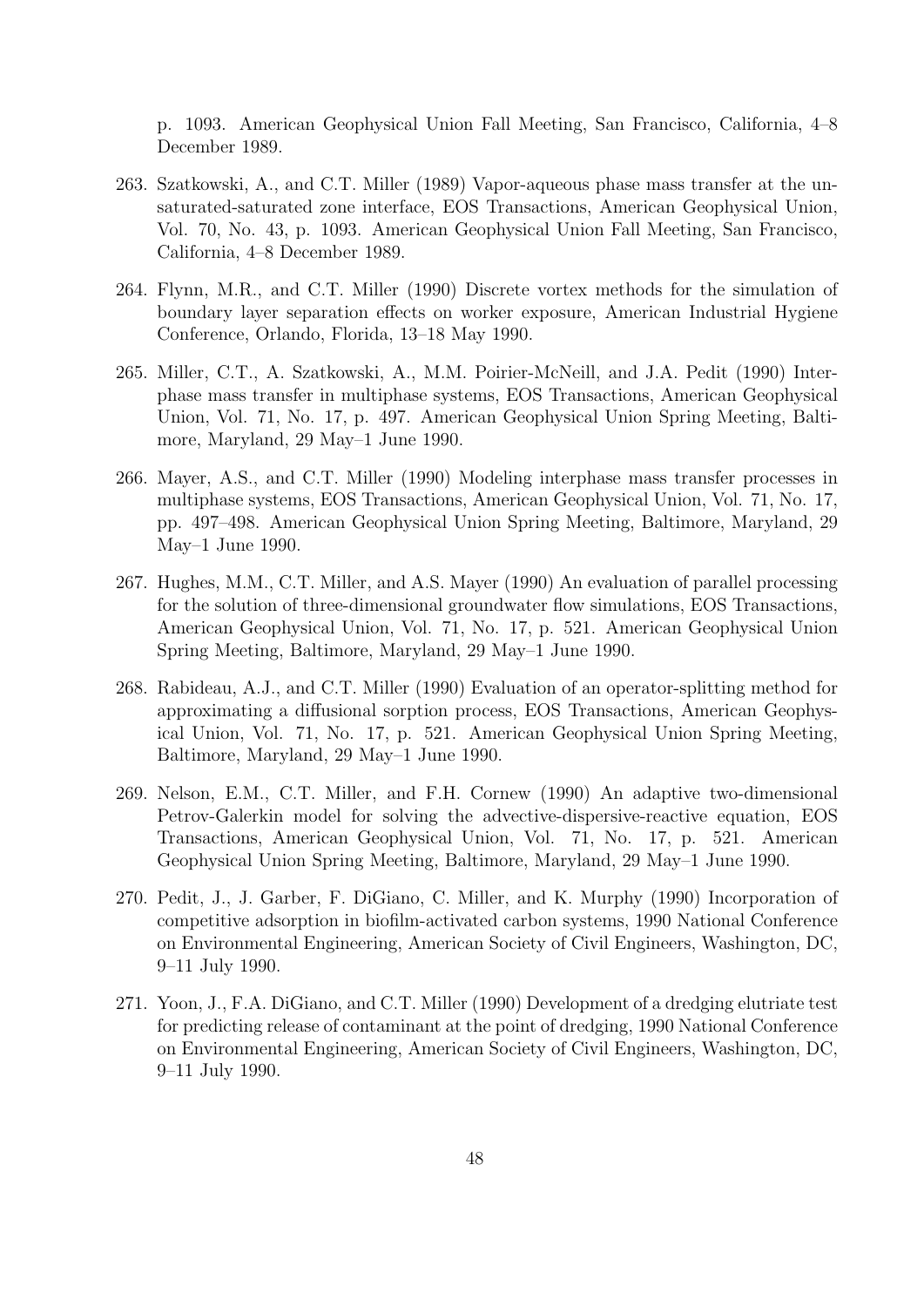- 272. DiGiano, F.A., C.T. Miller, and J. Yoon (1990) Predicting the release of PCBs at the point of dredging,  $21^{st}$  Annual Meeting of the Fine Particle Society, San Diego, California, 19–25 August 1990.
- 273. Cornew, F.H., C.T. Miller, and E.M. Nelson (1990) An analysis of Petrov-Galerkin formulations for solving the advective-dispersive-reactive equation, EOS Transactions, American Geophysical Union, Vol. 71, No. 43, p. 1336. American Geophysical Union Fall Meeting, San Francisco, California, 3–7 December 1990.
- 274. Hughes, M.M., C.T. Miller, and A.S. Mayer (1990) An evaluation of parallel-processing algorithm efficiency for large-scale, three-dimensional, unconfined groundwater flow simulations, EOS Transactions, American Geophysical Union, Vol. 71, No. 43, p. 1346. American Geophysical Union Fall Meeting, San Francisco, California, 3–7 December 1990.
- 275. Mayer, A.S., and C.T. Miller (1990) Pore-scale observations of nonaqueous phase liquids in a state of residual saturation, EOS Transactions, American Geophysical Union, Vol. 71, No. 43, p. 1310–1311. American Geophysical Union Fall Meeting, San Francisco, California, 3–7 December 1990.
- 276. Pedit, J.A., and C.T. Miller (1990) An investigation of apparent sorption-desorption hysteresis phenomena, EOS Transactions, American Geophysical Union, Vol. 71, No. 43, p. 1301. American Geophysical Union Fall Meeting, San Francisco, California, 3–7 December 1990.
- 277. Rabideau, A.J., and C.T. Miller (1990) Evaluation of a split-operator Petrov-Galerkin model for simulating multicomponent transport and transformations processes in porous media systems, EOS Transactions, American Geophysical Union, Vol. 71, No. 43, p. 1336. American Geophysical Union Fall Meeting, San Francisco, California, 3–7 December 1990.
- 278. Mayer, A.S., and C.T. Miller (1991) Two-Dimensional simulations of residual nonaqueous phase liquid dissolution in heterogeneous porous media, EOS Transactions, American Geophysical Union, Vol. 72, No. 17, p. 120. American Geophysical Union Spring Meeting, Baltimore, Maryland, 28 May–1 June 1991.
- 279. Rabideau, A.J., and C.T. Miller (1991) Relative effects of hydraulic conductivity heterogeneity, rate-controlled sorption, and nonlinear sorption equilibrium on solute transport in two-dimensional porous medium systems, EOS Transactions, American Geophysical Union, Vol. 72, No. 17, p. 120. American Geophysical Union Spring Meeting, Baltimore, Maryland, 28 May–1 June 1991.
- 280. Hull, C.S., C.T. Miller, and P.C. Singer (1991) Modelling of ozone transfer and reaction in ozone contactors, American Water Works Association Annual Conference, 23–27 June 1991, Philadelphia, Pennsylvania.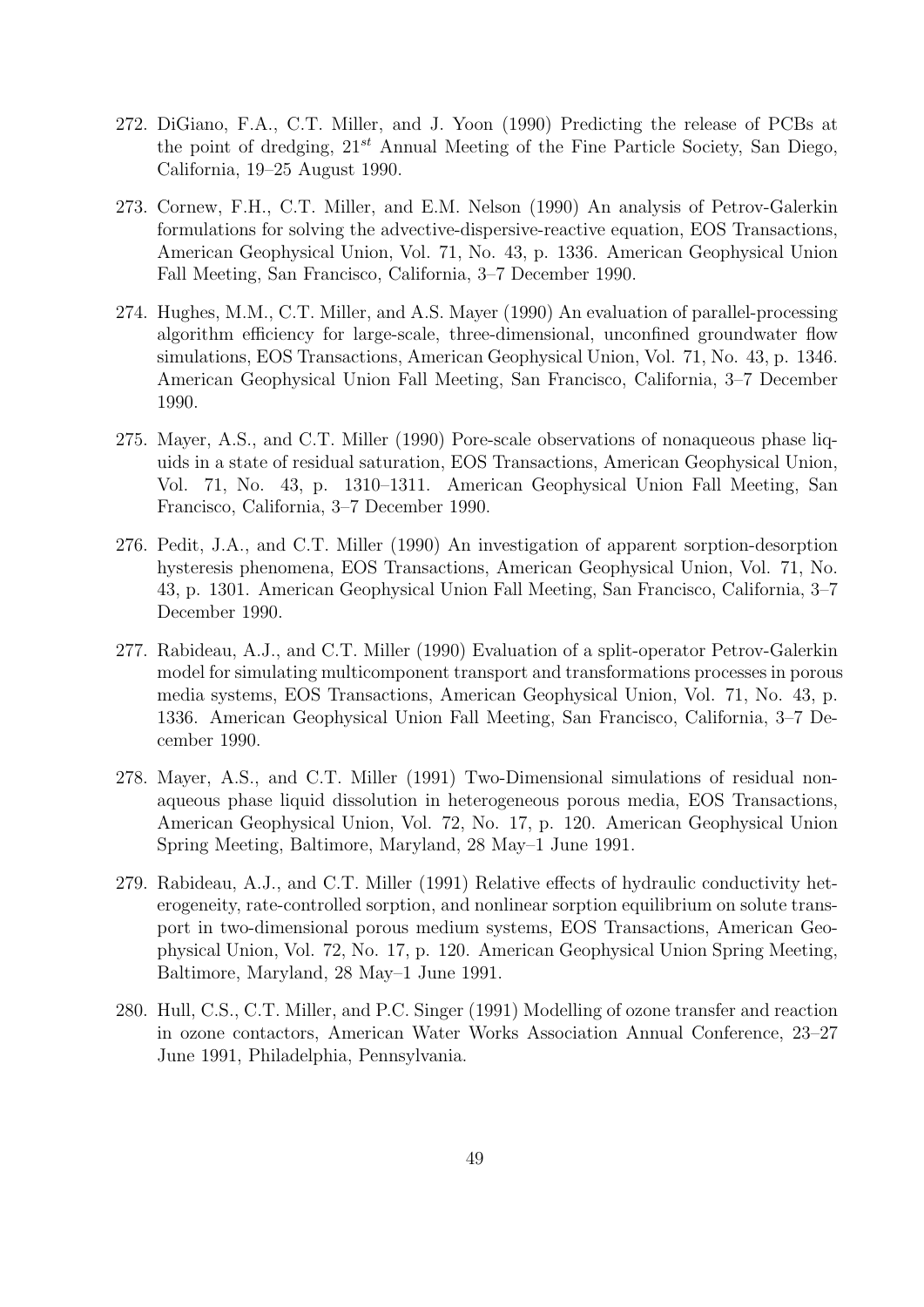- 281. Miller, C.T., and A.J. Rabideau (1991) Field-scale simulation of reactive solute transport in heterogeneous groundwater systems, North Carolina Supercomputer Center 1991 Fall User Forum, 6 September 1991, Research Triangle Park, North Carolina.
- 282. Kandil, H., R.W. Skaggs, and C.T. Miller (1991) Modeling long-term solute transport in the unsaturated zone, EOS Transactions, American Geophysical Union, Vol. 72., No. 44, p. 169. American Geophysical Union Fall Meeting, San Francisco, California, 9–13 December 1991.
- 283. Mayer, A.S., and C.T. Miller (1991) Pore size distribution and measurement scale effects on nonaqueous phase liquid morphology at residual saturation, EOS Transactions, American Geophysical Union, Vol. 72., No. 44, pp. 151–152. American Geophysical Union Fall Meeting, San Francisco, California, 9–13 December 1991.
- 284. Miller, C.T., M. Breve, and R.W. Skaggs (1991) Development and analysis of a method of lines solution for Richards' equation, EOS Transactions, American Geophysical Union, Vol. 72., No. 44, pp. 168–169. American Geophysical Union Fall Meeting, San Francisco, California, 9–13 December 1991.
- 285. Cornew, F.H., and C.T. Miller (1992) A Gradient Petrov-Galerkin Method for Resolving Advective-Dominated Transport, EOS Transactions, American Geophysical Union, Vol. 73., No. 14, pp. 135. American Geophysical Union Spring Meeting, Montreal, Canada, 11–16 May 1992.
- 286. Mayer, A.S., and C.T. Miller (1992) A Numerical Study of the Effects of Porous Media Heterogeneity and Nonequilibrium Relationships on Nonaqueous Phase Liquid Dissolution, EOS Transactions, American Geophysical Union, Vol. 73., No. 14, p. 133. American Geophysical Union Spring Meeting, Montreal, Canada, 11–16 May 1992.
- 287. Mayer, A.S., and C.T. Miller (1992) Interactions Between Nonaqueous Phase Liquids and the Aqueous Phase as a Function of Observational Scale, Agronomy Abstracts, American Society of Agronomy. the Soil Science Society of America Annual Meeting, Minneapolis, Minnesota, 1–6 November 1992.
- 288. Miller, C.T., and A. J. Rabideau (1992) Simulation of Pump-and-Treat Systems for Sorbing Solutes in Heterogeneous Subsurface Environments, National Ground Water Association 44th Annual National Convention and Exposition, Las Vegas, Nevada, 30 September–2 October 1992.
- 289. Christakos, G., C.T. Miller, and D.L. Oliver (1992) Analysis of Methods for Closure of the Stochastic Groundwater Flow Equation, EOS Transactions, American Geophysical Union, Vol. 73., No. 43, p. 171. American Geophysical Union Fall Meeting, San Francisco, California, 7–11 December 1992.
- 290. Miller, C.T., M. Breve, and R.W. Skaggs (1992) A Comparison of Adaptive Solutions for Solving Richards' Equation, EOS Transactions, American Geophysical Union, Vol. 73., No. 43, p. 240. American Geophysical Union Fall Meeting, San Francisco, California, 7–11 December 1992.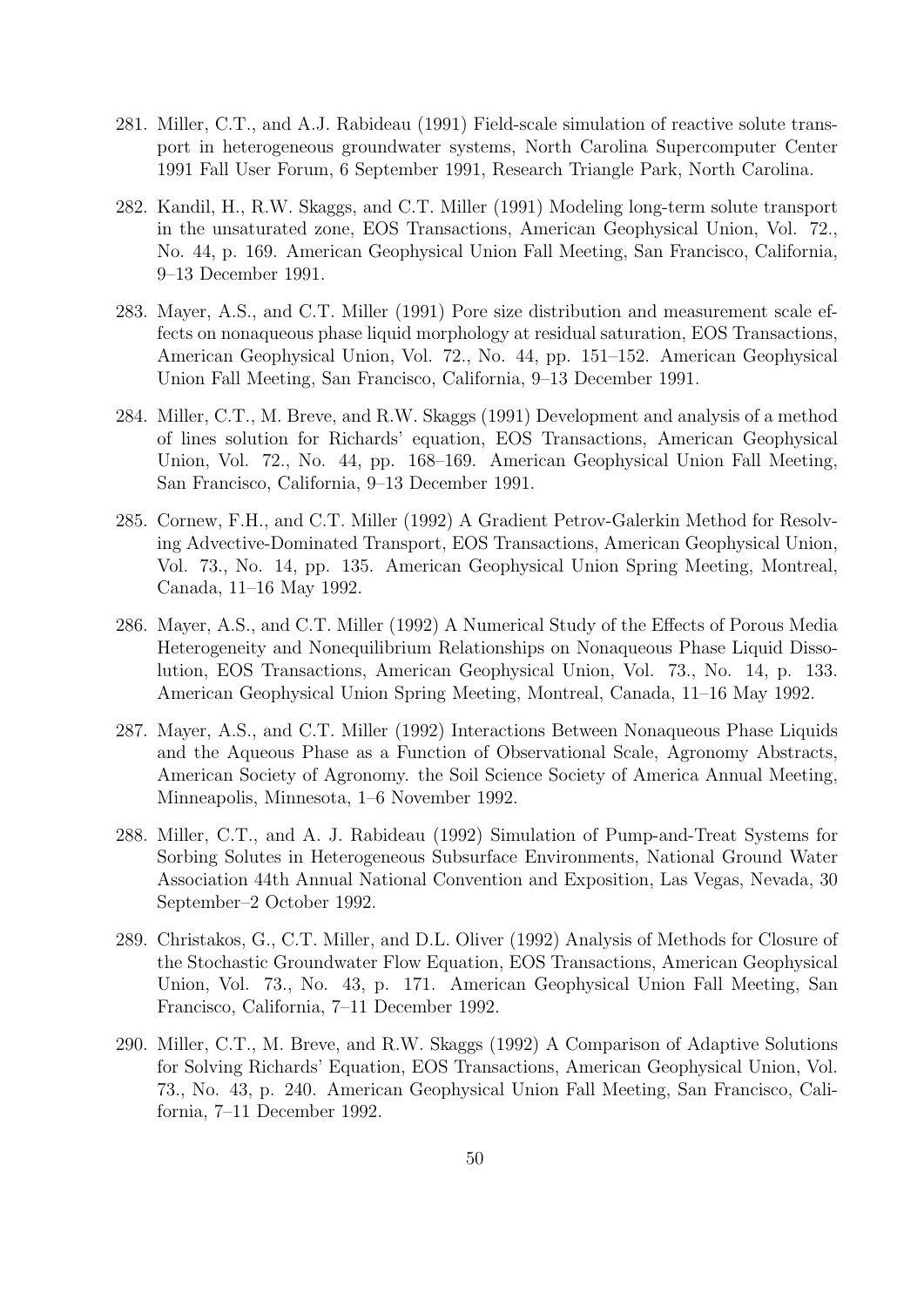- 291. Pedit, J.A., and C.T. Miller (1992) Modeling Sorption-Desorption in Heterogeneous Subsurface Systems, EOS Transactions, American Geophysical Union, Vol. 73., No. 43, p. 156. American Geophysical Union Fall Meeting, San Francisco, California, 7–11 December 1992.
- 292. Herman, E.N., C.T. Miller, J.D. Grant, and J.B. Weber (1993) An Analysis of Metolachlor Sorption and Transport in Heterogeneous Subsurface Systems, EOS Transactions, American Geophysical Union, Vol. 74., No. 16, p. 130. American Geophysical Union Spring Meeting, Baltimore, Maryland, 24–28 May 1993.
- 293. Imhoff, P.T., C.T. Miller, and G. Thyrum (1993) An Analysis and Experimental Study of Dissolution Fingers, EOS Transactions, American Geophysical Union, Vol. 74., No. 16, p. 149. American Geophysical Union Spring Meeting, Baltimore, Maryland, 24–28 May 1993.
- 294. Lowry, M.I., and C.T. Miller (1993) Pore-Scale Network Modeling of Multiphase Species Transport and Flow, EOS Transactions, American Geophysical Union, Vol. 74., No. 16, p. 124. American Geophysical Union Spring Meeting, Baltimore, Maryland, 24–28 May 1993.
- 295. McBride, J.F., and C.T. Miller (1993) Dual-Radiation-Energy Fluid Saturation Measurement Using X-ray Attenuation, EOS Transactions, American Geophysical Union, Vol. 74., No. 16, p. 155. American Geophysical Union Spring Meeting, Baltimore, Maryland, 24–28 May 1993.
- 296. Oliver, D., G. Christakos, and C.T. Miller (1993) New Results on the Diagrammatic Approach to Stochastic Steady-State, Saturated Flow Modeling, EOS Transactions, American Geophysical Union, Vol. 74., No. 16, p. 157. American Geophysical Union Spring Meeting, Baltimore, Maryland, 24–28 May 1993.
- 297. Rabideau, A.J., and C.T. Miller (1993) Modeling of Aquifer Remediation for Two-Phase, Stratified Systems, EOS Transactions, American Geophysical Union, Vol. 74., No. 16, p. 155. American Geophysical Union Spring Meeting, Baltimore, Maryland, 24–28 May 1993.
- 298. Thesing, G., G. Christakos, and C.T. Miller (1993) Analysis and Local Estimation of Spatial Data Under the Intrinsic Hypothesis of Random Fields, EOS Transactions, American Geophysical Union, Vol. 74., No. 16, p. 157. American Geophysical Union Spring Meeting, Baltimore, Maryland, 24–28 May 1993.
- 299. Vyas, V.M., G. Christakos, and C.T. Miller (1993) An Application of the Bayesian/Maximum Entropy Approach for the Estimation of Spatial Hydrologic Processes, EOS Transactions, American Geophysical Union, Vol. 74., No. 16, p. 157. American Geophysical Union Spring Meeting, Baltimore, Maryland, 24–28 May 1993.
- 300. Grimberg, S.J., M.D. Aitken, and C.T. Miller (1993) Kinetics of Phenanthrene Dissolution into Water, American Institute of Chemical Engineers, 1993 Summer National Meeting, Seattle, Washington, 15–19 August 1993.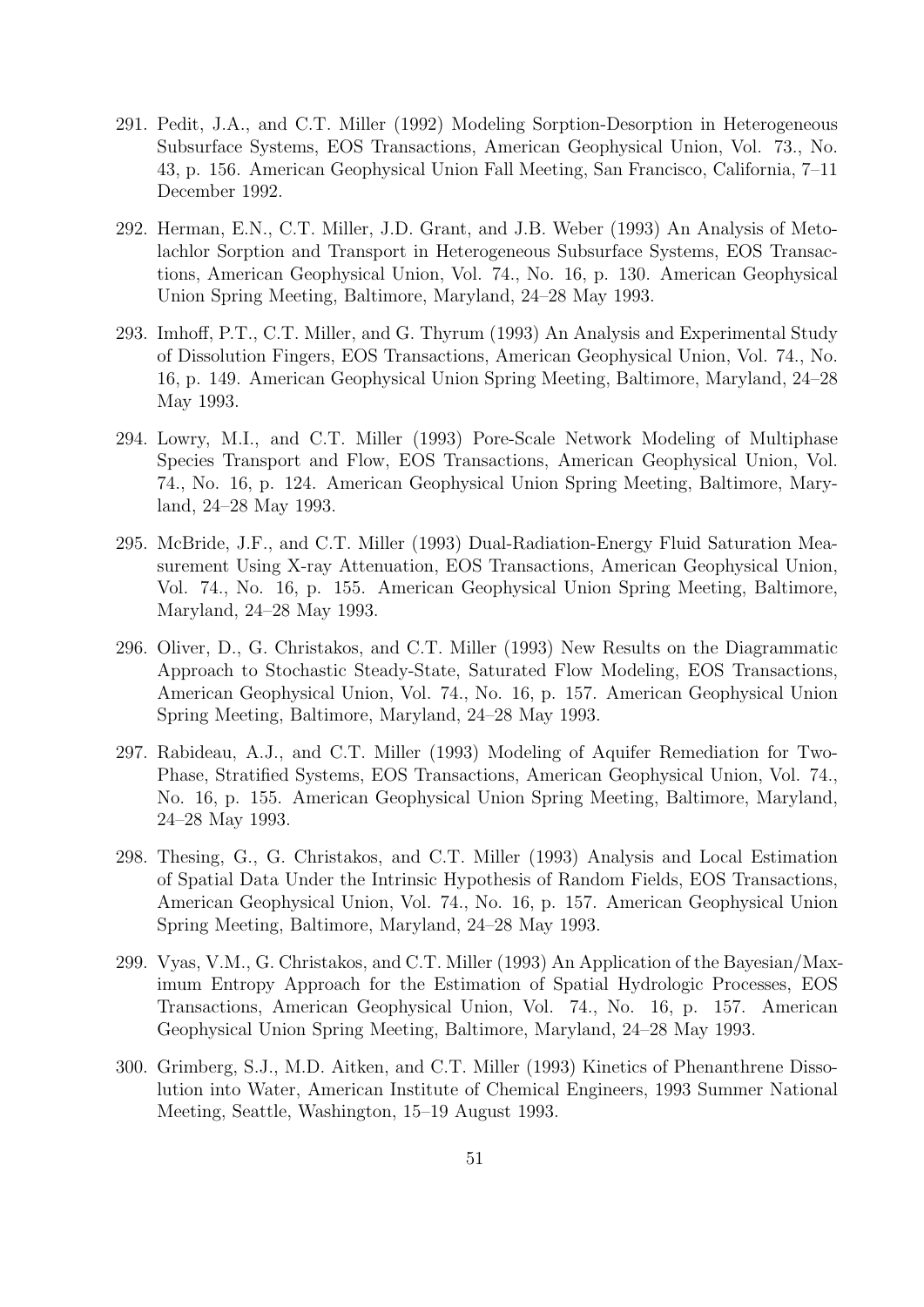- 301. Christakos, G., D. Hristopulos, L.D. Oliver, and C.T. Miller (1993) Stochastic Analysis of Flow in Saturated Porous Media Systems, EOS Transactions, American Geophysical Union, Vol. 74, No. 43, p. 250. American Geophysical Union Fall Meeting, San Francisco, California, 6–10 December 1993.
- 302. Kelley, C.T., C.T. Miller, and J.D. Grant (1993) A Comparison of Strongly Convergent Solutions Schemes for Sharp-Front Infiltration Problems, EOS Transactions, American Geophysical Union, Vol. 74, No. 43, p. 307. American Geophysical Union Fall Meeting, San Francisco, California, 6–10 December 1993.
- 303. Mayer, A.S., and C.T. Miller (1993) The Role of Mass Transfer Characteristics and Heterogeneity in the Dissolution Process, EOS Transactions, American Geophysical Union, Vol. 74, No. 43, p. 289. American Geophysical Union Fall Meeting, San Francisco, California, 6–10 December 1993.
- 304. Miller, C.T., A. Frizzell, L.A. Vancho, P.T. Imhoff, J.F. McBride, and I. Okuda (1993) An Evaluation of Mass Transfer Phenomena for Enhanced Remediation Processes, EOS Transactions, American Geophysical Union, Vol. 74, No. 43, p. 275. American Geophysical Union Fall Meeting, San Francisco, California, 6–10 December 1993.
- 305. Pedit, J.A., and C.T. Miller (1993) An Analysis of Micro-Scale Heterogeneities for Sorption in Porous Media Systems, EOS Transactions, American Geophysical Union, Vol. 74, No. 43, p. 271. American Geophysical Union Fall Meeting, San Francisco, California, 6–10 December 1993.
- 306. Gleyzer, S.N., C.T. Miller, P.T. Imhoff, and J.F. McBride (1994) Investigation of Alcohol-Enhanced Remediation of Nonaqueous Phase Liquids in Porous Media, EOS Transactions, American Geophysical Union, Vol. 75, No. 16, p. 150. American Geophysical Union Spring Meeting, Baltimore, Maryland, 23–27 May 1994.
- 307. McBride, J.F., and C.T. Miller (1994) Optimization of Phase-Fraction Measurements Using Single- and Dual-Photon-Energy Attenuation, EOS Transactions, American Geophysical Union, Vol. 75, No. 16, p. 148. American Geophysical Union Spring Meeting, Baltimore, Maryland, 23–27 May 1994.
- 308. Thyrum, G., P.T. Imhoff, J.F. McBride, and C.T. Miller (1994) An Examination of the Changing Morphology of NAPL Ganglia During Dissolution, EOS Transactions, American Geophysical Union, Vol. 75, No. 16, p. 146. American Geophysical Union Spring Meeting, Baltimore, Maryland, 23–27 May 1994.
- 309. Mayer, A.S., C.T. Miller, and P.B. Calvin (1994) Mathematical Simulations of the Formation and Dissolution of Residual Nonaqueous Phase Liquids, Gordon Research Conference, Modeling of Flow in Permeable Media, Proctor Academy, Andover, New Hampshire, 7–12 August 1994.
- 310. Miller, C.T., A.J. Rabideau, A.S. Mayer, B. Loftis, and M.R. Houyoux (1994) Simulating the Fate and Transport of Groundwater Contaminants, Conference on Environmental Impact Prediction, Simulation for Environmental Decision-Making, North Carolina Supercomputing Center, Research Triangle Park, North Carolina, 6–7 October 1994.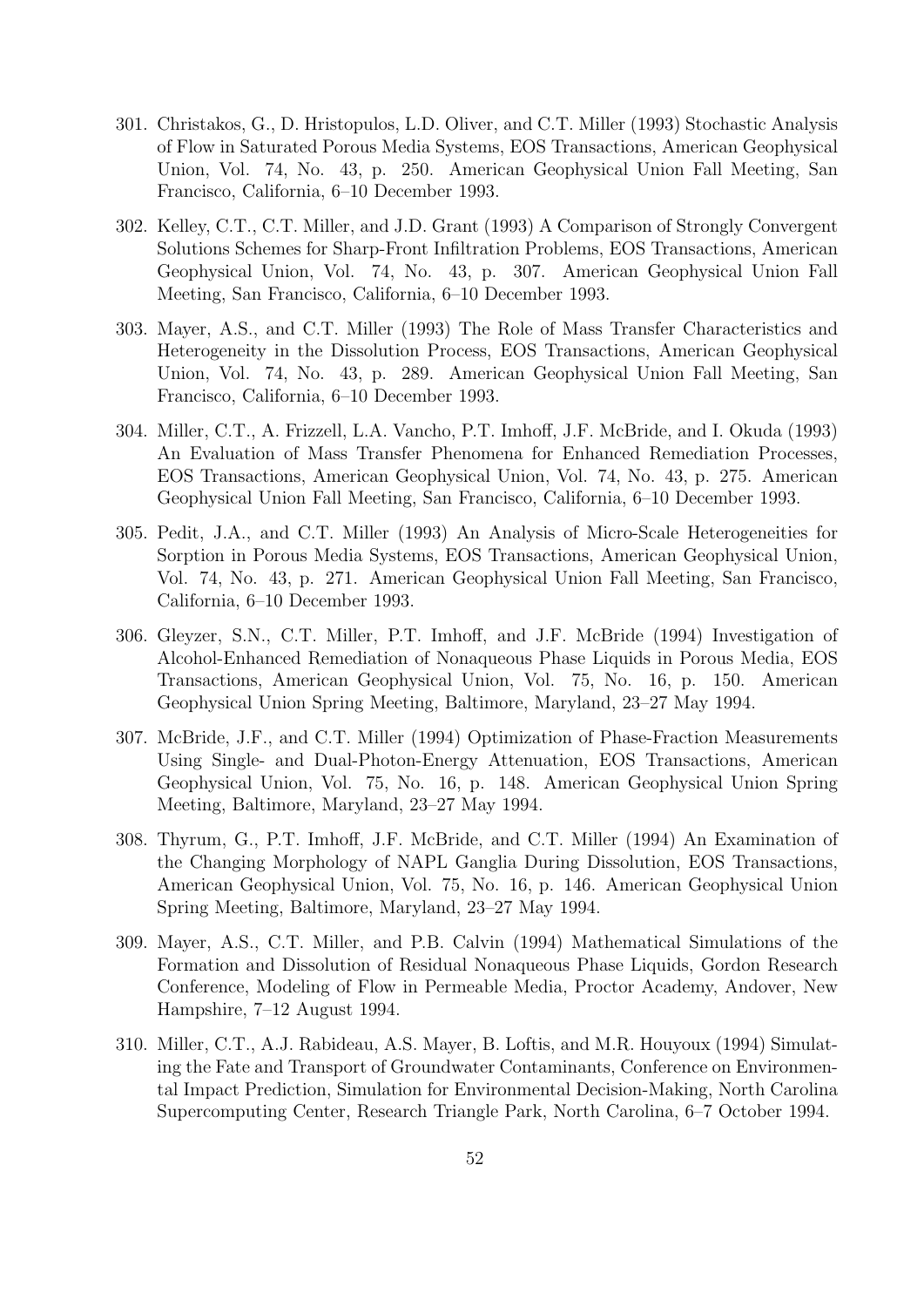- 311. Rabideau, A.J., and C.T. Miller (1994) Prediction of Cleanup Times for Heterogeneous Aquifers Influenced by Sorption Nonequilibrium: Insights from Numerical Modeling Studies, National Ground Water Association 46th Annual National Convention and Exposition, Las Vegas, Nevada, 9–12 October 1994.
- 312. McBride, J.F., and C.T. Miller (1994) Single- and Dual-Energy Phase Fraction Measurements in Porous Media Using X-ray Attenuation, Agronomy Abstracts, American Society of Agronomy. 86th Annual Meeting of the Soil Science Society of America, Seattle, Washington, 13–18 November 1994.
- 313. Barry, D.A., C.T. Miller, and K. Bajracharya (1994) An Improved Split-Operator Algorithm for Solving Coupled Solute Transport and Reaction Equations, EOS Transactions, American Geophysical Union, Vol. 75, No. 44, p. 209. American Geophysical Union Fall Meeting, San Francisco, California, 7–11 December 1994.
- 314. Gleyzer, S.N., C.T. Miller, P.T. Imhoff, and J.F. McBride (1994) Experimental and Theoretical Investigation of the Use of Polyethylene Glycols for Alcohol-Enhanced Aquifer Remediation, EOS Transactions, American Geophysical Union, Vol. 75, No. 44, p. 254. American Geophysical Union Fall Meeting, San Francisco, California, 7–11 December 1994.
- 315. Okuda, I., C.T. Miller, S.N. Gleyzer, and J.F. McBride (1994) Surfactant-Enhanced Removal of Nonaqueous Phase Liquid from Porous Media, EOS Transactions, American Geophysical Union, Vol. 75, No. 44, p. 284. American Geophysical Union Fall Meeting, San Francisco, California, 7–11 December 1994.
- 316. Thyrum, G.P., P.B. Calvin, P.T. Imhoff, and C.T. Miller (1994) Effect of Dissolution Fingering on Remediation of NAPL-Contaminated Porous Media, EOS Transactions, American Geophysical Union, Vol. 75, No. 44, p. 285. American Geophysical Union Fall Meeting, San Francisco, California, 7–11 December 1994.
- 317. Kanney, J.F., and C.T. Miller (1995) Toward a General Multiphase Flow and Transport Simulator, Society for Industrial and Applied Mathematics, Third SIAM Conference on Mathematical and Computational Issues in the Geosciences, San Antonio, Texas, 8–10 February 1995.
- 318. Kelley, C.T., M.D. Tocci, and C.T. Miller (1995) A Comparison of Methods for Resolving Sharp-Front Infiltration Problems, Society for Industrial and Applied Mathematics, Third SIAM Conference on Mathematical and Computational Issues in the Geosciences, San Antonio, Texas, 8–10 February 1995.
- 319. Arthur, M., P.T. Imhoff, and C.T. Miller (1995) Dissolution of Nonaqueous Phase Liquids at Low Saturation, EOS Transactions, American Geophysical Union, Vol. 76, No. 17, p. S129. American Geophysical Union Spring Meeting, Baltimore, Maryland, 30 May–2 June 1995.
- 320. Calvin, P.B., J.F. Kanney, and C.T. Miller (1995) Efficient Object-oriented Simulation of 3-D Transport in Porous Media, EOS Transactions, American Geophysical Union,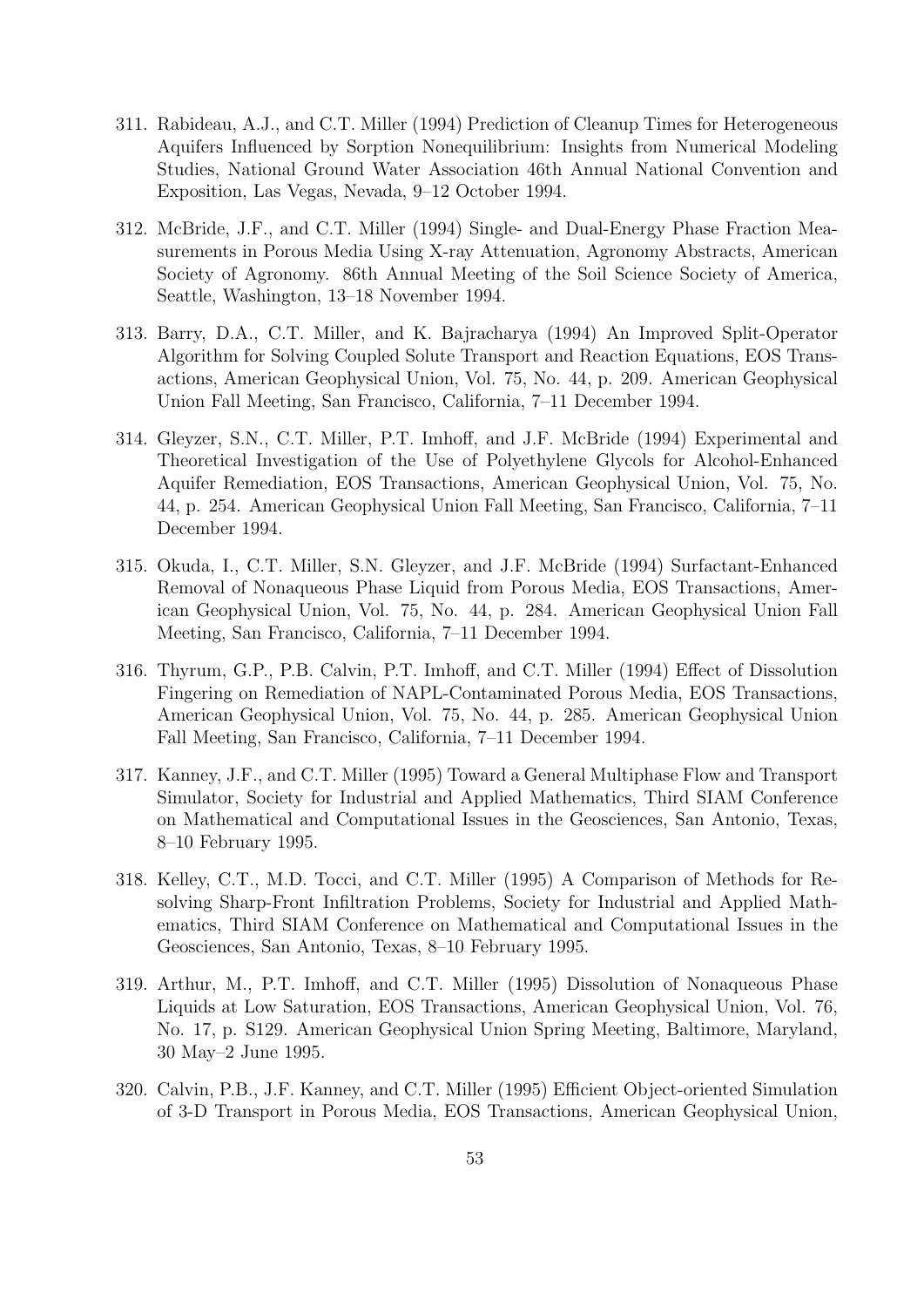Vol. 76, No. 17, p. S130. American Geophysical Union Spring Meeting, Baltimore, Maryland, 30 May–2 June 1995.

- 321. Corson, D., J.A. Pedit, and C.T. Miller (1995) Sorption of Naphthalene and Phenanthrene by Aquifer Sands, EOS Transactions, American Geophysical Union, Vol. 76, No. 17, p. S136. American Geophysical Union Spring Meeting, Baltimore, Maryland, 30 May–2 June 1995.
- 322. Houyoux, M.R., and C.T. Miller (1995) An Evaluation of Decision Making for Aquifer Restoration, EOS Transactions, American Geophysical Union, Vol. 76, No. 17, p. S138. American Geophysical Union Spring Meeting, Baltimore, Maryland, 30 May–2 June 1995.
- 323. Yang, A., and C.T. Miller (1995) Random Sphere Packings for Examination of Pore-Scale Characteristics, EOS Transactions, American Geophysical Union, Vol. 76, No. 17, p. S129. American Geophysical Union Spring Meeting, Baltimore, Maryland, 30 May–2 June 1995.
- 324. Kanney, J.F., P.B. Calvin, and C.T. Miller (1995) The Development of Flexible, Reusable, and Efficient Simulation Environment for Modeling Multiphase Flow and Transport, Society for Industrial and Applied Mathematics, 1995 SIAM Annual Meeting, Charlotte, North Carolina, 23–26 October 1995.
- 325. Tocci, M.D., C.T. Kelley, and C.T. Miller (1995) Accurate Solution of the Pressure Head Form of Richards' Equation by the Method of Lines, Society for Industrial and Applied Mathematics, 1995 SIAM Annual Meeting, Charlotte, North Carolina, 23–26 October 1995.
- 326. McBride, J.F., and C.T. Miller (1995) Critical Points for Nonwetting-Fluid Entrapment on Hysteretic Capillary Pressure-Saturation Curves, Agronomy Abstracts, American Society of Agronomy. Soil Science Society of America Annual Meeting, St. Louis, Missouri, 29 October–3 November 1995.
- 327. Imhoff, P.T., E.H. Hill III, S.N. Gleyzer, J.F. McBride, and C.T. Miller (1995) Enhanced Remediation of a DNAPL Spill in a Two-Dimensional, Heterogeneous Porous Medium, EOS Transactions, American Geophysical Union, Vol. 76, No. 46, p. F257. American Geophysical Union Fall Meeting, San Francisco, California, 11–15 December 1995.
- 328. McBride, J.F., and C.T. Miller (1995) Considerations on Source-Flux-Limited and Detector-Throughput-Rate Limited Radiation Attenuation Instruments, EOS Transactions, American Geophysical Union, Vol. 76, No. 46, p. F225. American Geophysical Union Fall Meeting, San Francisco, California, 11–15 December 1995.
- 329. Kanney, J.F., and C.T. Miller (1996) Object-Oriented Modeling of Subsurface Flow and Transport Phenomena: Solute Transport and Heterogeneous Sorption Processes, EOS Transactions, American Geophysical Union, Vol. 77, No. 17, p. S104. American Geophysical Union Spring Meeting, Baltimore, Maryland, 20–24 May 1996.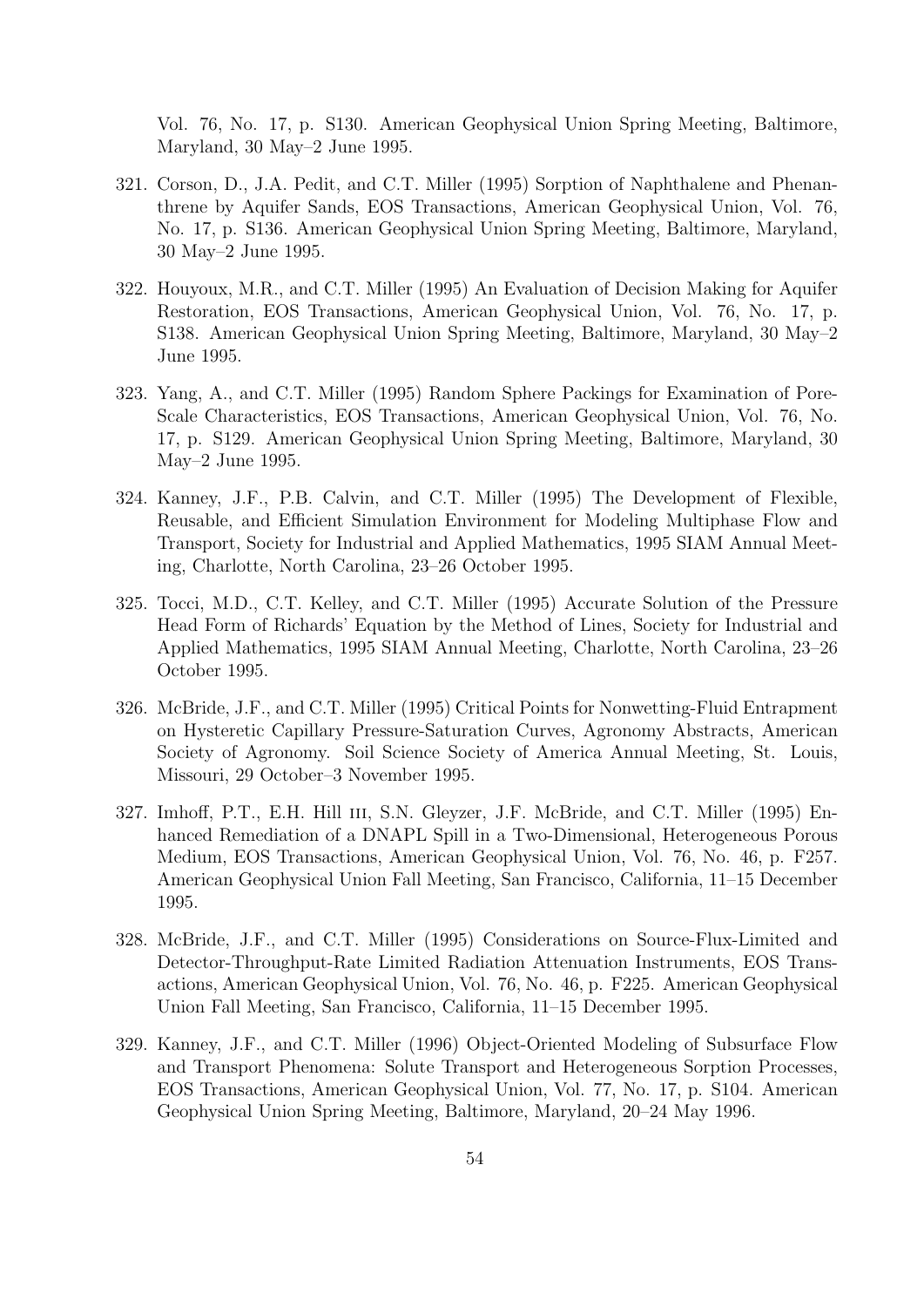- 330. Imhoff, P.T., M.H. Arthur, A. Frizzell, E.H. Hill iii, S.N. Gleyzer, and C.T. Miller (1996) Nonaqueous-Aqueous Phase Mass Transfer During Hot Water Flushing, at Low Nonaqueous Phase Saturations, and in Mesoscale Experiments, Gordon Research Conference, Modeling of Flow in Permeable Media, Proctor Academy, Andover, New Hampshire, 4–9 August 1996.
- 331. Miller, C.T. (1996) NAPL Residual Formation and Removal in Porous Media Systems. NAPL in the Subsurface: Modeling of Contamination and Remediation Workshop, Centre for Mathematics and Computer Science, Amsterdam, The Netherlands, 23–25 October 1996.
- 332. Pedit, J.A., K.J. Iwamasa, C.T. Miller, and W.H. Glaze (1996) Development of a Model for Gas-Liquid Reactors with Application to a Ozone-Hydrogen Peroxide Process, The Third International Conference on Advanced Oxidation Technologies for Water and Air Remediation, Cincinnati, Ohio, 26–29 October 1996.
- 333. Miller, C.T., S.N. Gleyzer, P.T. Imhoff, J.F. McBride, J.A. Pedit, and V.R. Raghu (1996) Multiphase Model Formulation: Issues and Approaches, Advanced Simulation of Subsurface Flow and Contaminant Transport, Organized by Cray Research, Inc. and North Carolina Supercomputing Center, Research Triangle Park, North Carolina, 5–6 December 1996.
- 334. Farthing, M.W., C.E. Kees, and C.T. Miller (1996) Object-Oriented Simulation of Multiphase Flow and Transport Phenomena, Advanced Simulation of Subsurface Flow and Contaminant Transport, Organized by Cray Research, Inc. and North Carolina Supercomputing Center, Research Triangle Park, North Carolina, 5–6 December 1996.
- 335. Arge, E., A.M. Bruaset, P.B. Calvin, J.F. Kanney, H.P. Langtangen, and C.T. Miller (1996) Numerical Efficiency of C++ in Scientific Computing, Advanced Simulation of Subsurface Flow and Contaminant Transport, Organized by Cray Research, Inc. and North Carolina Supercomputing Center, Research Triangle Park, North Carolina, 5–6 December 1996.
- 336. Tocci, M.D., C.T. Kelley, and C.T. Miller (1996) Nonlinear Solver Issues in the Method of Lines Solution of Richards' Equation, Advanced Simulation of Subsurface Flow and Contaminant Transport, Organized by Cray Research, Inc. and North Carolina Supercomputing Center, Research Triangle Park, North Carolina, 5–6 December 1996.
- 337. Williams, G.A., C.T. Miller, and C.T. Kelley (1996) Transformation Methods for the Numerical Solution of Variably Saturated Flow in Porous Media, Advanced Simulation of Subsurface Flow and Contaminant Transport, Organized by Cray Research, Inc. and North Carolina Supercomputing Center, Research Triangle Park, North Carolina, 5–6 December 1996.
- 338. Williams, G.A., C.T. Miller, and C.T. Kelley (1996) Conservative Transformation Methods for Modeling Variably Saturated Flow in Porous Media, EOS Transactions, American Geophysical Union, Vol. 77, No. 46, p. F276. American Geophysical Union Fall Meeting, San Francisco, California, 15–19 December 1996.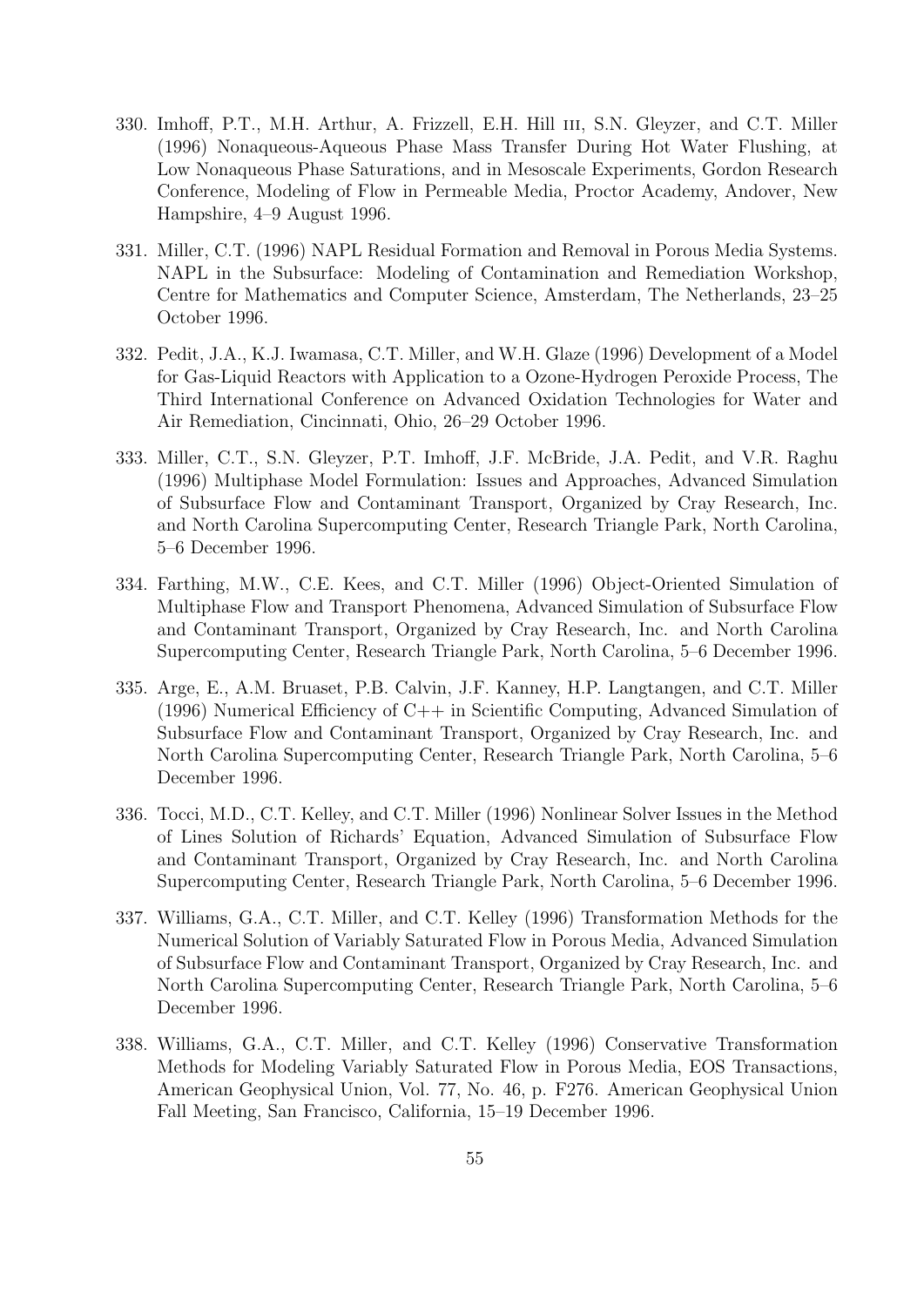- 339. Hall, J.L., P.T. Imhoff, C.S. Willson, and C.T. Miller (1997) Surfactant-Enhanced Mobilization of Dense Nonaqueous Phase Liquids in Porous Media, Superfund Basic Research Program: A Decade of Improving Health Through Multi-Disciplinary Research, Sponsored by National Institute of Environmental Health Sciences, Chapel Hill, North Carolina, 24–26 February 1997.
- 340. Gleyzer, S.N., C.T. Miller, and P.T. Imhoff (1997) NAPL Dissolution Fingering in Homogeneous and Heterogeneous Porous Media, Superfund Basic Research Program: A Decade of Improving Health Through Multi-Disciplinary Research, Sponsored by National Institute of Environmental Health Sciences, Chapel Hill, North Carolina, 24– 26 February 1997.
- 341. Kelley, C.T., M.D. Tocci, and C.T. Miller (1997) Nonlinear Solver Issues in the Method of Lines Solution of Richards' Equation, Society for Industrial and Applied Mathematics, Southeastern Atlantic Section Annual Meeting, North Carolina State University, Raleigh, North Carolina, 4–5 April 1997.
- 342. Miller, C.T. (1997) Recent Advances in Object-Oriented Scientific Computing, Society for Industrial and Applied Mathematics, Southeastern Atlantic Section Annual Meeting, North Carolina State University, Raleigh, North Carolina, 4–5 April 1997.
- 343. Gleyzer, S.N., C.T. Miller, and P.T. Imhoff (1997) Numerical Modeling of NAPL Dissolution Fingering, EOS Transactions, American Geophysical Union, Vol. 78, No. 17, p. S132. American Geophysical Union Spring Meeting, Baltimore, Maryland, 27–30 May 1997.
- 344. McBride, J.F., and C.T. Miller (1997) Entrapment of Non-Aqueous Phase Liquids in a Two-Liquid Porous Media System: The Residual-Funicular NAPL-Content Relation, EOS Transactions, American Geophysical Union, Vol. 78, No. 17, p. S177. American Geophysical Union Spring Meeting, Baltimore, Maryland, 27–30 May 1997.
- 345. Williams, G.A., and C.T. Miller (1997) An Evaluation of Temporally Adaptive Transformation Approaches for Solving Richards' Equation, EOS Transactions, American Geophysical Union, Vol. 78, No. 17, pp. S169–S170. American Geophysical Union Spring Meeting, Baltimore, Maryland, 27–30 May 1997.
- 346. Kelley, C.T., M.D. Tocci, and C.T. Miller (1997) Method-of-Lines Solution of Richards' Equation I: One Space Dimension, Society for Industrial and Applied Mathematics, Fourth SIAM Conference on Mathematical and Computational Issues in the Geosciences, Albuquerque, New Mexico, 16–18 June 1997.
- 347. Miller, C.T., M.W. Farthing, and C.E. Kees (1997) UNC SIM: A Problem Solving Environment for Simulating Transport Phenomena in Multiphase Systems, Society for Industrial and Applied Mathematics, Fourth SIAM Conference on Mathematical and Computational Issues in the Geosciences, Albuquerque, New Mexico, 16–18 June 1997.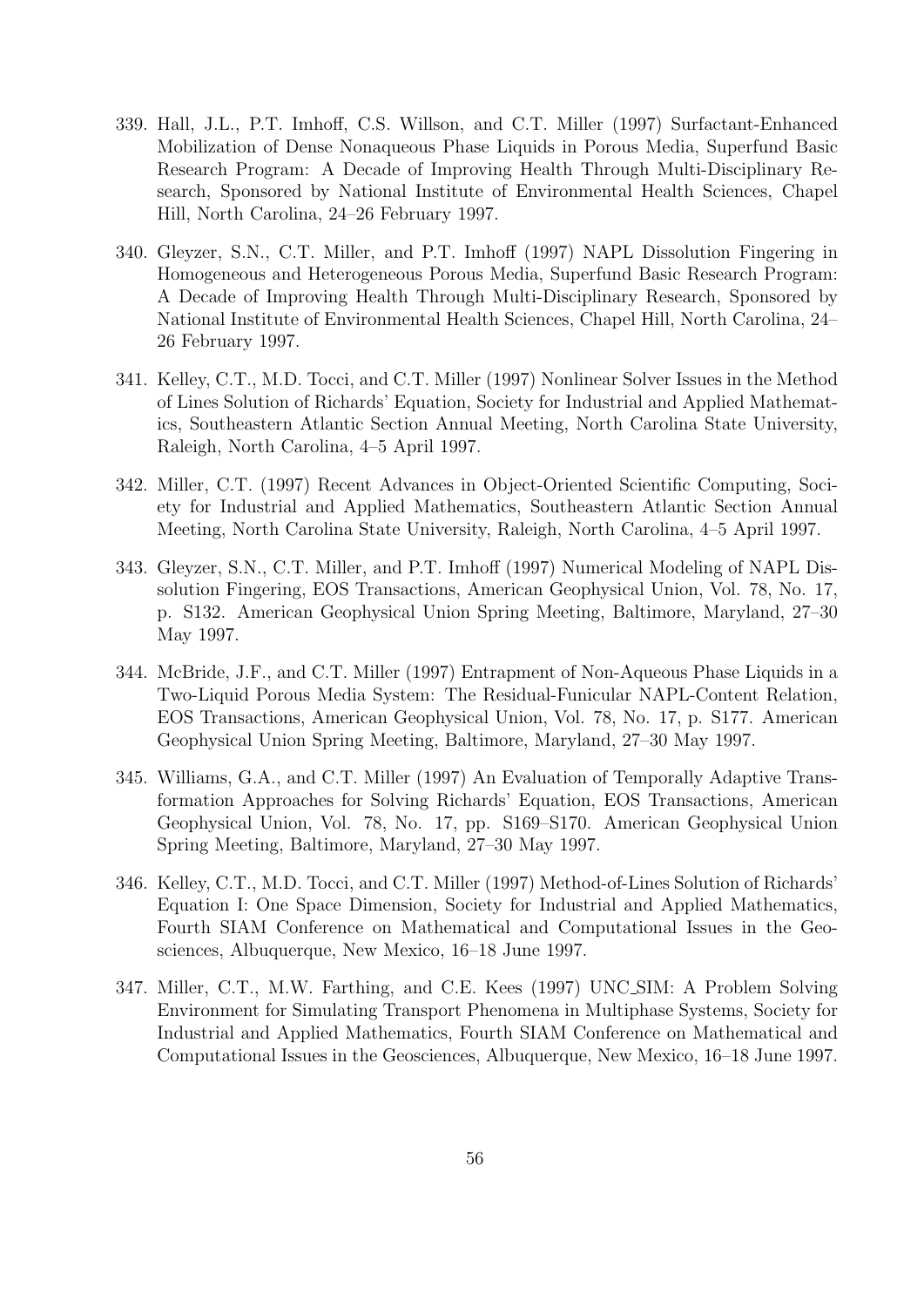- 348. Miller, C.T., J.F. Kanney, and J.A. Pedit (1997) Modeling Mass Transfer Phenomena in Heterogeneous Subsurface Systems, Society for Industrial and Applied Mathematics, Fourth SIAM Conference on Mathematical and Computational Issues in the Geosciences, Albuquerque, New Mexico, 16–18 June 1997.
- 349. Gleyzer, S.N., M.W. Farthing, and C.T. Miller (1997) High-resolution ENO Schemes for the Simulation of Advection and Dispersion Problems, EOS Transactions, American Geophysical Union, Vol. 78, No. 46, p. F214. American Geophysical Union Fall Meeting, San Francisco, California, 8–12 December 1997.
- 350. Imhoff, P.T., S.N. Gleyzer, and C.T. Miller (1997) Self-Affine Fractal Interfaces from NAPL Dissolution Fingering, EOS Transactions, American Geophysical Union, Vol. 78, No. 46, p. F312. American Geophysical Union Fall Meeting, San Francisco, California, 8–12 December 1997.
- 351. Miller, C.T., E.H. Hill iii, and J.F. McBride (1997) Development and Application of X-ray Methods to Investigate Multiphase Flow and Transport Phenomena, EOS Transactions, American Geophysical Union, Vol. 78, No. 46, p. F273. American Geophysical Union Fall Meeting, San Francisco, California, 8–12 December 1997.
- 352. Willson, C.S., O. Pau, and C.T. Miller (1997) An Analysis of Mass Transfer Limitations for Estimating NAPL Saturations Using Partitioning Tracers, EOS Transactions, American Geophysical Union, Vol. 78, No. 46, p. F311. American Geophysical Union Fall Meeting, San Francisco, California, 8–12 December 1997.
- 353. Hilpert, M., and C.T. Miller (1998) Experimental Validation of Resonance Caused by Sound Waves in Two Fluid Systems, EOS Transactions, American Geophysical Union, Vol. 79, No. 17, pp. S141. American Geophysical Union Spring Meeting, Boston, Massachusetts, 26–29 May 1998.
- 354. Miller, C.T., J.F. Kanney, M.W. Farthing, C.E. Kees, and S.N. Gleyzer (1998) Challenges and Approaches to Numerical Modeling of Innovative Subsurface Remediation Technologies, EOS Transactions, American Geophysical Union, Vol. 79, No. 17, pp. S155. American Geophysical Union Spring Meeting, Boston, Massachusetts, 26–29 May 1998.
- 355. Miller, C.T., M. Hilpert, V.R. Raghu, W.G. Gray, R. Glantz, and C.T. Kelley (1998) Evolving Models of Multiphase Flow with Mass Transfer Implications, Gordon Research Conference, Modeling of Flow in Permeable Media, Proctor Academy, Andover, New Hampshire, 2–7 August 1998.
- 356. Miller, C.T., P.T. Imhoff, C.S. Willson, S.N. Gleyzer, J.F. McBride, E.H. Hill iii, M.W. Farthing, M.H. Arthur, J.L. Hall, and O. Pau (1998) NAPL Entrapment and Removal in Heterogeneous Porous Media Systems, International Conference and Special Workshops on Groundwater Quality: Remediation and Protection, GQ98, International Association of Hydrological Sciences, Tübingen, Germany, 21–25 September 1998.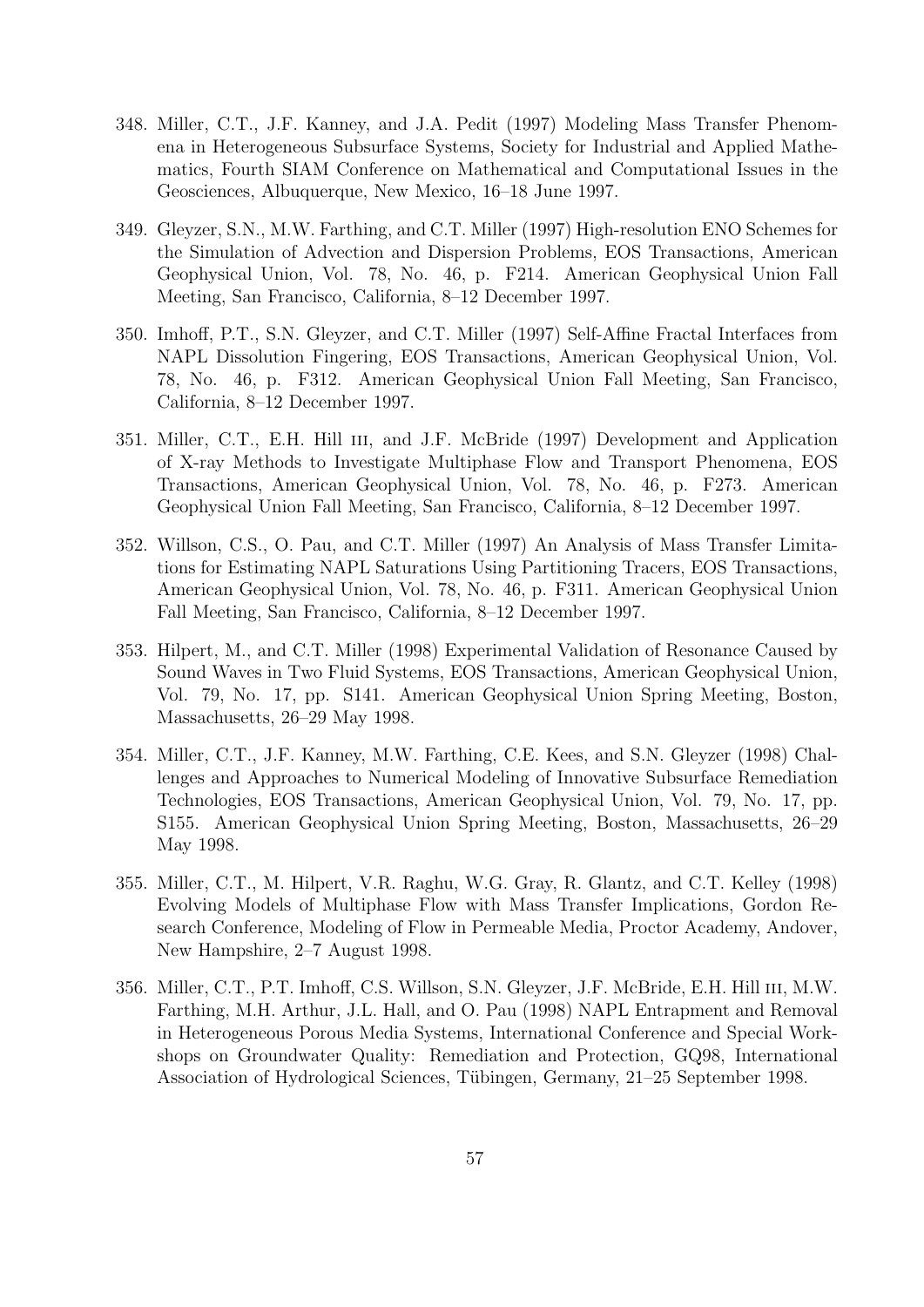- 357. Miller, C.T., M. Hilpert, R. Glantz, and W.G. Gray (1998) Closure of Thermodynamically Constrained Conservation Equations for Multiphase Flow, To be Nonlinear Flow and Transport Processes in Porous Media, Delft University of Technology, Delft, The Netherlands, 2–6 November 1998.
- 358. Hilpert, H., R. Glantz, W.G. Gray, C.T. Miller, and V.R. Raghu (1998) Calibration of a Pore Network Model, EOS Transactions, American Geophysical Union, Vol. 79, No. 45, p. F248. American Geophysical Union Fall Meeting, San Francisco, California, 6–10 December 1998.
- 359. Miller, C.T., H., R. Glantz, W.G. Gray, H. Hilpert, and V.R. Raghu (1998) Closure of Thermodynamically Constrained Models of Multiphase Flow, EOS Transactions, American Geophysical Union, Vol. 79, No. 45, p. F248. American Geophysical Union Fall Meeting, San Francisco, California, 6–10 December 1998.
- 360. Kanney, J.F., J.A. Pedit, and C.T. Miller (1998) Evaluating the Impact of Novel Sorption Rate Sub-Models on Predictions of Solute Transport, EOS Transactions, American Geophysical Union, Vol. 79, No. 45, p. F294. American Geophysical Union Fall Meeting, San Francisco, California, 6–10 December 1998.
- 361. Willson, C.S., C.E. Kees, and C.T. Miller (1998) Investigation of Three-Fluid-Phase Flow in Porous Media, EOS Transactions, American Geophysical Union, Vol. 79, No. 45, p. F368. American Geophysical Union Fall Meeting, San Francisco, California, 6–10 December 1998.
- 362. Miller, C.T., (1999) Remediation of DNAPL Contaminated Subsurface Systems, Annual Quadrangle Conference on Environmental Sciences and Engineering, Virginia Polytechnic Institute and State University, Blacksburg, Virginia, 13–14 February 1999.
- 363. Kees, C.E., C.T. Miller, and M.W. Farthing (1999) DAE/MOL Approach for Simulating Multiphase Flow, Society for Industrial and Applied Mathematics, Fifth SIAM Conference on Mathematical and Computational Issues in the Geosciences, San Antonio, Texas, 24–27 March 1999.
- 364. Miller, C.T., J.F. Kanney, and D.A. Barry (1999) Modeling Reactive Transport Processes in Porous Media Systems, Society for Industrial and Applied Mathematics, Fifth SIAM Conference on Mathematical and Computational Issues in the Geosciences, San Antonio, Texas, 24–27 March 1999.
- 365. Hilpert, M., and C.T. Miller (1999) Pore-Morphological Based Simulation of Drainage in Totally Wetting Porous Media, EOS Transactions, American Geophysical Union, Vol. 80, No. 45, p. F396. American Geophysical Union Fall Meeting, San Francisco, California, 13–17 December 1999.
- 366. Miller, C.T., J.F. McBride, and M. Hilpert (1999) Pore-Network Modeling of Residual-Funicular NAPL Relation, EOS Transactions, American Geophysical Union, Vol. 80, No. 45, p. F309. American Geophysical Union Fall Meeting, San Francisco, California, 13–17 December 1999.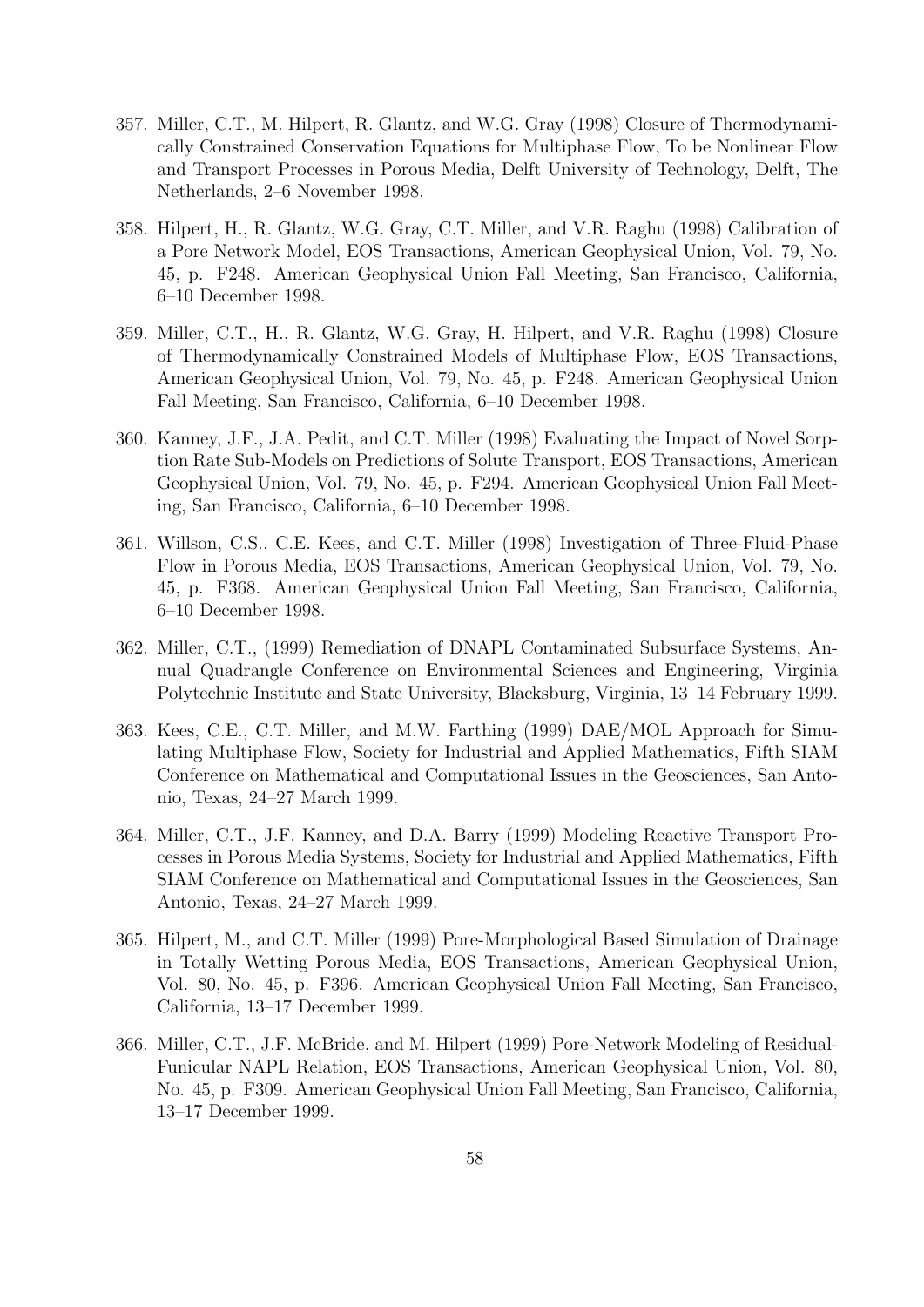- 367. Kees, C.E., E.W. Jenkins, C.T. Kelley, and C.T. Miller (2000) Multilevel Schwarz Preconditioners for Two- and Three-Phase Flow in Porous Media, 2000 Copper Mountain Conference on Iterative Methods, Copper Mountain, Colorado, 3–7 April 2000.
- 368. Dalla, E., M. Hilpert, and C.T. Miller (2000) Investigation of Fluid-Fluid Interfacial Areas During Primary Drainage, EOS Transactions, American Geophysical Union, Vol. 81, No. 19, p. S233. American Geophysical Union Spring Meeting, Washington, D.C., 30 May–3 June 2000.
- 369. Farthing, M.W., C.E. Kees, and C.T. Miller (2000) Mixed Finite Element Methods and Higher Order Temporal Approximations, EOS Transactions, American Geophysical Union, Vol. 81, No. 19, p. S233. American Geophysical Union Spring Meeting, Washington, D.C., 30 May–3 June 2000.
- 370. Hill III, E.H., and C.T. Miller (2000) Polyenergetic X-ray Absorptiometry for Porous Media Fluid Mechanics, EOS Transactions, American Geophysical Union, Vol. 81, No. 19, p. S211. American Geophysical Union Spring Meeting, Washington, D.C., 30 May–3 June 2000.
- 371. Hill III, E.H., M. Moutier, and C.T. Miller (2000) Remediation of DNAPL-Contaminated Subsurface Systems Using Density-Controlled Mobilization, EOS Transactions, American Geophysical Union, Vol. 81, No. 19, p. S251. American Geophysical Union Spring Meeting, Washington, D.C., 30 May–3 June 2000.
- 372. Hilpert, M., and C.T. Miller (2000) Pore-Morphology Based Calibration of a Pore Network Model, EOS Transactions, American Geophysical Union, Vol. 81, No. 19, p. S233. American Geophysical Union Spring Meeting, Washington, D.C., 30 May–3 June 2000.
- 373. Kees, C.E., C.T. Miller, E.W. Jenkins, and C.T. Kelley (2000) Two Level Domain Decomposition Techniques for Multiphase Flow Solvers, EOS Transactions, American Geophysical Union, Vol. 81, No. 19, p. S234. American Geophysical Union Spring Meeting, Washington, D.C., 30 May–3 June 2000.
- 374. Pan, C., M. Hilpert, and C.T. Miller (2000) Pore-Scale Modeling of Saturated Permeabilities in Simulated Porous Media, EOS Transactions, American Geophysical Union, Vol. 81, No. 19, p. S233. American Geophysical Union Spring Meeting, Washington, D.C., 30 May–3 June 2000.
- 375. Pedit, J.A., C.T. Miller, R.B. Marx, and M.D. Aitken (2000) Development of a Numerical Model for Simulating Chemotaxis in Aqueous Systems, EOS Transactions, American Geophysical Union, Vol. 81, No. 19, p. S250. American Geophysical Union Spring Meeting, Washington, D.C., 30 May–3 June 2000.
- 376. Zhang, W., F.A. DiGiano, and C.T. Miller (2000) Using Sequential Splitting Operator Method to Solve a Bacterial Regrowth Model. American Society of Civil Engineers, 2000 Joint Conference in Water Resources Engineering and Water Resources Planning & Management, Minneapolis, Minnesota, 30 July–2 August 2000.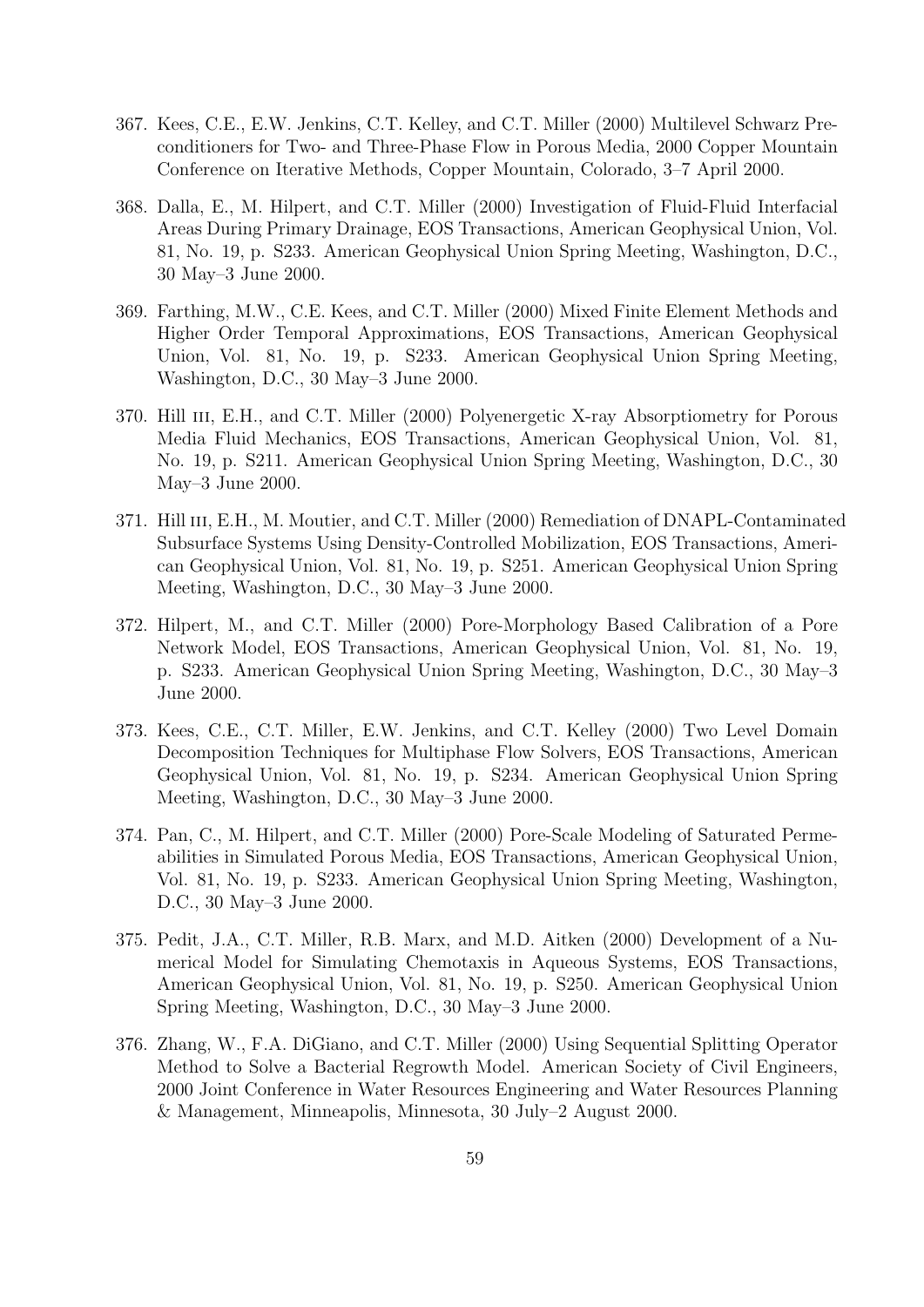- 377. Imhoff, P.T., C.T. Miller, and S.N. Gleyzer (2000) The Evolving Interface Between Clean and NAPL-Contaminated Regions in Two-Dimensional Porous Media, Gordon Research Conference, Modeling of Flow in Permeable Media, Proctor Academy, Andover, New Hampshire, 6–11 August 2000.
- 378. Kees, C.E., C.T. Miller, E.W. Jenkins, and C.T. Kelley (2000) Multilevel Schwarz Preconditioners for Multiphase Flow in Porous Media. First SIAM Conference on Computational Science and Engineering, Society for Industrial and Applied Mathematics, Washington, D.C., 21–24 September 2000.
- 379. Farthing, M.W., C.E. Kees, and C.T. Miller (2000) Mixed Finite Element Methods and Higher Order Temporal Approximations, 2000 Annual Meeting and International Conference of the American Institute of Hydrology, Research Triangle Park, North Carolina, 5–8 November 2000.
- 380. Hill III, E.H., J. Alfaro, M. Moutier, and C.T. Miller (2000) Laboratory Investigation of DNAPL Pool Remediation Using Density-Controlled Mobilization, 2000 Annual Meeting and International Conference of the American Institute of Hydrology, Research Triangle Park, North Carolina, 5–8 November 2000.
- 381. Hilpert, M., and C.T. Miller (2000) A Pore-Network Model as a Quantitative Predictive Tool for Multiphase Flow Processes in the Subsurface, 2000 Annual Meeting and International Conference of the American Institute of Hydrology, Research Triangle Park, North Carolina, 5–8 November 2000.
- 382. Kanney, J.F., C.T. Miller, C.T. Kelley, and D.A. Barry (2000) Evaluation of Numerical Algorithms and Solution Methods for Nonlinear Transport and Reaction Problems, 2000 Annual Meeting and International Conference of the American Institute of Hydrology, Research Triangle Park, North Carolina, 5–8 November 2000.
- 383. Kees, C.E., C.T. Miller, E.W. Jenkins, and C.T. Kelley (2000) Schwarz Preconditioners for Multiphase Flow in Porous Media, 2000 Annual Meeting and International Conference of the American Institute of Hydrology, Research Triangle Park, North Carolina, 5–8 November 2000.
- 384. Miller, C.T., M. Hilpert, W.G. Gray, C. Pan, and E. Dalla (2000) Closure of a Thermodynamically Constrained Averaging Theory Approach for Modeling Multiphase Flow and Transport in Porous Medium Systems, 2000 Annual Meeting and International Conference of the American Institute of Hydrology, Research Triangle Park, North Carolina, 5–8 November 2000.
- 385. Pedit, J.A., C.T. Miller, R.B. Marx, and M.D. Aitken (2000) Simulating Chemotaxis in Capillary Assays, 2000 Annual Meeting and International Conference of the American Institute of Hydrology, Research Triangle Park, North Carolina, 5–8 November 2000.
- 386. Hill III, E.H., and C.T. Miller (2000) Polyenergetic X-ray Absorptiometry for Porous Media Fluid Mechanics, Geological Society of America Annual Meeting & Exposition, Reno, Nevada, 9–18 November 2000.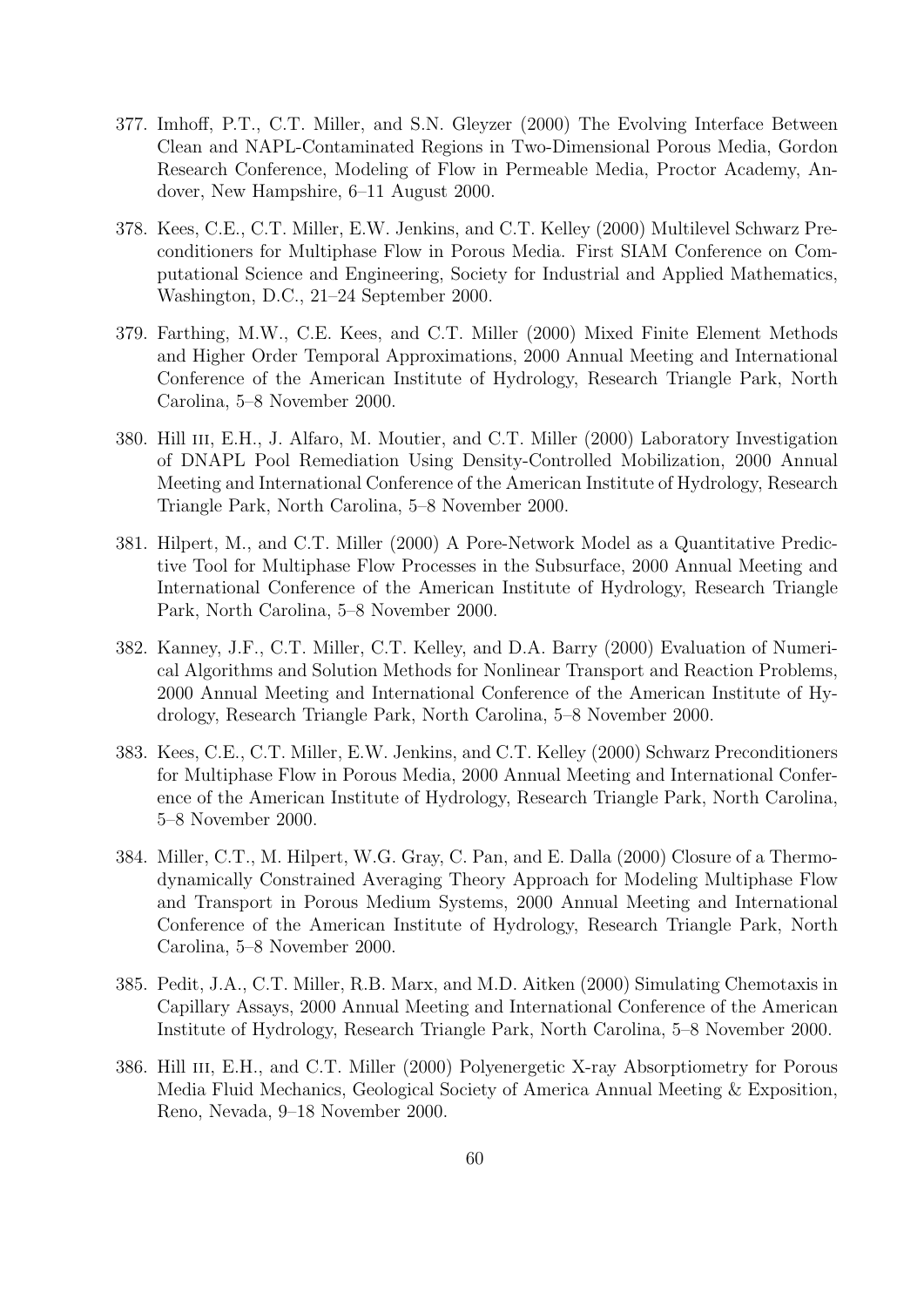- 387. Farthing, M.W., C.E. Kees, and C.T. Miller (2000) Mixed Finite Element Methods and Higher Order Temporal Approximations, EOS Transactions, American Geophysical Union, Vol. 81, No. 48, p. F431. American Geophysical Union Fall Meeting, San Francisco, California, 15–19 December 2000.
- 388. Hilpert, M., C. Pan, E. Dalla, and C.T. Miller (2000) Lattice-Boltzmann Modeling of Two-Phase Flow in Porous Media, EOS Transactions, American Geophysical Union, Vol. 81, No. 48, p. F544. American Geophysical Union Fall Meeting, San Francisco, California, 15–19 December 2000.
- 389. Kees, C.E., C.T. Miller, C.T. Kelley, and E.W. Jenkins (2000) Aggregation-Based Multilevel Preconditioners for Multiphase Flow in Porous Media, EOS Transactions, American Geophysical Union, Vol. 81, No. 48, p. F544. American Geophysical Union Fall Meeting, San Francisco, California, 15–19 December 2000.
- 390. Pan, C., M. Hilpert, and C.T. Miller (2000) Lattice-Boltzmann Modeling of Saturated Permeabilities in Porous Media, EOS Transactions, American Geophysical Union, Vol. 81, No. 48, p. F451. American Geophysical Union Fall Meeting, San Francisco, California, 15–19 December 2000.
- 391. Hilpert, M., C. Pan, E. Dalla, R. Glantz, and C.T. Miller (2001) Quantitative Pore-Scale Modeling of Multiphase Flow, European Geophysical Society XXVI General Assembly, Nice, France, 25–30 March 2001.
- 392. Dalla, E., M. Hilpert, D. Pitea, and C.T. Miller (2001) Pore-Scale Investigation of Residual Nonaqueous Phase Liquid Dissolution, European Geophysical Society XXVI General Assembly, Nice, France, 25–30 March 2001.
- 393. Alfaro, J., E.H. Hill iii, and C.T. Miller (2001) Remediation of DNAPL Pools Using Dense-Brine Barrier Strategies, 2001 Annual North Carolina Water Resources Research Conference, Watersheds to Estuaries: Basin Management in the 21st Century, Raleigh, North Carolina, 29 March 2001.
- 394. Kanney, J.F., C.T. Miller, C.T. Kelley, and D.A. Barry (2001) Evaluation of Numerical Algorithms and Solution Methods for Nonlinear Transport and Reaction Problems, 2001 Annual North Carolina Water Resources Research Conference, Watersheds to Estuaries: Basin Management in the 21st Century, Raleigh, North Carolina, 29 March 2001.
- 395. Pan, C., M. Hilpert, and C.T. Miller (2001) Lattice-Boltzmann Modeling of Saturated Permeabilities in Porous Media, 2001 Annual North Carolina Water Resources Research Conference, Watersheds to Estuaries: Basin Management in the 21st Century, Raleigh, North Carolina, 29 March 2001.
- 396. Dalla, E., M. Hilpert, C. Pan, and C.T. Miller (2001) Investigation of Nonaqueous-Aqueous Phase Mass Transfer Using Pore-Scale Simulation, EOS Transactions, American Geophysical Union, Vol. 82, No. 20, p. S190. American Geophysical Union Spring Meeting, Boston, Massachusetts, 29 May–2 June 2001.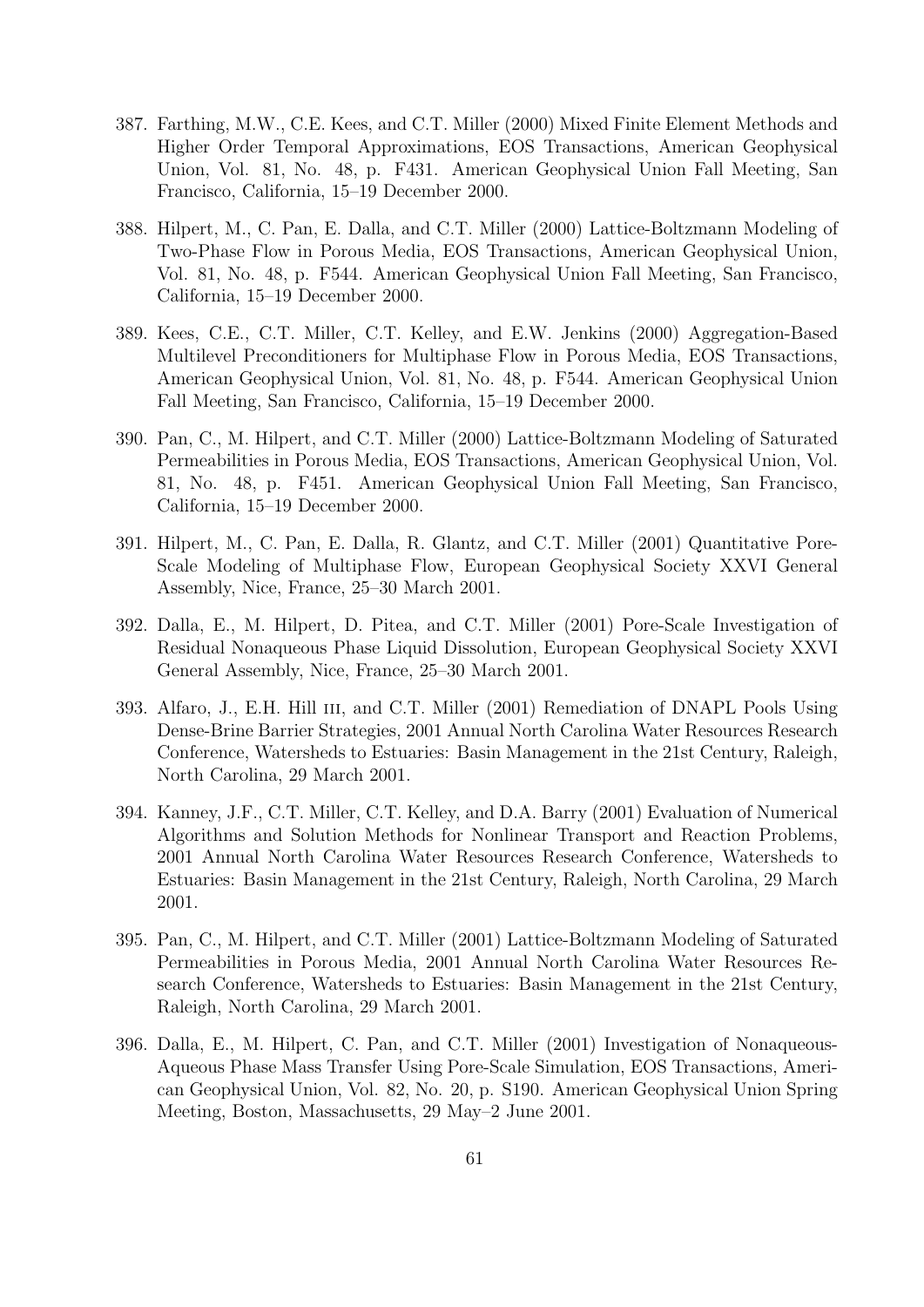- 397. Imhoff, P.T., M.W. Farthing, and C.T. Miller (2001) NAPL Dissolution Fingering in Homogeneous and Heterogeneous Porous Media, EOS Transactions, American Geophysical Union, Vol. 82, No. 20, p. S191. American Geophysical Union Spring Meeting, Boston, Massachusetts, 29 May–2 June 2001.
- 398. Miller, C.T., M. Hilpert, R. Glantz, and E. Dalla (2001) On the Use of Simulated Sphere Packings for Predicting Multiphase Flow in Experimental Porous Medium Systems, EOS Transactions, American Geophysical Union, Vol. 82, No. 20, p. S184. American Geophysical Union Spring Meeting, Boston, Massachusetts, 29 May–2 June 2001.
- 399. Hilpert, M., C. Pan, E. Dalla, R. Glantz, and C.T. Miller (2001) Closure of a Thermodynamically Constrained Averaging Theory Approach for Modeling Multiphase Flow in Porous Medium Systems, Sixth SIAM Conference on Mathematical and Computational Issues in the Geosciences, Boulder, Colorado, 11–14 June 2001.
- 400. Hilpert, M., J.F. McBride, and C.T. Miller (2001) Pore-Scale Modeling of Hysteretic Flow in Porous Media, Sixth SIAM Conference on Mathematical and Computational Issues in the Geosciences, Boulder, Colorado, 11–14 June 2001.
- 401. Imhoff, P.T., M.W. Farthing, and C.T. Miller (2001) Fractal Descriptions of NAPL Dissolution Fingering in Porous Media, Sixth SIAM Conference on Mathematical and Computational Issues in the Geosciences, Boulder, Colorado, 11–14 June 2001.
- 402. Kavanagh, K.R., C.T. Kelley, A. Patrick, A. Battermann, J. Gablonsky, and C.T. Miller (2001) Control of Subsurface Temperature with Implicit Filtering, Sixth SIAM Conference on Mathematical and Computational Issues in the Geosciences, Boulder, Colorado, 11–14 June 2001.
- 403. Dalla, E., D. Pitea, M. Hilpert, and C.T. Miller (2001), Investigation of Residual Nonaqueous Phase Liquid Dissolution in Porous Media Using Pore-Scale Simulation, 5th Meeting on Modeling of complex systems: from Single Molecules to Anisotropic Fluids and Beyond, Erice, Italy, 22–25 October, 2001.
- 404. Hilpert, M., C.T. Miller, and W.G. Gray (2001) Closure of Thermodynamically Constrained Models of Multiphase Flow. EOS Transactions, American Geophysical Union, Vol. 82, No. 47, p. F406. American Geophysical Union Fall Meeting, San Francisco, California, 10–14 December, 2001.
- 405. Pan, C., M. Hilpert, and C.T. Miller (2001) Lattice-Boltzmann Simulation of Multiphase Flow in Water-Wet Porous Media. EOS Transactions, American Geophysical Union, Vol. 82, No. 47, p. F395. American Geophysical Union Fall Meeting, San Francisco, California, 10–14 December, 2001.
- 406. Miller, C.T. (2002) Experiences with DOE's Computational Science Graduate Fellowship Program, Workshop on Computational Modeling in Science and Engineering Education, Office of the President, University of North Carolina, MCNC, Research Triangle Park, North Carolina, 25–26 March 2002.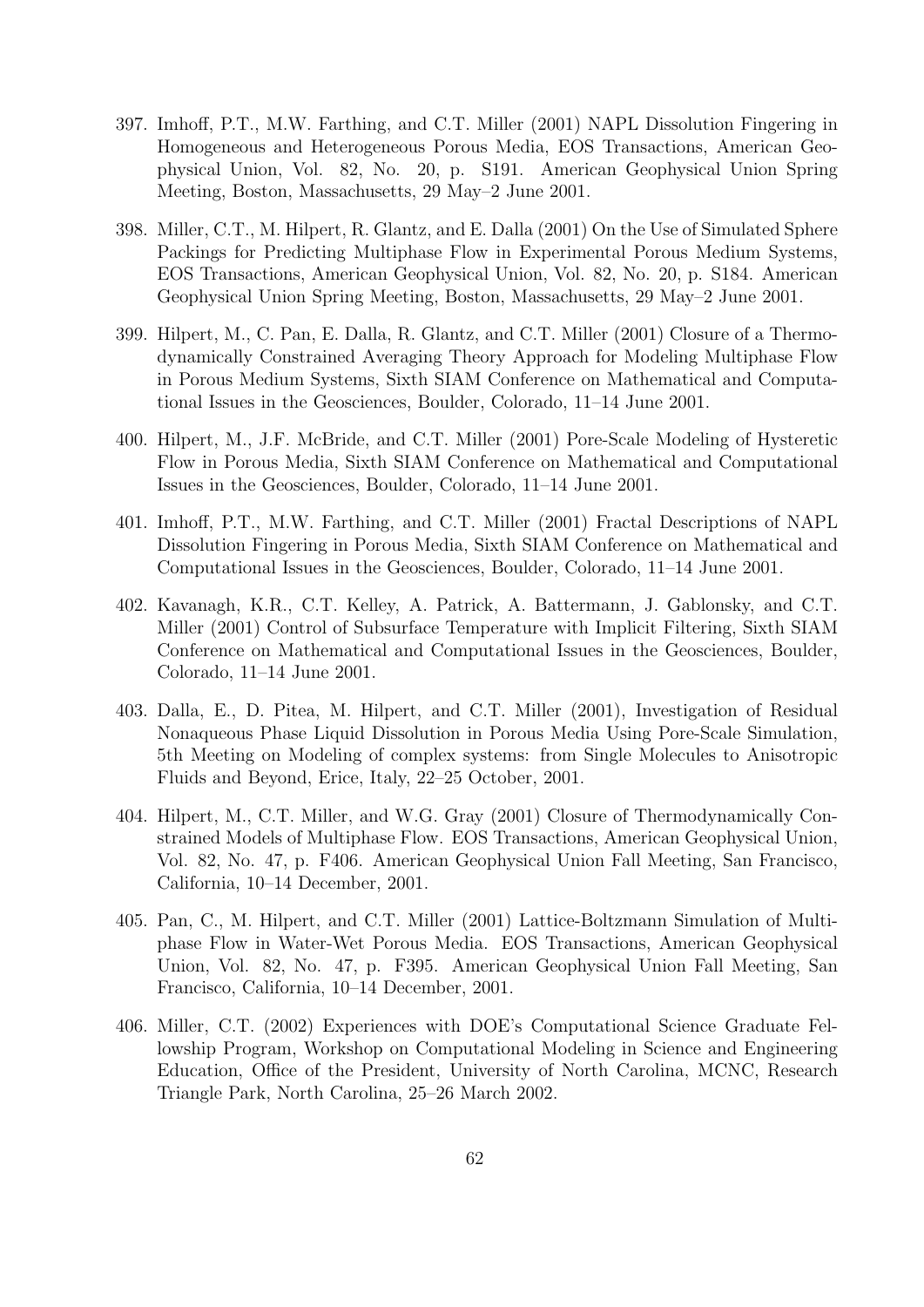- 407. Abhishek, C., M.W. Farthing, and C.T. Miller (2002) Method of Lines Solution of Richards' Equation with Spatially and Temporally Adaptive Discretization Techniques, Water Resources Research Institute of The University of North Carolina 2002 Annual Conference, Raleigh, North Carolina, 9 April 2002.
- 408. Farthing, M.W., C.E. Kees, and C.T. Miller (2002) Mixed Finite Element Methods and Higher-Order Temporal Approximations for Variably-Saturated Groundwater Flow, Water Resources Research Institute of The University of North Carolina 2002 Annual Conference, Raleigh, North Carolina, 9 April 2002.
- 409. Hilpert, M., C.T. Miller, and W.G. Gray (2002) Closure of Thermodynamically Constrained Models of Multiphase Flow, Water Resources Research Institute of The University of North Carolina 2002 Annual Conference, Raleigh, North Carolina, 9 April 2002.
- 410. Kees, C.E., L.E. Band, M.W. Farthing, and C.T. Miller (2002) Choices of Scale and Process Complexity in Hillslope Models, Water Resources Research Institute of The University of North Carolina 2002 Annual Conference, Raleigh, North Carolina, 9 April 2002.
- 411. Nienhueser, I., M.W. Farthing, and C.T. Miller (2002) Discontinuous Galerkin Methods and Higher Order Temporal Approximations for Modeling Saturated Groundwater Flow, Water Resources Research Institute of The University of North Carolina 2002 Annual Conference, Raleigh, North Carolina, 9 April 2002.
- 412. Pan, C., M. Hilpert, and C.T. Miller (2002) Lattice-Boltzmann Simulation of Multiphase Flow in Water-Wet Porous Media, Water Resources Research Institute of The University of North Carolina 2002 Annual Conference, Raleigh, North Carolina, 9 April 2002.
- 413. Pedit, J.A., and C.T. Miller (2002) Modeling Sorption of Diuron and Lindane by an Aquifer Sand, Water Resources Research Institute of The University of North Carolina 2002 Annual Conference, Raleigh, North Carolina, 9 April 2002.
- 414. Farthing, M.W., C.E. Kees, and C.T. Miller (2002) Mixed Finite Element Methods and Higher Order Temporal Approximations for Variably Saturated Groundwater Flow, North Carolina Supercomputing Center User Forum, Research Triangle Park, North Carolina, 16 May 2002.
- 415. Kanney, J.F., C.T. Miller, and C.T. Kelley (2002) Convergence of Iterative Split-Operator Approaches for Approximating Nonlinear Reactive Transport Problems, North Carolina Supercomputing Center User Forum, Research Triangle Park, North Carolina, 16 May 2002.
- 416. Pan, C., M. Hilpert, and C.T. Miller (2002) Lattice Boltzmann Simulation of Multiphase Flow in Water-Wet Porous Media, North Carolina Supercomputing Center User Forum, Research Triangle Park, North Carolina, 16 May 2002.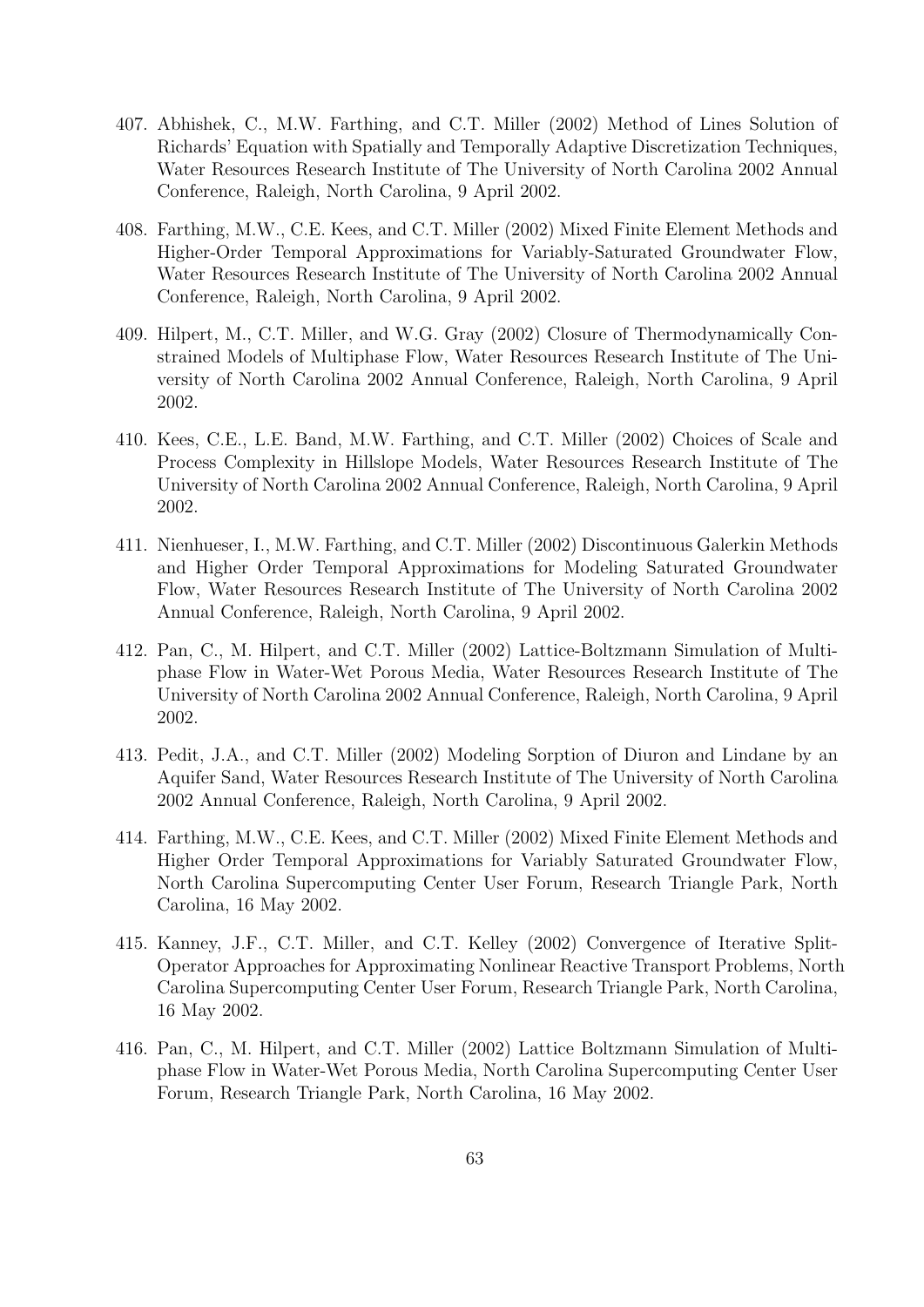- 417. Kanney, J.F., C.T. Miller, and C.T. Kelley (2002) Convergence of Iterative Split-Operator Approaches for Approximating Nonlinear Reactive Transport Problems. EOS Transactions, American Geophysical Union, Vol. 83, No. 19, p. S198. American Geophysical Union Spring Meeting, Washington, D.C., 28–31 May 2002.
- 418. Battermann, A., J.M. Gablonsky, A. Patrick, C.T. Kelley, K.R. Kavanagh, T. Coffey, and C.T. Miller (2002) Solution of Optimization Problems with Implicit Filtering, XIV International Conference on Computational Methods in Water Resources, Delft, The Netherlands, 23–28 June 2002.
- 419. Miller, C.T. (2002) 25 Years of Advances in Water Resources, XIV International Conference on Computational Methods in Water Resources, Delft, The Netherlands, 23–28 June 2002.
- 420. Kees, C.E., and C.T. Miller (2002) Fully Implicit Temporal Integration of Index One Differential-Algebraic Equations from Nonlinear Porous Media Flow. Society for Industrial and Applied Mathematics  $50<sup>th</sup>$  Anniversary and 2002 Annual Meeting, Philadelphia, Pennsylvania, 8–12 July 2002.
- 421. Hilpert, M., C.T. Miller, and W.G. Gray (2002) Stability of a Fluid-Fluid Interface in a Bi-Conical Pore Segment, Gordon Research Conference, Modeling of Flow in Permeable Media, Proctor Academy, Andover, New Hampshire, 4–9 August 2002.
- 422. Dalla, E., D. Pitea, M. Hilpert, C. Pan, and C. Miller (2002) Pore-Scale Modeling to Investigate Multiphase System Constitutive Equations, Mediterranean Seminar on Computational Chemistry for Complex Systems, Palermo, Italy, 4–7 October 2002.
- 423. Miller, C.T., and S.D. Lamoureux (2002) Scholarly Journal Publication: Conflicting Agendas for Scholars, Publishers and Institutions,  $22^{nd}$  Annual Charleston Conference, Issues in Book and Serial Acquisition, Charleston, South Carolina, 30 October–2 November 2002.
- 424. Miller, C.T., and C. Pan (2002) Porous Medium Science: Mathematical and Statistical Challenges, Statistical and Applied Mathematical Sciences Institute Outreach/Education Workshop, SAMSI, Research Triangle Park, North Carolina, 9 November 2002.
- 425. Anderson, D.M., R.M. McLaughlin, and C.T. Miller (2002) Gravity Currents in Nonuniform Porous Media, American Physical Society, Division of Fluid Dynamics Meeting, Dallas, Texas, 24–26 November 2002.
- 426. Farthing, M.W., C.E. Kees, T.S. Coffey, C.T. Kelley, and C.T. Miller (2002) Efficient Steady-State Solution Techniques for Variably Saturated Groundwater Flow. EOS Transactions, American Geophysical Union, Vol. 83, No. 47, Fall Meeting Supplement, Abstract H62B-0841. American Geophysical Union Fall Meeting, San Francisco, California, 6–10 December, 2002.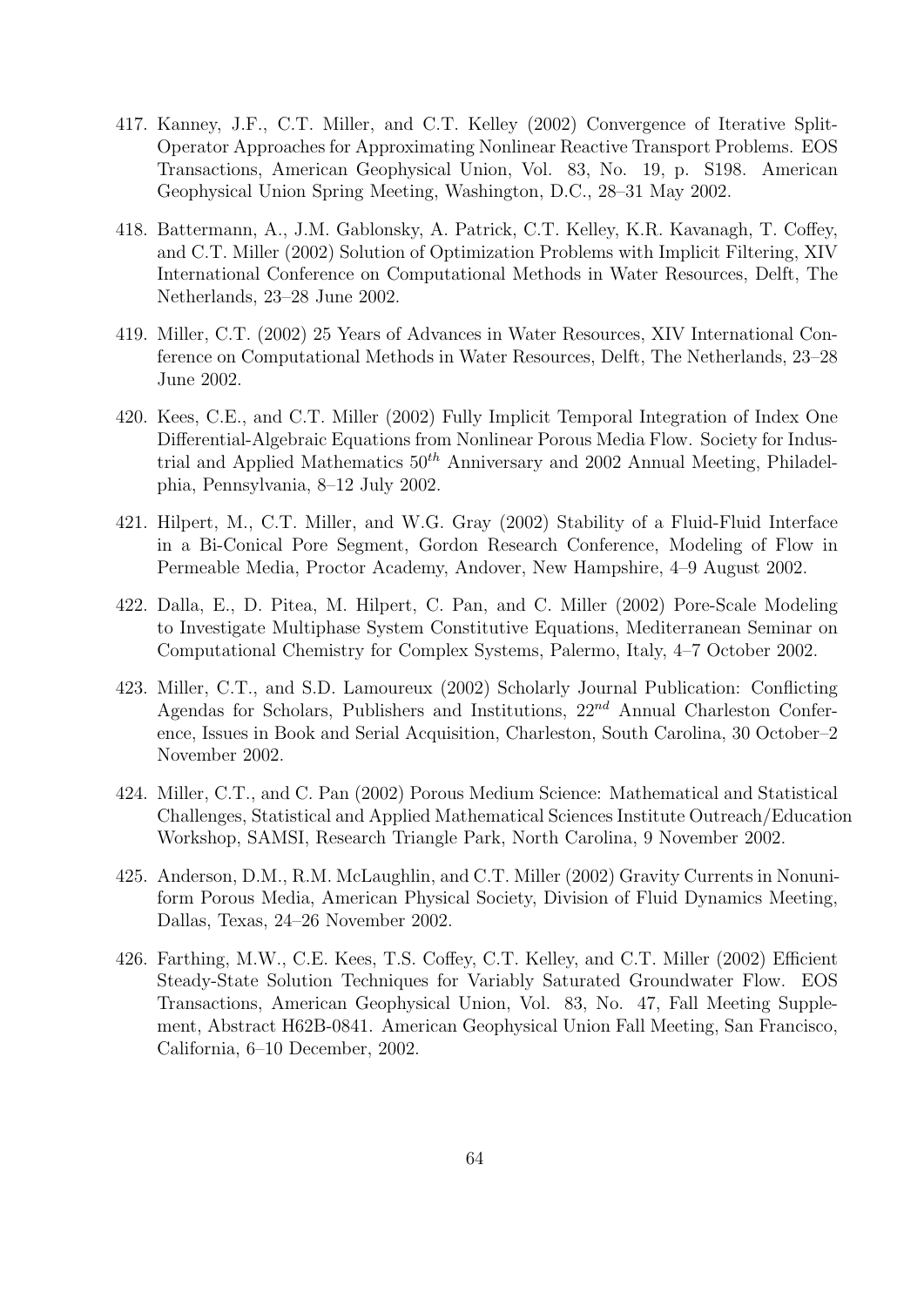- 427. Kanney, J.F., M.W. Farthing, and C.T. Miller (2002) Iterative Split-Operator Approaches for Approximating Advection Dominated Nonlinear Reactive Transport Problems. EOS Transactions, American Geophysical Union, Vol. 83, No. 47, Fall Meeting Supplement, Abstract H52B-0873. American Geophysical Union Fall Meeting, San Francisco, California, 6–10 December, 2002.
- 428. Kees, C., L. Band, M. Farthing, and C. Miller (2002) Choices of Scale and Process Complexity in Hillslope Models. EOS Transactions, American Geophysical Union, Vol. 83, No. 47, Fall Meeting Supplement, Abstract H62B-0838. American Geophysical Union Fall Meeting, San Francisco, California, 6–10 December, 2002.
- 429. Miller, C., and C. Kees (2002) Fully Implicit Temporal Integration of Index One Differential-Algebraic Equations from Nonlinear Porous Media Flow. EOS Transactions, American Geophysical Union, Vol. 83, No. 47, Fall Meeting Supplement, Abstract H62B-0847. American Geophysical Union Fall Meeting, San Francisco, California, 6–10 December, 2002.
- 430. Miller, C.T. (2003) An Introduction to Porous Medium Systems, Workshop on Multiscale Modeling of Environmental Systems, Statistical and Applied Mathematical Sciences Institute, Research Triangle Park, North Carolina, 2–7 February 2003.
- 431. Pan, C., M. Hilpert, and C. T. Miller (2003) Lattice-Boltzmann Simulation of Immiscible Two-fluid Flow in Porous Media, Statistical and Applied Mathematical Sciences Institute, Research Triangle Park, North Carolina, 2–7 February 2003.
- 432. Pedit, J. A., and C. T. Miller (2003) Modeling Sorption of Diuron and Lindane by an Aquifer Sand, Workshop on Multiscale Modeling of Environmental Systems, Statistical and Applied Mathematical Sciences Institute, Research Triangle Park, North Carolina, 2–7 February 2003.
- 433. Miller, C.T., M.W. Farthing, J.F. Prins, J.F. Kanney, D. Sassan, and H.E. Jeffries (2003) A PSE for Modeling Transport Phenomena in Porous Medium Systems, SIAM Conference on Computational Science and Engineering, San Diego, California, 10–13 February 2003.
- 434. Kees, C., L. Band, M. Farthing, and C. Miller (2003) Choices of Scale and Process Complexity in Hillslope Models, SIAM Conference on Mathematical and Computational Issues in the Geosciences, Austin, Texas, 17–20 March 2003.
- 435. Kelley, C.T., C. Kees, C. Miller, and M.W. Farthing (2003) Steady State Solvers for Groundwater Flow, SIAM Conference on Mathematical and Computational Issues in the Geosciences, Austin, Texas, 17–20 March 2003.
- 436. Miller, C.T., J.F. Kanney, M.W. Farthing, and C.T. Kelley (2003) Iterative Split-Operator Approaches for Approximating Nonlinear Reactive Transport Problems, SIAM Conference on Mathematical and Computational Issues in the Geosciences, Austin, Texas, 17–20 March 2003.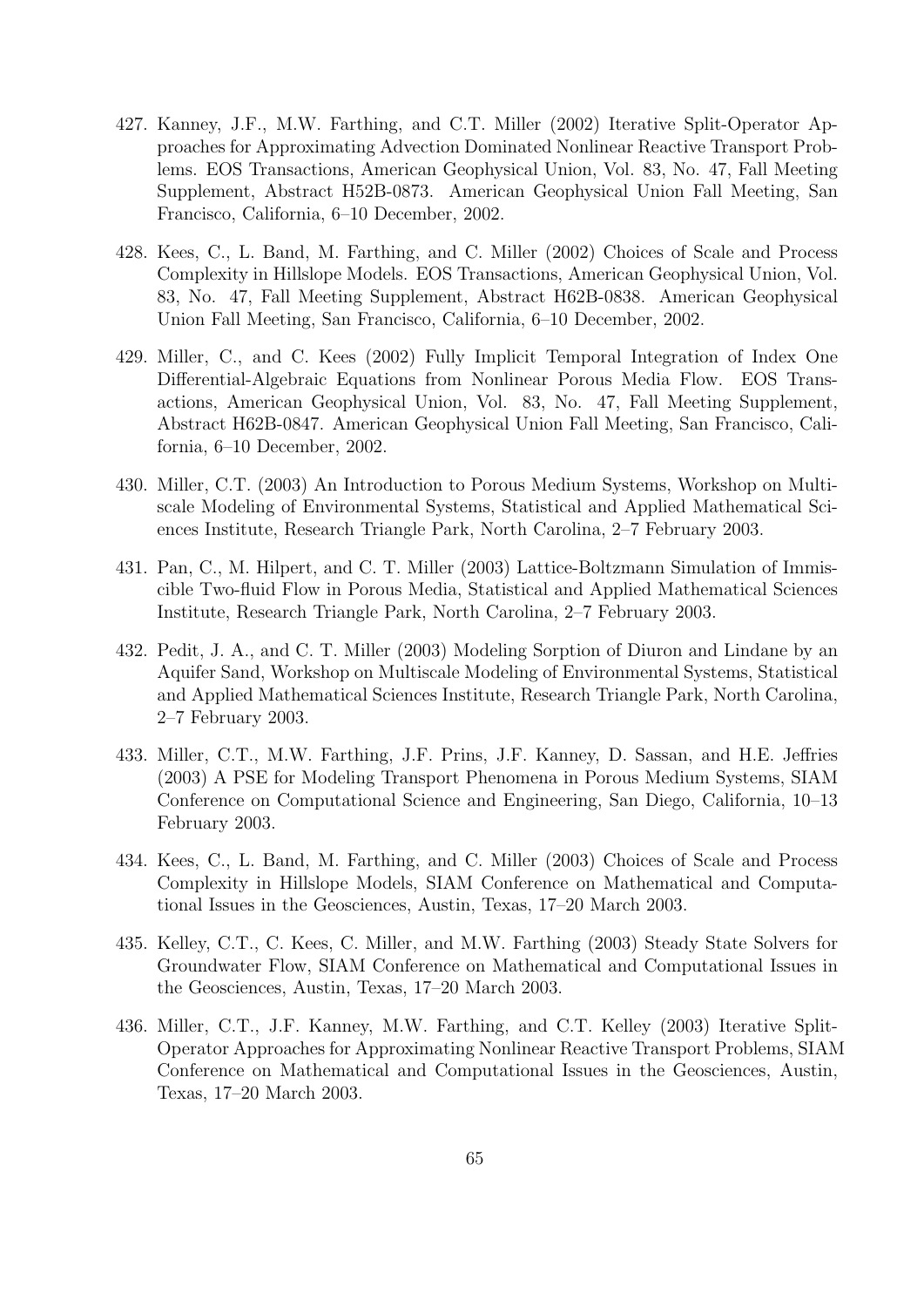- 437. Pan, D., M. Hilpert, and C.T. Miller (2003) Lattice-Boltzmann Simulation of Immiscible Two-Fluid Displacement in Porous Media, SIAM Conference on Mathematical and Computational Issues in the Geosciences, Austin, Texas, 17–20 March 2003.
- 438. Miller, C.T. (2003) Computational Science Research and Education: Perspectives Evolving from Modeling Porous Medium Dynamics, Society for Industrial and Applied Mathematics Workshop on Computational Science, Mathematics, and Engineering, Arlington, Virginia, 23–25 March 2003.
- 439. Farthing, M.W., C.E. Kees, T.S. Coffey, C.T. Kelley, and C.T. Miller (2003) Efficient Steady-State Solution Techniques for Variably Saturated Groundwater Flow, Workshop on Simulation and Optimization, Statistical and Applied Mathematical Sciences Institute, Research Triangle Park, North Carolina, 28–30 April 2003.
- 440. Gray, W.G., and C.T. Miller (2003) On the Governing Equations of Flow in Porous Media, Workshop on Simulation and Optimization, Statistical and Applied Mathematical Sciences Institute, Research Triangle Park, North Carolina, 28–30 April 2003.
- 441. Miller, C.T., J.F. Kanney, M.W. Farthing, H.E. Jeffries, D. Sassen, and J.F. Prins (2003) A PSE for Modeling Transport Phenomena in Porous Medium Systems, Workshop on Simulation and Optimization, Statistical and Applied Mathematical Sciences Institute, Research Triangle Park, North Carolina, 28–30 April 2003.
- 442. Miller, C.T., C. Pan, H. Li, K.A. Culligan, D. Adalsteinsson, and W.G. Gray (2003) Pore-Scale Modeling for Closure of Multiphase Models Derived Using Thermodynamically Constrained Averaging Theory Approaches, Workshop on Simulation and Optimization, Statistical and Applied Mathematical Sciences Institute, Research Triangle Park, North Carolina, 28–30 April 2003.
- 443. Pan, C., J.F. Prins, and C.T. Miller (2003) A High-Performance Lattice Boltzmann Implementation of Multiphase Flow in Porous Media, Workshop on Simulation and Optimization, Statistical and Applied Mathematical Sciences Institute, Research Triangle Park, North Carolina, 28–30 April 2003.
- 444. Pan, C., and C.T. Miller (2003) Lattice-Boltzmann Modeling of Multiphase Flow in Porous Media, Workshop on Pore Scale Study of Porous Media Processes, Statistical and Applied Mathematical Sciences Institute, Research Triangle Park, North Carolina, 16 May 2003.
- 445. Miller, C.T. (2003) Modeling Porous Medium Systems, SAMSI/CRSC Undergraduate Workshop, Statistical and Applied Mathematical Sciences Institute, Research Triangle Park, North Carolina, 9–13 June 2003.
- 446. Miller, C.T., W.G. Gray, and C. Pan (2003) Thermodynamically Constrained Averaging Theory Approach for Modeling Multiphase Flow, Workshop on Modern Mathematical/Physical Tools That May Lead to Improved Models in Subsurface Hydrology, National Science Foundation, Center for Applied Math, Purdue University, West Lafayette, Indiana, 10–15 August 2003.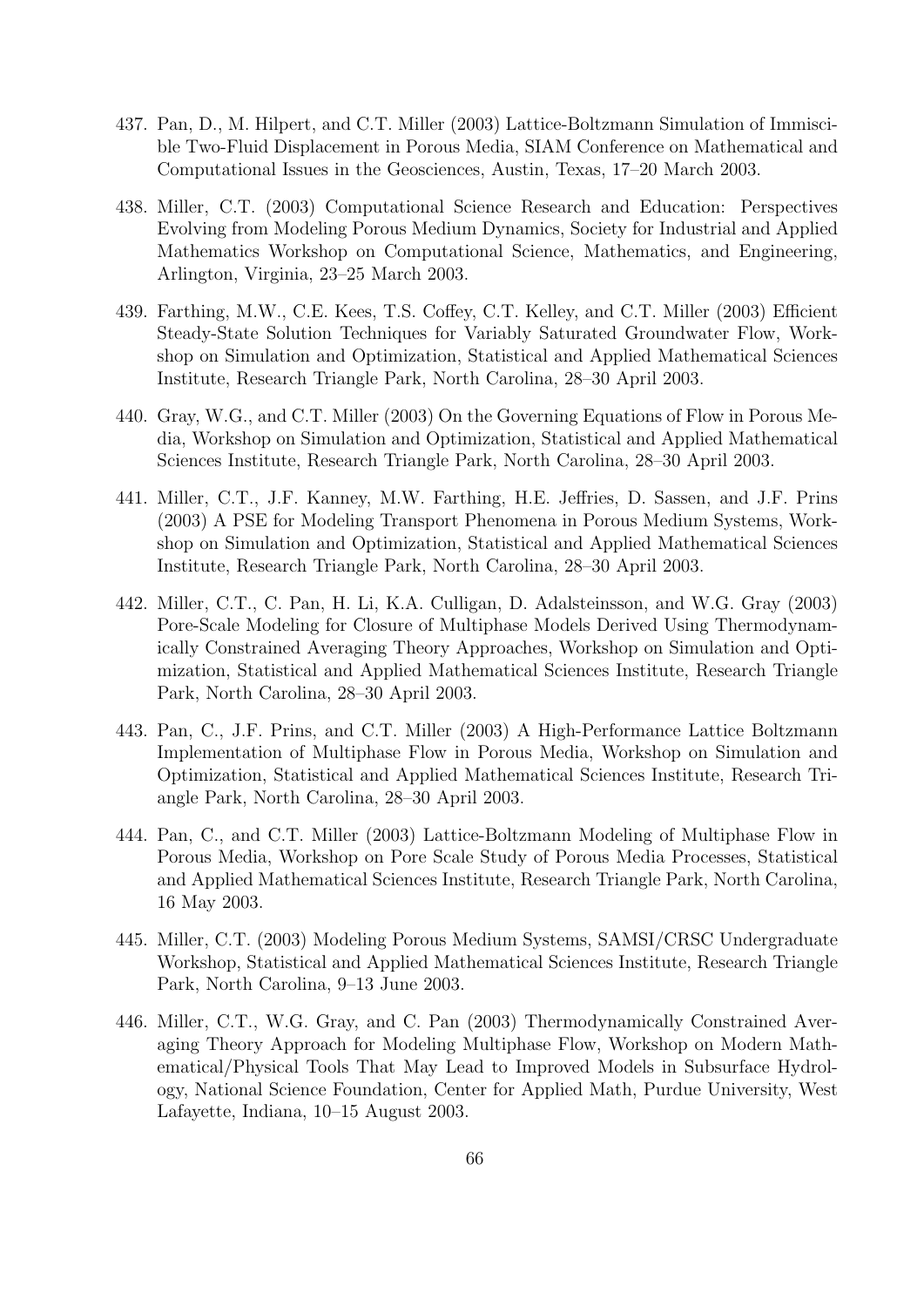- 447. DiGiano, F.A., W. Zhang, and C.T. Miller (2003) Mechanistic Model of Bacterial-Regrowth Dynamics in Distribution Systems with Uncertainty Analysis, Division of Environmental Chemistry,  $266^{th}$  American Chemical Society National Meeting, New York, New York, 7–11 September 2003.
- 448. Miller, C.T., C. Pan, H. Li, and W.G. Gray (2003) Modeling Transport Phenomena in Porous Medium Systems, Division of Environmental Chemistry, 266<sup>th</sup> American Chemical Society National Meeting, New York, New York, 7–11 September 2003.
- 449. Johnson, D.N., J.A. Pedit, and C.T. Miller (2003) Recovery of Dense Nonaqueous Phase Liquid Using a Brine Barrier Technology to Control Mobilization in Heterogeneous Porous Media, Integrating Perspectives, Superfund Basic Research Program 2003 Annual Meeting, Dartmouth College, Hanover, New Hampshire, 9–12 2003.
- 450. Miller, C.T., J.A. Pedit, and D.N. Johnson (2003) Chemical and Engineering Based Remediation Strategies, Integrating Perspectives, Superfund Basic Research Program 2003 Annual Meeting, Dartmouth College, Hanover, New Hampshire, 9–12 2003.
- 451. Abhishek, C., C.T. Miller, and M.W. Farthing (2003) Space-Time Adaptive Solution of Richards' Equation. EOS Transactions, American Geophysical Union, Vol. 84, No. 46, Fall Meeting Supplement, Abstract H11G-0953. American Geophysical Union Fall Meeting, San Francisco, California, 8–12 December 2003.
- 452. Farthing, M.W., H. Li, C.T. Miller, and C.E. Kees (2003) Higher Order Time Integration and Discontinuous Galerkin Methods for Variably Saturated Groundwater Flow. EOS Transactions, American Geophysical Union, Vol. 84, No. 46, Fall Meeting Supplement, Abstract H11G-0926. American Geophysical Union Fall Meeting, San Francisco, California, 8–12 December 2003.
- 453. Li, H., C. Pan, and C.T. Miller (2003) Viscous Coupling Effects of Two-Phase Flow in Porous Media. EOS Transactions, American Geophysical Union, Vol. 84, No. 46, Fall Meeting Supplement, Abstract H11G-0934. American Geophysical Union Fall Meeting, San Francisco, California, 8–12 December 2003.
- 454. Johnson, D.N., J.A. Pedit, and C.T. Miller(2003) Controlled Mobilization and Recovery of Dense Nonaqueous Phase Liquid from a Heterogeneous Porous Medium System. EOS Transactions, American Geophysical Union, Vol. 84, No. 46, Fall Meeting Supplement, Abstract H21D-0848. American Geophysical Union Fall Meeting, San Francisco, California, 8–12 December 2003.
- 455. Kees, C.E., M.W. Farthing, T.F. Russell, and C.T. Miller(2003) Eulerian-Lagrangian Localized Adjoint Methods for Nonlinear Reactive Transport. EOS Transactions, American Geophysical Union, Vol. 84, No. 46, Fall Meeting Supplement, Abstract H11G-0947. American Geophysical Union Fall Meeting, San Francisco, California, 8–12 December 2003.
- 456. Mayer, A.S. and C.T. Miller (2003) Optimization of Engineering Design of Subsurface Environmental Remediation Systems: Development and Testing of Community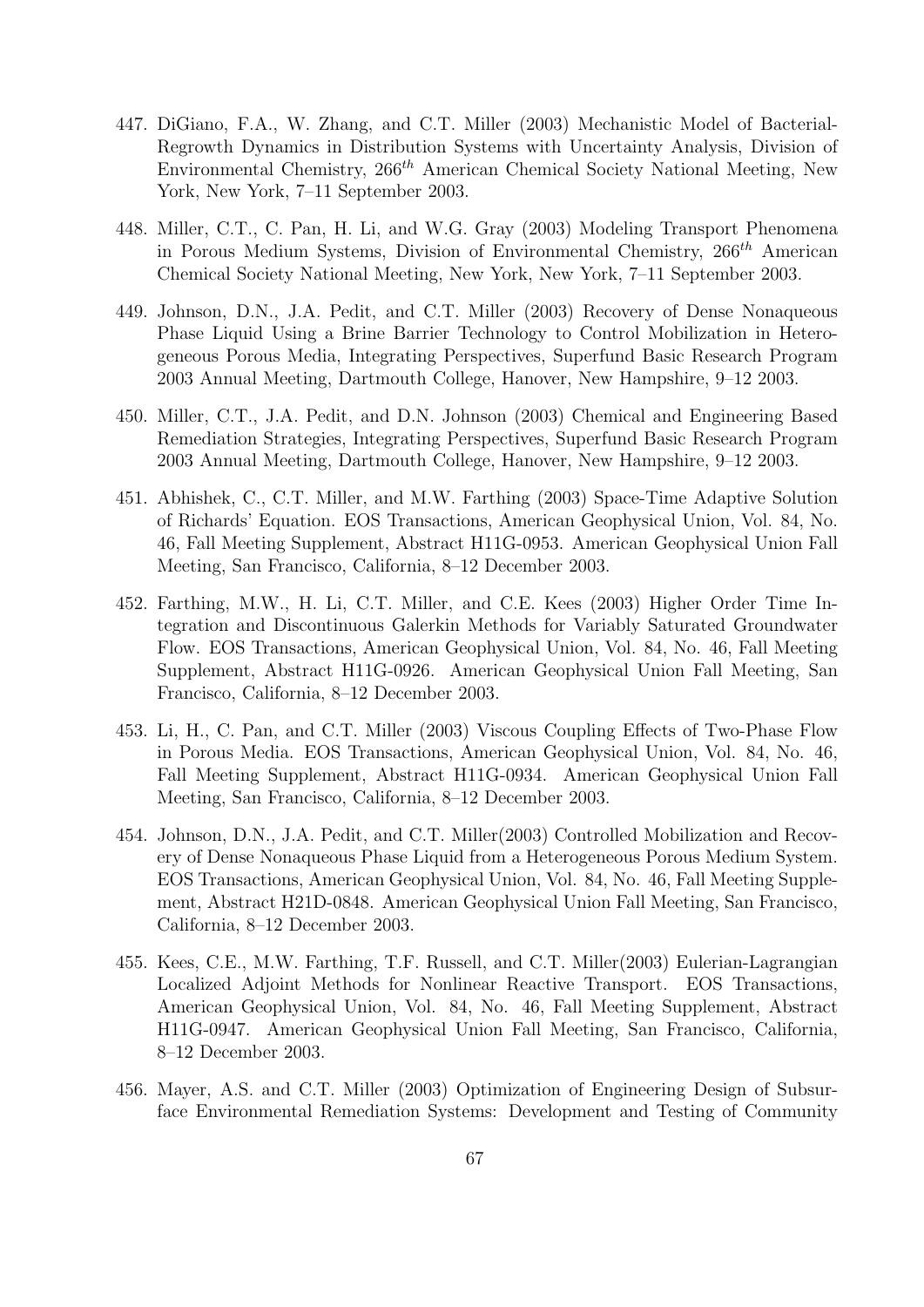Benchmark Problems. EOS Transactions, American Geophysical Union, Vol. 84, No. 46, Fall Meeting Supplement, Abstract H11B-07. American Geophysical Union Fall Meeting, San Francisco, California, 8–12 December 2003.

- 457. Pan, C., J.F. Prins, and C.T. Miller (2003) A High-Performance Lattice Boltzmann Implementation to Model Flow in Porous Media. EOS Transactions, American Geophysical Union, Vol. 84, No. 46, Fall Meeting Supplement, Abstract H11G-0928. American Geophysical Union Fall Meeting, San Francisco, California, 8–12 December 2003.
- 458. Fowler, K.R., C.T. Kelley, and C.T. Miller (2004) Optimal Groundwater Remediation Design, Eighth Copper Mountain Conference on Iterative Methods, Copper Mountain, Colorado, 28 March–2 April 2004.
- 459. Johnson, D.N., J.A. Pedit, and C.T. Miller (2004) Controlled Mobilization and Recovery of DNAPL from Heterogeneous Porous Media, Fourth International Conference on Remediation of Chlorinated and Recalcitrant Compounds, Battelle, Monterey, California, 24–27 May 2004.
- 460. Abhishek, C., C.T. Miller, and M.W. Farthing (2004) Space-Time Adaptive Solution of Richards' Equation, Computational Methods in Water Resources XV, Chapel Hill, North Carolina, 13–17 June 2004.
- 461. Mayer, A., C. Miller, K. Fowler, and C.T. Kelley (2004) Optimization of Engineering Design of Subsurface Environmental Remediation Systems—Development and Testing of Community Benchmark Problems, Computational Methods in Water Resources XV, Chapel Hill, North Carolina, 13–17 June 2004.
- 462. McClure, J., C. Pan, D. Adalsteinsson, C.T. Miller, and W.G. Gray (2004) A Modified Marching Cubes Algorithm for Application to LB Porous Media Simulations, Computational Methods in Water Resources XV, Chapel Hill, North Carolina, 13–17 June 2004.
- 463. Miller, C.T. (2004) Brine-Based Methods for Remediation of DNAPL-Contaminated Subsurface Systems, Annual Meeting of the National Environmental Technology Test Sites Program, Lewes, Delaware, 22–23 September 2004.
- 464. Li, H., M.W. Farthing, C.N. Dawson, and C.T. Miller (2004) Local Discontinuous Galerkin Approximations and Variable Step Size, Variable Order Time Integration for Richards' Equation. EOS Transactions, American Geophysical Union, Vol. 85, No. 46, Fall Meeting Supplement, Abstract H33F-0536. American Geophysical Union Fall Meeting, San Francisco, California, 12–17 December 2004.
- 465. Farthing, M.W., C.E. Kees, T.F. Russell, and C.T. Miller (2005) An ELLAM Approximation for Advective-Dispersive Transport with Combined, Nonlinear Equilibrium and Nonequilibrium Sorption. EOS Transactions, American Geophysical Union, Vol. 86, No. 18, Joint Assembly Supplement, Abstract H51A-03. American Geophysical Union Spring Meeting, Joint Assembly, New Orleans, Louisiana, 23–27 May 2005.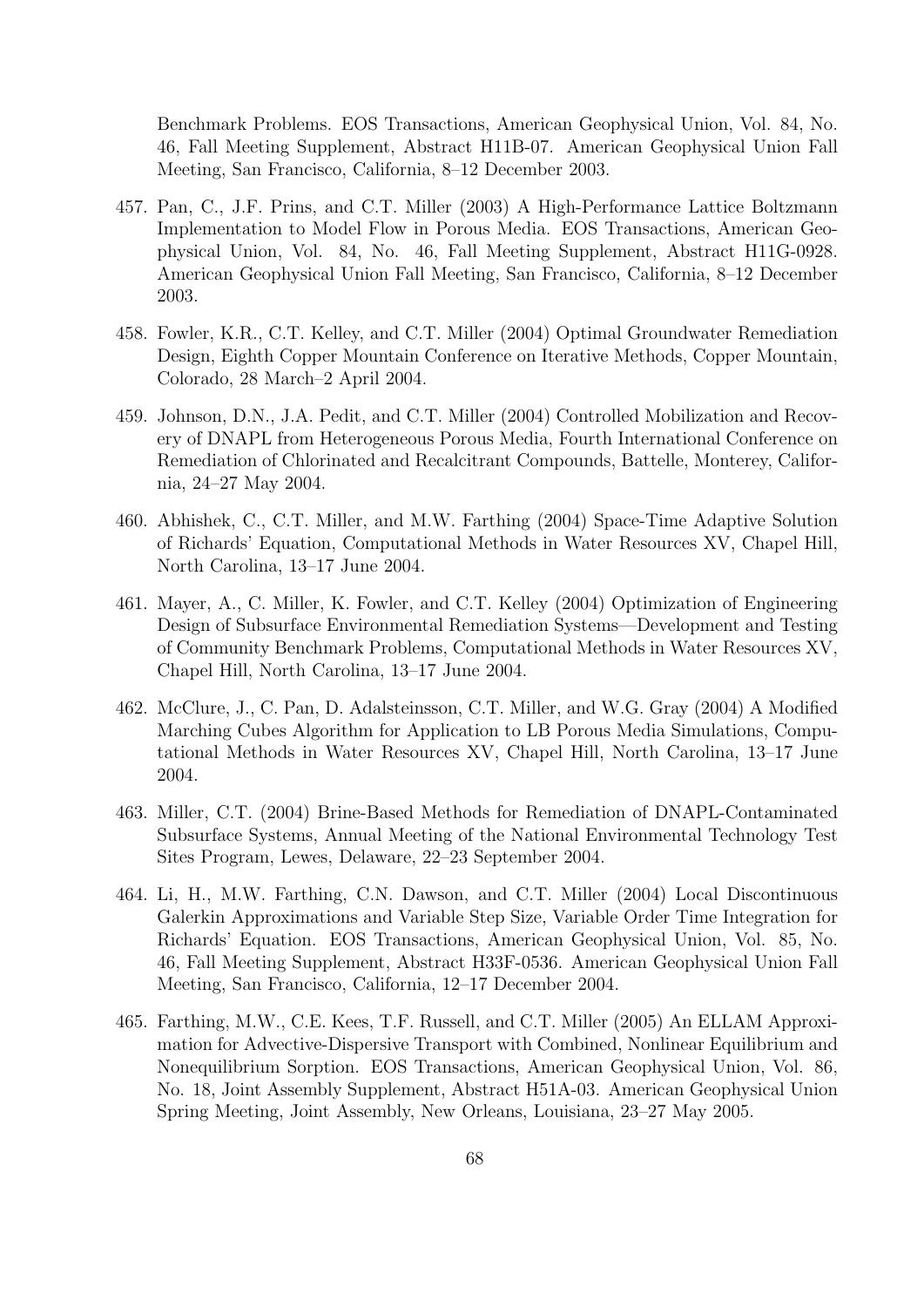- 466. Fantauzzi, J.A., P.S. Birak, and C.T. Miller (2005) Effect of High Density Brine on Calvert Clay, Poster Presentation, Annual Biomedical Research Conference for Minority Students, Atlanta, Georgia, 2–5 November 2005.
- 467. Anderson, D.M. R.M. McLaughlin, and C.T. Miller (2005) Averaging Nonslender Gravity Currents in Heterogeneous Porous Media, Annual Meeting of the Division of Fluid Dynamics, American Physical Society, Chicago, Illinois, 20–22 November 2005.
- 468. Farthing, M.W., M.A. Seyedabbasi, P.T. Imhoff, and C.T. Miller (2005) Efficient Numerical Methods for Modeling NAPL Dissolution Fingering. EOS Transactions, American Geophysical Union, Vol. 86, No. 52, Fall Meeting Supplement, Abstract H11D-1294. American Geophysical Union Fall Meeting, San Francisco, California, 5–9 December 2005.
- 469. McClure, J., D. Adalsteinsson, C. Pan, W.G. Gray, and C.T. Miller (2005) Resolution of Interfaces, Curvatures, and Common Lines in General Porous Media. EOS Transactions, American Geophysical Union, Vol. 86, No. 52, Fall Meeting Supplement, Abstract H33A-1366. American Geophysical Union Fall Meeting, San Francisco, California, 5–9 December 2005.
- 470. Miller, C.T., and W.G. Gray (2005) Hydrogeological Research: A Path to Future Contributions. EOS Transactions, American Geophysical Union, Vol. 86, No. 52, Fall Meeting Supplement, Abstract H53G-02. American Geophysical Union Fall Meeting, San Francisco, California, 5–9 December 2005.
- 471. Miller, C.T., D.N. Johnson, J.A. Pedit, P.M. Sanderson, P.S. Birak, and L.L. Murphy (2005) Brine-Based Approaches for Remediating DNAPL-Contaminated Subsurface Systems. EOS Transactions, American Geophysical Union, Vol. 86, No. 52, Fall Meeting Supplement, Abstract H22A-04. American Geophysical Union Fall Meeting, San Francisco, California, 5–9 December 2005.
- 472. Pan, C., E. Dalla, D. Franzosi, and C.T. Miller (2005) Pore-Scale Simulation of Entrapped Nonaqueous Phase Liquid Dissolution Using a Coupled Lattice Boltzmann-Finite Volume Modeling Approach. EOS Transactions, American Geophysical Union, Vol. 86, No. 52, Fall Meeting Supplement, Abstract H11D-1295. American Geophysical Union Fall Meeting, San Francisco, California, 5–9 December 2005.
- 473. Rupert, C.P., and C.T. Miller (2005) An Evaluation of Polynomial Chaos Methods for Approximate Solution of Stochastic Groundwater Flow. EOS Transactions, American Geophysical Union, Vol. 86, No. 52, Fall Meeting Supplement, Abstract H11D-1297. American Geophysical Union Fall Meeting, San Francisco, California, 5–9 December 2005.
- 474. Birak, P.S., D.N. Johnson, J.A. Pedit, and C.T. Miller (2006) Using Chemical Flooding to Mobilize PAH Mixtures in a Saturated Porous Medium, Fifth International Conference on Remediation of Chlorinated and Recalcitrant Compounds, Monterey, California, 22–25 May 2006.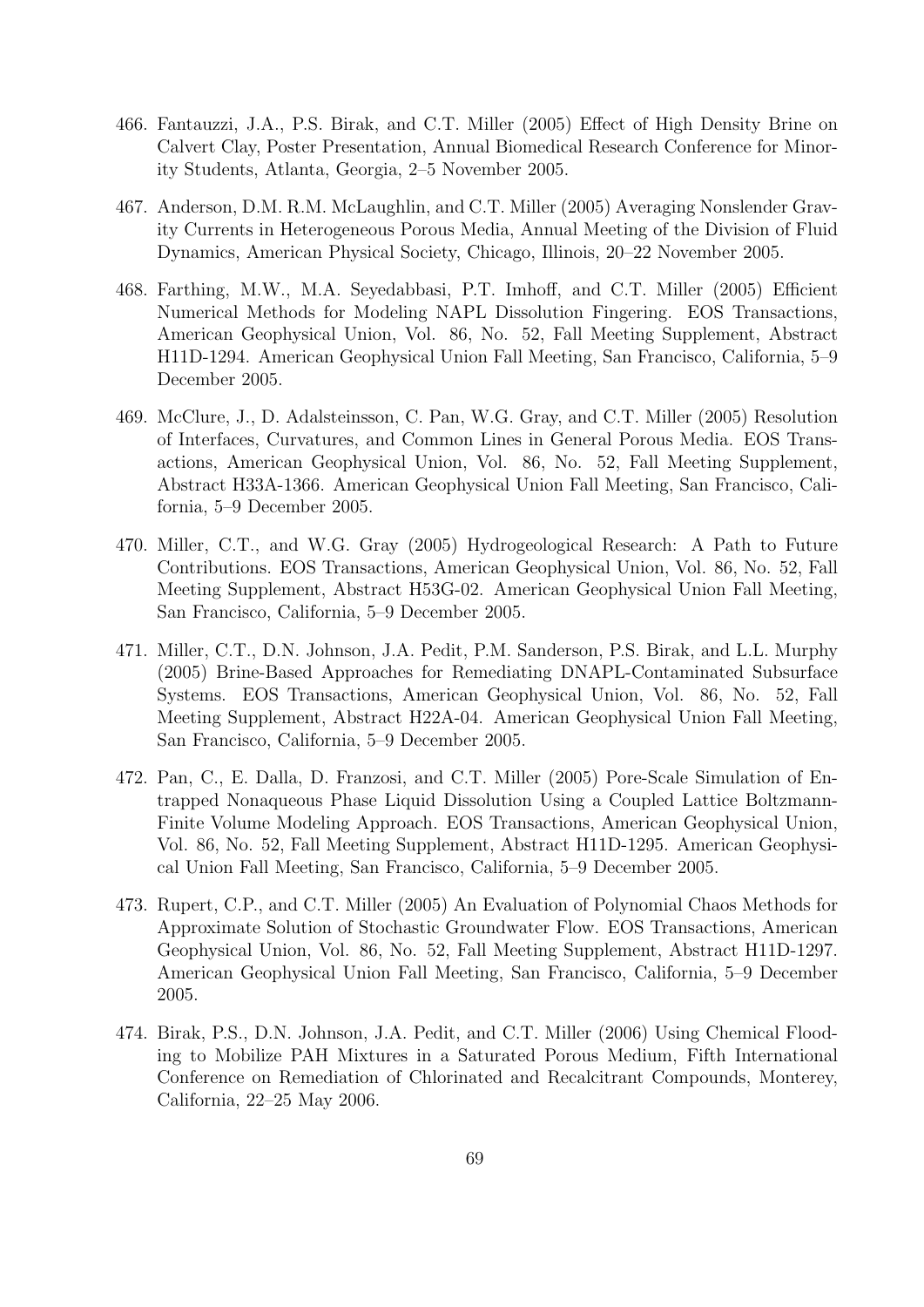- 475. Johnson, D.N., M.L. Serre, C.T. Miller, and G. Carter (2006) Using Spatially Fuzzed Data for the Estimation of Groundwater Arsenic Exposure in New Jersey, Fifth International Conference on Remediation of Chlorinated and Recalcitrant Compounds, Monterey, California, 22–25 May 2006.
- 476. Pedit, J.A., D.N. Johnson, L.L. Murphy, E.K. Granbery, P.M. Sanderson, M.W. Farthing, and C.T. Miller (2006) Enhanced Remediation of DNAPL-Contaminated Subsurface Environments, Current and Future Challenges in Environmental Health, Toxicology and Food Safety in Eastern and Central Europe, L.I. Medved's Institute of Ecohygiene and Toxicology, Kiev, Ukraine, 3–5 May 2006.
- 477. Pan, C., C.T. Miller, and L-S Luo (2006) Lattice Boltzmann Simulation of Multiphase Flow and Transport in Subsurface Systems, Third International Conference for Mesoscopic Methods in Engineering and Science, Hampton, Virginia, 24–28 July 2006.
- 478. Seyedabbasi, M.A., P.T. Imhoff, M.W. Farthing, and C.T. Miller (2006) Developing Upscaled Models for NAPL Dissolution Fingering, First International Conference on DNAPL Characterization and Remediation, Pittsburgh, Pennsylvania, 25–28 September 2006.
- 479. Boyer, T.H., C.T. Miller, and P.C. Singer (2006) Modeling Macrotransport and Microtransport for Removal of Natural Organic Matter by Anion Exchange, American Institute of Chemical Engineers Annual Meeting, San Francisco, California, 12–17 November 2006.
- 480. Birak, P.S., A.P. Newman, and C.T. Miller (2006) Remediation of PAH DNAPLs From a Former Manufactured Gas Plant Using Chemical Flooding, EOS Transactions, American Geophysical Union, Vol. 87, No. 52, Fall Meeting Supplement, Abstract H11C-1278. American Geophysical Union Fall Meeting, San Francisco, California, 11–15 December 2006.
- 481. Farthing, M.W., M.A. Seyedabbasi, P.T. Imhoff, and C.T. Miller (2006) Assessing the Impact of Wettability and Heterogeneity on NAPL Dissolution Fingering, EOS Transactions, American Geophysical Union, Vol. 87, No. 52, Fall Meeting Supplement, Abstract H11C-1265. American Geophysical Union Fall Meeting, San Francisco, California, 11–15 December 2006.
- 482. Pedit, J.A., D.N. Johnson, P.M. Sanderson, P.S. Birak, and C.T. Miller (2006) Field Scale Demonstration of Brine-Based Technology for DNAPL Remediation, Superfund Basic Research Program 2006 Annual Meeting, San Diego, California, 11–12 December 2006.
- 483. Li, H., M.W. Farthing, and C.T. Miller (2006) Adaptive Discontinuous Galerkin Approximation to Richards' Equation, EOS Transactions, American Geophysical Union, Vol. 87, No. 52, Fall Meeting Supplement, Abstract H11F-1327. American Geophysical Union Fall Meeting, San Francisco, California, 11–15 December 2006.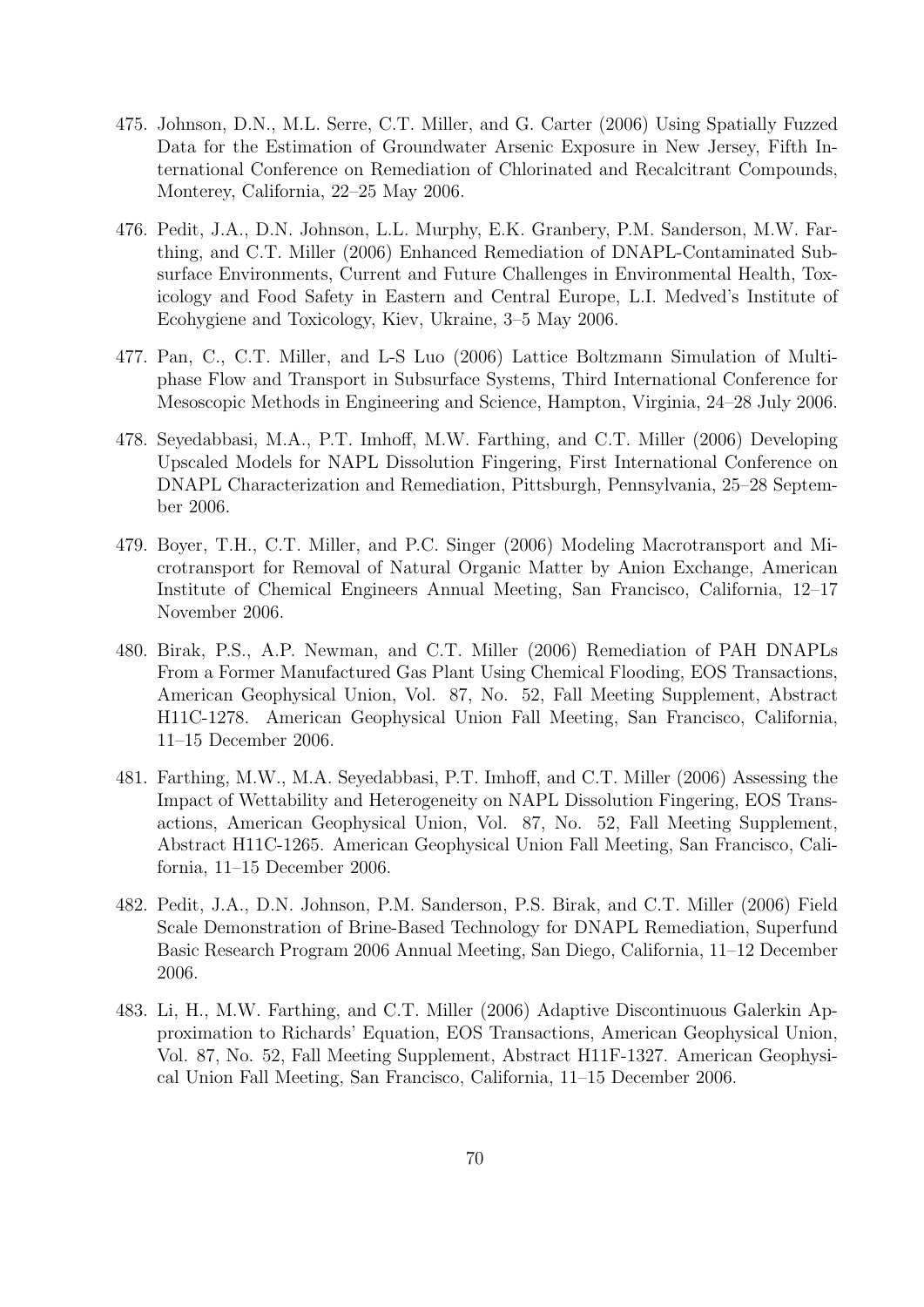- 484. Johnson, D.N., L.L. Murphy, J.A. Pedit, M.W. Farthing, and C.T. Miller (2006) Dense, Viscous Brine Behavior in Heterogeneous Porous Medium Systems During a Brine-Based DNAPL Remediation Approach, EOS Transactions, American Geophysical Union, Vol. 87, No. 52, Fall Meeting Supplement, Abstract H11C-1274. American Geophysical Union Fall Meeting, San Francisco, California, 11–15 December 2006.
- 485. McClure, J.E., C. Pan, W.G. Gray, and C.T. Miller (2006) Lattice Boltzmann Simulation of Non-Darcy Flow in Porous Media, EOS Transactions, American Geophysical Union, Vol. 87, No. 52, Fall Meeting Supplement, Abstract H53G-07. American Geophysical Union Fall Meeting, San Francisco, California, 11–15 December 2006.
- 486. Murphy, L.L., D.N. Johnson, J.A. Pedit, M.W. Farthing, and C.T. Miller (2006) Physical Properties and Behavior of a Dense, Viscous Brine in Porous Medium Systems, EOS Transactions, American Geophysical Union, Vol. 87, No. 52, Fall Meeting Supplement, Abstract H11C-1273. American Geophysical Union Fall Meeting, San Francisco, California, 11–15 December 2006.
- 487. Pedit, J.A., P.M. Sanderson, D.N. Johnson, and C.T. Miller (2006) Surfactant Behavior and Application with a Brine-Based Remediation Technology, EOS Transactions, American Geophysical Union, Vol. 87, No. 52, Fall Meeting Supplement, Abstract H11C-1275. American Geophysical Union Fall Meeting, San Francisco, California, 11–15 December 2006.
- 488. Sallerson, A.B., J.E. McClure, C. Pan, and C.T. Miller (2006) Pore-Scale Simulation of NAPL Dissolution, EOS Transactions, American Geophysical Union, Vol. 87, No. 52, Fall Meeting Supplement, Abstract H11C-1266. American Geophysical Union Fall Meeting, San Francisco, California, 11–15 December 2006.
- 489. Fowler, K., C.T. Kelley, C.T. Miller, G. Gray, and T. Hemker (2007) Some Derivative Free Approaches to a Hydraulic Capture Benchmarking Problem, SIAM Conference on Mathematical and Computational Issues in the Geosciences, Santa Fe, New Mexico, 19–22 March 2007.
- 490. McClure, J.E., A.B. Sallerson, W.G. Gray, and C.T. Miller (2007) Lattice Boltzmann Modeling and Image Analysis for Multiphase Porous Medium Systems, SIAM Conference on Mathematical and Computational Issues in the Geosciences, Santa Fe, New Mexico, 19–22 March 2007.
- 491. Sallerson, A.B., W.G. Gray, C.T. Miller, J.E. McClure (2007) Thermodynamically Constrained Averaging Theory Formulation of Two-Phase Flow in Porous Medium Systems, SIAM Conference on Mathematical and Computational Issues in the Geosciences, Santa Fe, New Mexico, 19–22 March 2007.
- 492. Seyedabbasi, M.A., P.T. Imhoff, M.W. Farthing, and C.T. Miller (2007) Developing Upscaled Models for NAPL Dissolution Fingering: Effect of Porous Media Heterogeneity, Second International Conference on DNAPL Characterization and Remediation, Niagara Falls, New York, 24–27 September 2007.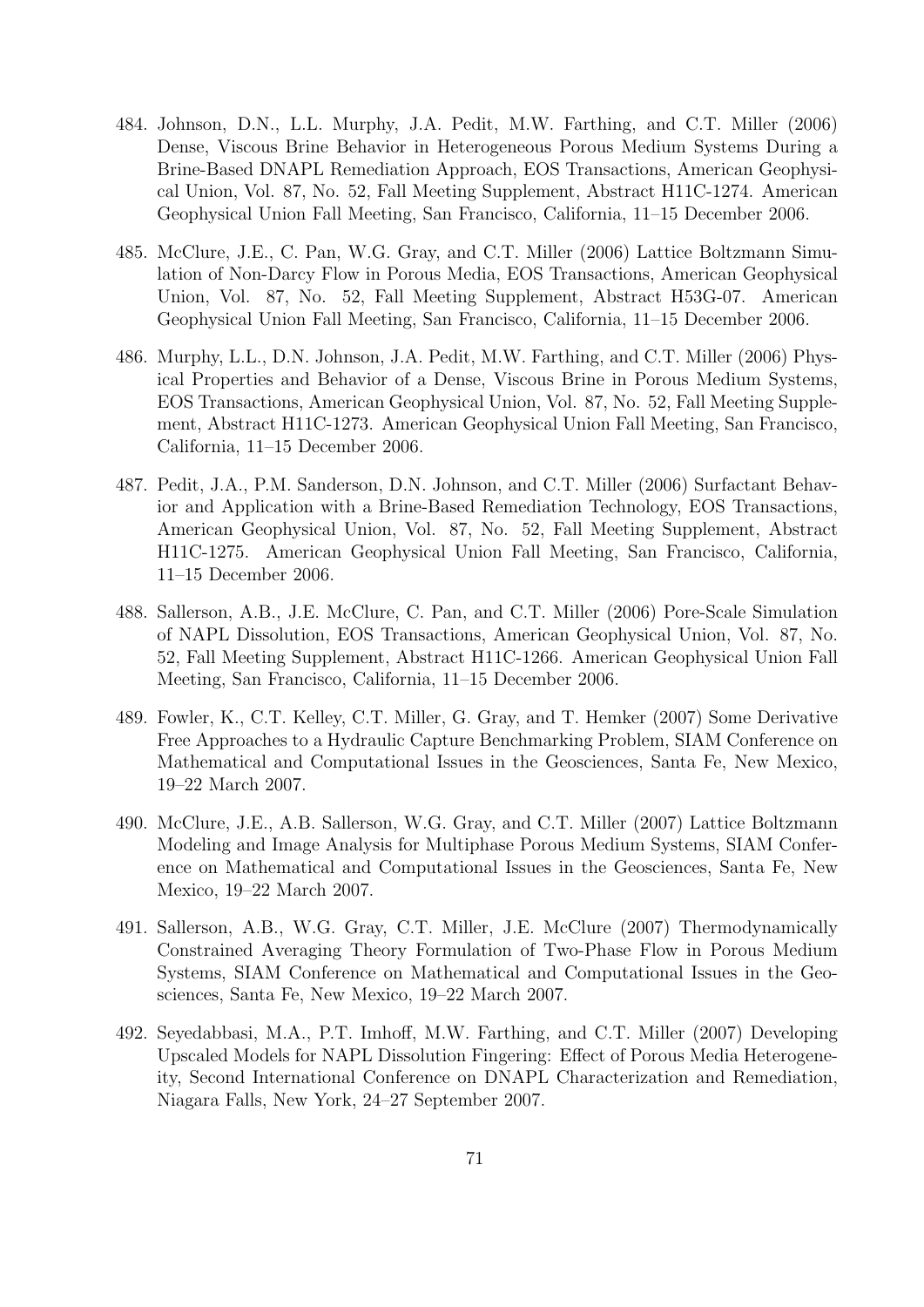- 493. Birak, P.S., D.A. Williams, E.V. Fitchett, D. Johnson Wright, J.A. Pedit, and C.T. Miller (2007) Remediation of PAH DNAPLs From a Former Manufactured Gas Plant Using Chemical Flooding, Superfund Basic Research and Training Program Annual Meeting, Duke University, Durham, North Carolina, 3–5 December 2007.
- 494. Hauswirth, S.C. P.S. Birak, D.A. Williams, J.A. Pedit, and C.T. Miller (2007) Composition and Properties of Coal Tar DNAPLs at Former Manufactured Gas Plants, Superfund Basic Research and Training Program Annual Meeting, Duke University, Durham, North Carolina, 3–5 December 2007.
- 495. Lebron, B.L., A.P. Newman, S.D. Richardson, J.A. Pedit, and C.T. Miller (2007) An Investigation of Physical and Chemical Methods for the Remediation of Contaminated Field Soil, Superfund Basic Research and Training Program Annual Meeting, Duke University, Durham, North Carolina, 3–5 December 2007.
- 496. Rupert, C.P., and C.T. Miller (2007) Finding Hydraulic Conductivity with Multiple Flow Regimes, Superfund Basic Research and Training Program Annual Meeting, Duke University, Durham, North Carolina, 3–5 December 2007.
- 497. Johnson Wright, D., P.S. Birak, J.A. Pedit, J.E. McClure, and C.T. Miller (2007) Multiscale Reductions in Mass Flux as a Function of Residual Saturation, Superfund Basic Research and Training Program Annual Meeting, Duke University, Durham, North Carolina, 3–5 December 2007.
- 498. Johnson Wright, D., J.A. Pedit, P.S. Birak, M.W. Farthing, and C.T. Miller (2007) Viscous Brine Transport in Porous Medium Systems, Superfund Basic Research and Training Program Annual Meeting, Duke University, Durham, North Carolina, 3–5 December 2007.
- 499. Birak, P.S., D.A. Williams, S.C. Hauswirth, J.A. Pedit, and C.T. Miller (2007) Composition and Properties of Coal Tar DNAPLs at Former Manufactured Gas Plants, EOS Transactions, American Geophysical Union, Vol. 88, No. 52, Fall Meeting Supplement, Abstract H33D-1632. American Geophysical Union Fall Meeting, San Francisco, California, 10–14 December 2007.
- 500. Johnson-Wright, D.N., P.S. Birak, J.A. Pedit, J.E. McClure, and C.T. Miller (2007) Multiscale Reductions in Mass Flux as a Function of Residual Saturation, EOS Transactions, American Geophysical Union, Vol. 88, No. 52, Fall Meeting Supplement, Abstract H23D-1628. American Geophysical Union Fall Meeting, San Francisco, California, 10–14 December 2007.
- 501. Pedit, J.A., D.N. Johnson-Wright, P.S. Birak, M.W. Farthing, and C.T. Miller (2007) Dense, Viscous Brine Transport in Porous Medium Systems, EOS Transactions, American Geophysical Union, Vol. 88, No. 52, Fall Meeting Supplement, Abstract H33D-1631. American Geophysical Union Fall Meeting, San Francisco, California, 10–14 December 2007.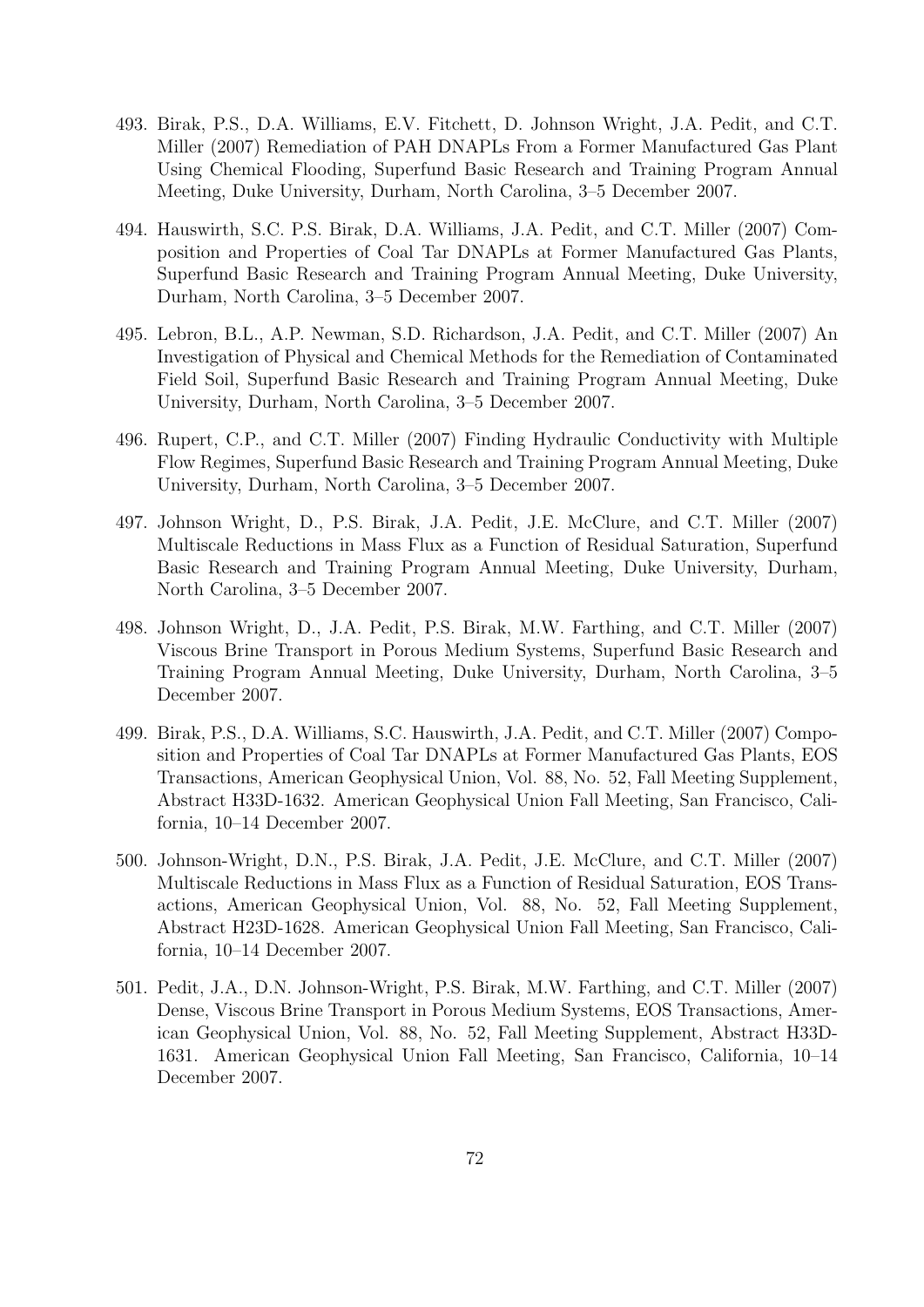- 502. Sallerson, A.B., W.G. Gray, and C.T. Miller (2007) Modeling of Two-Fluid-Phase Flow in Porous Medium Using the Thermodynamically Constrained Averaging Theory Approach, EOS Transactions, American Geophysical Union, Vol. 88, No. 52, Fall Meeting Supplement, Abstract H33D-1633. American Geophysical Union Fall Meeting, San Francisco, California, 10–14 December 2007.
- 503. Boyer, T.H., P.C. Singer, and C.T. Miller (2008) Application of a MIEX Reactor Model to Evaluate DOC Removal, American Water Works Association Annual Conference & Exposition, Atlanta, Georgia, 8–12 June 2008.
- 504. Gasda, S.E., M.W. Farthing, C.E. Kees, and C.T. Miller (2008) Temporally and Spatially Adaptive Time Integration Methods for Richards' Equation, Computational Methods in Water Resources XVII International Conference, San Francisco, California, 6–10 July 2008.
- 505. Kees, C.E., M.W. Farthing, C.N. Dawson, and C.T. Miller (2008) Locally Conservative, Stabilized Finite Element Methods for Multiphase Flow, Computational Methods in Water Resources XVII International Conference, San Francisco, California, 6–10 July 2008.
- 506. Newman, A.P., P.S. Birak, S.D. Richardson, and C.T. Miller (2008) Cosolvent Flushing for the Remediation of PAH's from Former Manufactured Gas Plant Sites, Superfund Basic Research and Training Program Annual Meeting, Innovative Science and Technology for Mitigating Human, Ecological and Environmental Risks, Pacific Grove, California, 7–9 December 2008.
- 507. Birak, P.S., S.E. Gasda, S.C. Hauswirth, D.A. Williams, J.A. Pedit, and C.T. Miller (2008) Rheology of Dense Nonaqueous Phase Liquids at Formger Manufactured Gas Plants, EOS Transactions, American Geophysical Union, Vol. 89, No. 52, Fall Meeting Supplement, Abstract H31D-0906. American Geophysical Union Fall Meeting, San Francisco, California, 15–19 December 2008.
- 508. Gasda, S.E., M. Farthing, M. Seyedabbasi, C. Kees, P. Imhoff, and C.T. Miller (2008) The Influence of Heterogeneity and Spill Conditions on NAPL Dissolution Fingering, EOS Transactions, American Geophysical Union, Vol. 89, No. 52, Fall Meeting Supplement, Abstract H33J-07. American Geophysical Union Fall Meeting, San Francisco, California, 15–19 December 2008.
- 509. Hauswirth, S., P.S. Birak, S. Rylander, J. Pedit, and C. Miller (2008) Impact of Asphaltenes and Resins on the Wetting Characteristics of Tars at Former Manufactured Gas Plants, EOS Transactions, American Geophysical Union, Vol. 89, No. 52, Fall Meeting Supplement, Abstract H31D-0893. American Geophysical Union Fall Meeting, San Francisco, California, 15–19 December 2008.
- 510. Newman, A.P., P.S. Birak, S.D. Richardson, and C.T. Miller (2008) Cosolvent Flushing for the Remediation of PAH's from Former Manufactured Gas Plant Sites, EOS Transactions, American Geophysical Union, Vol. 89, No. 52, Fall Meeting Supplement,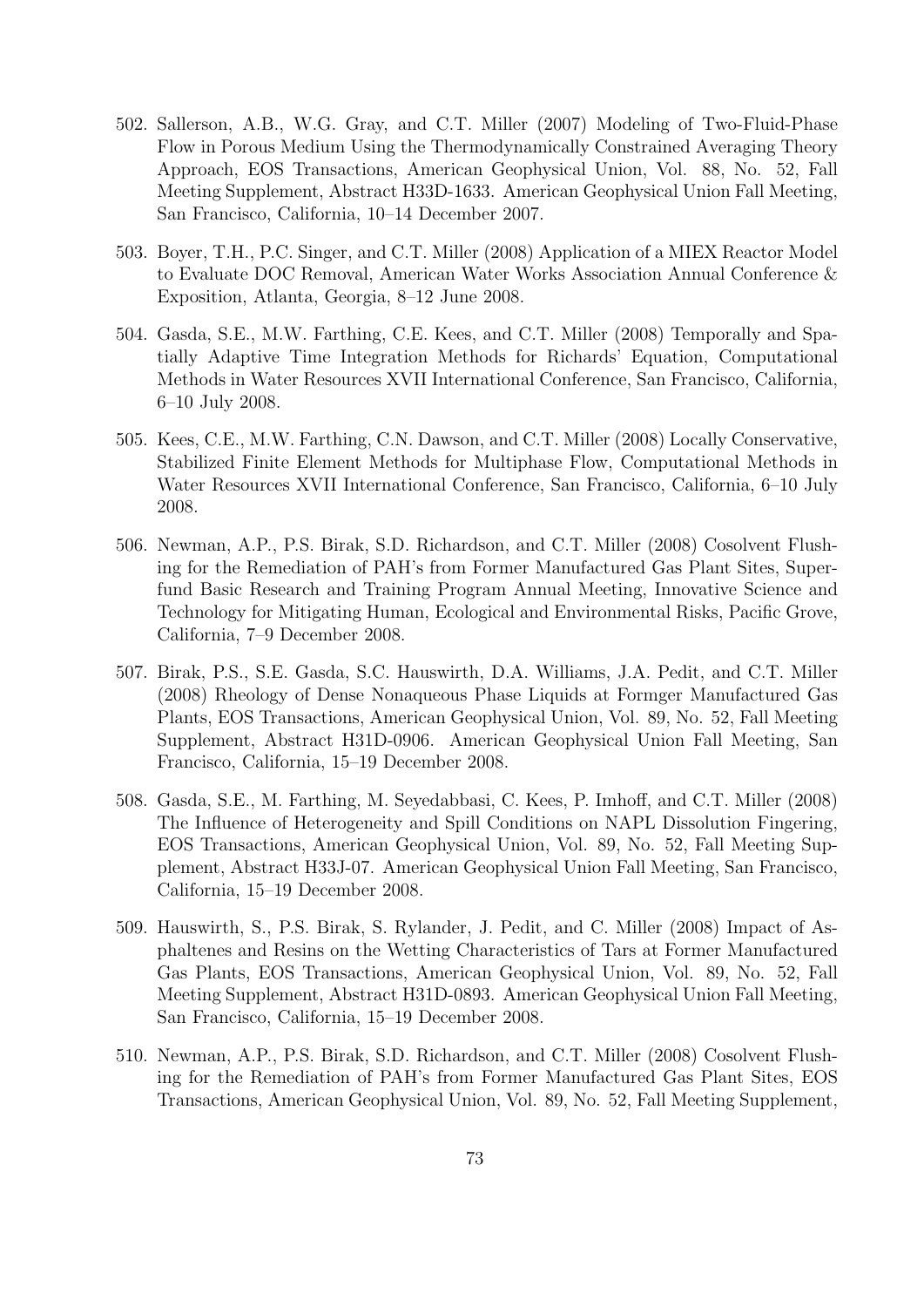Abstract H31D-0897. American Geophysical Union Fall Meeting, San Francisco, California, 15–19 December 2008.

- 511. Pedit, J.A., P.S. Birak, Y.C. Chang, S.E. Gasda, D.J. Wright, W.G. Gray, and C.T. Miller (2008) Dispersion of Dense Brine Solutions in Porous Medium Systems, EOS Transactions, American Geophysical Union, Vol. 89, No. 52, Fall Meeting Supplement, Abstract H21D-0842. American Geophysical Union Fall Meeting, San Francisco, California, 15–19 December 2008.
- 512. Seyedabbasi, M.A., M.W. Farthing, P.T. Imhoff, and C.T. Miller (2008) Experimental Study of NAPL Dissolution Fingering in Two-Dimensional Heterogeneous Porous Media, EOS Transactions, American Geophysical Union, Vol. 89, No. 52, Fall Meeting Supplement, Abstract H31D-0895. American Geophysical Union Fall Meeting, San Francisco, California, 15–19 December 2008.
- 513. Gray, W.G., and C.T. Miller (2009) Thermodynamically Constrained Averaging Theory for Porous Media Flow: Why Bother?,  $29<sup>th</sup>$  Annual Hydrology Days, American Geophysical Union, Colorado State University, Fort Collins, Colorado, 25–27 March 2009.
- 514. Jackson, A.S., C.T. Miller, and W.G. Gray (2009) Thermodynamically Constrained Averaging Theory Formulation of Two-Phase Flow in Porous Medium Systems, Workshop on Multiscale Models of Two-Phase Flow in Porous Media, Sponsored by US Army Corps of Engineers Engineer Research and Development Center, University of North Carolina, Chapel Hill, North Carolina, 6–7 April 2009.
- 515. Gasda, S.E., M.W. Farthing, C.E. Kees, and C.T. Miller (2009) Richardson Extrapolation for Aposteriori Error Estimation in Variably Saturated Flow in Porous Media, Workshop on Multiscale Models of Two-Phase Flow in Porous Media, Sponsored by US Army Corps of Engineers Engineer Research and Development Center, University of North Carolina, Chapel Hill, North Carolina, 6–7 April 2009.
- 516. Birak, P.S., and C.T. Miller (2009) Rheological Behavior of Tars at Former Manufactured Gas Plants, Sponsored by US Army Corps of Engineers Engineer Research and Development Center, University of North Carolina, Chapel Hill, North Carolina, 6–7 April 2009.
- 517. McClure, J.E., J.F. Prins, and C.T. Miller (2009) High Performance Implementation of the Lattice Boltzmann Method, Sponsored by US Army Corps of Engineers Engineer Research and Development Center, University of North Carolina, Chapel Hill, North Carolina, 6–7 April 2009.
- 518. Richardson, S.D., B. Lebron, C.T. Miller, and M.D. Aitken (2009) Effects of Persulfate Oxidation on Microbial Activity and PAH Removal in Contaminated Soil from a Manufactured-Gas Plant Site, In Situ and On-Site Bioremediation, The Tenth International Symposium, Battelle Memorial Institute, Baltimore, Maryland, 5–9 May 2009.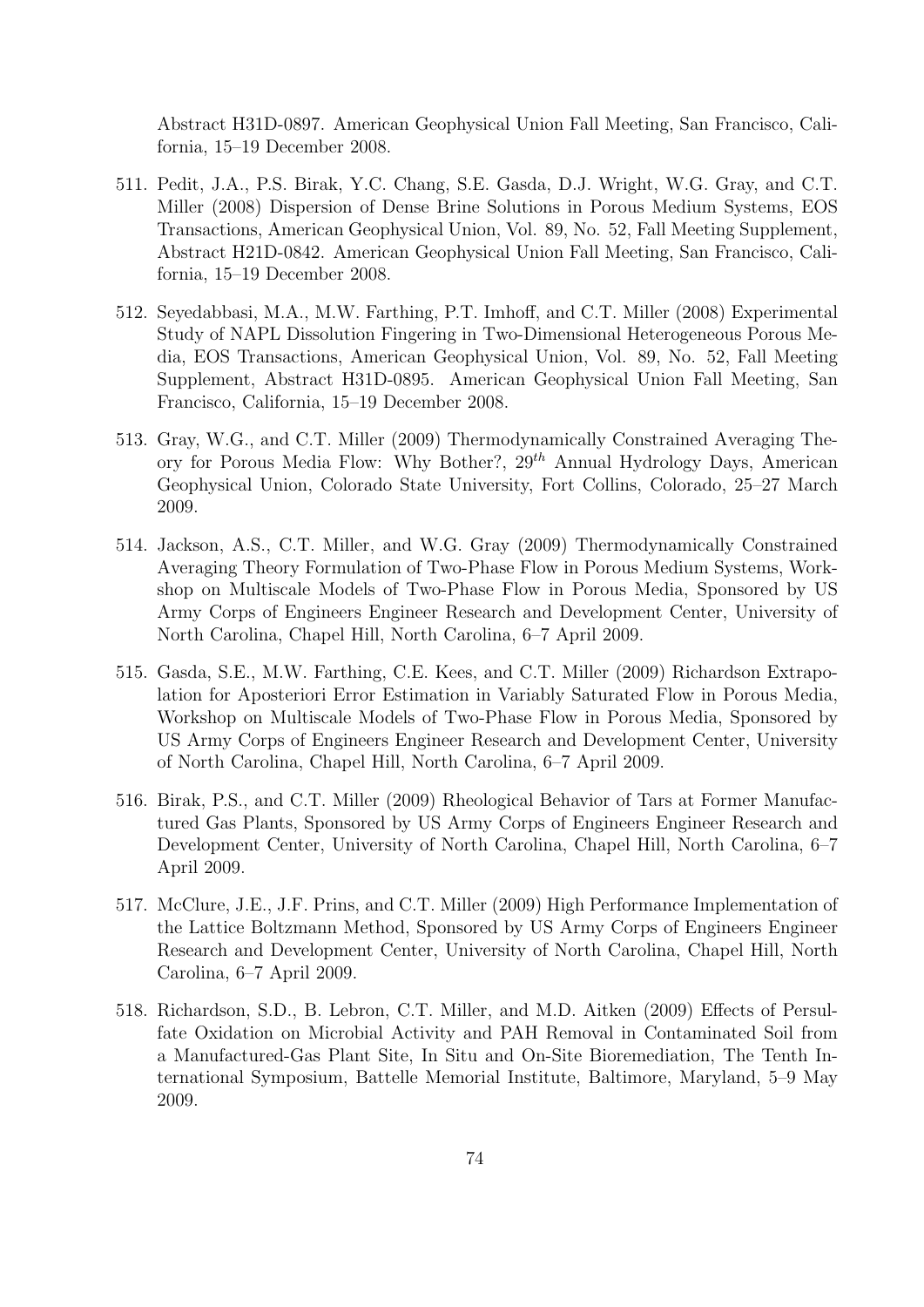- 519. Birak, P.S., S.C. Hauswirth, and C.T. Miller (2009) Rheological Characteristics of Manufactured Gas Plant Tars and Implications for Remediation, Annual Conference on Soils, Sediments, Water and Energy, University of Massachusetts, Amherst, Massachusetts, 19-22 October 2009.
- 520. Hauswirth, S.C., P.S. Birak, and C.T. Miller (2009) Relating Manufacturing Process and Sample Location to the Composition and Properties of MGP Tars, Annual Conference on Soils, Sediments, Water and Energy, University of Massachusetts, Amherst, Massachusetts, 19-22 October 2009.
- 521. Birak, P.S., S.C. Hauswirth, and C.T. Miller (2009) Physicochemical Methods for Promoting Tar Mobilization, EOS Transactions, American Geophysical Union, Vol. 90, No. 52, Fall Meeting Supplement, Abstract H13B-0953. American Geophysical Union Fall Meeting, San Francisco, California, 14–18 December 2009.
- 522. McClure, J.E., W.G. Gray, and C.T. Miller (2009) Examining the Influence of Solid Morphology for Non-Darcy Porous Medium Flows, EOS Transactions, American Geophysical Union, Vol. 90, No. 52, Fall Meeting Supplement, Abstract H43E-1066. American Geophysical Union Fall Meeting, San Francisco, California, 14–18 December 2009.
- 523. Tsang, A., S. Gasda, M. Farthing, C. Kees, P. Imhoff, and C.T. Miller (2009) The Influence of Heterogeneity and Spill Conditions on NAPL Dissolution Fingering, EOS Transactions, American Geophysical Union, Vol. 90, No. 52, Fall Meeting Supplement, Abstract H21C-0871. American Geophysical Union Fall Meeting, San Francisco, California, 14–18 December 2009.
- 524. Miller, C.T. (2010) Effectiveness of Source-Zone Remediation of DNAPL-Contaminated Subsurface Systems: Role of Interphase Mass Transfer, National Association of Remedial Project Managers Annual Training Program, US Environmental Protection Agency, Crystal City, Virgina, 24–28 May 2010.
- 525. Birak, P.S., S.C. Hauswirth, J.A. Pedit, and C.T. Miller (2010) Mobilization of FMGP Tars Using Alkaline Flushing, Seventh International Conference on Remediation of Chlorinated and Recalcitrant Compounds, Monterey, California, 24–27 May 2010.
- 526. Birak, P.S., A.P. Newman, S.R. Richardson, S.C. Hauswirth, J.A. Pedit, and C.T. Miller (2010) Remediation of Aged FMGP Soil Using Cosolvent Flushing, Seventh International Conference on Remediation of Chlorinated and Recalcitrant Compounds, Monterey, California, 24–27 May 2010.
- 527. Hauswirth, S.C., P.S. Birak, and C.T. Miller (2010) The Composition and Properties of FMGP Tars: Relationship to Manufacturing Process and Sample Locations, Seventh International Conference on Remediation of Chlorinated and Recalcitrant Compounds, Monterey, California, 24–27 May 2010.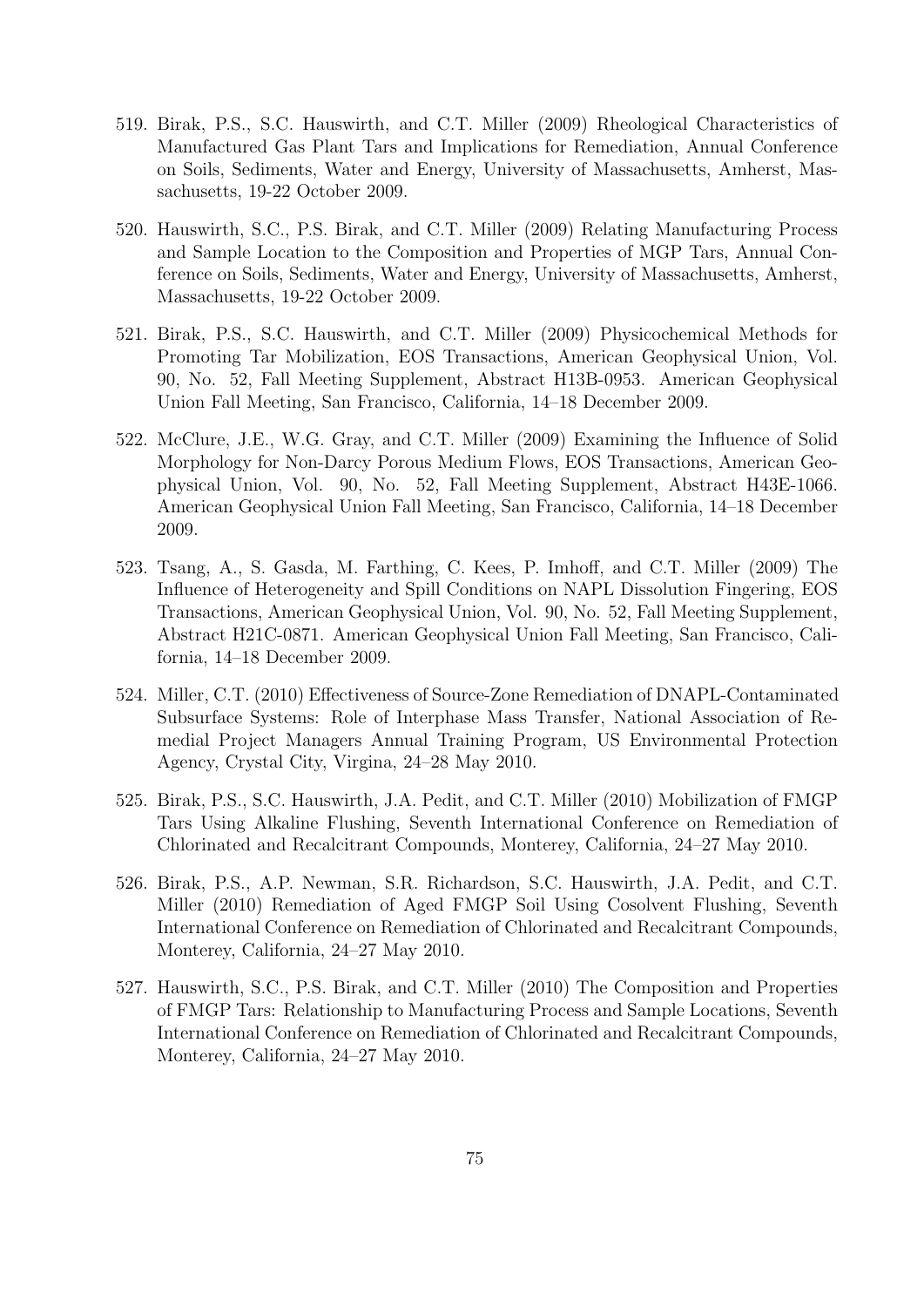- 528. Gray, W.G., and C.T. Miller (2010) On the Importance of Consistency Across Scales, XVIII International Conference on Computational Methods in Water Resources, Barcelona, Spain, 21–24 June 2010.
- 529. McClure, J.E., J.F. Prins, and C.T. Miller (2010) Serial and Parallel Performance Characteristics of the Lattice Boltzmann Method, XVIII International Conference on Computational Methods in Water Resources, Barcelona, Spain, 21–24 June 2010.
- 530. Birak, P.S., S. Hauswirth, and C.T. Miller (2010) Remediation of Polycyclic Aromatic Hydrocarbons in Soil Using Cosolvent Flushing, Abstract H53C-1056. American Geophysical Union Fall Meeting, San Francisco, California, 13–17 December 2010.
- 531. M.W Farthing, C.E. Kees, S.E. Howington, P. Cheng, R. Cheng, and C.T. Miller (2010) Improved Eulerian-Lagrangian Techniques for Complex Transport on Unstructured Computational Meshes, Abstract H23E-1244. American Geophysical Union Fall Meeting, San Francisco, California, 13–17 December 2010.
- 532. Hauswirth, S., S. Rylander, P.S. Birak, and C.T. Miller (2010) Remediation of Former Manufactured Gas Plant Tars Using Alkaline Flushing, Abstract H53C-1055. American Geophysical Union Fall Meeting, San Francisco, California, 13–17 December 2010.
- 533. Tsang, M.A., S.E. Gasda, M.W. Farthing, C.E. Kees, P.T. Imhoff, and C.T. Miller (2010) The Influence of Heterogeneity and Spill Conditions on NAPL Dissolution Fingering, Abstract H53C-1053. American Geophysical Union Fall Meeting, San Francisco, California, 13–17 December 2010.
- 534. McClure, J.E., C.T. Miller, and W.G. Gray (2011) Thermodynamic Equilibrium in Multiphase Porous Media: Examining Equilibria Across Spatial Scales, Society for Industrial and Appied Mathematics Conference on Mathematical & Computational Issues in the Geosciences, Abstract MS47, Long Beach, California, 21–24 March 2011.
- 535. Brown, K.I., D. Wildenschild, W.G. Gray, and C.T. Miller (2011) Interfacial Area Measurements for Robust Models of Multiphase Flow in Porous Media, Goldschmidt 2011, Prague, Czech Republic, 14–19 August 2011.
- 536. Schrefler, B.A., G. Sciumé, S.E. Shelton, W.G. Gray, C.T. Miller, F. Pesavento, and P. Decuzzi (2011) Mechanics of Porous Media: From Geomaterial to Tumor Growth Modelling, XI International Conference on Computational Plasticity Fundamentals and Applications, European Community in Computational Methods in Applied Sciences and International Association on Computational Mechanics, Barcelona, Spain, 7–9 September 2011.
- 537. Brown, K., D. Wildenschild, W.G. Gray, and C.T. Miller (2011) Measuring Interfacial Areas and Curvatures Among Three Immiscible Fluid Phases in a Porous Medium, Abstract H54C-03. American Geophysical Union Fall Meeting, San Francisco, California, 5–9 December 2011.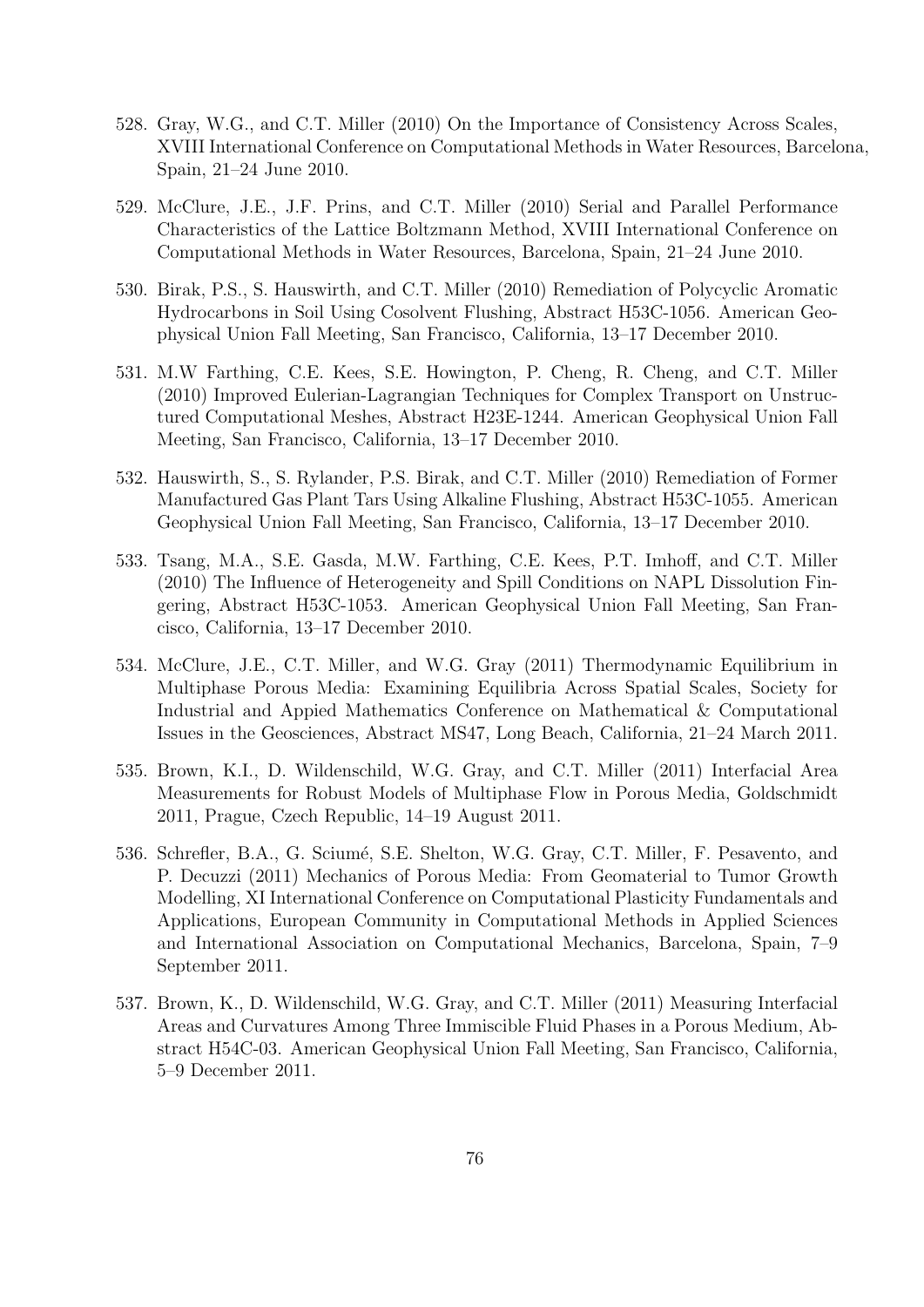- 538. Hauswirth, S.C., P. Schultz Birak, and C.T. Miller (2011) Relationship Between the Composition and Interfacial Tension of Former Manufactured Gas Plant Tars, Abstract H41A-1005. American Geophysical Union Fall Meeting, San Francisco, California, 5–9 December 2011.
- 539. McClure, J.E., J.F. Prins, and C.T. Miller (2012) SIAM Conference on Parallel Processing for Scientific Computing, Savannah, Georgia, 15–17 February 2012.
- 540. Dye, A.L., J.E. McClure, L.J. Pyrak-Nolte, D. Adalsteinsson, W.G. Gray, and C.T. Miller (2012) Analysis of Capillary Pressure in a Two-Fluid-Phase Porous Medium System, XIX International Conference on Computational Methods in Water Resources, Urbana-Champaign, Illinois, 17–21 June 2012.
- 541. Miller, C., W. Gray, T. Kelley, P. Birak, and D. Hannoun (2012) Simulating Non-Dilute Transport in Porous Media Using a TCAT-Based Model, XIX International Conference on Computational Methods in Water Resources, Urbana-Champaign, Illinois, 17–21 June 2012.
- 542. Rybak, I., W.G. Gray, R. Helmig, A.S. Jackson, C.T. Miller, and K. Mosthaf (2012) Coupling Concepts for Multiphase Porous Medium and Free Flow Systems, XIX International Conference on Computational Methods in Water Resources, Urbana-Champaign, Illinois, 17–21 June 2012.
- 543. Brown, K., D. Wildenschild, W.G. Gray, and C.T. Miller (2012) Three-Phase Flow in Porous Media: On the Relationship Between Capillary Pressure, Saturation, and Interfacial Area, Gordon Research Conferenes, Flow & Transport in Permeable Media, Les Diablerets, Switzerland, 24–29 June 2012.
- 544. Farthing, M.W., S.E. Gasda, C.E. Kees, and C.T. Miller (2012) Adaptive Split-Operator Methods for Modeling Flow and Transport in Porous Medium Systems, 2012 SIAM Annual Meeting, Minneapolis, Minnesota, 9–13 July 2012.
- 545. Crockett, A., P. Schultz, and C.T. Miller (2012) Experimental Investigation of Density-Dependent Flow Behavior, Abstract H23B-1347. American Geophysical Union Fall Meeting, San Francisco, California, 3–7 December 2012.
- 546. Dye, A.L., J.E. McClure, E. Schaberg, M. Talley, W.G. Gray, and C.T. Miller (2012) Pore-Scale Analysis of Capillary Pressure at Equilibrium in a Two-Fluid-Phase Porous Medium System, Abstract H51G-1426. American Geophysical Union Fall Meeting, San Francisco, California, 3–7 December 2012.
- 547. McClure, J.E., A.L. Dye, C.T. Miller, and W.G. Gray (2012) Description of Non-Darcy Flow in Anisotropic Porous Media, Abstract H52C-02. American Geophysical Union Fall Meeting, San Francisco, California, 3–7 December 2012.
- 548. Rybak, I., W.G. Gray, and C.T. Miller (2013) Transition Region Model for Coupling Free Flow and Porous Medium Systems, Society for Industrial and Applied Mathematics, SIAM Conference on the Mathematical and Computational Issues in the Geosciences, Padua, Italy, 17–20 June 2013.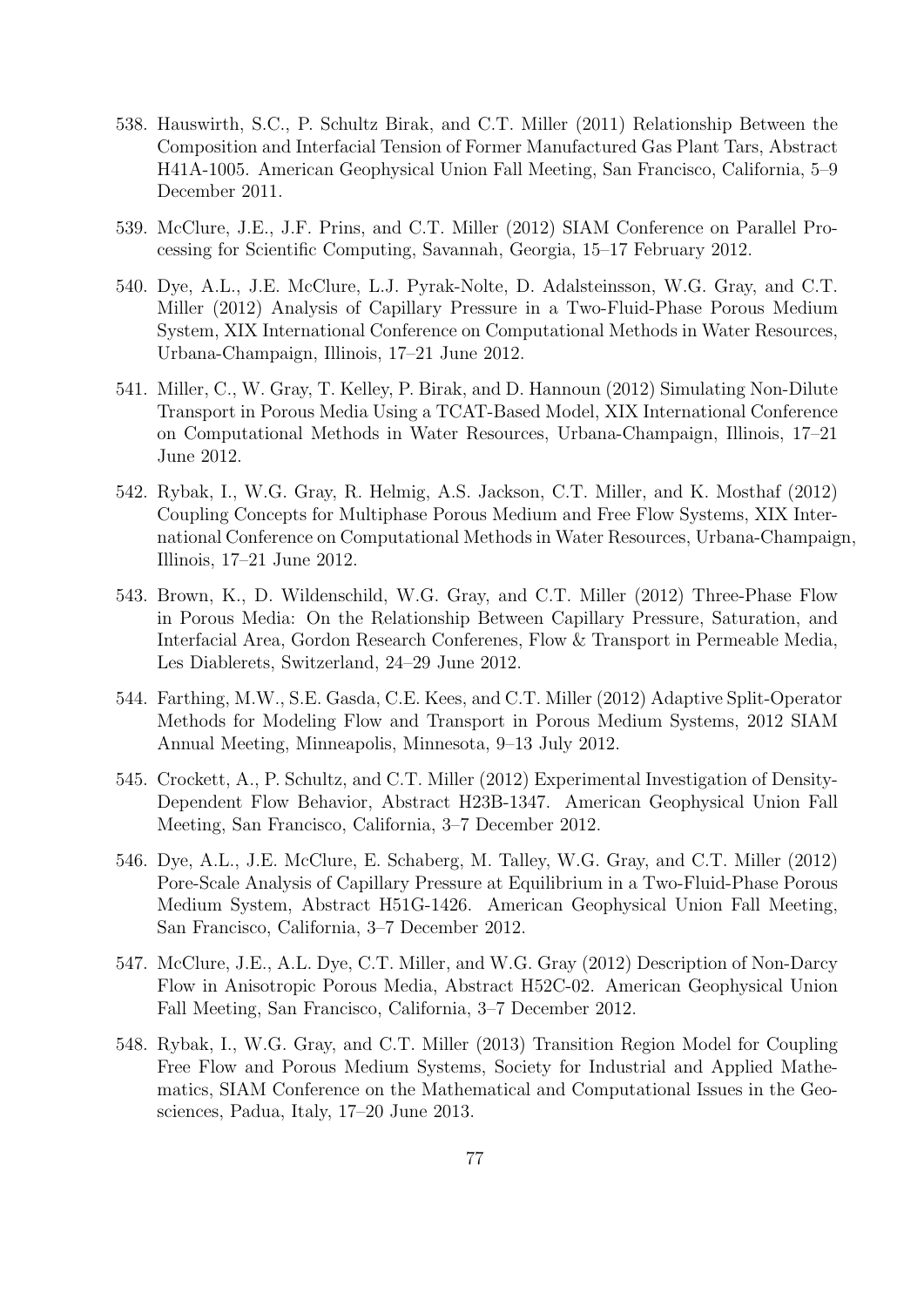- 549. McClure, J.E., H. Wang, J.F. Prins, C.T. Miller, and W. Feng (2013) CPU-GPU Algorithms for Multiphase Flow: Desktop to Petascale, SC13, The International Conference for High Performance Computing, Networking, Storage, and Analysis, Denver, Colorado, 17–22 November 2013.
- 550. Anderson, D.M., R. McLaughlin, C. Miller (2013) Homogenization Approaches for Draining in Layered Porous Media, 66th Annual Meeting of the APS Division of Fluid Dynamics, American Physical Society, Pittsburgh, Pennsylvania, 24–26 November 2013.
- 551. Bakhtyar, R., C.E. Kees, C.T. Miller, and M.W. Farthing (2013) A Hybrid Level Set/Volume-of-Fluids Approach for Simulation of Nearshore Hydrodynamics, Abstract OS31B-1708. American Geophysical Union Fall Meeting, San Francisco, California, 9– 13 December 2013.
- 552. Carter, B., A.L. Dye, S.C. Hauswirth, J.E. McClure, L. Pyrak-Nolte, W.G. Gray, and C.T. Miller (2013) Analysis of Capillary Pressure in a Two-Fluid-Phase Porous Medium System Using Micro-Model Experiments and Pore-Scale Modeling, Abstract H42D-06. American Geophysical Union Fall Meeting, San Francisco, California, 9–13 December 2013.
- 553. Dye, A.L., J.E. McClure, W.G. Gray, and C.T. Miller (2013) Capillary Pressure Dynamics in a Two-Fluid-Phase Porous Medium System, Abstract H53M-05. American Geophysical Union Fall Meeting, San Francisco, California, 9–13 December 2013.
- 554. Hauswirth, S.C., and C.T. Miller (2013) Chemical Oxidation of Complex PAH Mixtures by Base-Activated Sodium Persulfate, Abstract H41H-1349. American Geophysical Union Fall Meeting, San Francisco, California, 9–13 December 2013.
- 555. Weigand, T.M., M.W. Farthing, C.E. Kees, and C.T. Miller (2013) Evaluation of Proteus as a Tool for the Rapid Development of Models of Hydrologic Systems, Abstract H43E-1509. American Geophysical Union Fall Meeting, San Francisco, California, 9–13 December 2013.
- 556. Dye, A.L., S.C. Hauswirth, J.E. McClure, L. Pyrak-Nolte, W.G. Gray, and C.T. Miller (2014) Analysis of Capillary Pressure in a Two-Fluid-Phase Porous Medium System Using Micro-Model Experiments and Pore-Scale Modeling, Computational Methods in Water Resources XX International Conference, Stuttgart, Germany, 10–13 June 2014.
- 557. Dye, A.L., J.E. McClure, W.G Gray, and C.T. Miller (2014) Interfacial Dynamics in a Two-Fluid-Phase Porous Medium System, Computational Methods in Water Resources XX International Conference, Stuttgart, Germany, 10–13 June 2014.
- 558. Giffen, D.H., C.T. Kelley, C.T. Miller, W.G. Gray, and P. Schultz (2014) Calibration of a Density-Dependent TCAT Model with the Method of Lines and Implicit Filtering, Computational Methods in Water Resources XX International Conference, Stuttgart, Germany, 10–13 June 2014.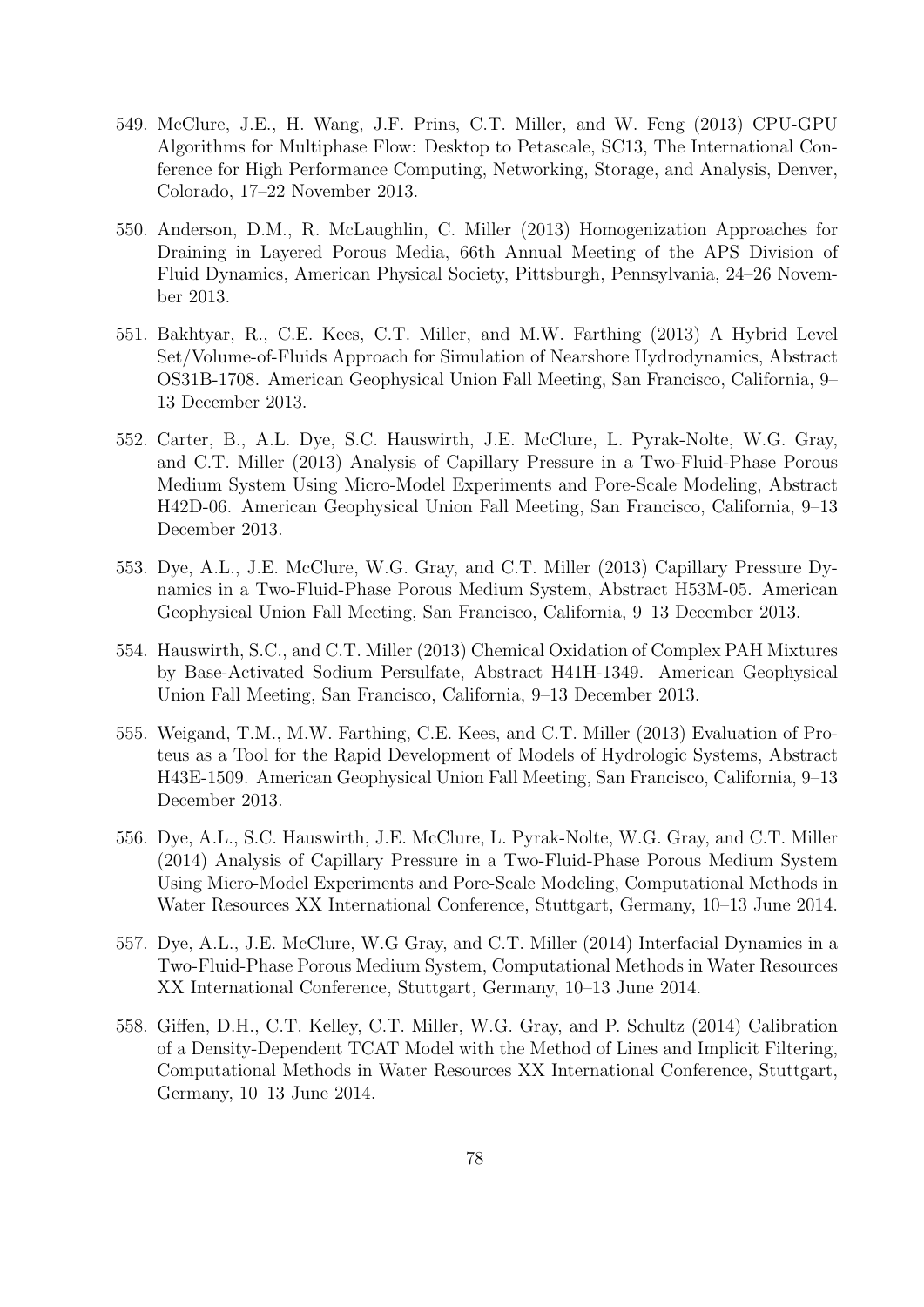- 559. Weigand, T.M. A.L. Dye, J.E. McClure, W.G. Gray, and C.T. Miller (2014) Simulation of Two-Phase Flow Based on a Thermodynamically Constrained Averaging Theory Flow Model, Computational Methods in Water Resources XX International Conference, Stuttgart, Germany, 10–13 June 2014.
- 560. McClure, J.E., A.L. Dye, J.F. Prins, C.T. Miller, and W.G. Gray (2014) Pore-Scale Simulation and Analysis of Two-Fluid Flow in Porous Medium Systems, Gordon Research Conference, Flow & Transport in Permeable Media, Bates College, Lewiston, Maine, 6–11 July 2014.
- 561. Bakhtyar, R., C.E. Kees, M.W. Farthing, and C.T. Miller (2014) Two-Phase Modeling of Wave Breaking and Wave-Breakwater Interactions, Young Coastal Scientists and Engineers Conference, University of Delaware, 9-11 July 2014.
- 562. Bakhtyar, R., C.E. Kees, M.W. Farthing, and C.T. Miller (2014) Numerical Simulation of Two-Phase Flow for Wave Propagation/Breaking Near Submerged and Vertical Breakwaters, Abstract OS11A-1264. American Geophysical Union Fall Meeting, San Francisco, California, 15–19 December 2014.
- 563. Dye, A.L., J.E. McClure, D. Adalsteinsson, W.G. Gray, and C.T. Miller (2014) A Two-Dimensional Lattice Boltzmann Scheme for Analyzing Equilibrium States in a Two-Fluid-Phase Porous Medium System, Abstract H21C-0755. American Geophysical Union Fall Meeting, San Francisco, California, 15–19 December 2014.
- 564. Hauswirth, S.C., and C.T. Miller (2014) Physicochemical Approaches for the Remediation of Former Manufactured Gas Plant Tars, Abstract H43R-05. American Geophysical Union Fall Meeting, San Francisco, California, 15–19 December 2014.
- 565. Kees, C., M. Farthing, A. Ahmadia, R. Bakhtyar, and C. Miller (2014) Modeling Multiphase Coastal and Hydraulic Processes in an Interactive Python Environment with the Open Source Porteus Toolkit, Abstract H51K-0748. American Geophysical Union Fall Meeting, San Francisco, California, 15–19 December 2014.
- 566. McClure, J.E., C.T. Miller, and A.L. Dye (2014) Connecting Pore-Scale Dynamics to Macroscopic Models for Multiphase Flow, Abstract H23B-0883. American Geophysical Union Fall Meeting, San Francisco, California, 15–19 December 2014.
- 567. Weigand, T.M., A.L. Dye, M.W. Farthing, J.E. McClure, W.G. Gray, and C.T. Miller (2014) Simulation of Two-Phase-Flow Based on a Thermodynamically Constrained Averaging Theory Flow Model, Abstract H13P-07. American Geophysical Union Fall Meeting, San Francisco, California, 15–19 December 2014.
- 568. Miller, C.T., A.L. Dye, J.E. McClure, and W.G. Gray (2015) Simulation of Multiphase Porous Medium Systems, ITS Research Computing Symposium, University of North Carolina, Chapel Hill, North Carolina, 14 May 2015.
- 569. Dye, A.L., J.E. McClure, D. Adalsteinsson, and C.T. Miller (2015) A Two-Dimensional Lattice Boltzmann Scheme for Analyzing Equilibrium States in Two-Fluid-Phase Porous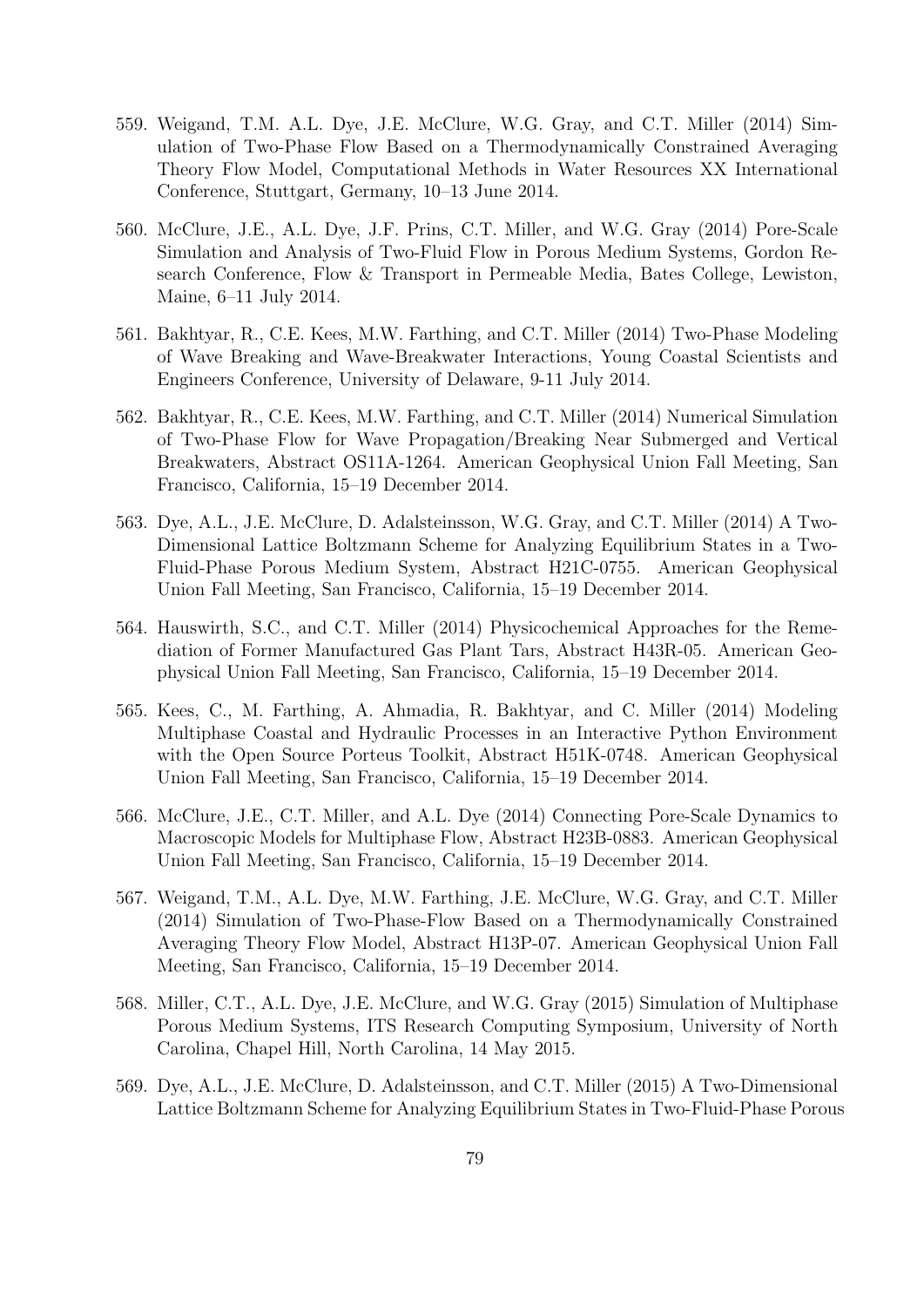Medium, ITS Research Computing Symposium, University of North Carolina, Chapel Hill, North Carolina, 14 May 2015.

- 570. Talbot, C., S. Mitran, A. Dye, and C. Miller (2015) Reduced Stochastic Models from Direct Numerical Simulation of Permeable Medium Flow, ITS Research Computing Symposium, University of North Carolina, Chapel Hill, North Carolina, 14 May 2015.
- 571. Miller, C.T., A.L. Dye, T.M. Weigand, J.E. McClure, and W.G. Gray (2015) Multiscale Analysis of Two-Fluid-Phase Flow in Porous Medium Systems, 7th International Conference on Porous Media, Padova, Italy, 18–21 May 2015.
- 572. Dye, A., J. McClure, L. Pyrak-Nolte, W.G. Gray, and C. Miller (2015) Kinematics of Multiphase Flow in Porous Media: Insights from Micro-Models, SIAM Conference on Mathematical and Computational Issues in the Geosciences, Stanford, California, 29 June–2 July 2015.
- 573. Gray, W., A. Dye, J. McClure, and C. Miller (2015) Physics-Based Models of Multiphase Flow in Porous Media, SIAM Conference on Mathematical and Computational Issues in the Geosciences, Stanford, California, 29 June–2 July 2015.
- 574. McClure, J.E., A.L. Dye, M.A. Berrill, W.G. Gray, and C.T. Miller (2015) Advancing Models for Multiphase Flow and Transport in Porous Medium Systems, Oak Ridge Leadership Computing Foundation User Meeting, Oak Ridge, Tennessee, 23–25 June 2015.
- 575. Dye, A.L., J.E. McClure, W.G. Gray, L. Pyrak-Nolte, and C.T. Miller (2015) Visualization of Two-Fluid-Phase Flow Dynamics Using Micro-Models, Abstract H41D-1346. American Geophysical Union Fall Meeting, San Francisco, California, 14–18 December 2015.
- 576. Hauswirth, S.C., A.L. Dye, C.T. Miller, C. Tapscott, and P.B. Schultz (2015) Experimental Investigation and Pore-Scale Modeling of Non-Newtonian Fluid Flow in Porous Media, Abstract H23I-06. American Geophysical Union Fall Meeting, San Francisco, California, 14–18 December 2015.
- 577. McClure, J.E., A.L. Dye, C.T. Miller, and W.G. Gray (2015) Connecting Pore Scale Dynamics to Macroscopic Models for Two-Fluid Phase Flow, Abstract H43L-04. American Geophysical Union Fall Meeting, San Francisco, California, 14–18 December 2015.
- 578. Miller, C.T., W.G. Gray, J.E. McClure, A.L. Dye, T.M. Weigand, S.C. Hauswirth, and P.B. Schultz (2015) Development, Application, and Validation of Thermodynamically Constrained Averaging Theory Models of Porous Medium Systems, Abstract H11J-01. American Geophysical Union Fall Meeting, San Francisco, California, 14–18 December 2015.
- 579. Weigand, T.M., C.T. Miller, A.L. Dye, W.G. Gray, J.E. McClure, and I. Rybak (2015) Themodynamically Constrained Averaging Theory (TCAT) Two-Phase Flow Model: Derivation, Closure, and Simulation Results, Abstract H41D-1347. American Geophysical Union Fall Meeting, San Francisco, California, 14–18 December 2015.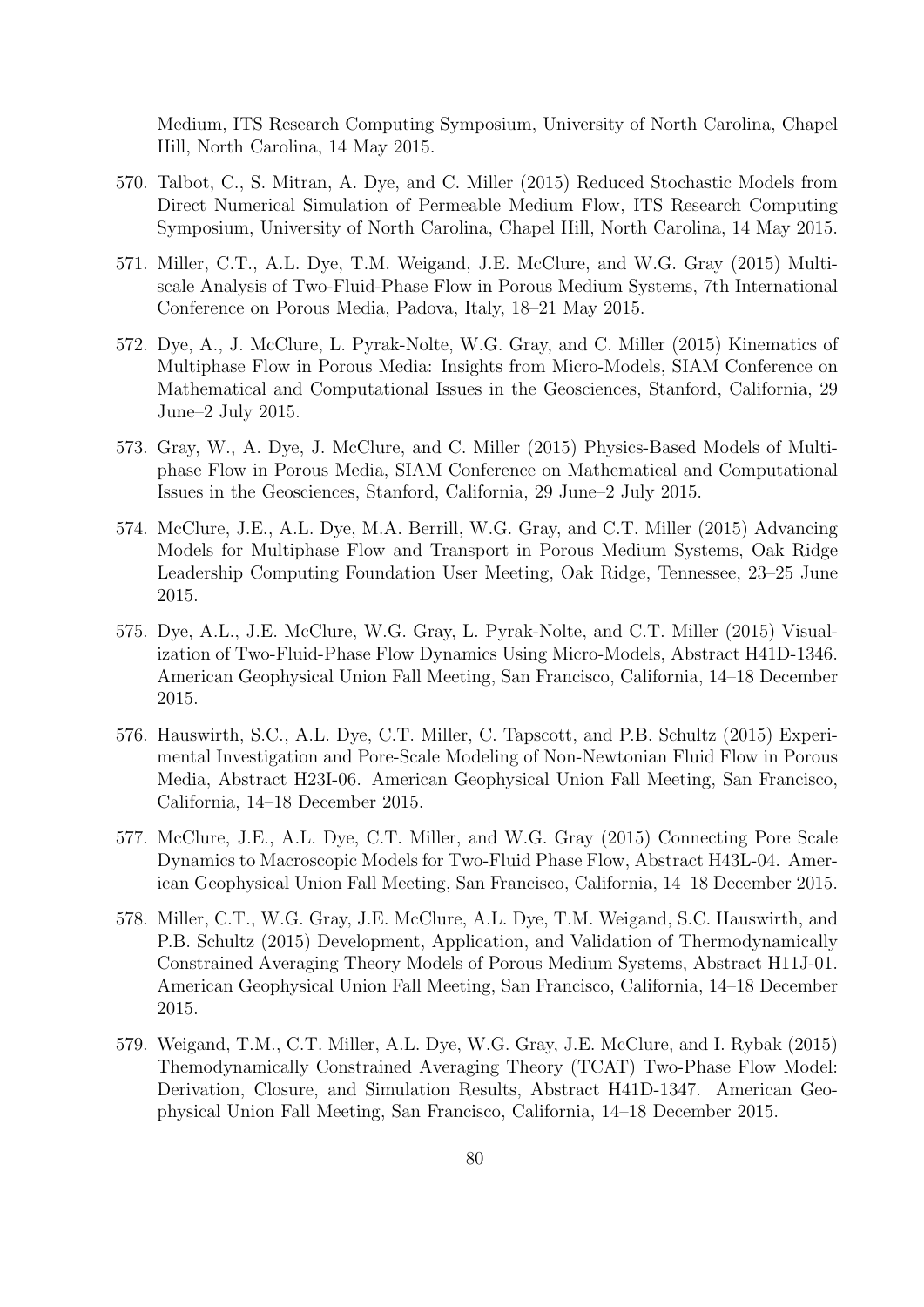- 580. Miller, C.T., and W.G. Gray (2016) A Hierarchy of Thermodynamically Constrained Averaging Theory Models for Two-Fluid-Phase Flow in Porous Medium Systems, 8th International Conference on Porous Media, Cincinnati, Ohio, 9–12 May 2016.
- 581. McClure, J.E., A.L. Dye, C.T. Miller, and W.G. Gray (2016) A New Class of Models for Multiphase Flow in Hydrologic Systems, The Eric Wood Symposium on Observations and Modeling of Land Surface Water and Energy Exchanges Across Scales, Princeton, New Jersey, 2–3 June 2016.
- 582. Dye, A.L., S.C. Hauswirth, C.A. Bowers, and C.T. Miller (2016) Pore-Scale Modeling of Non-Newtonian Fluid Flow in Porous Media. XXI International Conference on Computational Methods in Water Resources, CMWR 2016, Toronto, Canada, 20–24 June 2016.
- 583. Miller, C.T., J.E. McClure, A.L. Dye, and W.G. Gray (2016) Formulation, Evaluation, and Validation of a Thermodynamically Constrained Averaging Theory Model for Two-Fluid-Phase Flow in Porous Media. XXI International Conference on Computational Methods in Water Resources, CMWR 2016, Toronto, Canada, 20–24 June 2016.
- 584. Miller, C.T., W.G. Gray, J.E. McClure, and A.L. Dye (2016) A Multiscale Talk. XXI International Conference on Computational Methods in Water Resources, CMWR 2016, Toronto, Canada, 20–24 June 2016.
- 585. Weigand, T.M., P.B. Schultz, D.H. Giffen, C.T. Kelley, and C.T. Miller (2016) Modeling of Density-Dependent Flow Based on the Thermodynamically Constrained Averaging Theory. XXI International Conference on Computational Methods in Water Resources, CMWR 2016, Toronto, Canada, 20–24 June 2016.
- 586. Abou Najm, M.R., S.C. Hauswirth, and C.T. Miller (2016) Non-Newtonian Fluids for Pore Structure Characterization of Sand Columns, Abstract H41E-1371. American Geophysical Union Fall Meeting, San Francisco, California, 12–16 December 2016.
- 587. Hauswirth, S., A.L. Dye, P.B. Schultz, C. Bowers, and C.T. Miller (2016) Lattice Boltzmann Modeling of Non-Newtonian Fluid Flow in Porous Medium Systems, Abstract H41E-1367. American Geophysical Union Fall Meeting, San Francisco, California, 12– 16 December 2016.
- 588. McClure, J.E., R.T. Armstrong, M. Rucker, S. Berg, S. Schlüter, C.T. Miller, and W.G. Gray (2016) The Effect of Topology on Two-Fluid Flow in Porous Media, Abstract H53M-06. American Geophysical Union Fall Meeting, San Francisco, California, 12– 16 December 2016.
- 589. Weigand, T.M., P.B. Schultz, C.T. Kelley, C.T. Miller, and W.G. Gray (2016) Modeling of Density-Dependent Flow Based on the Thermodynamically Constrained Averaging Theory, Abstract H13H-1501. American Geophysical Union Fall Meeting, San Francisco, California, 12–16 December 2016.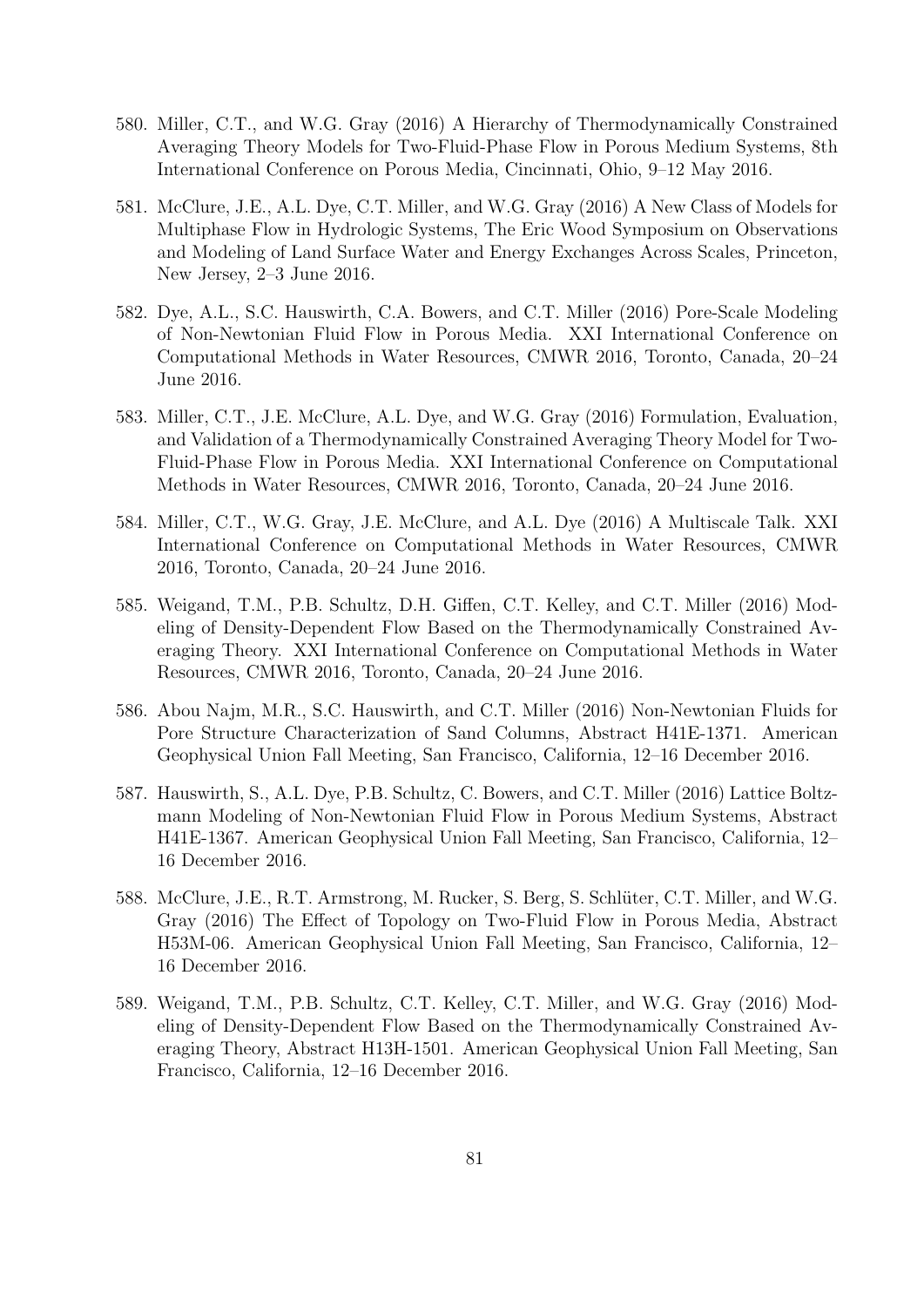- 590. Miller, C.T., J.E. McClure, and W.G. Gray (2017) Toward the Closure of a New Generation of Multiphase Flow Models, Alliance of Laboratories in Europe for Education, Research and Technology, ALERT Geomaterials Workshop 2017, Aussois, France, 2–4 October 2017.
- 591. Miller, C.T. (2017) Coupled Processes and Reactive Transport in Porous Media, Workshop on Excellence in Education and Research: An Adaptive and Integrative Approach for Engineering and Petroleum, King Fahd University of Petroleum and Minerals, Dhahran, Kingdom of Saudi Arabia, 15–17 October 2017.
- 592. Bowers, C.A., P.B. Schultz, C.P. Fowler, J.E. McClure, and C.T. Miller (2017) Experimental Observation of Dispersion Phenomenon for Non-Newtonian Flow in Porous Media, Abstract H43I-1766. American Geophysical Union Fall Meeting, New Orleans, Louisiana, 11–15 December 2017.
- 593. Bruning, K., S. Kalkowski, and C.T. Miller (2017) Microfluidic Evaluation of the Effects of Wettability on Two-Fluid Flow in Porous Media, Abstract H11G-1284. American Geophysical Union Fall Meeting, New Orleans, Louisiana, 11–15 December 2017.
- 594. Fowler, C.P., C.A. Bowers, J.E. McClure, and C.T. Miller (2017) Systems Using the Lattice Boltzmann Method, Abstract H11G-1285. American Geophysical Union Fall Meeting, New Orleans, Louisiana, 11–15 December 2017.
- 595. Hauswirth, S.C., S.M. Sadeghi, I.J. Espinoza, C.C. Cerda, P.B. Schultz, and C.T. Miller (2017) Enhanced In Situ Chemical Oxidation Using Surfactants and Shear Thinning Fluids, Abstract H11F-1251. American Geophysical Union Fall Meeting, New Orleans, Louisiana, 11–15 December 2017.
- 596. McClure, J.E., R.T. Armstrong, M.A. Berrill, S. Schlüter, S. Berg, W.G. Gray, and C.T. Miller (2017) Digital Rock Physics and Macroscale Models for Two-Fluid Flow, Abstract H11L-05. American Geophysical Union Fall Meeting, New Orleans, Louisiana, 11–15 December 2017.
- 597. McClure, J.E., C.L. Talbot, R.T. Armstrong, P. Mostaghimi, Y. Yu, and C.T. Miller (2017) Stochastic Models of Macroscale Quantities for the Prediction of the REV Scale for Multiphase Flow Through Porous Media, Abstract H13A-1348. American Geophysical Union Fall Meeting, New Orleans, Louisiana, 11–15 December 2017.
- 598. Miller, C.T., J.E. McClure, and K. Bruning (2017) Lattice-Boltzmann Modeling of Community Challenge Microfluidic Experiments to Evaluate the Effects of Wettability on Two-Fluid Flow in Porous Media, Abstract H14G-04. American Geophysical Union Fall Meeting, New Orleans, Louisiana, 11–15 December 2017.
- 599. Talbot, C.L., J.E. McClure, R.T. Armstrong, P. Mostaghimi, Y. Yu, and C.T. Miller (2017) Reduced Dynamic Models of Macroscale Quantities for the Prediction of Equilibrium System States for Multiphase Porous Medium Systems, Abstract H21G-1568. American Geophysical Union Fall Meeting, New Orleans, Louisiana, 11–15 December 2017.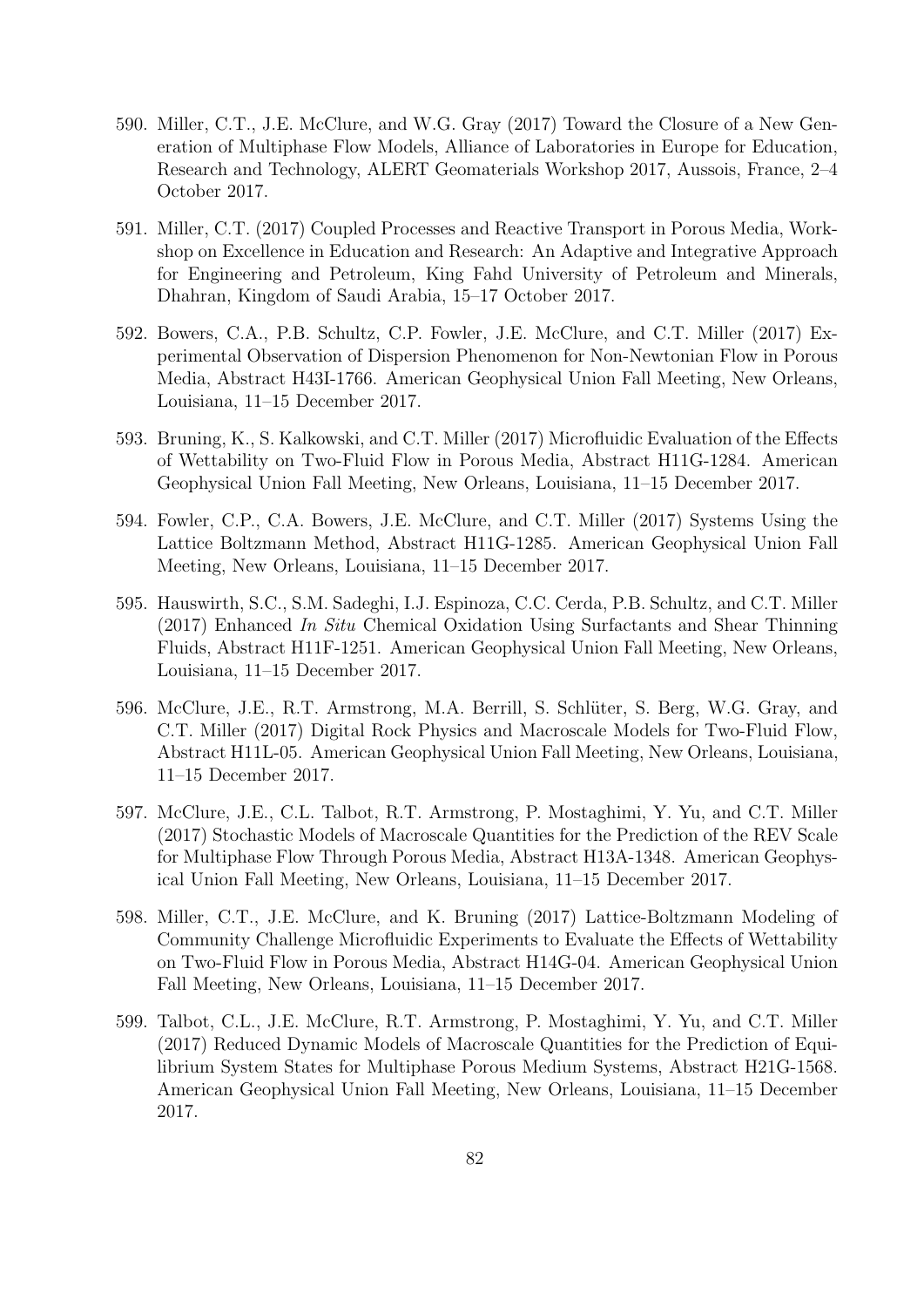- 600. Valdés-Parada, F.J., S. Ostavar, B.D. Wood, and C.T. Miller (2017) A Predictive Parameter Estimation Approach for the Thermodynamically Constrained Averaging Theory Applied to Diffusion in Porous Media, Abstract H33E-1724. American Geophysical Union Fall Meeting, New Orleans, Louisiana, 11–15 December 2017.
- 601. Weigand, T.M., E. Harrison, and C.T. Miller (2017) Evaluation and Validation of a TCAT Model to Describe Non-Dilute Flow and Species Transport in Porous Media, Abstract H11F-1244. American Geophysical Union Fall Meeting, New Orleans, Louisiana, 11–15 December 2017.
- 602. McClure, J.E., R.T. Armstrong, M.A. Berrill, S. Schlüter, S. Berg, W.G. Gray, and C.T. Miller (2018) New Insights into the Geometric State for Two-Fluid Porous Medium Systems, American Physical Society Meeting, Los Angeles, California, 5–9 March 2018.
- 603. Fowler, C.P., C.A. Bowers, J.E. McClure, and C.T. Miller (2018) Simulation of Non-Newtonian Fluid Flow Through Porous Media Using Lattice Boltzmann Methods, Society for Industrial and Applied Mathematics, 42nd Southeastern Atlantic SIAM Conference, Chapel Hill, North Carolina, 9–11 March 2018.
- 604. Weigand, T.M., M.Q. de Luna, M.W. Farthing, C.E. Kees, and C.T. Miller (2018) A Fully Second Order Entropy Viscosity Model for Species Transport in Porous Media, Society for Industrial and Applied Mathematics, 42nd Southeastern Atlantic SIAM Conference, Chapel Hill, North Carolina, 9–11 March 2018.
- 605. Bruning, K., S. Kalkowski, and C.T. Miller (2018) Microfluidic Evaluation of the Effects of Wettability on Two-Fluid Flow in Porous Media, Abstract 643. International Society for Porous Media, 10th Annual Meeting and Jubilee, New Orleans, Louisiana, 14–17 May 2018.
- 606. Fowler, C.P., C.A. Bowers, K. Bruning, J.E. McClure, and C.T. Miller (2018) Advancements in Large-Scale Simulation of Microscale Porous Medium Systems Using Lattice Boltzmann Methods, Computational Methods in Water Resources XXII, Saint Maloes, France, 3–7 June 2018.
- 607. Miller, C.T., J.E. McClure, K. Bruning, and W.G. Gray (2018) Toward a New Generation of Two-Fluid-Phase Flow Models: Theory, Computations, Experiments, and Remaining Challenges, Computational Methods in Water Resources XXII, Saint Maloes, France, 3–7 June 2018.
- 608. Kingsbury, R., K. Bruning, S. Zhu, S. Flotron, C.T. Miller, and O. Coronell (2018) Towards Understanding the Conductivity-Selectivity-Permeability Tradeoff in Ion Exchange Membranes: Swelling Modulates Water and Salt Transport, North Americal Membrane Society, 27th Annual Meeting, Lexington, Kentucky, 9–13 June 2018.
- 609. Miller, C.T., J.E. McClure, C.L. Talbot, and W.G. Gray (2018) Bridging Microscale and Macroscale Descriptions of Two-Fluid Flow in Porous Media Using Theoretical and Large-Scale Computational Approaches, Gordon Research Conference, Flow and Transport in Permeable Media, Newry, Maine, 8–13 July 2018.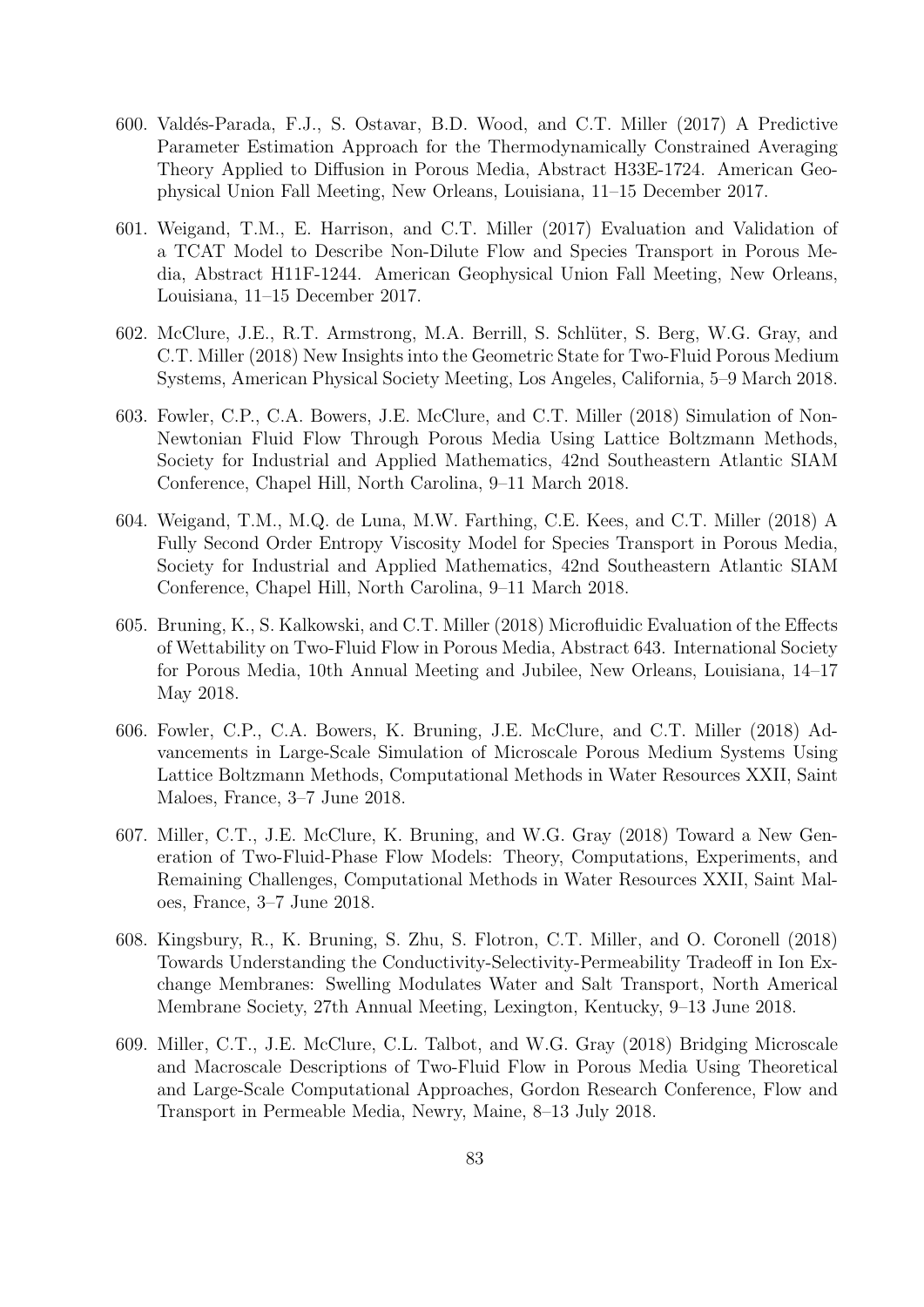## Invited Seminars and Lectures

- 610. Miller, C.T., Transport and Fate Contaminants in the Subsurface Environment, Department of Geology, University of North Carolina at Chapel Hill, Chapel Hill, North Carolina, 9 January 1986.
- 611. Miller, C.T., Modeling Aquifer Restoration, Department of Civil Engineering, Virginia Polytechnic Institute and State University, Blacksburg, Virginia, 22 April 1987.
- 612. Miller, C.T., Groundwater Research at The University of North Carolina at Chapel Hill, North Carolina Water Resources Association, Raleigh, North Carolina, 20 November 1987.
- 613. Miller, C.T., Modeling Subsurface Flow and Contaminant Transport Processes, Department of Crop Science, North Carolina State University, Raleigh, North Carolina, 14 April 1988.
- 614. Miller, C.T., Analysis of Interphase Mass-Transfer Processes in Subsurface Systems, Oak Ridge National Laboratory, Oak Ridge, Tennessee, 24 October 1989.
- 615. Miller, C.T., Modeling Fluid Flow and Solute Transport Processes in Subsurface Environments, Department of Soil Science, North Carolina State University, Raleigh, North Carolina, 24 April 1990.
- 616. Miller, C.T., Single and Multiphase Fluid Flow and Solute Transport in Subsurface Systems, Department of Crop Science, North Carolina State University, Raleigh, North Carolina, 16 and 18 April 1991.
- 617. Miller, C.T., An Analysis of Sorption and Desorption Phenomena in Groundwater Systems, Marine Science Program, University of North Carolina-Chapel Hill, Chapel Hill, North Carolina, 11 September 1991.
- 618. Miller, C.T., An Analysis of Aquifer Restoration in Single and Multiphase Subsurface Systems, Department of Biological and Agricultural Engineering, North Carolina State University, Raleigh, North Carolina, 25 September 1992.
- 619. Miller, C.T., Numerical Solutions to Richards' Equation, Department of Mathematics, University of North Carolina at Chapel Hill, Chapel Hill, North Carolina, 23 March 1993.
- 620. Miller, C.T., Flow and Transport Phenomena in Groundwater Systems, Department of Crop Science, North Carolina State University, Raleigh, North Carolina, 20 and 22 April 1993.
- 621. Miller, C.T., An Evaluation of Mass Transfer Phenomena for Enhanced Remediation Processes, Water Resources Research Institute, North Carolina State University, Raleigh, North Carolina, 26 October 1993.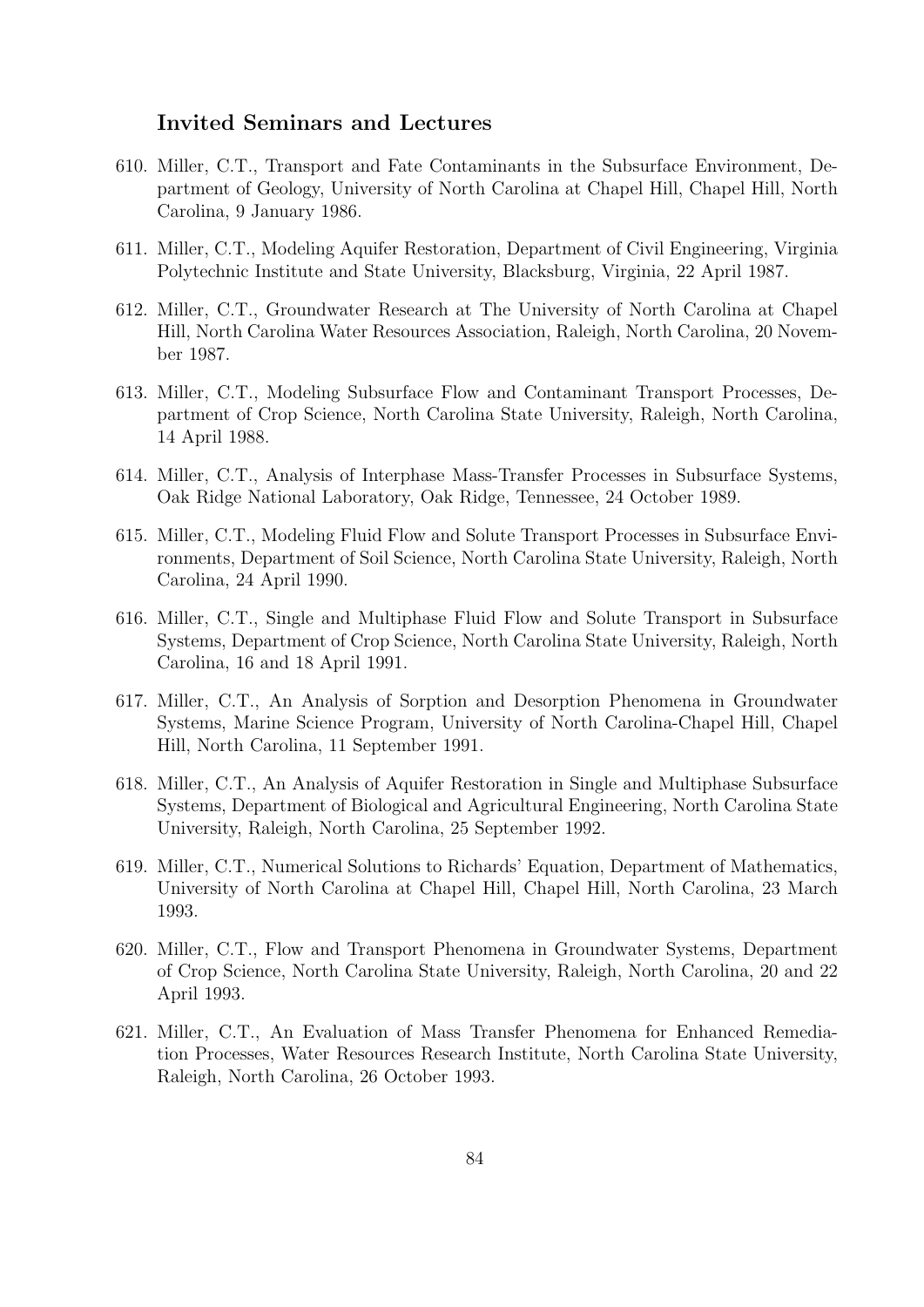- 622. Miller, C.T., Mass Transfer Phenomena in Heterogeneous Porous Media Systems, Department of Physics, West Virginia University, Morgantown, West Virginia, 11 July 1994.
- 623. Miller, C.T., Simulating the Fate and Transport of Groundwater Contaminants, Water Resources Engineering Teleconference Series, Department of Environmental Sciences and Engineering, University of North Carolina at Chapel Hill, Chapel Hill, North Carolina, 11 October 1994.
- 624. Miller, C.T., Analysis of Transport Phenomena in Multiphase Porous Media Systems, Marine Science Program, University of North Carolina at Chapel Hill, Chapel Hill, North Carolina, 15 February 1995.
- 625. Miller, C.T., Transport and Reaction Phenomena in Heterogeneous Subsurface Systems, Hydrology Program, Duke University, Durham, North Carolina, 19 January 1996.
- 626. Miller, C.T., Modeling Multiphase Transport Phenomena, Environmental Engineering Science, California Institute of Technology, Pasadena, California, 17 April 1996.
- 627. Miller, C.T., NAPL Residual Formation and Removal in Porous Media Systems, Department of Mathematics, University of Oslo, Oslo, Norway, 22 October 1996.
- 628. Miller, C.T., NAPL Dissolution in Heterogeneous Porous Media Systems, Department of Civil and Environmental Engineering, Duke University, Durham, North Carolina, 20 November 1996.
- 629. Miller, C.T., Modeling Multiphase Transport Phenomena in Porous Media Systems, Department of Mathematics, University of North Carolina at Chapel Hill, Chapel Hill, North Carolina, 29 September 1997.
- 630. Miller, C.T., Dissolution Fingering in Porous Media Systems, Department of Environmental Engineering, University of Western Australia, Perth, Western Australia, 15 October 1997.
- 631. Miller, C.T., Stiff ODE Systems and MOL Applications, Department of Environmental Engineering, University of Western Australia, Perth, Western Australia, 21 October 1997.
- 632. Miller, C.T., Split-Operator Methods for Modeling Transport and Reaction Equations, Department of Mathematics, North Carolina State University, 3 February 1998.
- 633. Miller, C.T., Flow and Transport Phenomena in Porous Media Systems, Center for Nonlinear Studies, Los Alamos National Laboratory, Los Alamos, New Mexico, 9 March 1998.
- 634. Miller, C.T., NAPL Residual Establishment and Removal in Heterogeneous Porous Media, Department of Civil Engineering and Geological Sciences, University of Notre Dame, Notre Dame, Indiana, 30 April 1998.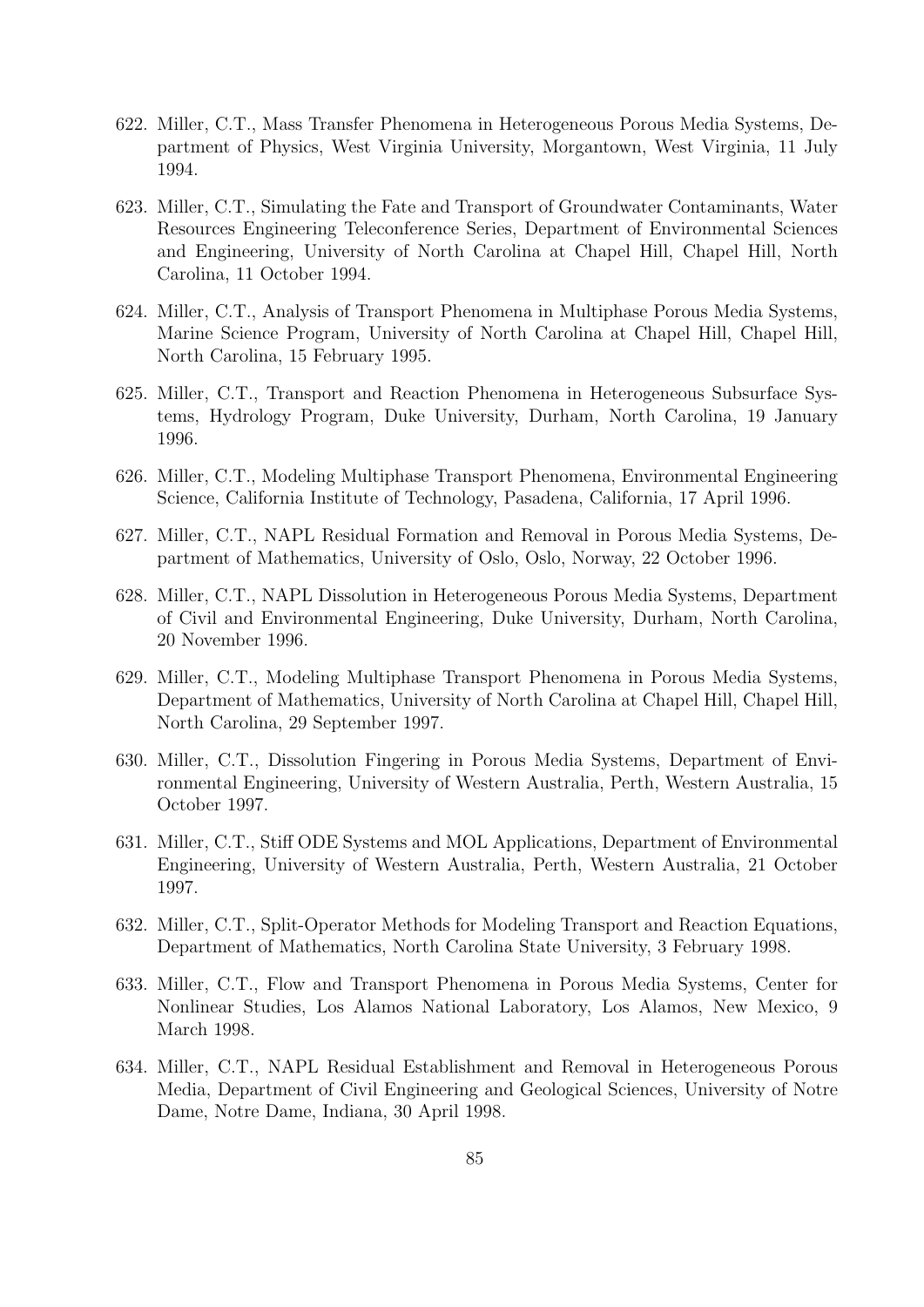- 635. Miller, C.T., Evolving Models of Multiphase Flow in Porous Media, Department of Geography and Environmental Engineering, Johns Hopkins University, Baltimore, Maryland, 24 November 1998.
- 636. Miller, C.T., Transport Phenomena in Multiphase Porous Media Systems, Department of Environmental Sciences and Engineering, University of North Carolina at Chapel Hill, Chapel Hill, North Carolina, 14 December 1998.
- 637. Miller, C.T., Remediation of Groundwater Contaminated with Industrial Solvents, Daniel A. Okun Distinguished Professorship Celebration, Department of Environmental Sciences and Engineering, University of North Carolina at Chapel Hill, Chapel Hill, North Carolina, 23 April 1999.
- 638. Miller, C.T., Remediation of Groundwater Contaminated by Industrial Solvents, Water Resources Research Institute Seminar Series, Raleigh, North Carolina, 20 September 1999.
- 639. Miller, C.T., Multiscale Behavior of DNAPLs in Heterogeneous Porous Medium Systems, Department of Mathematics, Duke University, Durham, North Carolina, 17 November 1999.
- 640. Miller, C.T., Multiphase Transport Phenomena in Multiphase Porous Medium Systems, Department of Civil Engineering and Geological Sciences, University of Notre Dame, Notre Dame, Indiana, 9–10 November 2000.
- 641. Miller, C.T., Modeling Multiphase Transport Phenomena in Porous Medium Systems, Department of Statistics, North Carolina State University, Raleigh, North Carolina, 7 March 2002.
- 642. Miller, C.T., Scholarly Journal Publication: Conflicting Agendas for Scholars, Publishers, and Institutions, The Scholarly Communications Working Group, University of North Carolina, Chapel Hill, North Carolina, 14 May 2002.
- 643. Gray, W.G., and C.T. Miller, A Short Course on Multiphase Transport Phenomena (22-hr of lecture), Institute for Water, University of Stuttgart, Stuttgart, Germany, 21–23 October 2002.
- 644. Miller, C.T., NAPL Dissolution Fingering in Porous Medium Systems, Faculty of Architecture, Civil and Environmental Engineering, Swiss Federal Institute of Technology, Lausanne, Switzerland, 25 October 2002.
- 645. Miller, C.T., Research Interests, Large-Scale Computer Models for Environmental Systems Seminar Series, Statistical and Applied Mathematical Sciences Institute, Research Triangle Park, North Carolina, 15 January 2003.
- 646. Miller, C.T., DNAPL Dynamics, Entrapment, and Removal in Heterogeneous Porous Medium Systems, Department of Civil Engineering, University of Texas, Austin, Texas, 20 March 2003.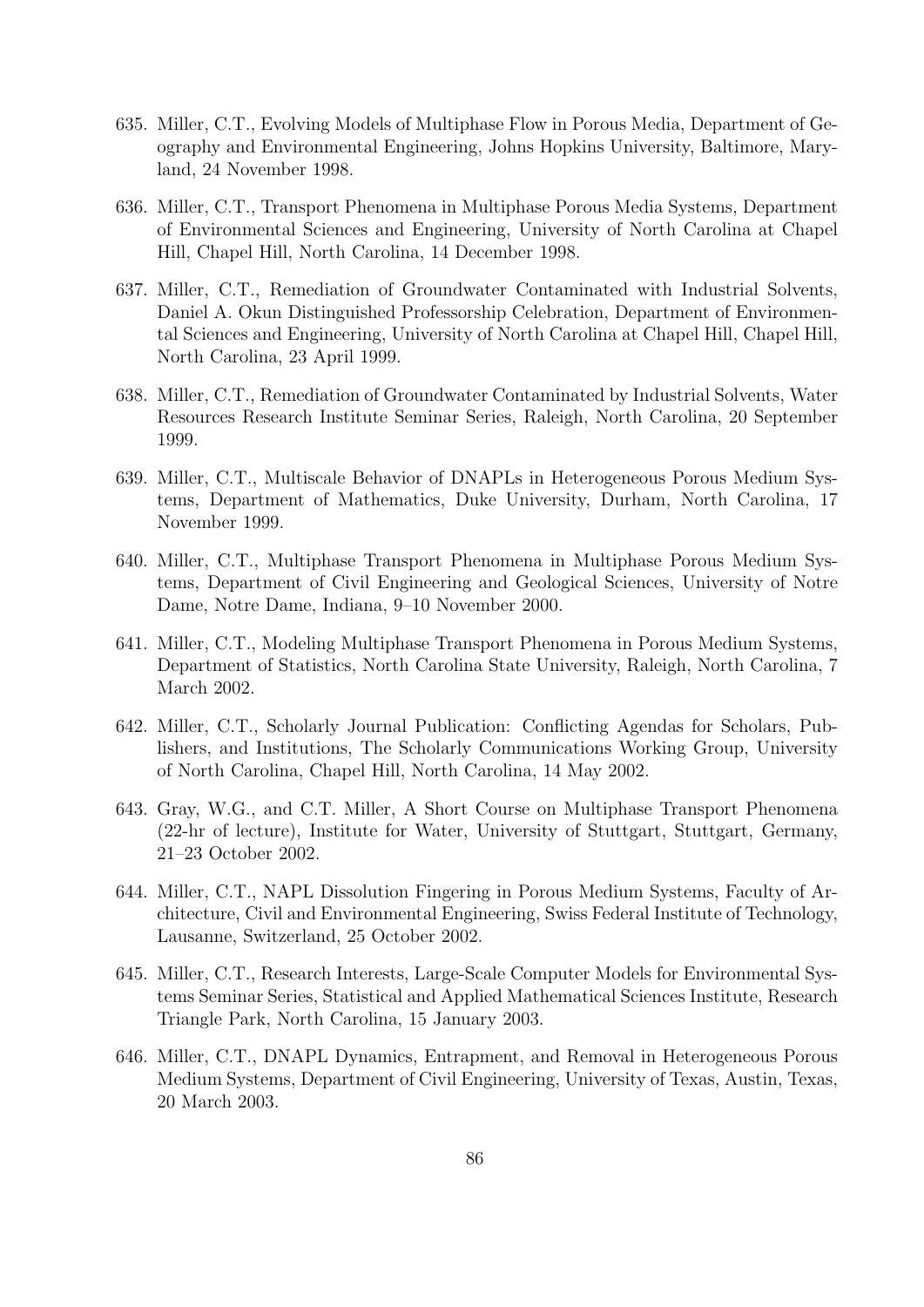- 647. Miller, C.T., Environmental Modeling: Recent Results and Current Focus, Carolina Environmental Program, University of North Carolina, Chapel Hill, North Carolina, 8 July 2003.
- 648. Miller, C.T., DNAPL Dynamics, Entrapment, and Removal in Heterogeneous Porous Medium Systems, Institute for Water, University of Stuttgart, Stuttgart, Germany, 10 July 2003.
- 649. Miller, C.T., DNAPL Dynamics, Entrapment, and Removal in Heterogeneous Porous Medium Systems, North Carolina Department of Environment, Health, and Natural Resources, Raleigh, North Carolina, 4 September 2003.
- 650. Miller, C.T., Multiscale Models of Multiphase Porous Medium Systems, Department of Physics and Physical Oceanography, University of North Carolina at Wilmington, Wilmington, North Carolina, 5 March 2004.
- 651. Miller, C.T., Computational Science Education and Research, Department of Mathematical Sciences, Appalachian State University, Boone, North Carolina, 18 March 2004.
- 652. Miller, C.T., Modeling Multiscale, Multiphase Transport Phenomena in Porous Medium Systems, IIHR—Hydroscience and Engineering, University of Iowa, Iowa City, Iowa, 23 April 2004.
- 653. Miller, C.T., Recent Advances in the Development of Adaptive Solutions to Richards' Equation, Department of Geography and Environmental Engineering, Johns Hopkins University, Baltimore, Maryland, 27 April 2004.
- 654. Miller, C.T., A Brine-Barrier Technology to Remediate DNAPL-Contaminated Subsurface Systems, Department of Soil Science, North Carolina State University, Raleigh, North Carolina, 13 October 2004.
- 655. Miller, C.T., Enhanced Remediation of DNAPL-Contaminated Subsurface Systems, National Institutes of Health, National Institute of Environmental Health Sciences, Superfund Basic Research Program, Risk-e-Learning DNAPL Seminar Series, Webbased seminar delivered simultaneously to 160 international locations, 26 October 2005.
- 656. Miller, C.T., Multiscale Modeling of Transport Phenomena in Multiphase Porous Medium Systems, Department of Mathematics, University of Pittsburgh, Pittsburgh, Pennsylvania, 21 April 2006.
- 657. Miller, C.T., Summer School in Geophysical Porous Media: Multidisciplinary Science from Nano to Global Scale, Roles: Organizing Committee, Lecturer, Project Leader, and Project Participant, Purdue University, West Lafayette, Indiana, 17–28 July 2006.
- 658. Miller, C.T., Enhanced Remediation of Multiphase Systems, Department of Geological and Environmental Sciences, Stanford University, Stanford, California, 25 October 2006.